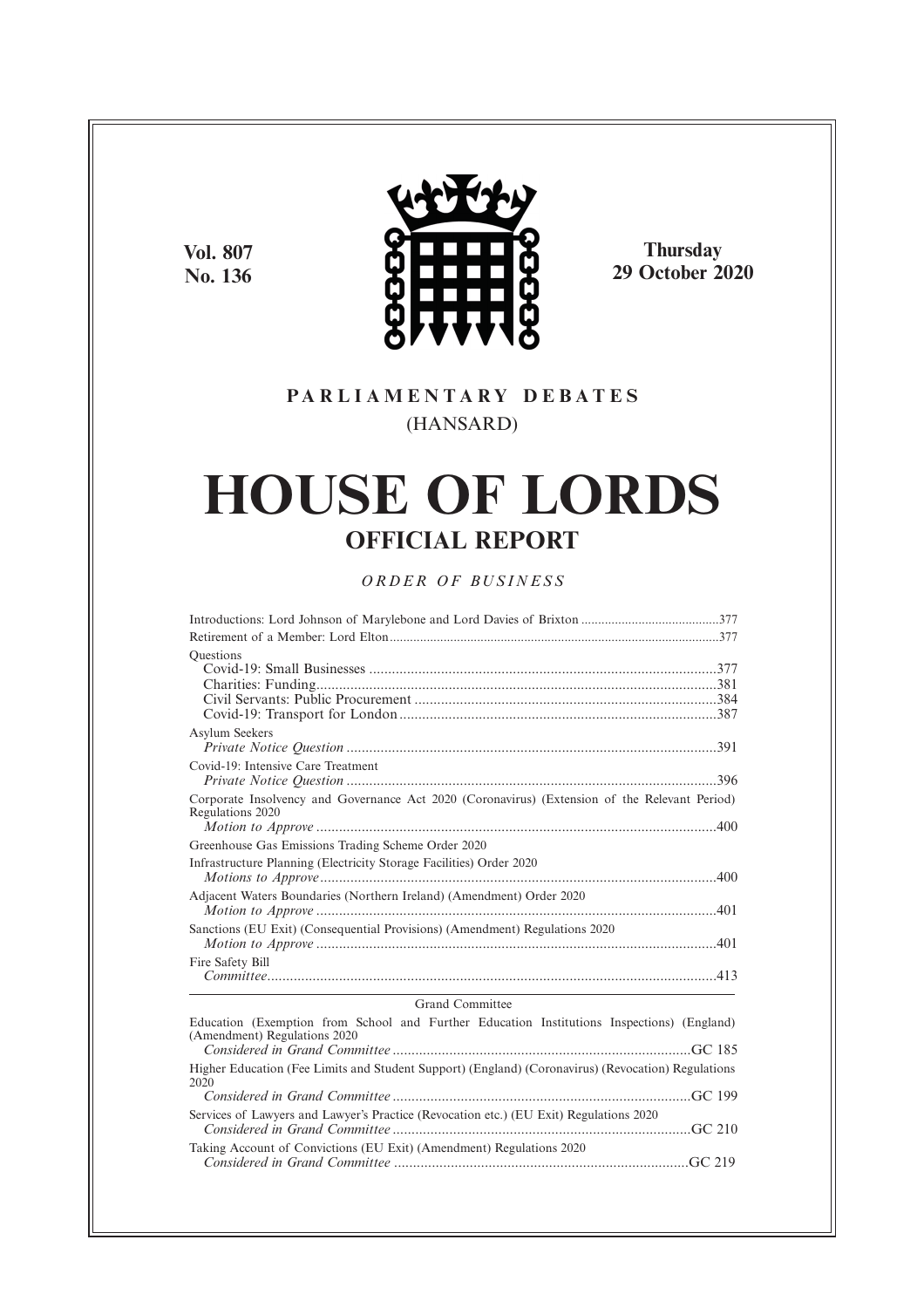Lords wishing to be supplied with these Daily Reports should give notice to this effect to the Printed Paper Office.

No proofs of Daily Reports are provided. Corrections for the bound volume which Lords wish to suggest to the report of their speeches should be clearly indicated in a copy of the Daily Report, which, with the column numbers concerned shown on the front cover, should be sent to the Editor of Debates, House of Lords, within 14 days of the date of the Daily Report.

> *This issue of the Official Report is also available on the Internet at* https://hansard.parliament.uk/lords/2020-10-29

In Hybrid sittings, [V] after a Member's name indicates that they contributed by video call.

The following abbreviations are used to show a Member's party affiliation:

| <b>Abbreviation</b> | <b>Party/Group</b>                  |
|---------------------|-------------------------------------|
| <b>CB</b>           | Cross Bench                         |
| Con                 | Conservative                        |
| <b>DUP</b>          | Democratic Unionist Party           |
| GP                  | Green Party                         |
| Ind Lab             | Independent Labour                  |
| Ind LD              | <b>Independent Liberal Democrat</b> |
| Ind SD              | <b>Independent Social Democrat</b>  |
| Ind UU              | Independent Ulster Unionist         |
| Lab                 | Labour                              |
| Lab Co-op           | Labour and Co-operative Party       |
| LD                  | Liberal Democrat                    |
| LD Ind              | Liberal Democrat Independent        |
| Non-afl             | Non-affiliated                      |
| PC                  | Plaid Cymru                         |
| <b>UKIP</b>         | UK Independence Party               |
| UUP                 | <b>Ulster Unionist Party</b>        |
|                     |                                     |

No party affiliation is given for Members serving the House in a formal capacity, the Lords spiritual, Members on leave of absence or Members who are otherwise disqualified from sitting in the House.

© Parliamentary Copyright House of Lords 2020,

*this publication may be reproduced under the terms of the Open Parliament licence, which is published at www.parliament.uk/site-information/copyright/.*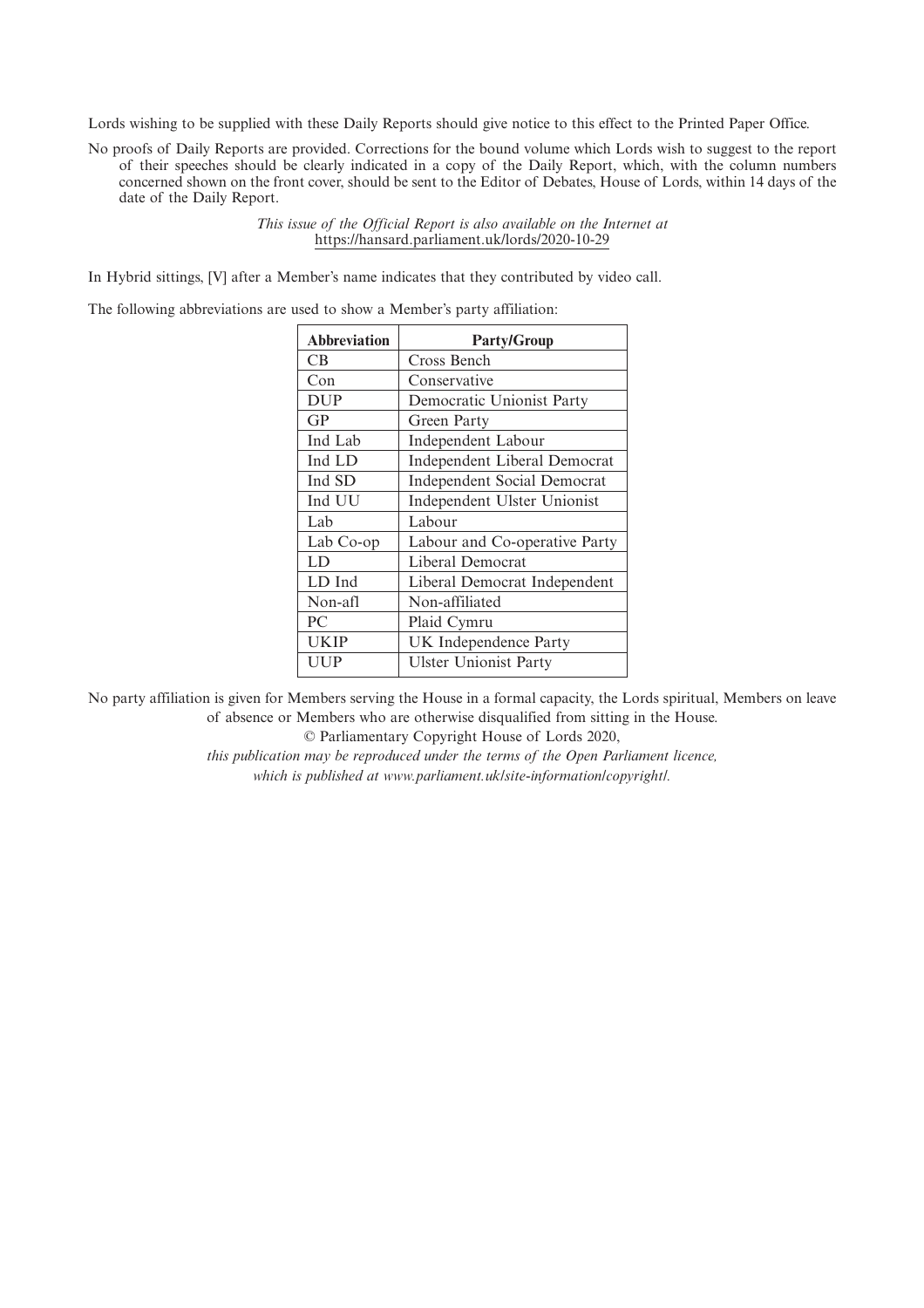# House of Lords

*Thursday 29 October 2020*

*The House met in a hybrid proceeding.*

*Noon*

*Prayers—read by the Lord Bishop of Bristol.*

## **Introduction: Lord Johnson of Marylebone**

*12.08 pm*

*The right honourable Joseph Edmund Johnson, having been created Lord Johnson of Marylebone, of Marylebone in the City of Westminster, was introduced and took the oath, supported by Lord Desai and Lord Risby, and signed an undertaking to abide by the Code of Conduct.*

## **Introduction: Lord Davies of Brixton**

*12.13 pm*

*Brinley Howard Davies, having been created Lord Davies of Brixton, of Brixton in the London Borough of Lambeth, was introduced and made the solemn affirmation, supported by Baroness Osamor and Baroness Blower, and signed an undertaking to abide by the Code of Conduct.*

# **Arrangement of Business**

*Announcement*

*12.18 pm*

**The Lord Speaker (Lord Fowler):** My Lords, the Hybrid Sitting of the House will now begin. Some Members are here in the Chamber, respecting social distancing; others are participating remotely, but all Members will be treated equally.

# **Retirement of a Member: Lord Elton**

*Announcement*

#### *12.18 pm*

**The Lord Speaker (Lord Fowler):**My Lords, I should like to notify the House of the retirement, with effect from today, of my good friend, the noble Lord, Lord Elton, pursuant to Section 1 of the House of Lords Reform Act 2014. On behalf of the House, I should like to thank the noble Lord for his much-valued service to this House.

Oral Questions will now commence. Please can those asking supplementary questions keep them short and confined to two points? I ask that Ministers' answers are also brief.

# **Covid-19: Small Businesses** *Question*

*12.19 pm*

#### *Asked by Lord Cotter*

To ask Her Majesty's Government what steps they are taking to support small businesses during the Covid-19 pandemic.

**TheParliamentaryUnder-Secretaryof State,Department** for Business, Energy and Industrial Strategy (Lord Callanan) **(Con):** My Lords, the Government have introduced an unprecedented and comprehensive package of financial support, with a total fiscal response of close to  $£200$  billion. The measures introduced, including government-backed loan guarantee schemes, grant funding and the Coronavirus Job Retention Scheme have been designed to be accessible to most businesses and sectors across the UK. We continue to keep this support under review, with further measures announced by the Chancellor that build on the significant support already available.

**Lord Cotter (LD):** Coming from a small business background as I do, I thank the Minister for the Answer. I shall quote my local paper's warning from local stores:

"Use us or lose us".

Business rates are a real burden these days, as before. May I urge the Minister to look at these issues with renewed emphasis?

**Lord Callanan (Con):** I totally agree with the noble Lord's sentiments. As he is probably aware, we have launched a fundamental review of business rates, which will build on the changes that we are making to the system, worth more than £23 billion to businesses over the next five years.

**Lord Haskel (Lab) [V]:** My Lords, I welcome the job support schemes mentioned by the Minister but they are short-term solutions. They load many companies with debt, which limits their ability to invest in the skills, digitalisation, resilience and restructuring essential for our longer-term recovery. Will the Government set up a system that allows debt for equity, perhaps with progressive undertakings regarding corporate governance? Several schemes to do that have been put forward. Will the Government run with one?

**Lord Callanan (Con):** The noble Lord is right to say that these schemes are essentially short-term but we are doing an awful lot to kick-start the economy. The Prime Minister has referred to the need to build back better and we are investing substantial sums. However, we of course keep these matters under constant review.

**Lord Flight (Con):** What support are the Government considering providing to businesses set to face lower demand during the winter because of Covid-19 restrictions?

**Lord Callanan (Con):** Our winter economy plan builds on the significant support available, with the extension of the coronavirus loan guarantee scheme until 30 November, the introduction of the job support scheme from November and the extension of the self-employment income support scheme.

**Baroness Bowles of Berkhamsted (LD) [V]:** One-third of the self-employed, including sole directors of limited companies and the newly self-employed, are still completely excluded from the self-employed income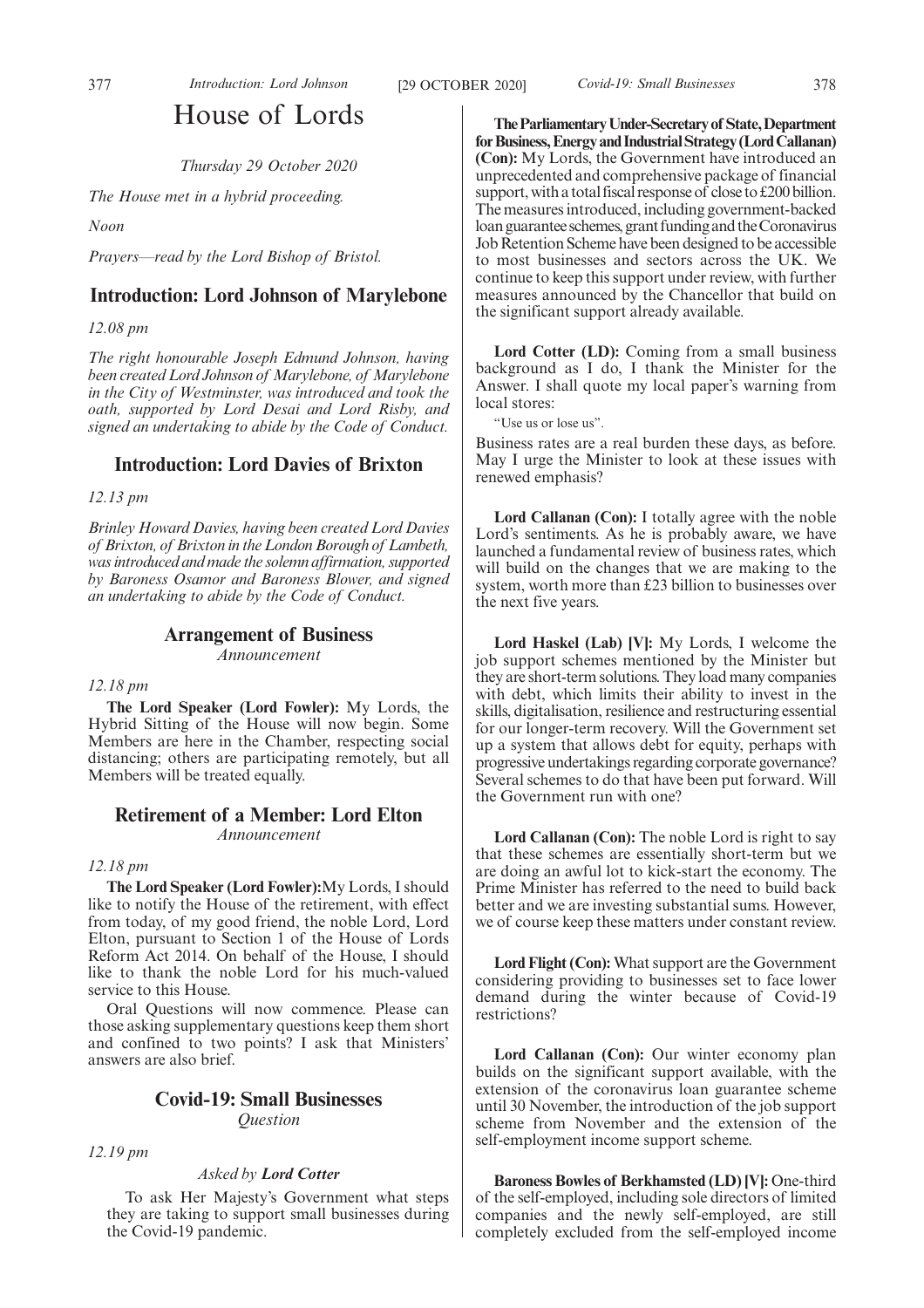[BARONESS BOWLES OF BERKHAMSTED]

support scheme. Why can the Government not devise help for them, especially the smallest, who are not in the tax-dodging territory of payment by dividends?

**Lord Callanan (Con):** The noble Baroness makes an important point, but we have paid out more than £11 billion to more than 900,000 small businesses, and some small businesses that are ineligible for the SEISS grant extension may still be eligible for other elements of the scheme.

**Baroness Verma (Con):** My Lords, will my noble friend look at councils that rent their properties out to small businesses, so that those businesses do not receive demands to pay their rent at this very difficult time? Leicester has been in a second lockdown since June, and small businesses are struggling. Will my noble friend also look at not re-adding VAT to PPE? I refer noble Lords to my interests as set out in the register.

**Lord Callanan (Con):** My noble friend makes an important point, and I hope that councils, in particular, being part of the public sector, will be sympathetic to the plight of many small businesses at this time. I am sure that my noble friend will understand, however, that I cannot predict what the Chancellor might have to say, on VAT or any other matters, in his future Budgets.

**Lord Bird (CB):** My Lords, I declare my interests as set out in the register. I am the recipient of a very generous bounce-back loan: thank you very much indeed. It is very useful for a social business in difficult times, and I would like to see more of that coming down the line. But what concerns me is that the only way to help small businessmen is to get control of Covid—and what alarms me, and a lot of people in the country, is that there does not seem to be unity in Parliament. Is it too early or too late—or too wrong—to call for some kind of national Government to bring us together, so that we can dismantle the biggest crisis we have ever faced in the history of our country?

**Lord Callanan (Con):** I am pleased that the noble Lord has been able to take advantage of one of our loan schemes. He made an interesting suggestion about a national Government—but I hope he will accept that that is way above my pay grade.

**Baroness Wheatcroft (Non-Afl) [V]:** My Lords, in the time of Covid, small businesses are having to rely increasingly on internet platforms such as Amazon and Google to market their products. The digital services tax, which was supposed to ensure that these platforms pay their fair share, is being passed on to those small businesses, which cannot afford to pay the extra 2% they are being asked for. So will the Minister revisit the digital services tax, which is clearly not working as it was supposed to?

**Lord Callanan (Con):** Again, the noble Baroness is tempting me to enter the territory of the Chancellor. We have been clear that the digital services tax is temporary, and businesses are liable to it only when they have worldwide revenues of more than £500 million, and more than £25 million of those revenues is derived from UK users. So it applies only to the very largest businesses.

**Lord Stevenson of Balmacara (Lab) [V]:** My Lords, the AAT reports that during the pandemic more than 50% of businesses have seen an increase in late payments, and nearly one-third admit to delaying payments that are contractually due. The Government have taken emergency powers, so this is a matter for BEIS, and these powers do help businesses. The FSB says that sorting the scourge of late payments would be a huge boost in these difficult times, and would aid the recovery when it comes. Will the Government act?

**Lord Callanan (Con):** I totally accept the noble Lord's point; he raises an important issue. But accepted payment terms vary from sector to sector, and a one-size-fits-all approach is not, in our view, the best way to deliver a culture change. Government would be restricting businesses' ability to negotiate terms, which could have a negative effect on the UK economy by making business more difficult to do.

**Lord Roberts of Llandudno (LD) [V]:** Many of the small businesses in my area of course are linked with the holiday trade: Llandudno and the Conwy valley are well known for that. After the pandemic eases, people will not be able to travel very far into the European continent, so home holidays will become more attractive, but the holiday industry—cafés, hotels and venues—need help to tide them over the interim period. Can the Government think of any way—say, with tax, or helping with other things such as rents and rates—to make it easier for those who are desperately struggling to survive in the tourist industry to come through this epidemic?

**Lord Callanan (Con):** The noble Lord highlights an important issue. Of course we want to encourage as many people as possible to take advantage of our excellent local tourist industry—an important industry, including in Wales, to which the noble Lord referred. There have been a number of schemes to help small businesses: we have introduced business rate holidays, plus all the various grant schemes to try to keep those businesses afloat.

**Baroness Blackwood of North Oxford (Con) [V]:** My Lords, UK life sciences is not only one of our most innovative and productive sectors, it also benefits the whole country, with two-thirds of its jobs outside the south-east. Its thriving is crucial not only to our exit from Covid but to our economic recovery. However, life sciences SMEs say that they struggle to access data responsibly, that clinical research remains too slow, and that scale-up investment can be a challenge. In the upcoming CSR, will the Minister not only deliver on the £200 million life sciences investment programme but also invest in health data infrastructure and accelerating clinical research set-up?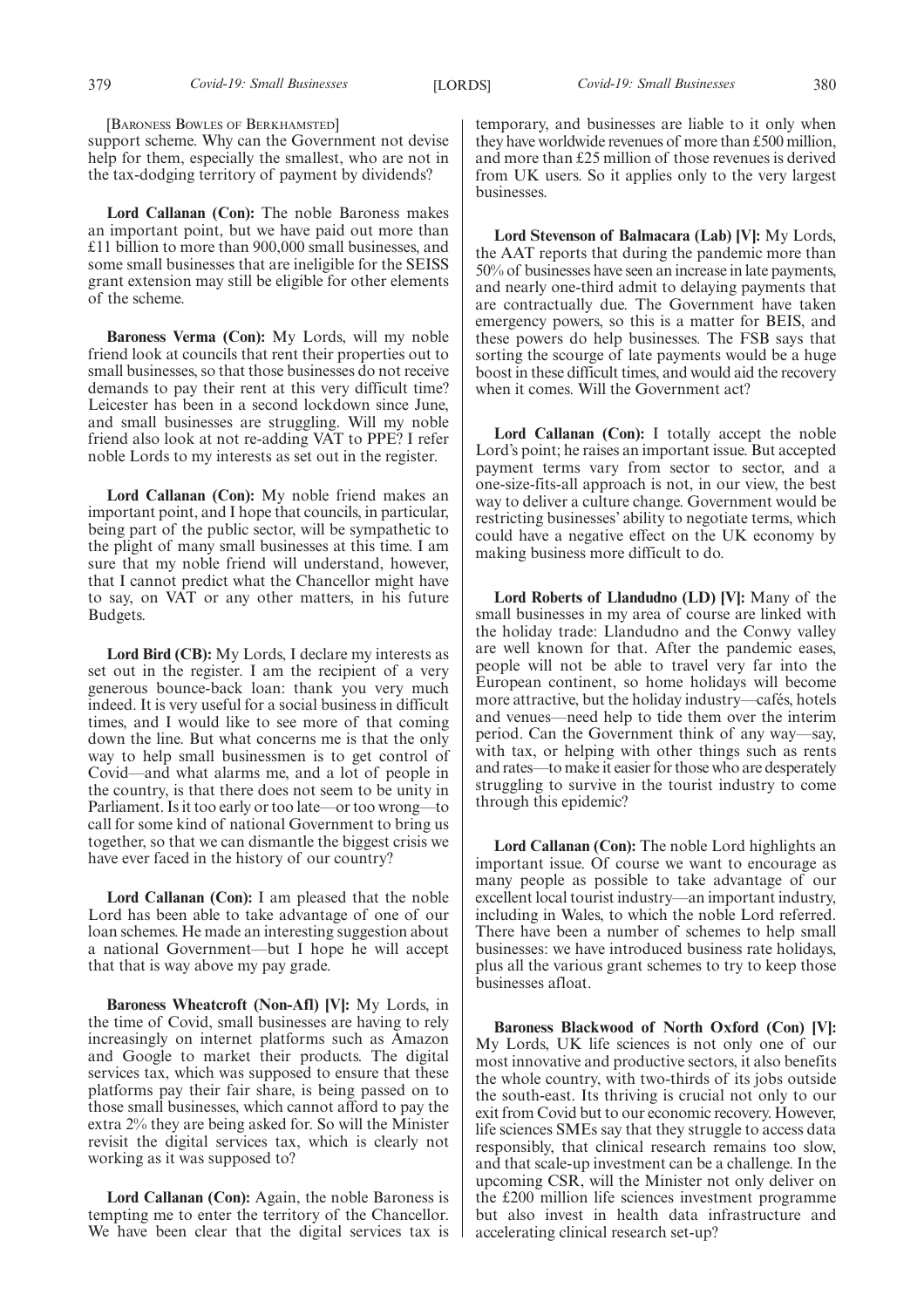**Lord Callanan (Con):**The noble Baroness is a powerful advocate for the life sciences sector, so of course we will look at many of the suggestions that she has put forward.

**Lord Browne of Ladyton (Lab) [V]:** My Lords, since lockdown I have raised with Ministers the issue of the market failure of pandemic risk insurance five times. Each time I have been told that in due course the Government strategy on it will be revealed. For many businesses, the unavailability of business interruption insurance for pandemic risk is an issue for now, and it soon could be decisive in whether a large number of businesses will be able to trade. This is an issue of transparency and accountability. What, precisely, is the Government's plan for this market failure?

**Lord Callanan (Con):** The noble Lord highlights an important problem. This is a difficult issue, but insurance contracts are a matter of commercial negotiations in the market, and it is hard for the Government to interfere in what is, essentially, a commercial decision between the person issuing the insurance and the person taking it out. But we are certainly aware of the problem, and we are looking to see whether there is anything we can do in this field.

**The Lord Speaker (Lord Fowler):** My Lords, all supplementary questions have been asked. We now move to the next Question.

# **Charities: Funding** *Question*

*12.30 pm*

#### *Asked by Lord Wallace of Saltaire*

To ask Her Majesty's Government what assessment they have made of requiring greater transparency in sources of funding for charities based in the United Kingdom.

**TheParliamentaryUnder-Secretaryof State,Department for Digital, Culture, Media and Sport (Baroness Barran) (Con):** My Lords, the Government understand that there is a tension between transparency and donor anonymity. We encourage greater transparency across the charity sector as a matter of good practice. However, it is our assessment that the current level of legal transparency regarding sources of funding for charities is appropriate.

**Lord Wallace of Saltaire (LD) [V]:** Charities are there to serve the public benefit, and I would have thought that that would require a duty of transparency, not simply one that the Government might politely ask. Should the public not know where a charity's major donations—over £5,000 or £10,000, say—come from, whether from foreign Governments or state-owned companies; sometimes hostile states; religious foundations of different faiths; sponsors of extreme positions on the margins of democratic politics; or from wherever? Is that not something the public should be informed about?

**Baroness Barran (Con):** It is right that charities are not legally required to disclose publicly the identity of individual donors, because donor anonymity can be an important factor which gives people the confidence to donate to charities. However, the anonymity does not in any way absolve charity trustees from their responsibilities, which are very clearly set out in terms of due diligence, the "know your donor" guidance and the serious incident reporting.

**Baroness Altmann (Con):** My Lords, I agree it is important to ensure transparency which could benefit, for example, from signing up to the Fundraising Regulator to improve fundraising standards and build public trust. Does my noble friend agree that all our charities need to be committed to upholding basic principles, including a rejection of all forms of racism, which would also cover adopting the full IHRA definition of anti-Semitism?

**Baroness Barran (Con):** My noble friend raises interesting and important issues. I stress, and I hope she agrees, that the vast majority of charities strive to go beyond the minimum in terms of transparency and are responsible, both in terms of fundraising and human rights issues. Their responsibilities are clear in law, but we believe the Fundraising Regulator has been very effective in addressing some issues of poor practice in the past.

**Baroness Deech (CB) [V]:** The Charity Commission has recently investigated charities that glorify terrorists and acts of terror, promote extremist ideologies and incite hatred against minority communities in the United Kingdom, although with little resulting action. Can the Minister tell the House what the Government are going to do to ensure that the Charity Commission has adequate power and resources at its disposal to ensure that UK charities are not being used to incubate extremism and promote hate?

**Baroness Barran (Con):**I think, as the noble Baroness understands far better than I, the issues of extremism and incubating hate go way beyond any powers the Charity Commission could have. What the noble Baroness refers to are clearly illegal issues, and trustees are under a specific legal duty to report any suspicions that a donation may be related to terrorist financing or money laundering.

**Baroness Goudie (Lab) [V]:** My Lords, charities receive revenue, and revenue in kind, from a number of sources. All of this must be disclosed if the public are to have faith in those charities. Further, the chair and trustees of charities should sign a form of contract between them, the charity and the Charity Commission, not only on the funding and where it comes from, but on reporting; otherwise, we will have no faith in charities, coming out of the Covid situation.

**Baroness Barran (Con):** I have to disagree a little with the noble Baroness about the public trust in charities. We have seen enormous generosity and support for charities, which I think is underpinned by a high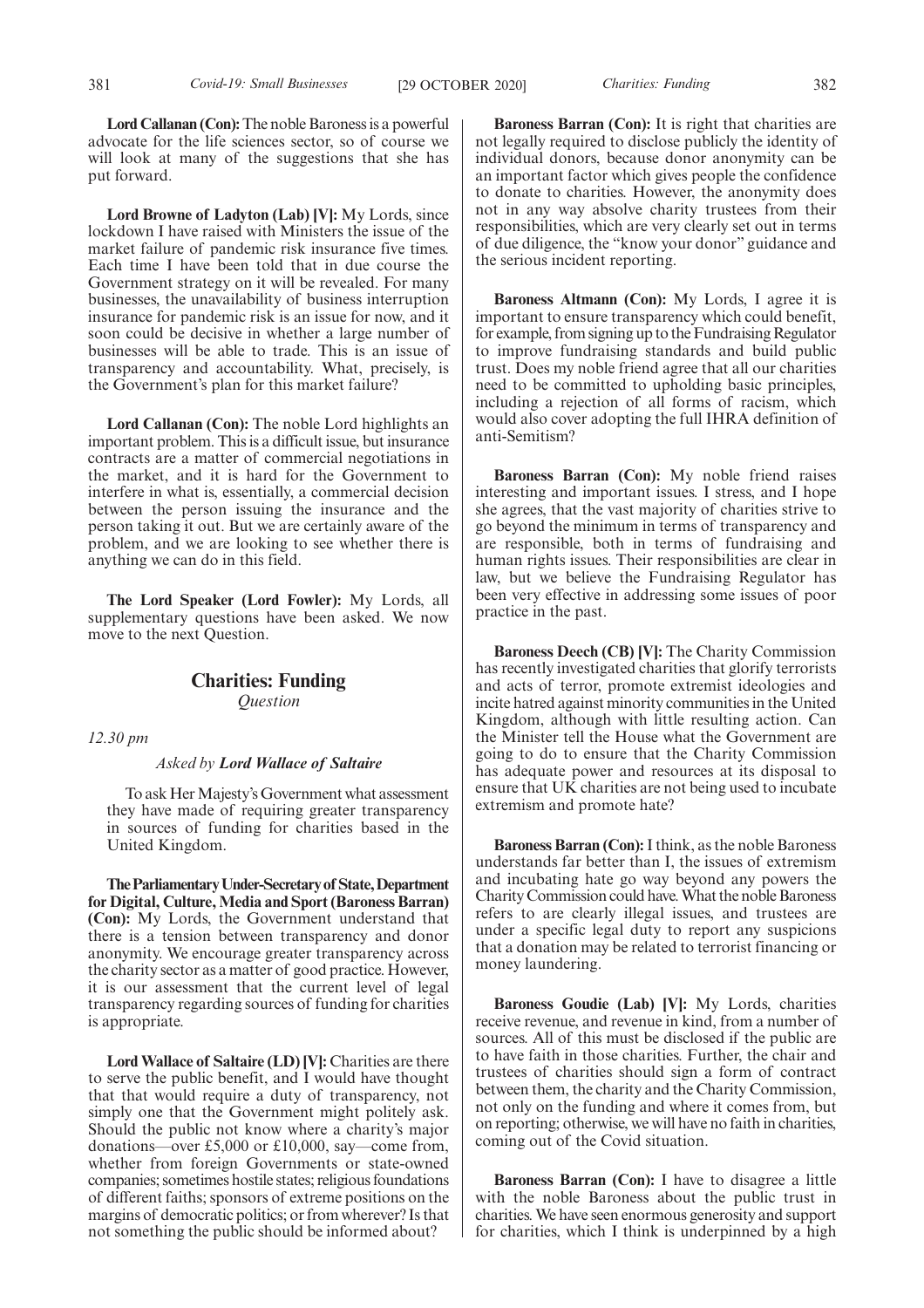[BARONESS BARRAN]

level of public trust. Again, we should not confuse perhaps some of the major household name charities which have caused concern in the past with the small local ones.

**Baroness Barker (LD):** Does the Minister agree that there is a particular problem with some think tanks which consistently refuse to make known the sources of their income, and the frequency with which members of staff of those organisations then go on to become advisers in government? This is a really big problem at the heart of our system—does she agree that it needs to be addressed as a matter of urgency?

**Baroness Barran (Con):** On one level, think tanks are no different from any other charities, in the sense that their charitable status means they must follow charity law and not participate in party-political activity or support a political party or candidate. They can undertake political activity if it is pursuit of their primary charitable purposes, but it must not be an end in itself.

**Baroness Hayter of Kentish Town (Lab) [V]:** My Lords, the real issue facing most charities at the moment—just when they have never been more needed—is that their funding from events, charity shops and, indeed, the philanthropic arms of business has never been lower. Will the Minister agree to press the Treasury for appropriate support for charities active in providing services or funding medical research, and consider whether gift aid might be fast-tracked to provide urgent support for those whose funding is most affected and where there is increased demand from their beneficiaries?

**Baroness Barran (Con):** I understand the noble Baroness's concern, but the Government have already focused on prioritising charities. The £750 million support package that we announced in the spring was the first sector-specific support package that the Government announced. Since then, billions have gone to charities and social enterprises, principally through the Coronavirus Job Retention Scheme. We have also been active, working with philanthropists, raising an extra £85 million recently for charities across the board.

**Lord McColl of Dulwich (Con) [V]:** My Lords, does the Minister agree—and in her answers so far it would seem she does—that there are many honest, law-abiding citizens who wish their donations to charity to remain secret for perfectly legitimate reasons, not least of which is their wish to avoid boasting about their generosity?

**Baroness Barran (Con):** I absolutely agree with my noble friend.

**Lord Taylor of Warwick (Non-Afl) [V]:** My Lords, charity deserves parity. There are about 10,000 BAME charities and community groups in the United Kingdom; 65% of them have incomes of less than £10,000 per annum. Bearing in mind that Covid-19 has affected the lives and livelihoods of BAME communities more than those of their white counterparts, how will the Government factor in this issue of racial disparity in the future funding of BAME charities?

**Baroness Barran (Con):** The noble Lord is right, and we have worked closely with the National Lottery Community Fund and other funding partners—Comic Relief and Children in Need in particular—to make sure that charities working with BME communities and led by BME individuals receive the right level of support to reflect the importance of their work.

**Lord Foulkes of Cumnock (Lab Co-op):** My Lords, following on from the question of my noble friend Lady Hayter, while transparency is important, does the Minister not agree that even more important is the difficulties that charities face raising funds during the Covid epidemic? While the Government have given them some moneys—she mentioned the £750 million some organisations such as Age UK, and at this time of year, the Royal British Legion, which is doing fantastic work, are facing great difficulties as to whether they can continue to exist. Will the Minister talk to these organisations and try to find some further support to make sure that none of them stop doing their vital work?

**Baroness Barran (Con):** I absolutely agree with the noble Lord that these organisations do vital work. To be clear, there was a £750 million grant package, billions through the job retention scheme and other significant pots of money. I talk to these organisations literally daily, and my genuine understanding is that a lot of funds have been distributed for this year and we are working with them to understand their challenges in the years ahead.

**The Lord Speaker (Lord Fowler):** My Lords, the time allowed for this Question has elapsed. We now come to the third Oral Question.

# **Civil Servants: Public Procurement** *Question*

*12.40 pm*

#### *Asked by Baroness Browning*

To ask Her Majesty's Government what plans they have to ensure that civil servants engaged in public procurement declare any conflict of interest in an accessible public register.

**The Minister of State, Cabinet Office (Lord True) (Con):** My Lords, there are currently no plans for an accessible public register centralising conflict of interest declarations of civil servants engaged in public procurement. Government departments are required to take appropriate measures to prevent, identify and remedy conflicts of interest in procurement procedures. This includes identifying and addressing situations where civil servants have financial or other interests that might be perceived to compromise their impartiality and independence in the procurement process.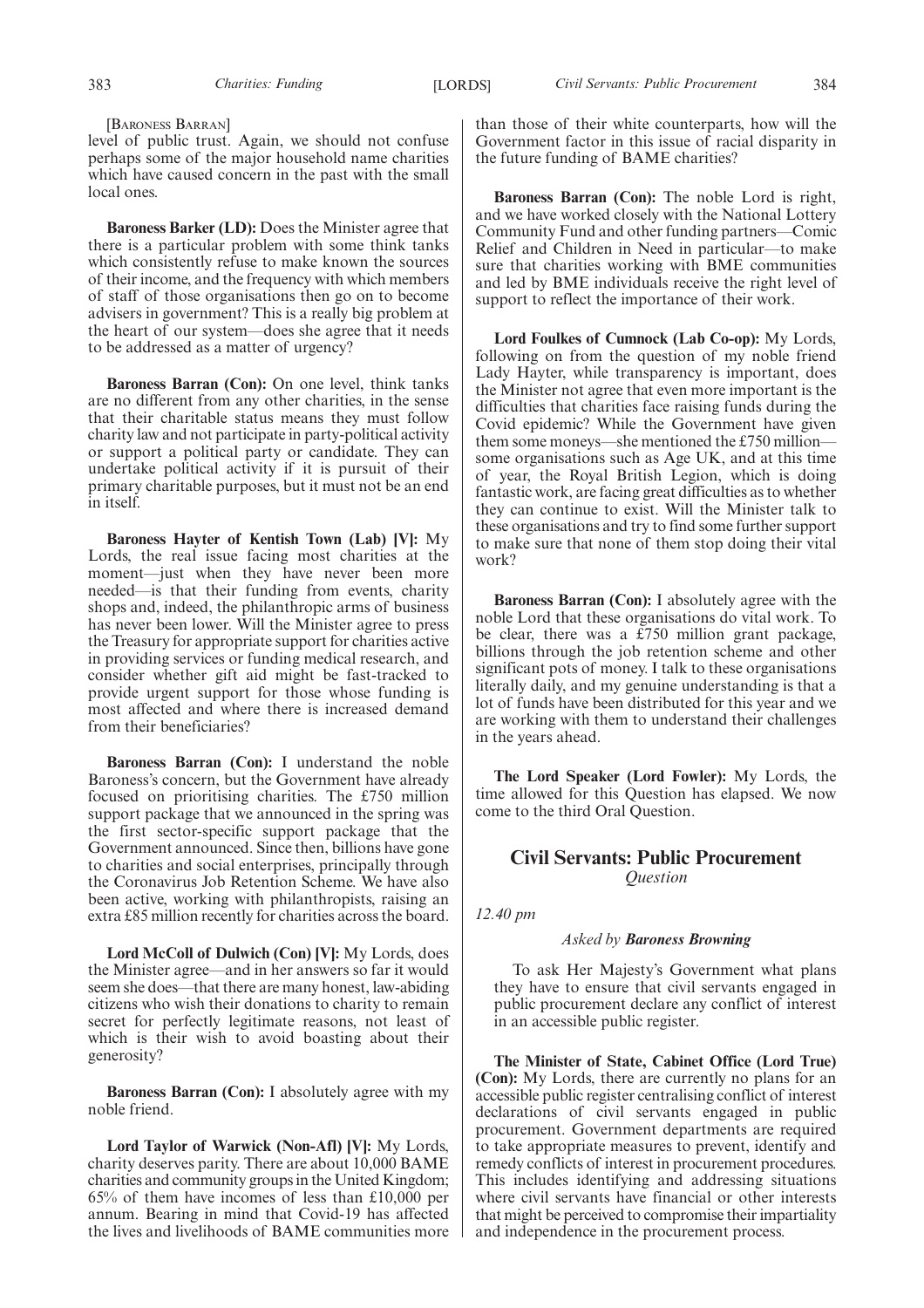**Baroness Browning (Con) [V]:** My noble friend will no doubt be aware of the concerns expressed by the National Audit Office about the lack of transparency in the recent procurement of Covid-19 contracts. I hope that he will agree that good governance means good transparency. While I hear what he has said about the current situation, I hope that he shares my concern that public confidence both in the Government and the way government works would benefit more if a register that was openly available to the public was made a matter of urgency.

**Lord True (Con):** My Lords, of course I have listened to what my noble friend said. Like her, I have spent a lifetime in public service in different guises and I attach the highest importance to probity in every place and at every level. As she says, the NAO is undertaking an investigation to examine government procurement during the pandemic covering the period up to July 2020. The report is expected to be published in December.

**Lord Clark of Windermere (Lab) [V]:** What a disappointing reply from the Minister. Does he not realise the deep concerns over the relationship between HMG and various companies in recent months? Have any formal reservations or qualifications been lodged under their code of conduct by senior civil servants on Ministers' proposals? Whatever, will he confirm that eventually, there will be an inquiry into these activities?

**Lord True (Con):** My Lords, I have already referred to the ongoing NAO investigation. So far as the Civil Service Code is concerned, Section 4.1.3c is absolutely specific that

"civil servants must not misuse their official position or information acquired in the course of their official duties to further their private interests or those of others … Where a conflict of interest arises, civil servants must declare their interest to senior management." Every civil servant will be expected to abide by that.

**Lord Scriven (LD):** My Lords, the Good Law Project has today published official government procurement documents which show that VIPs and Cabinet Office contacts have been awarded lucrative contracts for PPE above normal market rates and outside the usual procurement processes. As a matter of transparency, will the Minister set out what the total value of the contracts awarded in this way is and which companies that have links with Conservative Ministers, MPs or Peers were awarded business via this route?

**Lord True (Con):** My Lords, the Government's policy is to adopt and encourage greater transparency in commercial activity. Central government buyers must publish all tender documents and contracts with a contract value of over £10,000 on the Contracts Finder site. I am not commenting on press allegations. The Government are certain that the proper procedures have been and are being followed.

**Baroness McIntosh of Pickering (Con) [V]:** My Lords, in the absence of a register, can my noble friend explain who checks that appropriate measures have been taken, in particular if it is a close friend or family member who may have benefited from such a contract? Also, what is the sanction if a breach is found to have occurred?

**Lord True (Con):** My Lords, any breach of the Civil Service Code will be dealt with by the appropriate procedures within the Civil Service. Every department is expected to develop and set up its approach under the central framework. Each department is responsible for defining the standards of conduct it requires and for ensuring that those are carried out. Internal guidance and procedures must be followed in all cases.

**Viscount Waverley (CB) [V]:** My Lords, the Minister has clarified some concerns. However, a response to my Question for Written Answer some time back stated, "It is a matter for each council to put in place whatever arrangement it considers appropriate for the recording and disclosure of officers' interests." I was surprised by that and I find it odd that there is no national standard. I will ask again whether the Government intend to instruct local authorities to maintain a public register of the disclosable pecuniary interests of officers to whom delegated authority has been granted by elected members to ensure that local government officials maintain transparency and compliance with the Nolan principles?

**Lord True (Con):** My Lords, the noble Viscount is referring to local government, but I shall repeat what I said at the start. I believe that we need probity at every level of the public service. He has raised an interesting point about necessity. The current position is obviously that normally, departments require staff to complete a declaration of interest form prior to working on any new procurement and to provide details of any new interest which arises during the course of a procurement. Departments should have appropriate safeguards in place to ensure conflicts are properly managed throughout the procurement. That is good practice and ought to be followed.

**Baroness Smith of Basildon (Lab) [V]:** My Lords, I have listened to the answers given by the noble Lord, Lord True, but I am not sure that he has really understood the depth of concern about this matter. There are two issues. One is that these contracts on Covid-19 for test and trace and PPE were vital to public safety and remain so, and the second is that millions and millions of pounds are involved. The noble Lord says that he is not going to refer to press speculation following the investigation by the Good Law Project, but I would say that it is a little more serious than that. I think he has to be clear that we need complete and total transparency on all of these contracts from the National Audit Office report, which we will see. Is there not a case for a public inquiry or a Select Committee inquiry on this issue as well?

**Lord True (Con):** My Lords, one of the delights of the United Kingdom is that the Government are not responsible for the actions of the Select Committees of either House of Parliament. So far as the NAO is concerned, I have already reminded the House that an inquiry is in progress.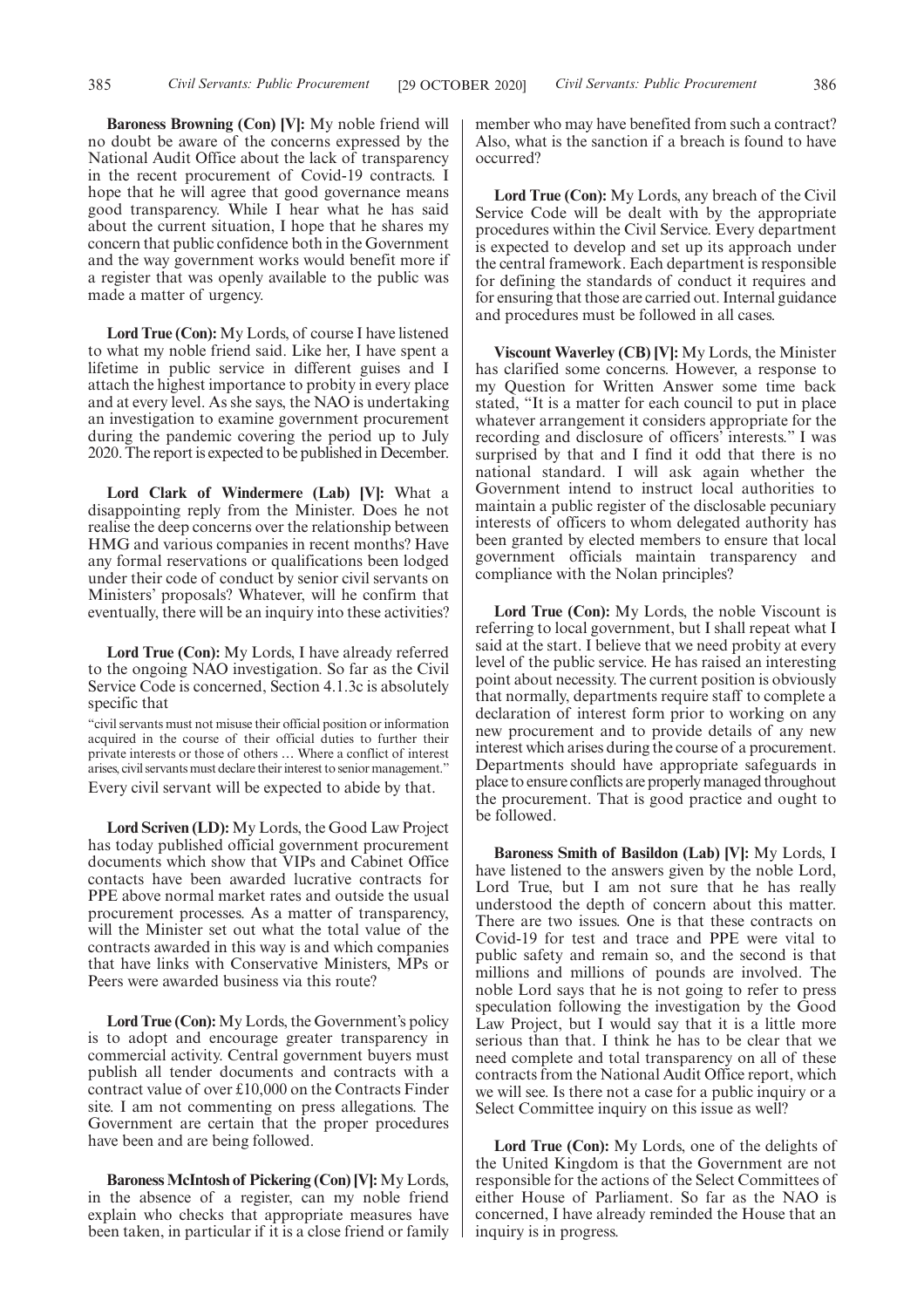**Lord Tyler (LD) [V]:** My Lords, in the light of the report from the Good Law Project on procurement referred to by my noble friend Lord Scriven and the noble Baroness just now, can the Minister confirm that there is comparable transparency where the personal and political interests of Ministers and special advisers are in question? I cite the specific example of the £276 million PPE contracts, to which I have drawn Ministers' attention.

**Lord True (Con):** My Lords, Ministers are bound by the Ministerial Code and civil servants are bound by the Civil Service Management Code, from which I have quoted. Special advisers are also required to conduct themselves in accordance with the code of conduct for special advisers and the Civil Service Code.

**Lord Wigley (PC) [V]:** My Lords, the Minister accepts that the public procurement system has to be whiter than white, I am sure, but does he accept that the registration of interests is as much to protect public servants as it is to protect the wider public interest in the objective and open placement of any public contracts?

**Lord True (Con):**My Lords, these issues are important; in my initial reply, I tried to convey the importance that I attach to probity. I recognise the role of transparency therein. I have told the House about the current good practice inside government. I personally believe that it is efficacious but obviously I listen to everything said by noble Lords.

**Lord Singh of Wimbledon (CB) [V]:** Every day, the House starts its proceedings with Prayers, reminding us to set aside factional interests and private prejudices in the work we do, yet, with some notable exceptions, we frequently make appointments to the House as rewards for political loyalty or cash donations. Does the Minister agree that our concern about conflict of interest and civil servants would carry greater weight if we were true to the biblical injunction of looking to the defect in our own vision before criticising the lesser defect in our brothers?

**Lord True (Con):** My Lords, as I said in my first Answer, humility, respect for proper conduct and ethics are the best guide for any person at any level or in any place in public service. To that extent, I agree with the noble Lord.

**The Lord Speaker (Lord Fowler):** My Lords, the time allowed for this Question has elapsed. We now come to the fourth Question.

### **Covid-19: Transport for London** *Question*

### *12.52 pm*

#### *Asked by Lord Young of Cookham*

To ask Her Majesty's Government what discussions they have had with Transport for London about the impact of the Covid-19 pandemic on its revenue and funding.

**TheParliamentaryUnder-Secretaryof State,Department for Transport (Baroness Vere of Norbiton) (Con):** My Lords, we are currently in discussions with TfL and the mayor on a further extraordinary funding agreement. My noble friend will agree that the mayor has choices to make to balance the books of TfL. When he has made those choices, they will become conditions attached to support from the UK taxpayer. My noble friend will understand that it would be inappropriate to discuss the details of ongoing discussions at this time.

**Lord Young of Cookham (Con):** I am grateful to my noble friend. With the other place in recess and government support for Transport for London running out tomorrow, this is Parliament's last opportunity to find out what is going on. Does my noble friend agree that, if giving more powers to mayors and metro mayors is to work, both sides should moderate their language during negotiations and avoid wild accusations; that any support for Transport for London should take us beyond next May's mayoral elections; and that any government support for Transport for London should be fair to the national taxpayer and proportionate to other parts of the country while leaving the decisions as to how it should be funded to the Mayor of London?

**Baroness Vere of Norbiton (Con):** I agree with my noble friend that negotiations between the Government and the Mayor of London—indeed, all mayors—should be based on mutual respect and professionalism. I am pleased to report that, for example, our conversations with the mayor and his team yesterday were very cordial and constructive. The details of the current settlement are still under discussion and we are making good progress. I am pleased to confirm that the Government are committed to the principle that any government funding must be fair to UK taxpayers.

**Baroness Jones of Moulsecoomb (GP) [V]:** My Lords, it is obvious that TfL needs some immediate investment, along the lines of the sort that the Government have given to the train operating companies, but also needs time to work out some long-term resilience. An 18-month deal is probably best for it. One way of financing it would be to put in smart road pricing. This idea has been around for decades, but have the Government thought about it or even worked up an idea for it?

**Baroness Vere of Norbiton (Con):** The noble Baroness will know that transport in London is devolved to the Mayor of London. Therefore, any considerations of smart road pricing would be for him to take forward.

**Lord Haselhurst (Con) [V]:** Can my noble friend indicate whether these discussions should consider how far the overall health risk to front-line workers in mass transportation systems could be reduced by the spread of automation?

**Baroness Vere of Norbiton (Con):** The health of our key workers and transport workers is at the forefront of everything we are doing at the moment, which is why the Government support running full services across public transport to enable social distancing.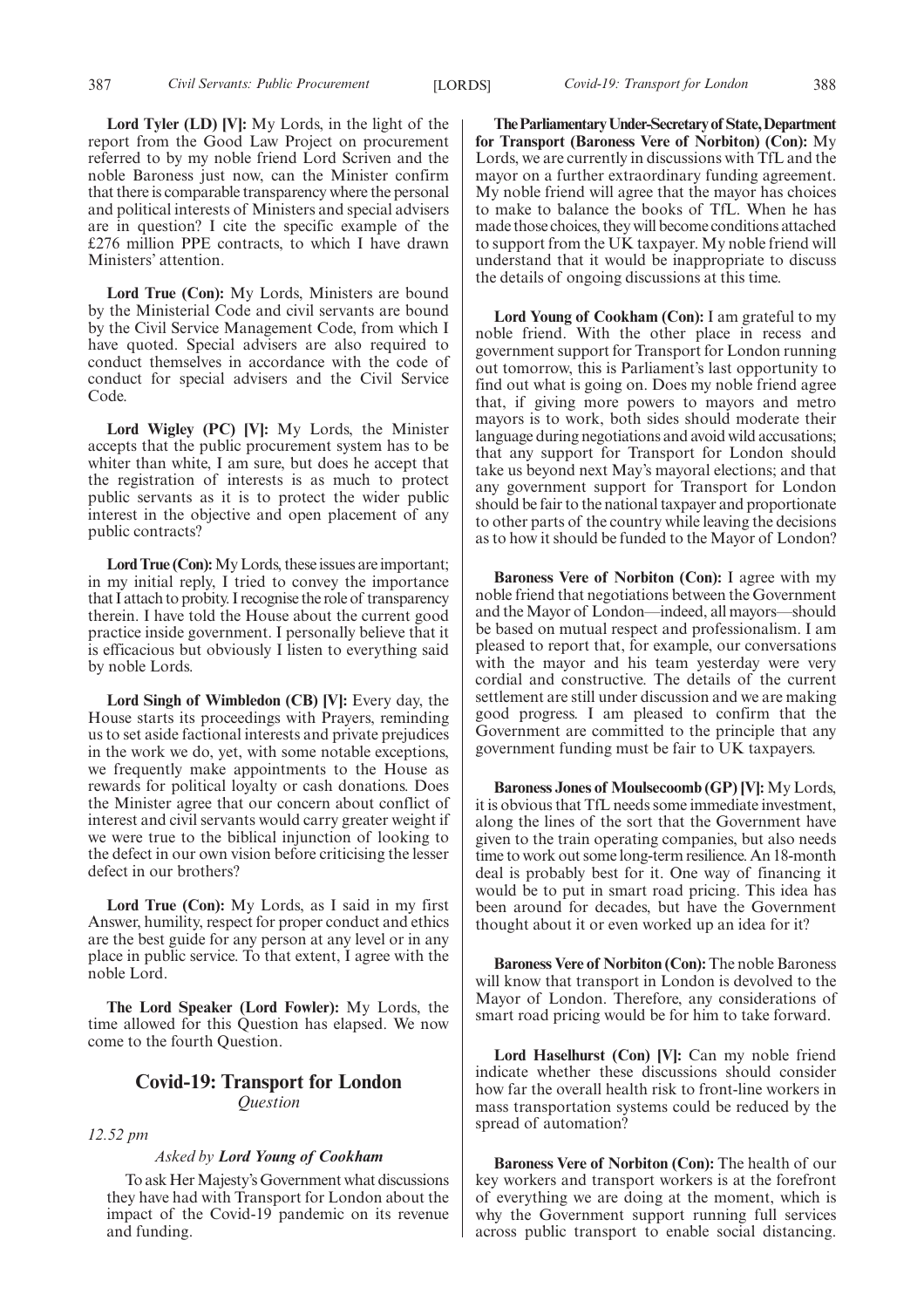Automation, for example contactless payment, is one of the things that can reduce the spread of the virus. Automation of driverless trains, for example, would again be a matter for the mayor but we would support looking into it.

**Lord Craig of Radley (CB) [V]:** My Lords, before Covid struck, Crossrail's full operation had been delayed by four years until 2022 and estimated costs increased by almost a third from the 2009 figure. What further delay and cost increases, due to Covid working restrictions, have been calculated and reported so far? Will all these additional costs have to be financed by TfL and the London authority?

**Baroness Vere of Norbiton (Con):** The noble and gallant Lord will be pleased to hear that there was an update from Crossrail recently about the schedule and total costs. The project is now completely under the control of TfL. It is its responsibility to finish it. We are in discussions with TfL about further financial support for Crossrail, but we are very clear that Londoners must also foot the bill.

**Lord Desai (Lab):** My Lords, does the noble Baroness not agree that the UK taxpayer would be harmed if Transport for London became dysfunctional? It would affect the London economy, as well as the health of London's citizens. Would it not be better to take the larger interest into account and give Transport for London the help that it badly needs?

**Baroness Vere of Norbiton (Con):** I assure the noble Lord that we want—as much as anybody else wants— London to have a safe, sustainable and reliable network. Obviously, there are issues to consider. In the short term, London's revenues have been significantly impacted by the decline in passenger numbers. We have to make sure that, as we look to longer-term financial sustainability, not just UK taxpayers but Londoners support TfL.

**Baroness Randerson (LD) [V]:** The Government continue to warn the public to avoid public transport and work from home. Tube journeys, for instance, are down to about a third of their usual numbers. When the train operating companies were bailed out to the tune of £3.5 billion, similar terms to those that have been imposed on Londoners were not imposed on them. Can the Minister explain why Londoners, whether travelling by car or public transport, are subject to financial penalties not imposed elsewhere?

**Baroness Vere of Norbiton (Con):** My Lords, train operating companies are not the same as TfL and a devolved public transport authority. Equivalent conditions or discussions cannot therefore be made because the two are not comparable. However, I assure the noble Baroness that the Government's messaging has been to use public transport safely and has been that for quite some time.

**Lord Caine (Con):** My Lords, is it not the case that the primary responsibility for this funding crisis rests with the utterly incompetent Mayor of London and the monolithic Transport for London? Does my noble friend agree that, whatever the solution to this crisis is, it is not to clobber London's much-beleaguered road users, many of them small businesses, with more taxes, such as increases in or extensions of the congestion charge?

**Baroness Vere of Norbiton (Con):** The congestion charge is a matter for the mayor. He will make decisions in that regard.

**Lord Rosser (Lab) [V]:** Prior to the coronavirus pandemic, the Major of London had reduced the TfL operating deficit by 70% and increased its cash balance by 13%, while maintaining fares income over the past four years—a much healthier situation than that left by his predecessor. It is also worth bearing in mind, in the light of what has been said, that London's net contribution to the Treasury last year was £38.8 billion.

I return to the question raised by noble Baroness, Lady Randerson, which did not get much of an answer. Why are the Government playing awkward over funding for publicly owned TfL? They are providing all the money private train operators in London require through 18-month funding deals with a surplus element built in and few questions asked. Meanwhile, they are seeking to force the Mayor of London to make punitive policy changes affecting Londoners—who have done and continue to do the right thing on Covid-19—as the price for their necessary further financial support. It is not sufficient to say they are different cases; they are very similar.

**Baroness Vere of Norbiton (Con):** The noble Lord mischaracterises the discussions under way concerning the train operating companies and TfL. Various conditions apply to the new train operating company deals— ERMAs—relating to punctuality, management fees and all sorts of things. Of course, that is just one step on the way to further reform. The Government will step in and support TfL to address the decrease in revenues resulting from the pandemic. However, there are elements available to people in London and to TfL staff that are simply not available to the rest of the country. It is not up to the UK taxpayer to pay for those things.

**Baroness Meacher (CB) [V]:** [*Inaudible*]—indeed, spent a fortune on cycle lanes. This is of course very welcome, but it has without question created new risks. During recent times, I have been driving to the House and have witnessed the most extraordinarily dangerous behaviour by cyclists, veering across lines of traffic and so on. Will the Government consider assessing a policy of requiring every bicycle to have a name plate? Will they at least try to introduce some discipline and respect for the Highway Code?

**Baroness Vere of Norbiton (Con):** I recognise that on occasion, cyclists do not pay full regard to the rules. As we encourage more people to cycle—we have put in place cycle lanes, which are very welcome—we must ensure that cyclists behave according to the written law and the spirit of it.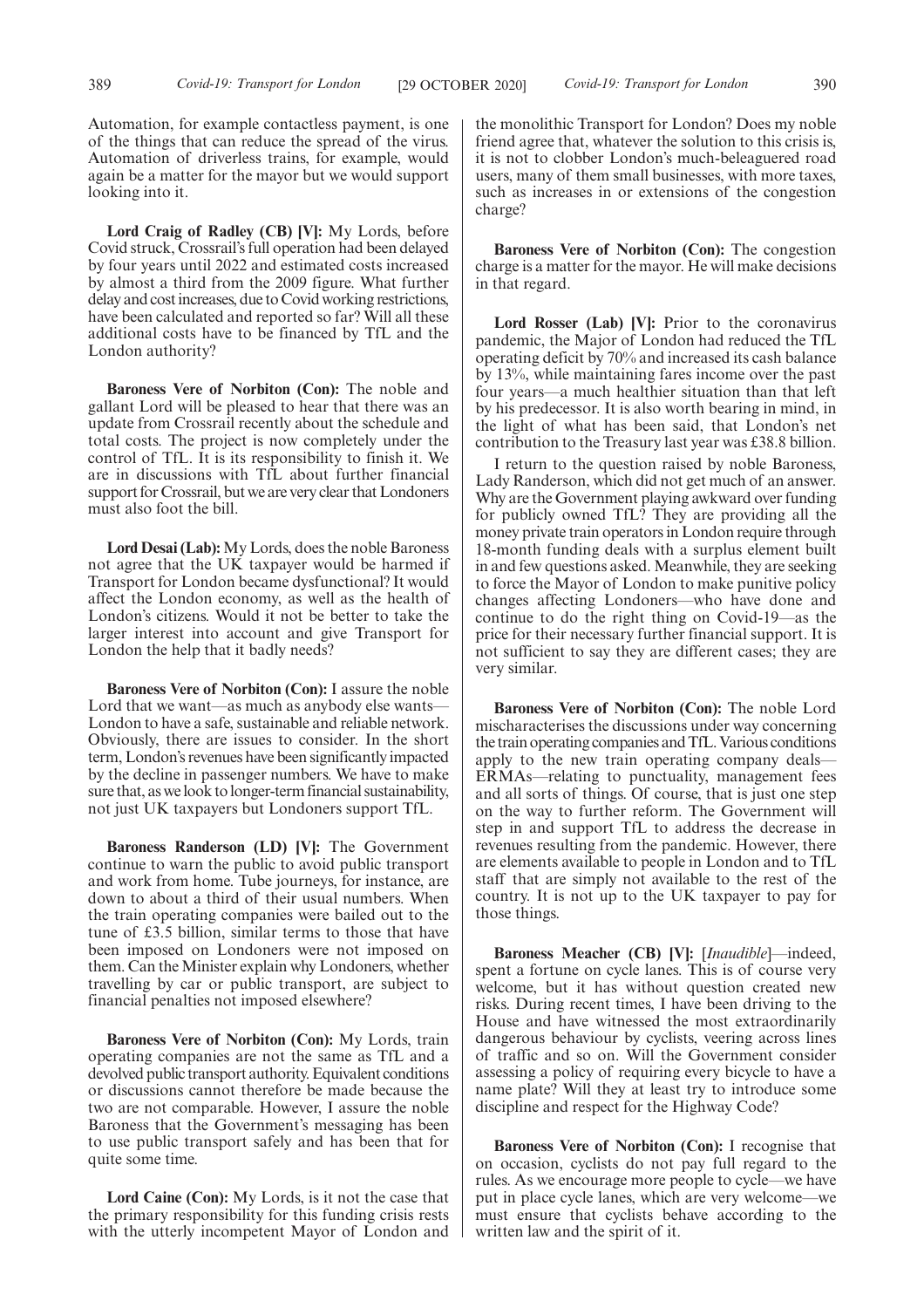*1.03 pm*

*Sitting suspended.*

# **Asylum Seekers**

*Private Notice Question*

*1.10 pm*

#### *Asked by Lord McConnell of Glenscorrodale*

To ask Her Majesty's Government, following the deaths of at least four people in the English Channel, what steps they are taking to protect asylum seekers and victims of human trafficking who are fleeing persecution and seeking refuge in the UK.

**Lord Parkinson of Whitley Bay (Con):** My Lords, this tragic event highlights the grave dangers of channel crossings and the pressing need to stop the callous criminals who are exploiting vulnerable people. The UK has a proud history of granting protection to those who need it, but it is an established principle that people should claim asylum in the first safe country that they enter. We continue to work closely with our neighbours to discourage people from making these dangerous and unnecessary journeys.

**Lord McConnell of Glenscorrodale (Lab):** My Lords, I have four grandchildren under the age of 10, and I cannot imagine being so scared of what might happen to them on land that I put them in an unsafe boat to cross the English Channel. Yet this week, Rasoul Iran-Nejad and Shiva Mohammad Panahi put their three children, Anita, aged nine, Armin, aged six, and 15 month-old Artin, in a boat. Two of the children are dead, along with their parents, and one is still missing. Surely in this day and age, France and the UK, the fifth and seventh-largest economies in the world, with some of the most professional armed forces and diplomatic services in the world and a history of public service administration, can find a way of coming together with the International Organization for Migration and the UNHCR to find a safe route for families fleeing persecution to come to France and this country, and to have their applications determined in a safe and legal manner?

**Lord Parkinson of Whitley Bay (Con):** The noble Lord will appreciate that because there is an ongoing investigation, I am unable to go into much detail on the names, identities and ages of the people that he mentioned, but I have seen the reports, as I am sure we all have, and the details are heart-wrenching. This tragic case underlines the importance of breaking the criminal business model, which is exploiting the desperation of vulnerable people who, as he says, are in fear. We are working very closely with the French. Our National Crime Agency is assisting the French authorities in their investigation. The Home Secretary has appointed a former Royal Marine, Dan O'Mahoney,

as the clandestine channel threat commander, to tackle the problem there. However, the noble Lord is also right that we must have safe methods for people to claim asylum without making that journey, which is why our vulnerable persons resettlement scheme works with the organisations that he mentions, to ensure that people do not undertake these perilous journeys.

**Lord Dubs (Lab) [V]:** As an agreement with the EU on family reunion is unlikely to be reached by the end of December, will the Government, as a matter of urgency, seek the co-operation of the French authorities to identify people, especially children, who are eligible for family reunion or who have other connections with the UK, in order to expedite their safe passage to this country and avoid another tragedy?

**Lord Parkinson of Whitley Bay (Con):** The noble Lord is a respected and tenacious campaigner on these issues. I know that he has an amendment to the Immigration Bill which the other place will have the opportunity of examining next week. Tragically, this incident has happened while we still have the Dublin convention, so it is important to make a distinction between those regulations and the actions that we must all undertake to deter people from making these dangerous journeys. Nobody should be crossing the channel in this dangerous way.

**Lord Paddick (LD):** My Lords, if there is a so-called pull factor that is resulting in desperate families dying in the channel, it is that many of those who make the crossing are given asylum in the UK because they are genuine asylum seekers, yet the only way that they can find out if their claim will be accepted once they are on the European mainland is by making the crossing. Why do the Government not allow applications from those on the European mainland, and, if they do not qualify, tell them unequivocally that they will be deported if they make the crossing? Surely letting them know what will happen before they make the perilous crossing is the decent and humane thing to do.

**Lord Parkinson of Whitley Bay (Con):** My Lords, we want to deter people from undertaking dangerous journeys at every stage, whether that is across the channel or further upstream. We have seen terrible cases in the Mediterranean too. That is why our vulnerable persons resettlement scheme is working directly in affected areas so that people do not need to travel across the world putting themselves and their families in danger, but instead can apply. We can then give people the protection that they need directly from source, rather than after they have endangered themselves.

**The Lord Bishop of Bristol [V]:** My Lords, as we have already heard, the death of anyone trying to reach the UK in search of safety is tragic, and the tragedy is multiplied when it is the death of a family. Save the Children is right to say that the English Channel must not become a graveyard for children. With that in mind, can the Minister update the House on the resumption of the refugee resettlement programme which was suspended in March?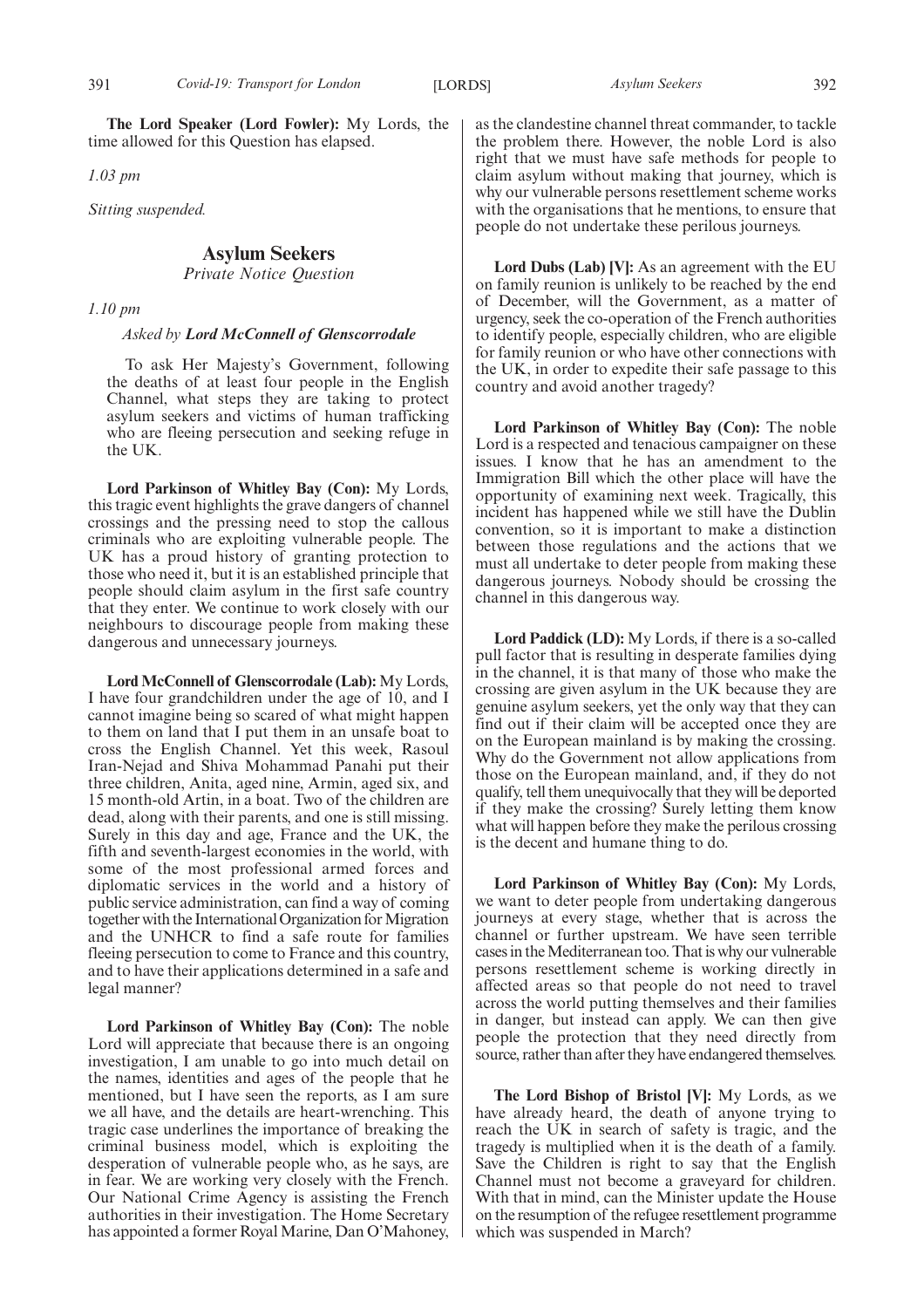**Lord Parkinson of Whitley Bay (Con):** The right reverend Prelate is right that this is a particularly heart-wrenching case. As she says, the resettlement scheme was paused in March because of the Covid pandemic, but as per their statement in June, the International Organization for Migration and the UNHCR are beginning to resume some of their functions, although with limited capacity. The UK's visa application centres are also beginning to resume some of their functions, again with limited capacity. The same applies for the Home Office teams who are processing applications. We hope to help people as swiftly as possible.

**Lord Green of Deddington (CB) [V]:** My Lords, does the Minister agree that any attempt to process asylum applications abroad would be rapidly overwhelmed by a huge number of claimants? Failed applicants might well head for Calais, thus making a very bad situation even worse. Have the Government considered joint maritime border controls with powers to return migrants to their point of departure?

**Lord Parkinson of Whitley Bay (Con):** I agree that we want to deter people from making dangerous journeys to the European continent, whether by land or sea. Dan O' Mahoney is today in France meeting the French authorities and continuing the deep engagement that we have with them to tackle this problem in the channel.

**Lord Rosser (Lab) [V]:** My Lords, last week the Government voted against both free school meals for hungry children in the UK and a legal route to safety for refugee children. Why is it that vulnerable children are paying the price for this Government's policies? Two days ago, the Home Secretary was quoted as saying:

"I will do everything I can to stop callous criminals exploiting vulnerable people.'

If next week the Home Secretary votes again to slam shut the only safe and legal route for vulnerable children to reach the UK, how can she possibly make that claim?

**Lord Parkinson of Whitley Bay (Con):** I am sorry to hear some of the noble Lord's points. The Government want to create safe and legal routes so that vulnerable people, including vulnerable children, are not put at risk by making dangerous channel crossings. That is why our vulnerable persons resettlement scheme has helped nearly 20,000 people over the past five years, including children. We have seen over 29,000 family reunion visas issued in the last five years as well, so we are doing what we can to help vulnerable children.

**Lord Dholakia (LD):** My Lords, the shocking event at Dunkirk must shame us all, particularly those who fail to accept that the pressure of migration has been with us for a very long time. It applies to rich as well as poor countries. We need a safe and secure method, as the Minister has described. What is the status of Dublin III in the discussions and negotiations that we

are having with the European countries? What happens to countries, including Britain, that fail to take a quota of migrants?

**Lord Parkinson of Whitley Bay (Con):** The noble Lord will understand that I cannot comment on the ongoing negotiations with the EU, but as I said to the noble Lord, Lord Dubs, this tragic event happened with Dublin III in place. The problem is the criminal gangs taking people's life savings and sending them out to sea in unseaworthy vessels without a care for what happens to them. Those are the people whom we must focus on relentlessly.

**Lord Marlesford (Con) [V]:** My Lords, although HMG must retain the right to allow—indeed, facilitate the entry of any individual into the UK, following the point made by the noble Lord, Lord Green, can my noble friend confirm that the Government will not seek to move out of the UK the process for assessing the asylum claims of those who have not yet entered the UK? To do so, even if it started only in France, would rapidly result in an unmanageable number of claimants from all over the world.

**Lord Parkinson of Whitley Bay (Con):** I agree with my noble friend that to do so would increase the risks and encourage more people to make dangerous journeys. That is why our efforts are focused on schemes such as the vulnerable persons resettlement scheme, which takes people directly from affected areas and gives protection to those who need it most.

**Lord Kerr of Kinlochard (CB) [V]:** The Minister keeps referring to the vulnerable persons resettlement scheme, but the fact is that we have no official resettlement scheme currently open. It is the absence of a safe official route that drives these poor people into these terrible dangers. Will the Minister please give a straight answer to the question asked by the right reverend Prelate? When will our resettlement schemes reopen? Others have reopened theirs. Will the Government ask the French and Belgian authorities to permit UK staff to process family reunion cases and asylum applications in the ports and camps where these poor people currently are?

**Lord Parkinson of Whitley Bay (Con):** My Lords, I am afraid that I cannot give a simple answer to that question because, as I am sure the noble Lord appreciates, it depends on the Covid-19 pandemic. However, as I said to the right reverend Prelate, some of the functions are beginning again, as far as that is possible in the light of the pandemic. That is the best way to help vulnerable people without encouraging them to make dangerous journeys and fall prey to the sorts of callous criminal gangs that are behind so many of the deaths in the channel.

**Lord Empey (UUP) [V]:** Will my noble friend explain to the House how these blackguards or people smugglers are allowed to ply their evil trade in broad daylight on French soil and in French waters? Can he assure the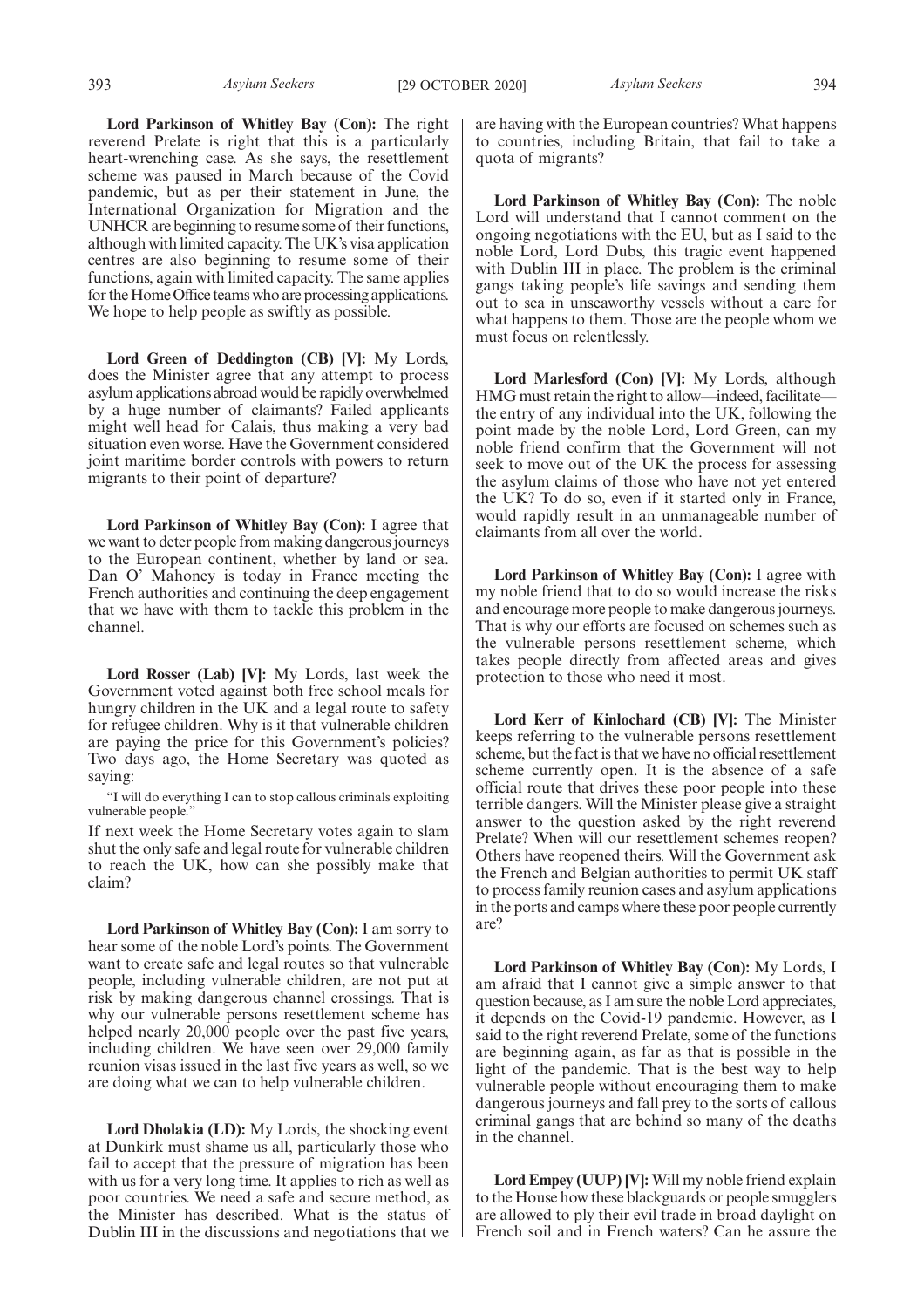[LORD EMPEY]

House that there is not a political dimension to this crisis by allowing this trade to continue on French soil and in French waters?

**Lord Parkinson of Whitley Bay (Con):** My Lords, we are working very closely with the French Government and the French authorities to tackle these callous criminals. I can tell the noble Lord that, last year, there were 418 arrests and 203 convictions, which resulted in combined sentences of more than 430 years. So we and the French take this problem very seriously and are determined to pursue the criminals who endanger the lives of vulnerable people.

**Lord West of Spithead (Lab):**My Lords, the desperation of these people is palpable, as shown by the Nigerians who took over a tanker in the channel very recently. One should say that the operation to recover the vessel was well executed—a textbook case. I was surprised that there was no Statement in the House, as we were taking over a foreign ship in international waters, but clearly that is what we do now—we do not worry about it. Having been a seaman for 50 years, I can tell the House that people will die in the channel if they keep coming in these little inflatables. What worries me is that people will have seen that the takeover of a merchant ship or ferry is not difficult. I hope that we are looking carefully at this. I could certainly take over a ferry in Calais with five people with no problem at all; that is a real worry. Is this being looked at? Are we taking precautions to make sure that it does not happen? The risks would be huge if that sort of thing happened.

**Lord Parkinson of Whitley Bay (Con):** The noble Lord gives me the opportunity to thank the police and the Armed Forces for their quick and decisive action at the weekend, which was important. He is right to raise the fact that, as the weather worsens over the autumn and winter, these crossings, which are already dangerous, will get only more perilous. The Home Office is working with the French authorities to look at all the different routes that people pursue—through the Channel Tunnel, on ferries and by other means. These are not safe. All these routes are dangerous to pursue and we do not want to see anybody risk their life in this way.

**Baroness Butler-Sloss (CB) [V]:**I declare my interests in the register. Following the question from the noble Lord, Lord Dubs, I ask the Home Office to take practical steps to identify and bring to England—under Dublin III, on the right to join families—the unaccompanied minors in Calais and Dunkirk to save them taking perilous journeys.

**Lord Parkinson of Whitley Bay (Con):** I am afraid that I did not quite catch the end of the noble and learned Baroness's question. If she will forgive me, I will consult *Hansard* and write to her if I have missed anything. However, on the Dublin regulation, over the last four years, the UK has consistently reunited the second-largest number of family-linked cases after Germany, so we take our responsibilities seriously.

**The Lord Speaker (Lord Fowler):** My Lords, the time allowed for this Private Notice Question has elapsed.

# **Covid-19: Intensive Care Treatment** *Private Notice Question*

#### *1.26 pm*

#### *Asked by Baroness Falkner of Margravine*

To ask Her Majesty's Government whether any part of the NHS has operated under policy guidelines described as a "triage tool"which determine intensive care treatment for patients with Covid-19, and whether such guidelines will be used in the future.

**TheParliamentaryUnder-Secretaryof State,Department of Health and Social Care (Lord Bethell) (Con):** My Lords, claims that frail and elderly patients were denied care in wave one of the coronavirus pandemic, in part because of the triage tool developed by the NHS in case it was overwhelmed, are categorically untrue. The Government are ultimately responsible for national policy on public access to NHS services. However, decisions on who will benefit from care are made as part of normal clinical decision-making by clinicians. Guidance to help clinicians make rational evidence-based decisions in the event of ICUs being overwhelmed was commissioned but was halted when it became clear that the NHS would not be overwhelmed.

**Baroness Falkner of Margravine (CB):** My Lords, I think that the whole House will be grateful to the Minister for his unequivocal rebuttal of that extremely concerning story. Let me be clear that this Question is not intended to criticise the NHS, for which we all have the highest regard. However, according to that *Sunday Times* story, under conditions of extreme stress, consideration was given to guidance that could have amounted to age discrimination. Does he agree that there is a need for the NHS to uphold its public sector equality duty? Will he provide reassurance that these triage tools should not be used to prioritise patients on any basis other than clinical need either this winter or going forward as routine?

**Lord Bethell (Con):** My Lords, I am grateful for the opportunity offered by the noble Baroness to reinforce the point. Age discrimination is absolutely forbidden by the NHS constitution. The CMO wrote to NHS trusts on three occasions to reiterate that point. I quote a letter published on 7 April:

"The key principle is that each person is an individual whose needs and preferences must be taken account of individually. By contrast blanket policies are inappropriate whether due to medical condition, disability, or age."

**Baroness Andrews (Lab) [V]:** My Lords, the Minister's response is indeed very reassuring. Does he agree that many elderly people will have been very worried by the *Sunday Times* report? They will welcome the assurances that have just been given by the NHS and the professional bodies that triage was never intended or used as a strategy for implementation. However, we have to be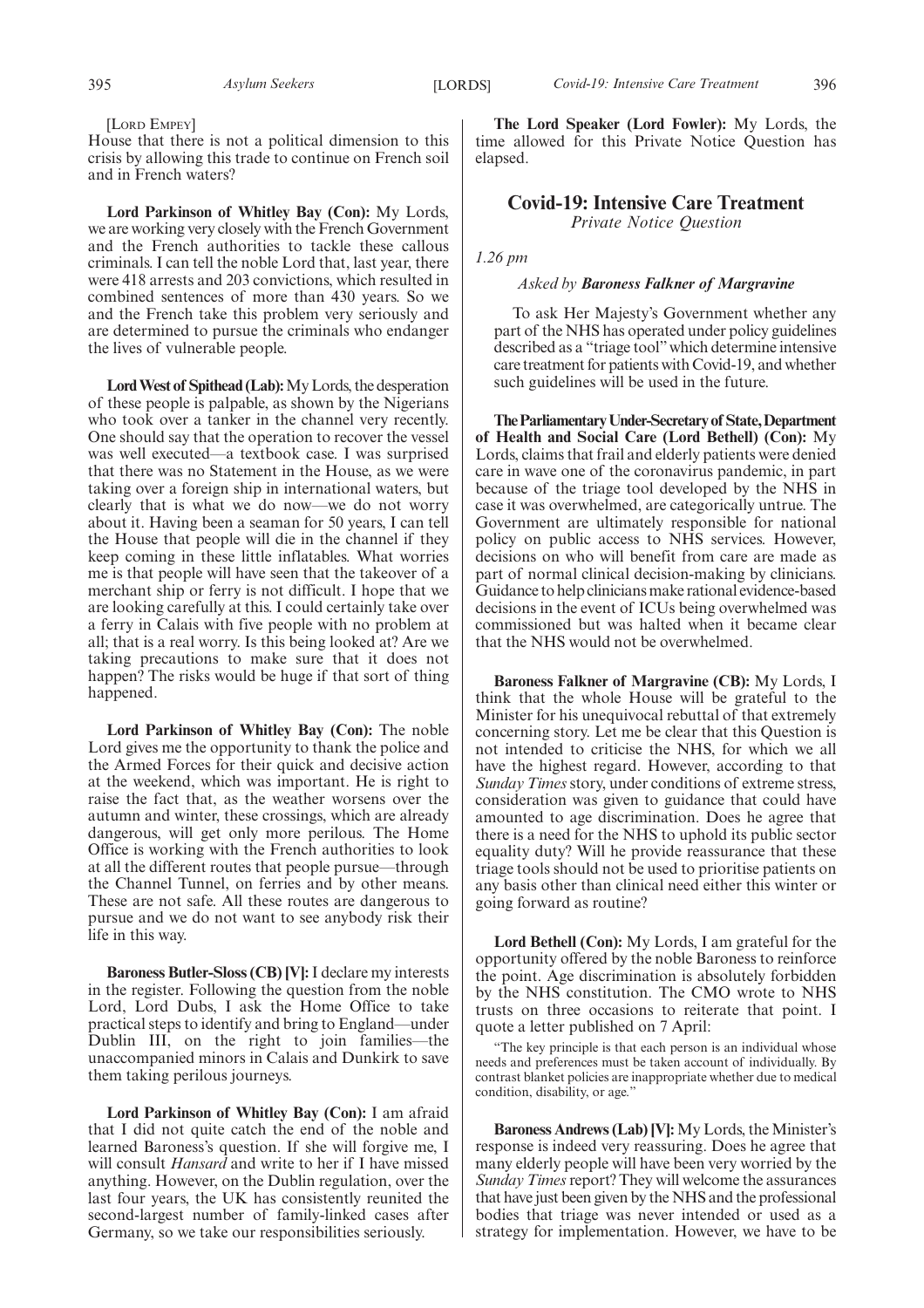mindful of the fact that, as the pandemic is accelerating, fears are rising. Therefore, it is vital to get this message out as loudly as possible, just as the NHS did in April, when it said at the start of the epidemic that, far from rationing ICU care:

"All patients should be treated respectfully and equally and should receive the best available care."

Can the Minister say now what the Government will do to support the NHS in reassuring every potential patient, irrespective of their age?

**Lord Bethell (Con):** We go into the second wave in much better shape in relation to coronavirus because we know so much more about the virus. In terms of medicines, the therapeutics, the practices, the training, the configuration of our wards and the building of the Nightingales, there is a huge amount of skill, learning and capacity in the NHS to ensure that everyone has the opportunity to receive the best possible care. I remind noble Lords that these claims not only worry patients, they are deeply offensive to NHS doctors, nurses and therapists who have cared for more than 100,000 Covid patients to date in hospital settings and are committed to providing the best possible care in a second wave.

**Baroness Barker (LD):** My Lords, triage is a necessary part of emergency medicine, and it will continue to be. Can the Minister say what has been learned in emergency departments in areas that have been in lockdown, such as Leicester, Bolton and Oldham? What learning has there been in those areas that can be sent to other areas to inform what will continue to be a necessary practice and part of good medicine?

**Lord Bethell (Con):** Our learning has come a long way. Practices within ICU units have changed as a result of what we have learned in relation to the way that oxygen is administered, the range of drugs available and the turning of patients. To date, triage has not been necessary because the NHS is so good at load management that patients can be dispersed and deployed through the system, which has not been placed under pressure. We expect to be in good shape for the second wave. The principle remains as the national medical director, Stephen Powis, stated in his letter of 7 April:

"The key principle is that each person is an individual whose needs and preferences must be taken account of individually." That remains our principle.

**Lord Lansley (Con) [V]:** My Lords, on precisely the point that my noble friend the Minister has just made, I know he will be aware of the revised version of ReSPECT—the Recommended Summary Plan for Emergency Care and Treatment—which was published in September by the Resuscitation Council UK. It is in wide, but rather variable, use. Will my noble friend encourage NHS England to make its use a best-practice requirement in relation to Covid-19 patients entering high-dependency or intensive care in the months ahead?

**Lord Bethell (Con):** My Lords, we are extremely grateful to the Resuscitation Council for its work on this important tool. It gives an opportunity for patients to express their preference and for clinical judgment to be used at moments of acute intervention. It is being used in some places but, as the noble Lord rightly points out, its use is variable. I would be glad to take this back to the department to see what can be done to encourage its use more thoroughly.

**Lord Bilimoria (CB) [V]:**My Lords, I am the chancellor of the University of Birmingham, and the professors at the university hospital there said that there was no way that any triage tool was used. If anything, better intensive care treatment was given during the crisis, so I am glad that the Minister very categorically said that. The *Sunday Times* article was trying to insinuate that people were not getting the intensive care that they needed. Can he reassure the House that in the second wave, the Nightingale hospitals that were built at such brilliant speed will be used if needed and are ready for use?

**Lord Bethell (Con):** My Lords, I completely agree with those at the University of Birmingham who confirmed that triage tools were not used. They were not necessary, and everyone had absolutely the best care that could have possibly been given to them. The Nightingale hospitals are on standby where necessary; they will be deployed if needed, but it is my hope that they will not come into play.

**Lord Collins of Highbury (Lab):** My Lords, it is vital to sustain the trust of older people. Does the Minister agree, therefore, that it is now vital for the NHS to follow through on the commitments it made to improve services for older people living at home or in care homes, set out in last year's *NHS Long Term Plan*? What are the Government doing to make sure that that happens?

**Lord Bethell (Con):** My Lords, the implementation of the long-term plan is under way, despite Covid. We have put the care of the elderly—and, in fact, all those who are vulnerable and in need of social care, half of whom are under 60—at the centre of our efforts. Returning to the point of the question and the article, I remind noble Lords that two-thirds of our Covid in-patients were over 65. Each got the support and treatment that they deserved and needed, and that will remain our commitment during any second wave.

**Lord Scriven (LD):** My Lords, in April NHS England issued the *Reference Guide for Emergency Medicine*. Non-conveyance guidelines for ambulance services stated that any care home resident should not be taken to hospital until it was discussed with a clinical advisor. Why, therefore, was a resident in a care home not given equal treatment of access to hospital as an equivalent person outside the care home setting, and has that instruction been withdrawn?

**Lord Bethell (Con):** My Lords, I do not know whether that specific instruction has been withdrawn; I will be glad to write to the noble Lord on that. I reassure him that, during an epidemic of a highly contagious disease, a hospital might not be the safest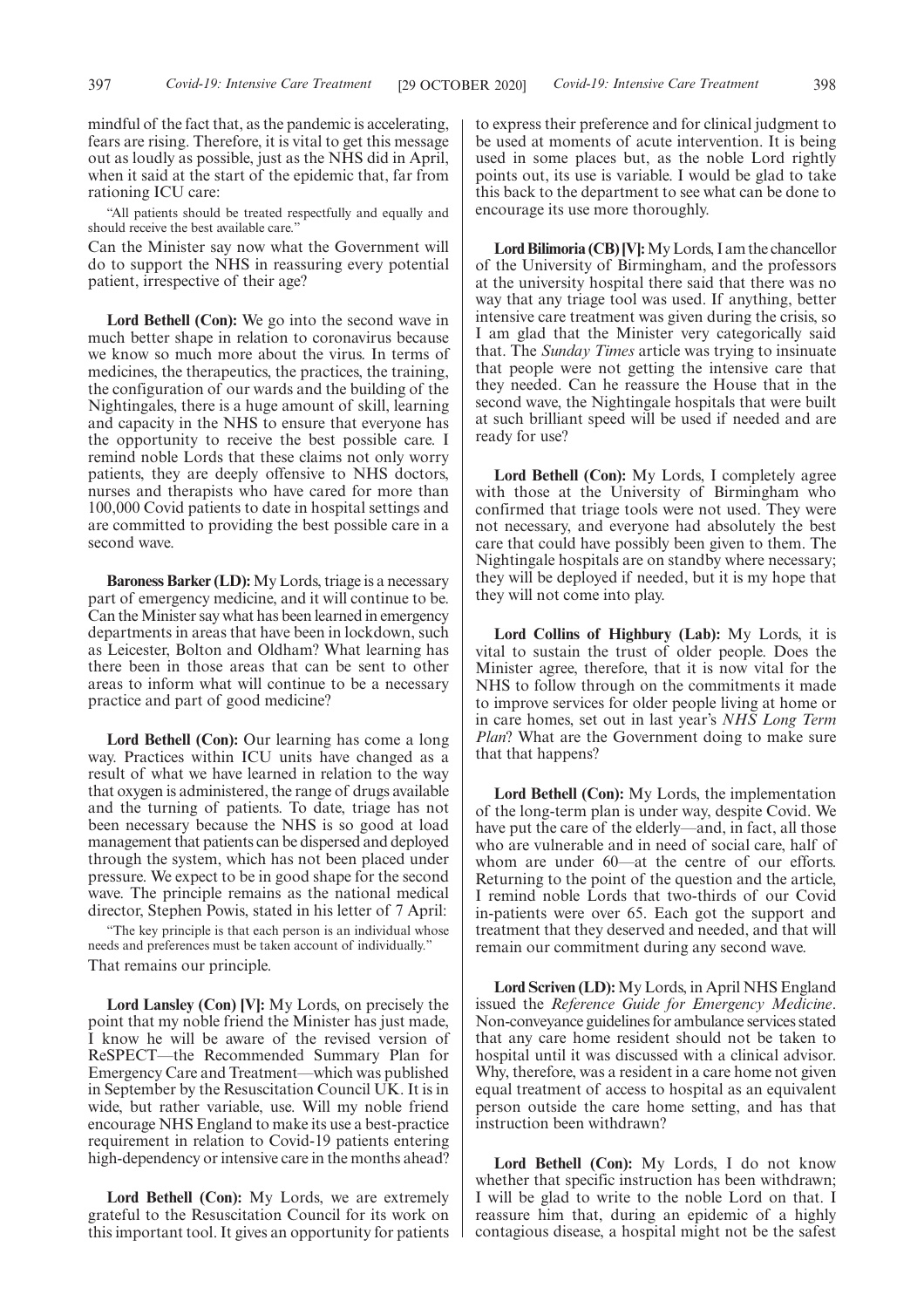#### [LORD BETHELL]

place for someone who is ill in a care home; nor would it necessarily be the safest place for someone who has gone to their GP and is sitting in the GP's surgery. It is therefore absolutely essential that clinical risk management and advice is sought before referral to a hospital. There is no prejudice or unfairness here: it is simply good clinical practice.

**Lord Balfe (Con):** My Lords, the *Sunday Times* has form on inaccurate stories, as does the *Telegraph.* Indeed, I asked the Minister a Question on 21 September about a *Telegraph* story about age restrictions, and he assured me that there were none. I asked him

"will he agree to place a copy of all the circulars from DHSC in the Library so that we can see what is going out?"

In reply, he said

"I will inquire as to what we can possibly share, so that these decisions are as transparent as my noble friend wishes".—[*Official Report*, 21/9/20; col. 1596.]

I think it would help keep the papers on the right track if more was put into the Library. Will the Minister tell me how he is getting on with his endeavours to get this information into the public domain?

**Lord Bethell (Con):** My noble friend is entirely right to chase me in this matter. I remember the commitment very well and I will endeavour to find out from my colleagues at the department how they are doing in getting those important papers into the Library.

**Lord Hunt of Kings Heath (Lab) [V]:** My Lords, the Minister was very forthright today in rejecting the *Sunday Times* story. A month ago, he was very forthright in an answer to the noble Lord, Lord Balfe, about blanket DNR notices. Picking up on the question today from the noble Lord, Lord Balfe, does he think that there might be an issue of communication where staff are working on the front line, where impressions are given that are not in accord with official government policy? In the light of all this, has he given some thought to the way in which communications with NHS staff might be improved in order to deal with these very troubling issues?

Lord Bethell (Con): I am not sure that I agree with the implication of the noble Lord's question—that somehow there is a prejudice on the front line against older people and that staff take it into their own hands to make decisions that are in themselves inherently unfair. That is not my experience. Where the noble Lord absolutely has a point is that people are extremely sensitive about these kinds of issues, and, quite rightly, are deeply concerned that they are going to get the treatment and care that they deserve and will not be subject to any form of unfairness. It is imperative that the NHS builds trusts and conveys a strong communication on these issues. To push back against the noble Lord, it is not my impression that the staff at the NHS have lost sight of this important principle.

**Baroness Uddin (Non-Afl):** My Lords, I declare an interest in that many of my family and friends work on the front line of the NHS, which I love and respect, as all other Members do. At the height of the pandemic, I watched a programme on Italian and American doctors using algorithms for vital decisions on treatment, with one being highlighted where triage tools had indicated nil chance of a patient surviving. However, their family pleaded with the doctors and convinced them to give them a few more days to see if "a miracle could happen". In April, my close friend's death was predicted from the use of some kind of early triage process. Sadly, my friend lost his battle. However, the miracle occurred: against all the odds, because of one decision by one team of doctors, the Italian patient survived. Given the fiasco of the use of algorithms, although I welcome the Minister's absolute assurance, what analysis or serious case review has been undertaken of the number of treatment decisions based on early triage tools, given that extreme pressures on doctors have returned? Where deaths have occurred, can the Minister say what proportion were individuals of Bangladeshi heritage? Can any lessons be learned to improve their survival chances in the current emergency?

**Lord Bethell (Con):** My Lords, I share my sympathies with the noble Baroness for the loss of her friend, for which we are all very sad. However, I take exception to her implication of a fiasco in the use of algorithms. I do not accept the implication that it is regular practice for clinicians somehow to give up on patients who stand a chance simply because their reading of an algorithm says that they should move on to someone else. That is not how we run the NHS; it is not how we had to run it during the first wave and it is not how we intend to run it during the second.

**The Lord Speaker (Lord Fowler):** My Lords, all supplementary questions have been asked and both Private Notice Questions have finished.

# **Corporate Insolvency and Governance Act 2020 (Coronavirus) (Extension of the Relevant Period) Regulations 2020**

*Motion to Approve*

#### *1.42 pm*

#### *Moved by Baroness Bloomfield of Hinton Waldrist*

That the Regulations laid before the House on 24 September be approved.

*Relevant document: 29th Report from the Secondary Legislation Scrutiny Committee. Considered in Grand Committee on 27 October.*

*Motion agreed.*

# **Greenhouse Gas Emissions Trading Scheme Order 2020**

# **Infrastructure Planning (Electricity Storage Facilities) Order 2020** *Motions to Approve*

#### *1.42 pm*

*Moved by Baroness Bloomfield of Hinton Waldrist*

That the draft Orders laid before the House on 13 and14 July be approved.

*Relevant document: 24th Report from the Secondary Legislation Scrutiny Committee (special attention drawn to the instrument). Considered in Grand Committee on 27 October.*

*Motions agreed.*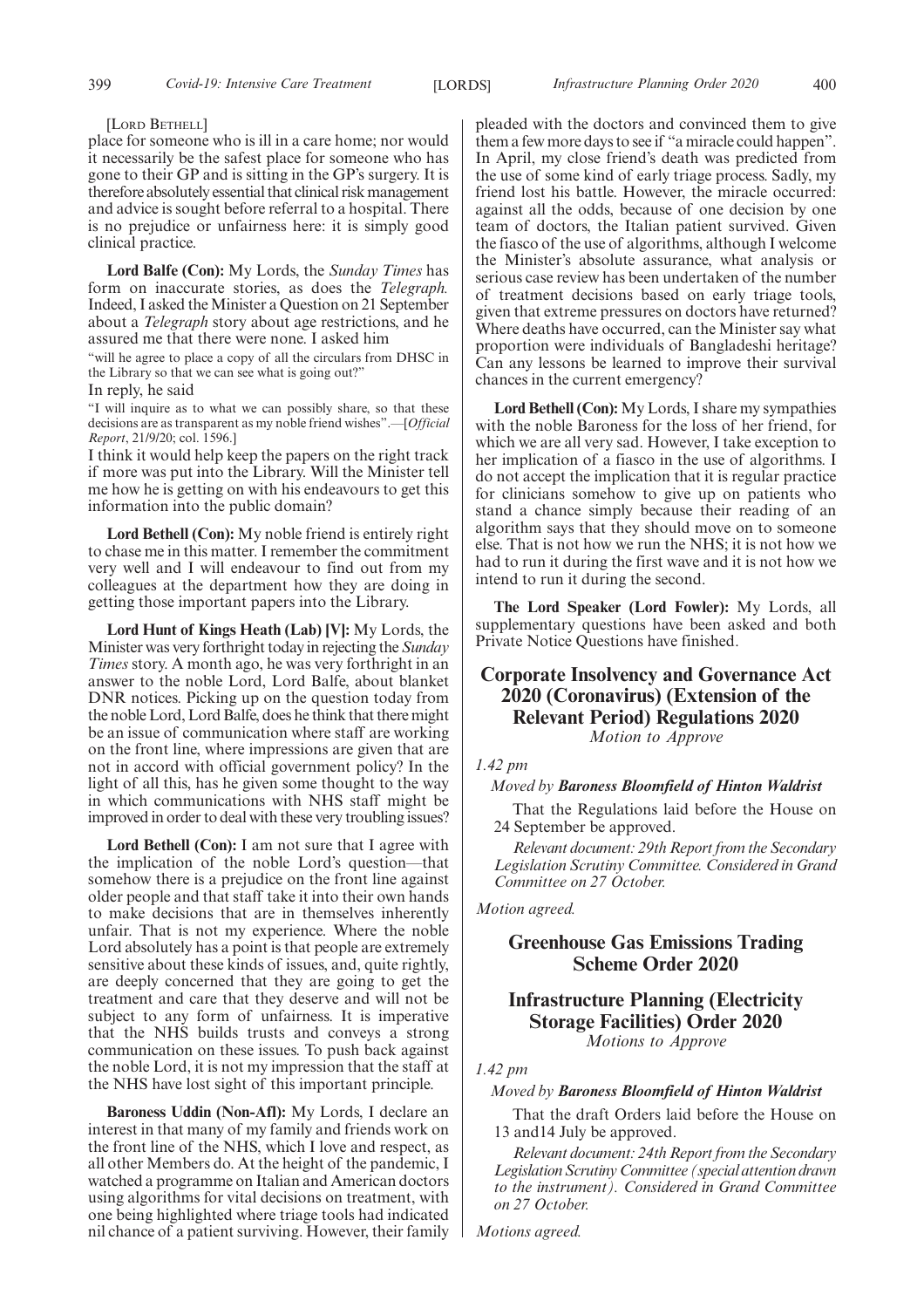# **Adjacent Waters Boundaries (Northern Ireland) (Amendment) Order 2020**

*Motion to Approve*

*1.42 pm*

#### *Moved by Viscount Younger of Leckie*

That the draft Order laid before the House on 7 September be approved.

*Considered in Grand Committee on 27 October.*

### *Motion agreed.*

# **Sanctions (EU Exit) (Consequential Provisions) (Amendment) Regulations 2020**

*Motion to Approve*

*1.43 pm*

#### *Moved by Lord Ahmad of Wimbledon*

That the draft Regulations laid before the House on 16 September be approved.

**The Minister of State, Foreign, Commonwealth and Development Office (Lord Ahmad of Wimbledon) (Con):** My Lords, before I introduce this SI debate, I want to express on behalf of my right honourable friend the Foreign Secretary his response to the horrific events in France today. He issued the following statement:

"The United Kingdom stands with France today in sorrow, shock and solidarity at the horrifying events in Nice. Our thoughts are with the victims and their families, and we offer every support to the French people in pursuing those responsible for this appalling attack."

I am sure those sentiments resonate with everyone in your Lordships' House.

I turn to the instrument before us. It was laid on 16 September under the powers provided by the Sanctions and Anti-Money Laundering Act 2018. It will aid the investigation and prevention of terrorist financing; prevent designated persons acting as charity trustees and managing or operating sensitive financial enterprises; and enable the effective implementation of legal, operational and regulatory measures for combating terrorist financing.

We have also laid alongside this draft instrument a Section 46 report. The report is required when new regulations are made under Section 45 of the sanctions Act to amend sanctions regulations made for a discretionary purpose under Section 1 of the sanctions Act. The report details why I consider that the relevant conditions, set out in Section 45 for the use of this power to make amending regulations, are met.

The purpose of the instrument is to add new provisions to three existing 2019 regulations relating to counterterrorism sanctions. These new provisions in the 2019 regulations will in turn make amendments to several other pieces of primary and secondary legislation to replace and update references to counterterrorism sanctions legislation. That needs to be done to ensure that the new counterterrorism sanctions framework established by the 2019 sanctions regulations delivers substantially the same policy effects as the existing sanctions regimes after the end of the transition period.

The three regulations amended by this instrument, collectively known as the 2019 regulations, are the ISIL (Da'esh) and Al-Qaida (United Nations Sanctions) (EU Exit) Regulations 2019, made on 5 March 2019; the Counter-Terrorism (International Sanctions) (EU Exit) Regulations 2019, made on 14 March 2019; and the Counter-Terrorism (Sanctions) (EU Exit) Regulations 2019, also made on 14 March 2019. The provisions of primary legislation that will ultimately be amended by the 2019 regulations as a result of the amendments made by this instrument are Section 49(3) of the sanctions Act and Section 178 of the Charities Act 2011.

I shall provide further details: Section 49 of the sanctions Act confers a power on the appropriate Minister to make regulations for the purpose of enabling or facilitating the detection, investigation, or prevention of terrorist financing. This will, for example, enable the Government to amend or update the existing Money Laundering, Terrorist Financing and Transfer of Funds (Information on the Payer) Regulations 2017, which currently include measures to tackle terrorist financing.

Section 49(3) defines "terrorist financing" by references to other pieces of legislation. The amendments made by this instrument will remove references to offences under regulations being revoked by the 2019 regulations and add references to new offences under the 2019 regulations. That will ensure that the definition of "terrorist financing" is up to date and can be used in reference to current legislation. It also means that Her Majesty's Government can use the power in Section 49 of the sanctions Act to facilitate the prevention, detection or investigation of terrorist financing, following the revocation of a number of the current offences by the 2019 regulations.

Appallingly, there are occasions when charities are abused for the purpose of financing terror. To reduce the risk of such abuse occurring, Section 178 of the Charities Act 2011 disqualifies individuals who present a known risk from serving as a charity trustee or a charity senior manager—that is, the chief executive, finance director or their equivalent. The amendments made by this instrument will remove references to persons designated under regulations being revoked and add references to persons designated under any of the 2019 regulations.

I am sure many noble Lords will agree that this is a technical update to ensure that legislation on charities and financial services can continue to deliver the same policy effects after the end of the transition period. It will prevent those designated under these sanctions regulations being able to act as charity trustees or charity senior managers.

The amendments to the Electronic Money Regulations 2011 and Payment Services Regulations 2017 prevent the registration of a small electronic money institution or a small payment institution where any of the individuals responsible for the management or operation of the business have been convicted of an offence under the Counter-Terrorism (Sanctions) (EU Exit) Regulations 2019. This prevents persons convicted of terrorist financing offences managing or operating these sensitive enterprises.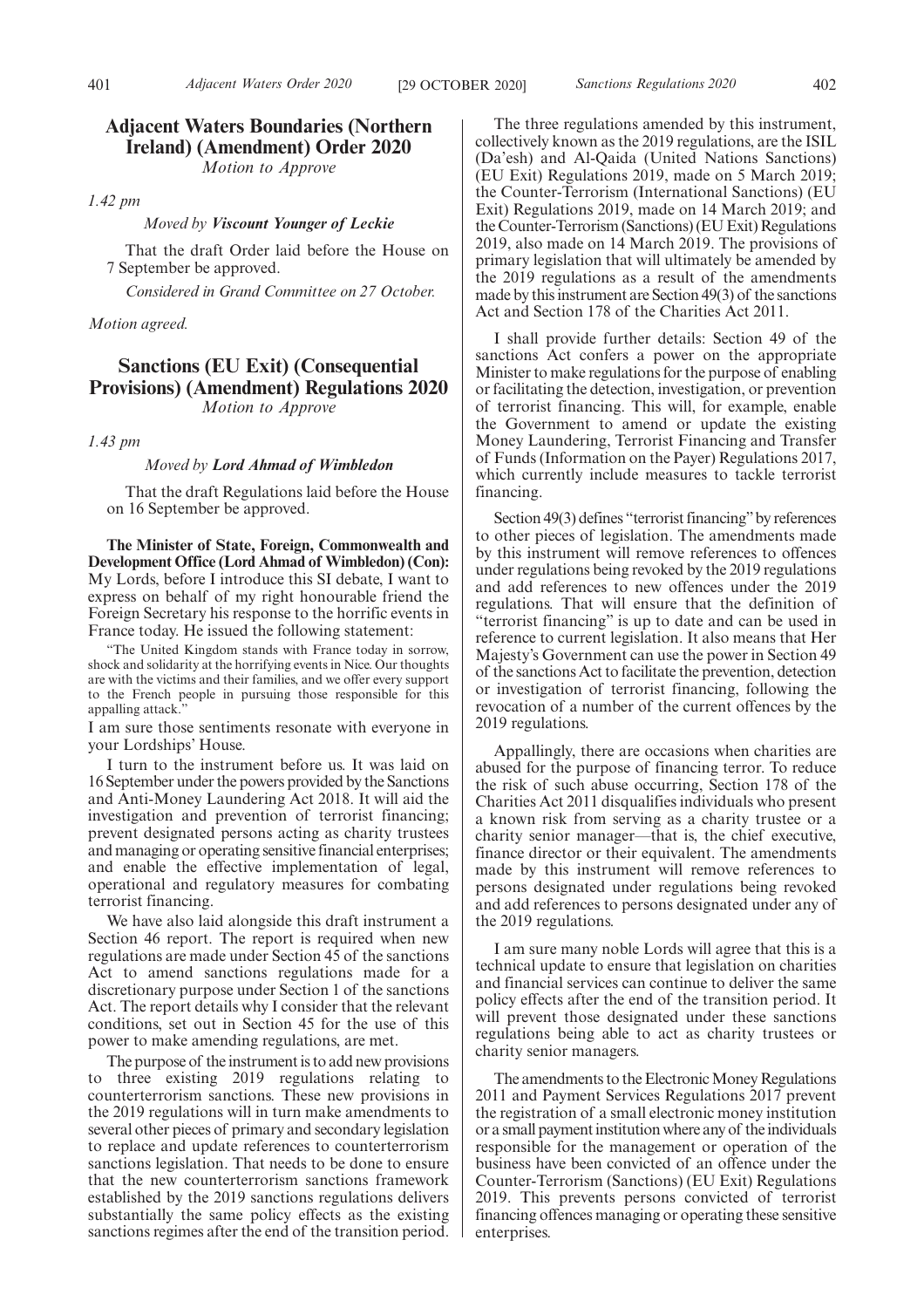#### [LORD AHMAD OF WIMBLEDON]

The consequential amendment to the Money Laundering, Terrorist Financing and Transfer of Funds (Information on the Payer) Regulations 2017 provides that the definition of "terrorist financing" used in those regulations refers to the new offences in the Counter-Terrorism (Sanctions) (EU Exit) Regulations 2019. This amendment will ensure that the Government are able to continue to promote the effective implementation of legal, operational and regulatory measures for combating terrorist financing once the 2019 regulations are in force. The instrument represents the first use of the powers under Section 54(3) and (4) of the sanctions Act to amend the definition of "terrorist financing" in Section 49(3) of the sanctions Act. It will not come into force until a later date or dates to be appointed separately.

This instrument thus forms a necessary part of the programme of work being undertaken by the Foreign, Commonwealth & Development Office in conjunction with other Whitehall departments to construct an effective and robust UK sanctions framework under the Sanctions and Anti-Money Laundering Act 2018. The counterterrorism sanctions framework includes financial, trade and immigration sanctions. It is a key element of the UK's counterterrorist financing strategy and remains a major disruptive and preventive tool in the global fight against terrorism. We will continue to work closely with our Five Eyes and other international partners to help combat threats to the international financial system and the charity sector.

The United Kingdom, let me assure noble Lords, is working closely with the Financial Action Task Force, the G20, G7 and EU partners to disrupt terrorist financing. There is a particular focus on: reducing domestic terrorist fundraising; the movement of terrorist finance across borders; and the fundraising and movement of terrorist finance overseas. International counterterrorism sanctions regimes are an essential, practical weapon in disrupting terrorism. They also demonstrate international resolve.

The UK has a strong reputation for tackling terrorism, supported by our robust legislative framework. We will of course continue to strengthen our approach to countering terrorism by ensuring we have the correct range of disruptive tools and capabilities at our disposal, including our sanctions and counterterrorist financing frameworks. This instrument will ensure that these remain functional and effective. I beg to move.

#### *1.51 pm*

**Lord Hain (Lab):** My Lords, I thank the Minister for the expert and diligent way in which he explained these regulations. I welcome them and I take the opportunity to welcome the noble Baroness, Lady Hoey, to this House. I am sure her voice will be heard regularly. Our paths have diverged considerably since we worked together as young Labour parliamentary candidates 40 years ago, but I am sure she will make a big contribution.

Will the Government impose sanctions on the former South African business brothers Ajay, Atul and Rajesh Gupta, who were responsible for looting from South African taxpayers around 7 billion rand, or around £350 million sterling, which was laundered abroad through British-based banks such as HSBC, Standard Chartered and the Bank of Baroda? The Minister may say that the current Magnitsky-type sanctions in our legislation focus upon human rights rather than financial crime, but in this case the two are indelibly interconnected. For example, looting from a government-funded project for poor farmers in the Orange Free State in South Africa left them penniless and unemployed, with massive damage to their rights and freedom simply to live—and London's financial system was complicit.

Human rights are not just constitutional and civil but social and economic, especially when they are attacked by financial crime, as in this case. I have raised this repeatedly before and have still had no formal reply on the Financial Conduct Authority investigation into HSBC, triggered by my letters to the Chancellor in September and October 2017. I introduced a whistleblower to the Financial Conduct Authority but still have no idea what the outcome was. If the Minister is not able to respond in detail this afternoon, can he please write to me answering the points I have made?

#### *1.54 pm*

**Lord Bradshaw (LD) [V]:** I too thank the Minister for his very thorough introduction. My question is very simple. We are still in negotiation with the European Union about the continuation of agreements between us and it after Brexit. Can the Minister give us an assurance, as I hope he will be able to, that the regulations we are about to approve will function properly if we withdraw from any co-operation agreements we have with the European Union about criminality in general, as opposed to money laundering and terrorism? Unless they do, I cannot see the reach of these new regulations extending worldwide, as I believe it must, since terrorism is a worldwide disease and not confined to the United Kingdom.

#### *1.55 pm*

**Baroness McIntosh of Pickering (Con) [V]:** My Lords, I thank my noble friend for introducing these sanctions and for making the statement in regard to the atrocities today in France. I also take this opportunity to welcome the noble Baroness, Lady Hoey, to this House and wish her many happy years of service in this place. I look forward very much to hearing her maiden speech.

My noble friend the Minister will be aware that terrorism knows no borders. My question is not dissimilar to that from the noble Lord, Lord Bradshaw. Is my noble friend absolutely convinced that the regulations we are approving today will, in and of themselves, provide him with all the tools at the disposal of the Foreign Office and the other departments to which he has referred? They will need them. The most effective action in controlling the financing of terrorism, which we have traditionally followed, has been through the UN; much more recently, in the last 40 or 50 years, it has of course been through the European Union. Will he assure me this afternoon that, even though we have left the European Union, we will work completely at one and closely with its members, in addition to the Five Eyes?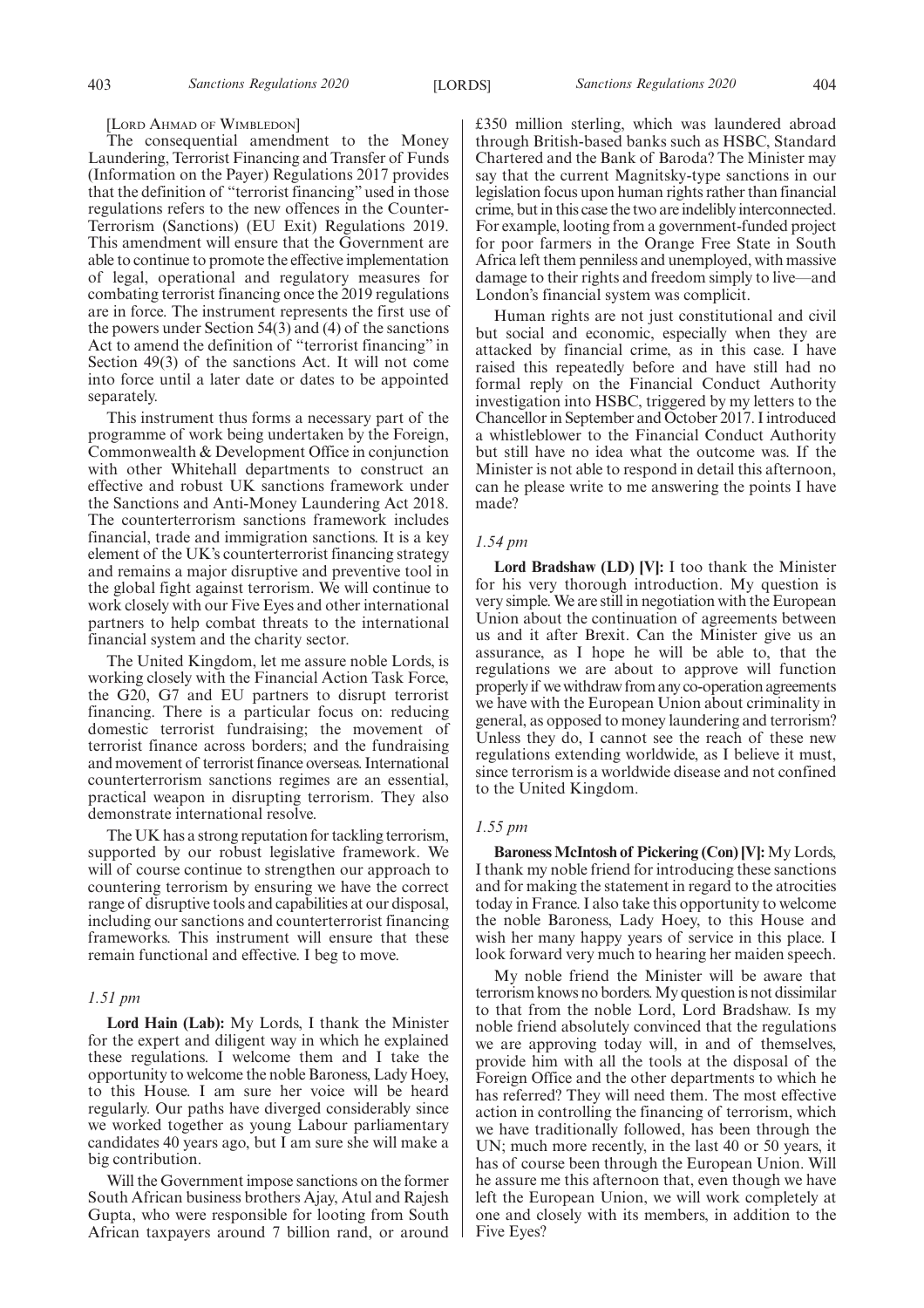The atrocities in France, today and recently, have taught us that we must be ever vigilant for terrorist attacks, while recognising that perpetrators may travel freely across borders. I believe it is incumbent on us to work closely with our nearest neighbours in that regard.

I am sure this is kept under constant review. However, in addition to the regulations before us today, will my noble friend repeat the assurance that we will keep these regulations—and others flowing from the 2018 and 2019 measures—under constant review? I have one particular concern: to try to close down the channels of communication used by what appear to be sole perpetrators, such as in the recent attacks in France. Can my noble friend and his department address the possibility of cutting down these channels of communication, to make it less likely that these sole perpetrators will be in a position to act?

#### *1.58 pm*

**Baroness Hoey (Non-Afl) (Maiden Speech):**My Lords, it is a pleasure and an honour to make my short maiden speech today. Having spent 30 years in the House of Commons, I am well aware of the differences between the two Houses. I shall try very hard not to bring any of the worst practices from that House into your Lordships' House. Many things have changed here in the past few months but one thing that has certainly not changed is the great welcome given to all new Peers. I thank all of your Lordships for your friendship, kindness and help over the past few weeks. The staff have been absolutely wonderful. I particularly thank the staff who are working here: the cleaners, the catering staff, the attendants and the doorkeepers. I am sure I have left some out but all the people who are actually here make such a difference to our lives, and I thank them.

I obviously want to thank the supporters of my introduction, the noble Baroness, Lady Mallalieu, who I worked with closely in her capacity as president of the Countryside Alliance, and the noble Lord, Lord Elton, who I worked closely with on Zimbabwean issues. Of course, today he announced his retirement after 47 years in your Lordships' House. I was very honoured that his last appearance was to introduce me to your Lordships' House. I am sure we all wish him and Lady Elton the very happiest of retirements after 47 years.

I am very proud of my Northern Ireland upbringing on a small farm in County Antrim, which is why I have Lylehill and Rathlin as territorial designations. Lylehill Primary School, a two-teacher country school, was where I had a wonderful start to my education, and the Presbyterian church, the oldest one in Northern Ireland, was where my parents were married and I sung in the choir and first worshipped. Rathlin Island, the only inhabited island off the coast of Northern Ireland, with 120 full-time residents, thousands of seabirds and a lot of peace and tranquillity, is probably best known to your Lordships as the place where one islander, my late and great friend Tommy Cecil, rescued Richard Branson when his balloon came down after crossing the Atlantic.

This is clearly a very important instrument; it is technical, as the Minister has said, but, undoubtedly, without it, we would not have a fully functioning set of terrorism sanction regimes. I support it fully. I have a particular interest in this issue, coming from Northern Ireland. We have to do all we can to make the life of any terrorist as difficult as possible. Northern Ireland suffered so much from years of terrorism, and so much of it was funded by money laundering and organised crime. Added to that was the Libyan-sponsored IRA terrorism, which resulted in atrocities such as the Enniskillen Remembrance Sunday bomb, the Harrods bomb on the mainland and many others.

When we talk about any terrorist outrage, we must remember the victims—some dead, sadly, but many wounded, disabled and deeply traumatised. That is why I support the attempt to win justice from the frozen assets of the Libyan Government in London some £12 billion, from which the taxes alone bring in around £5 million a year to the Treasury. William Shawcross has done a report on all of this, and I hope it can be released soon, because the victims deserve transparency. It is also right that to counter terrorism, we give the Treasury the power to impose financial sanctions on designated persons involved in terrorism, and that should apply equally to Northern Ireland.

The victims of terror have waited a long time for justice, and we need to have a morally sound, consistent approach to all terrorism, whether it is related to Northern Ireland, Al-Qaeda or anything else. All innocent victims should matter and not be equated in law with those who injure themselves trying to murder others, as is the law in Northern Ireland. That must change.

Finally, does the Minister agree that all in this House should view it as a considerable achievement on the part of everyone in his department and the officials that on 31 December at 11 pm, all the European Union sanctions measures will become UK sanctions measures, and we will regain control over this vital foreign policy tool?

I look forward to participating further in your Lordships' House and particularly to finding ways in which your Lordships' House can prepare to mark the centenary, in 2021, of Northern Ireland—or, as the wonderful supporters of the Northern Ireland football team I am so proud to support call it, our wee country.

#### *2.03 pm*

**Lord Balfe (Con):** My Lords, it is a great pleasure to follow the maiden speech of my distinguished friend of almost 40 years. Kate and I go back to the early 80s; I knew her as a parliamentary candidate in Dulwich, I knew her as the MP for Vauxhall, elected on European election day in 1989, and I have known her as a friend all the way through, despite the fact that for at least half that time, I have been a member of the Conservative Party. Before that, I was in the same party that she used to belong to. So, we both moved, you might say.

I recall that when Kate was a candidate, the slogan we had was that she would "hit the ground running," because sport has always been an important part of her life. Indeed, she was the first woman to be Minister for Sport in this country, and she has always championed sport. She had a career with Tottenham Hotspur youth and helping young people to appreciate sport, and for eight years she was adviser to the Mayor of London—a long and distinguished career.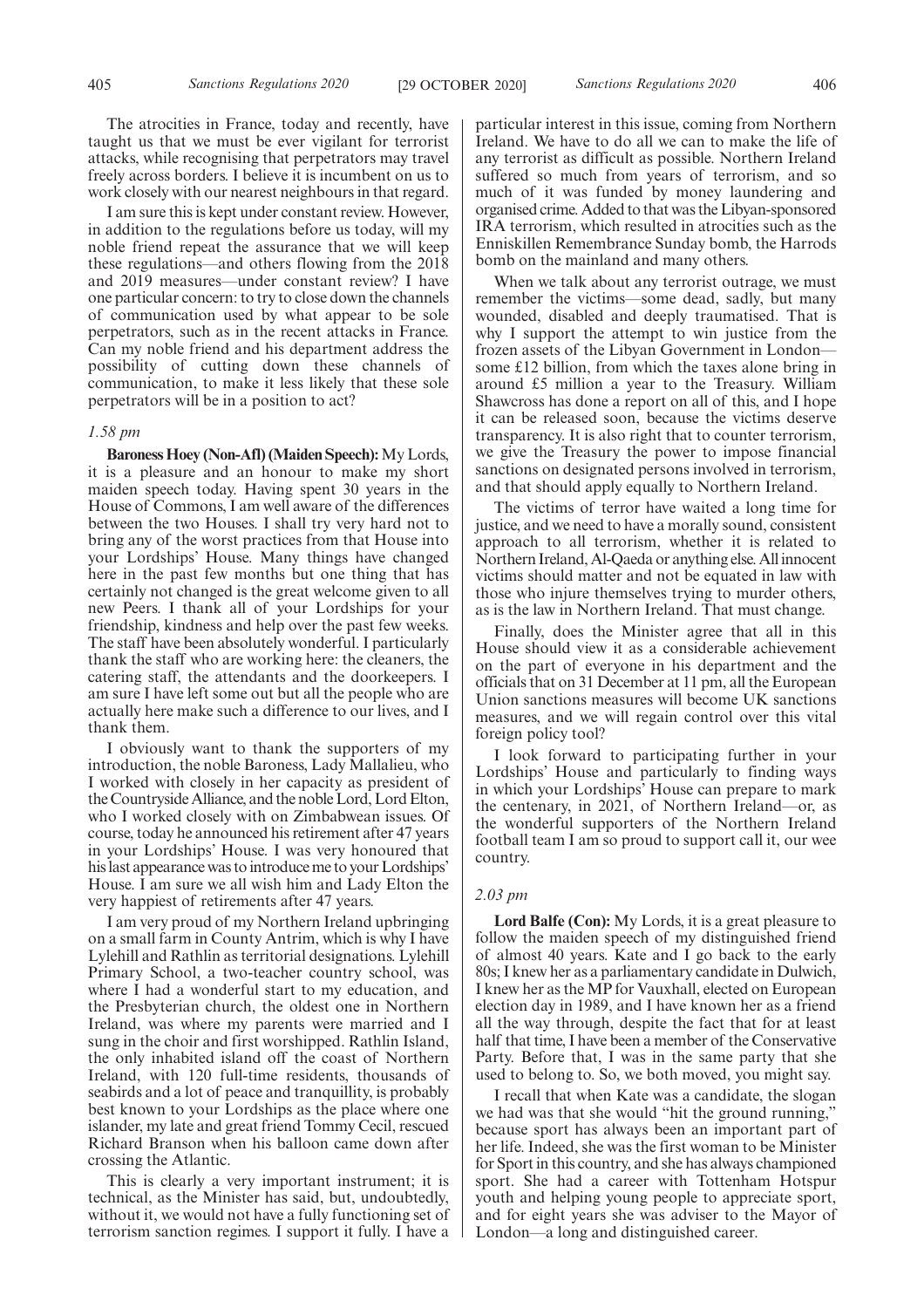#### [LORD BALFE]

She has also been unafraid to embrace controversial issues. I remember agreeing with her that the foxes around the dustbins of Vauxhall were of more concern than those being chased around the fields of Kent. I still happen to feel that way, and I was pleased to go on the Countryside Alliance marches years ago. She has a long record of being prepared to stand up for what she believes in; Vauxhall was very lucky to be represented by her.

Europe is the one area where Kate and I have never agreed, but we have come nearer to agreement now. In the run-up to the last election, I consistently queried the referendum result and said that I thought the circumstances of the referendum were dubious. I asked for another referendum, or an election to sort out the matter. We had an election, and it is quite clear that I lost. In a democracy, on occasion, you have to accept that you lose. I am not going to oppose the Government. I welcome the Government's work and the Minister's; he has had to do a lot of detailed work to do transposing all these European regulations into UK law, and I wish him well with that.

I endorse strongly the point that my noble friend Lady Hoey made about victims of terror. We have tended too much to conflate the victims of terror with the perpetrators. The victims had no choice: they were gunned down, blown up and lost their lives. The perpetrators of terror, whatever else can be said, knew what they were doing. There is a big difference.

#### *2.06 pm*

**Baroness Ritchie of Downpatrick (Non-Afl) [V]:** It is a pleasure to follow the noble Lord, Lord Balfe, in this important debate. I would also like to take the opportunity to welcome the noble Baroness, Lady Hoey, to your Lordships' House. Both of us are from Northern Ireland. We have divergent views on Northern Ireland and on Europe. Notwithstanding that, I welcome her, as I knew her in the other place.

I would also like to thank the Minister for his explanation of these regulations, which will be robust sanctions to prevent money laundering and terrorism. Coming from Northern Ireland, I am only too well aware of the role of money laundering in terrorism, how pernicious it has been and how invasive that level of terrorism has been. Today, we saw evidence of probable international terrorism at work in the brutal murder of three people in the south of France, in Nice—a lady at prayer practically beheaded. Such terrorist acts require immediate action from government.

I have some questions I would like to ask the Minister. The noble Baroness, Lady McIntosh of Pickering, and the noble Lord, Lord Bradshaw, asked if these measures would be effective when dealing with our colleagues in the European Union. Would they still afford the same levels of co-operation and work, and would they be as effective as the original regulations under the EU regime?

What will be the relationship with the EU countries in working to address the money laundering and terrorism activities that impact on liberal democracies such as France and Britain? What level of co-operation will continue to exist? The Minister said that there would be ongoing work with the G20, the G7 and the EU. Notwithstanding the need to preserve confidentiality, can he define that work and the extent to which police forces throughout the UK, the EU and the wider world will liaise to gather intelligence in order to combat money laundering and terrorist actions?

I disagree with the idea of charities being used to launder money for terrorism purposes, because, in many instances, those who work for and contribute to charities are not aware of such actions.

#### *2.10 pm*

**Baroness Jones of Moulsecoomb (GP) [V]:** My Lords, it is a pleasure to follow the noble Baroness, Lady Ritchie of Downpatrick; I look forward to hearing the Minister answer her questions. I also welcome the noble Baroness, Lady Hoey. Her speech was very good, especially when she mentioned not bringing bad habits from the other place—we do occasionally see those, and it is great that she is not going to do that.

I have three queries for the Minister. Will he set out how the Government will apply sanctions to illegitimate regimes where the ruler refuses to leave office after being defeated in a democratic election? Secondly, I am sure that the Government have paid attention to Donald Trump's consistent refusal to commit to a peaceful transfer of power if he loses next week's election. Have the Government made plans for what they will do, diplomatically and economically, if Donald Trump loses and refuses to leave office? Thirdly, in that situation, will the Government stand up for democracy and the rule of law by applying sanctions to Donald Trump, the Trump family and The Trump Organization? They could, of course, freeze the Trump assets in the UK, such as the Turnberry golf course, until the President peacefully transfers power.

#### *2.11 pm*

**Baroness Gardner of Parkes (Con) [V]:** My Lords, I read in the Explanatory Notes that an impact assessment has not been made

"as no, or no significant, impact on the private, voluntary or public sectors is foreseen."

That is good, but it is also important for us to appreciate that that is the situation. Section 49 of the sanctions Act covers the investigation of terrorist financing. That is just technical wording but it has been mentioned as being so important—I think it certainly is—that we should do everything to prevent money laundering and the awful crimes and abuses associated with it. I strongly support these regulations.

#### *2.12 pm*

**Baroness Northover (LD):** My Lords, we on these Benches associate ourselves with the statement made by the Minister in relation to the horrendous events in France. I thank him for introducing these statutory instruments, which we support. I congratulate the noble Baroness, Lady Hoey, on her maiden speech. I share with her an upbringing on a small farm, in my case on the South Downs: it is there in my title, which is "of Cissbury". The amount of mud that we probably ingested as children will, I hope, stand us in good stead at this time of pandemic.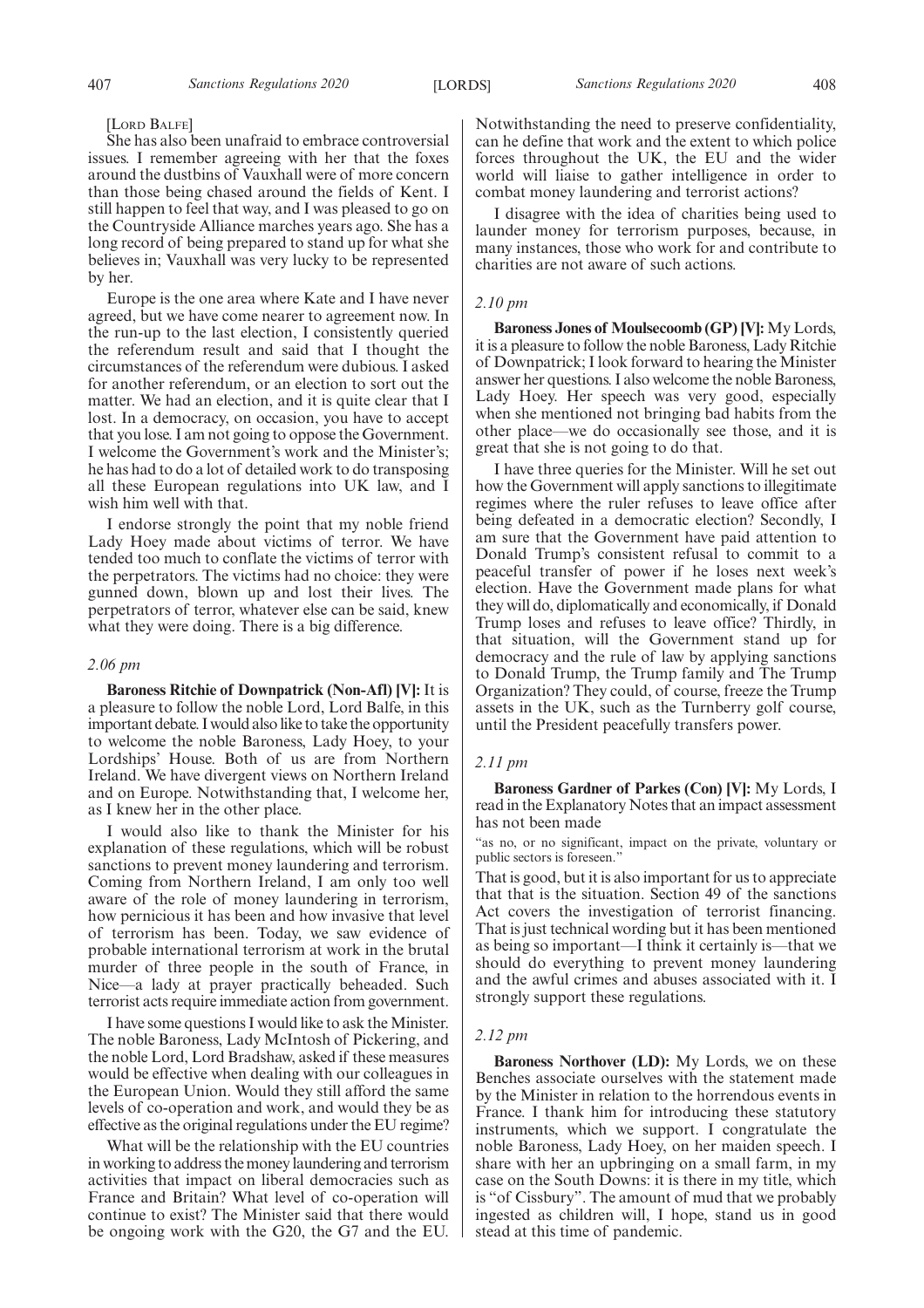We are obviously glad that the sanctions keep us aligned with the EU, but I want to probe the implications, raised by my noble friend Lord Bradshaw and the noble Baroness, Lady McIntosh, of sharing security information, which is clearly critical if we are to have a proper understanding of terrorism and the threats to us. On our alignment with the EU, what discussions are we having with the EU about the Magnitsky sanctions? Are we now looking at China in that regard? We are waiting to hear what is going to happen in terms of financial affairs and whether they will be applied here. When should we expect to see proposals in this area? What systematic arrangements will the Government put in place so that the proposals for sanctions can be properly and independently assessed?

The new sanctions impose asset freezes and travel bans on individuals and organisations involved in human rights abuses. It is, as the noble Lord says, appalling when charities are used for terrorist purposes, but what system is in place to review these and also sanctions in general? I realise that he cannot comment on specific individuals but can he say whether investigations that may lead to us wanting to implement further sanctions are under way? I realise that this is somewhat outside the scope of these regulations, but the noble Lord, Lord Hain, and, most ingenuously, the noble Baroness, Lady Jones—I really look forward to the Minister's response in regard to the United States—have both taken the sanctions wider, and I want to flag something. I do not expect a response, but I hope that he will feed in whether consideration is now being given to those who may have been responsible for the recent atrocities in Cameroon.

Can the Minister also update us on whether we are getting support in the region for the actions we are taking here, where many of these operatives are? Have we found ways, which we found challenging before, of ensuring that money can, for example, go to Syrian humanitarian organisations, so that they are not caught up in the sanctions challenges? As we deal with sanctions going forward, we need to make sure that they are carefully and independently evaluated so that immediate political priorities do not push them away in relation to certain countries, with undue focus elsewhere. I look forward to hearing the Minister's response.

#### *2.16 pm*

**Lord Collins of Highbury (Lab):** My Lords, I, too, begin by echoing the comments of the Minister in relation to the terrible events in Nice. Our hearts go out to the victims and their families, and, of course, to the nation of France as a whole.

We welcome the Government's attempts to maintain counterterrorism sanctions after the transition period, and we welcome this statutory instrument. Sanctions are a central tool to keep the UK safe and the Government must ensure that the necessary framework is watertight. Of course, the Government have a lot more to do to make our sanctions regime more effective, including the extension of the Magnitsky powers.

I want to make a small point: these regulations deal entirely with supplementing the 2019 regulations that stem from the Act that we took through this House together. Can the Minister explain why the provisions in these regulations were not in the 2019 regulations?

Why have we had to revisit this matter twice? I am not having a pop at the Minister; I would just like an explanation.

I want to pick up on a point made by my noble friend Lord Hain. The Minister will recall that we have pushed him on many occasions in this House about the extension of the Magnitsky powers to apply to corruption. We have heard commitments from the Government that this is on their agenda and that there is a timetable—or not a timetable but a hope—for something to happen in future. I hope that the Minister can today be a little more explicit that we will commit to the extension of the Magnitsky powers to corruption and that there is a definite timetable.

I am sure that all noble Lords appreciate that sanctions can really be effective only when they are taken in concert with others. There is no point in having independent sanctions, in terms of making them effective, if no other country joins us. I pick up on the point made by the noble Lord, Lord Bradshaw, and the noble Baronesses, Lady McIntosh of Pickering and Lady Northover, that we need to understand better from the Government just how, at the end of the transition period, we will work in concert with our EU partners and neighbours. How will we ensure that our sanctions regime remains robust and has integrity? I hope that the Minister can give some indication that this matter will be properly dealt with when we hear the final terms of any potential agreement.

The report also notes that sanctions are only a part of a broader strategy in the fight against terrorism. This includes supporting UN resolutions and the UN's special rapporteur on terrorism. Can the Minister give a bit more detail about the Government's priorities for the UK's representatives at the United Nations in combating terrorism? Are we looking at new mechanisms?

Finally, I congratulate the noble Baroness, Lady Hoey, on her excellent maiden speech. As she rightly said, it is not her first in the Palace of Westminster, and I am sure we shall hear more from her in future.

#### *2.21 pm*

**Lord Ahmad of Wimbledon (Con):** My Lords, I thank all noble Lords for their contributions and for their support for these regulations. I join with other noble Lords in warmly welcoming the noble Baroness, Lady Hoey, and in congratulating her on her excellent speech. We learned from my noble friend Lord Balfe of her connections with Tottenham Hotspur. I am sure we shall have animated debates, as I am a Liverpool fan—the accent is a bit of a giveaway. She will be an incredibly powerful contributor to our debates. Her speech today showed important insights into the detail of the subject matter being discussed. I often describe your Lordships' House as a place of wit and wisdom. Knowing the noble Baroness, I am sure she will make high-quality contributions on both these fronts.

I also welcome the contributions and support of other noble Lords in this important debate. I totally concur with the noble Baroness, Lady Northover, and the noble Lord, Lord Collins; it will be no surprise if I repeat something that I have said to them both within and outside the Chamber. I agree that sanctions and their application—whether in the context of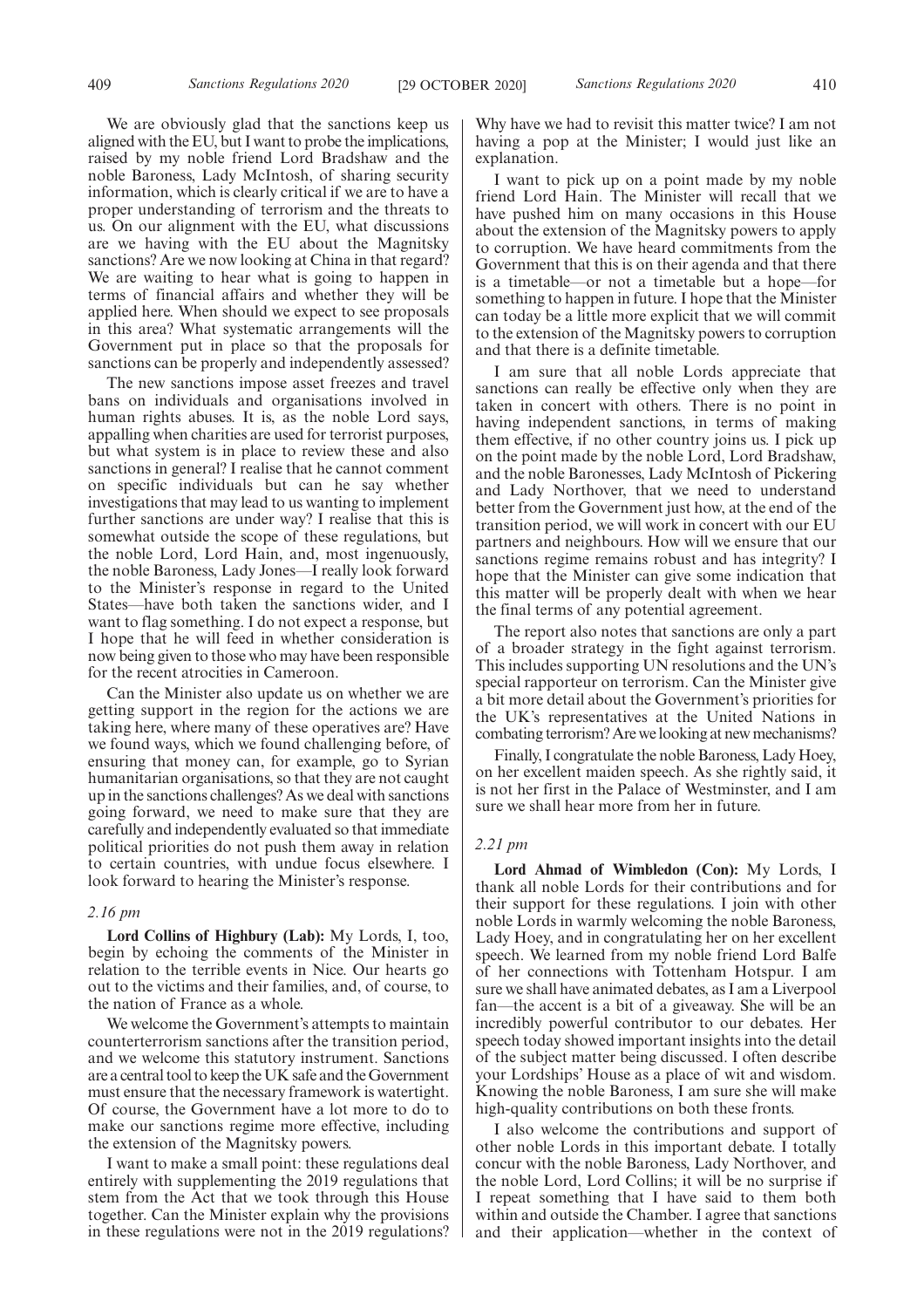[LORD AHMAD OF WIMBLEDON]

counterterrorism or any other area—work effectively only when they are taken in lock-step with other key partners.

I want to pick up specifically on some of the key points raised by the noble Lord, Lord Bradshaw, my noble friend Lady McIntosh of Pickering and the noble Baroness, Lady Ritchie. Existing regulations will continue to operate and apply to the UK during the remaining part of the transition period. We continue to work with the EU and member states to ensure that all EU sanctions are implemented and enforced. The noble Lord, Lord Collins, also raised these issues. We are working closely with our European partners, not just on sanctions but in other areas as well. Specifically, on sanctions, I am in constant touch with my opposite numbers within the European Commission. We also have discussions with leaders and representatives of other Governments within the EU. As recent alignment has shown, we work closely on matters of international co-operation, particularly through the E3 mechanism.

The noble Lord, Lord Collins, asked about the United Nations and our priorities there. He will know that there is a particular Under-Secretary-General responsible for counterterrorism. I am in discussions with our representatives in New York to see how we can further strengthen the UK's broad interests. I will take into account the noble Lord's suggestions on how we move forward in this area. The sad events in France once again indicate the vulnerability of dealing with such acts. My noble friend Lady McIntosh made the point about people who operate using new channels of communication. I agree with her—we need to be one step ahead. The terrorist mindset is always looking at new and innovative ways to challenge and defeat those who unite against extremism and terrorism. As events have shown, this remains a live issue. We send our condolences to the families of those attacked in France today. We have learned that the attack happened in a church—a place of worship. Any terrorist attack is appalling, but this compounds the impact.

I am grateful to my noble friend Lord Balfe and welcome his support and that of the noble Baroness, Lady Ritchie, for these regulations. I can assure them again that we shall work closely with EU counterparts. On UN sanctions, we work internationally. I pre-empted a question from the noble Baroness, Lady Northover, when I mentioned international partners, by alluding specifically to the European Union. Now that we have left the European Union, it will be important for us to continue to align ourselves with liberal democracies across Europe. That sends a powerful message on sanctions and other areas of work.

I was not surprised by a couple of the references from the noble Lord, Lord Hain—I somewhat expected them. The noble Lord, Lord Collins also asked about corruption, particularly in the context of the Magnitsky sanctions. I can assure both noble Lords and the House that we are considering how a corruption regime can be added to our current armoury of legal weapons. The Magnitsky global human rights sanctions are an obvious one. I can also assure the noble Lord, Lord Collins, that we are looking specifically at the framework of the UN Convention against Corruption and I have had meetings to this effect. We are also

looking at other jurisdictions such as the United States and Canada which already apply these sanctions. As details emerge, I will share them with your Lordships' House.

The noble Baroness, Lady Jones of Moulescoomb, in her customary way, raised a number of questions about illegitimate regimes which may seek not to take on board the sanctions being applied. It depends on the situation as to whether sanctions are likely to be effective in achieving our foreign policy aims. The global human rights sanctions are a good example in that they specifically target movement and financing. These are powerful tools, even if an individual or an existing regime somewhere in the world does not accept them. Acting first and foremost as the UK but also in partnership with other countries adds to the strength and application of such tools.

The noble Baroness also referred to the US elections. The United States is a strong friend and ally—it is also a robust democracy. We await the outcome of their elections. The systems in the United States are robust enough to provide an outcome which is both acceptable and legitimate. The strength of a democracy lies in its own operation. It is not for me to comment on the outcome of those elections, but I believe the US is and will remain a vibrant and strong democracy, underpinned by the rule of law.

I thank my noble friend Lady Gardner for her support. She referred to Section 49 as an important part of the Government's approach in laying these regulations.

The noble Baroness, Lady Hoey, asked about Libya. We are working to have the Libya regime and accompanying guidance ready for the end of the transition period and will provide details of it. I also take on board her important references to the communities in Northern Ireland who have had to endure challenges of their own. We stand in solidarity with all those who have been victims of any kinds of atrocities.

I wish to thank all noble Lords again for their important and supportive contributions. It is not often that I can stand at the Dispatch Box and universally thank every single contributor for their strong support of the Government's approach. On this occasion it is most welcome. This instrument underlines our common objective to support and protect the United Kingdom and the international financial system, as well as the charity sector to which the noble Baroness, Lady Northover, referred. I can assure her that we work closely with the Charity Commission. Charity law disqualifies certain individuals from being a charity trustee, as set out in the Charities Act 2011. These regulations tie these important pieces of legislation together. I assure her that we look very closely at the work of the Charity Commission, particularly with regard to those NGOs operating in the international sphere.

These regulations will also ensure that the range of disruptive tools and capabilities at our disposal, including our sanctions and counterterrorism financing framework, remain effective. It will aid our global fight against terrorism and contribute to the UK being an even stronger force for good in the world.

Finally, in her maiden speech, the noble Baroness, Lady Hoey, talked of the celebrations in Northern Ireland in 2021. I am sure I speak for all noble Lords here,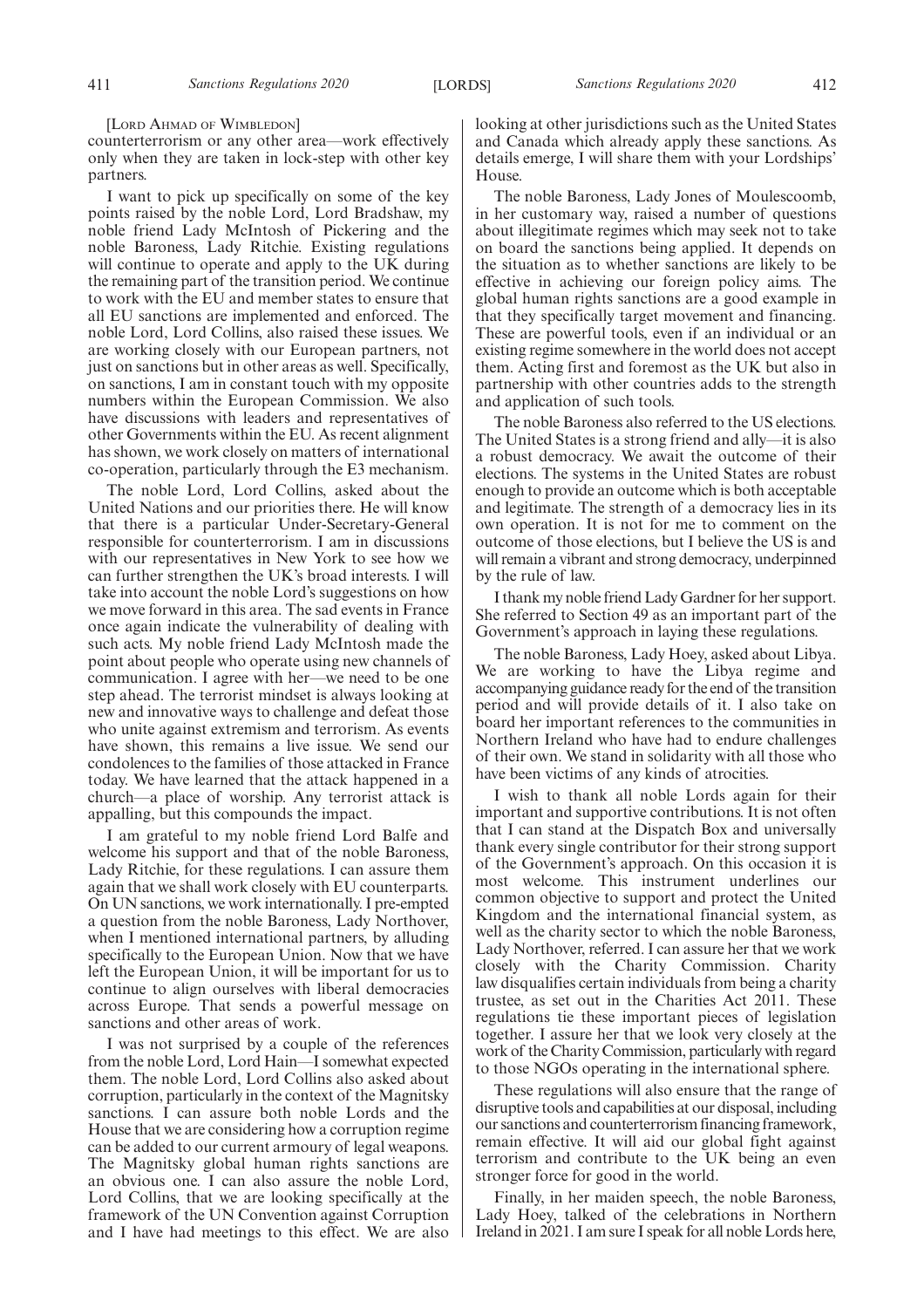and beyond, when I say that we look forward to joining with her and other noble Lords in those celebrations. The noble Baroness described it as a "wee country"; I am sure we all regard it as an important country which defines the modern United Kingdom. I beg to move.

#### *Motion agreed.*

**The Deputy Speaker (Lord Bates) (Con):** We will now take a short break of a few moments to allow the Front Bench teams to change over safely.

# **Arrangement of Business**

*Announcement*

#### *2.32 pm*

**The Deputy Speaker (Lord Bates) (Con):** My Lords, hybrid proceedings will now continue. Some Members are here in the Chamber, respecting social distancing, others are participating remotely, but all Members will be treated equally. If the capacity of the Chamber is exceeded, I will immediately adjourn the House.

We come to Committee on the Fire Safety Bill. I will call Members to speak in the order in which they are listed in the annexe to today's list. Members are not permitted to intervene spontaneously; the Chair calls each speaker. Interventions during speeches or "before the noble Lord sits down" are not permitted. During the debate on each group I will invite Members, including those in the Chamber, to email the clerk if they wish to speak after the Minister. I will call Members to speak in order of request and will call the Minister to reply each time.

The groupings are binding, and it will not be possible to degroup an amendment for separate debate. A Member intending to press an amendment already debated to a Division should give notice of that fact during the course of the debate. Leave should be given to withdraw amendments. When putting the Question, I will collect voices in the Chamber only. If a Member taking part remotely intends to trigger a Division, they should make that clear when speaking on the group.

## **Fire Safety Bill** *Committee*

*2.33 pm*

*Clause 1: Premises to which the Fire Safety Order applies*

# *Amendment 1 Moved by Lord Bourne of Aberystwyth*

**1:** Clause 1, page 1, line 16, at end insert—

- "(1C) Where a building contains two or more sets of domestic premises, the things to which this order applies include electrical appliances.
- (1D) The reference to electrical appliances means any appliances specified by regulations made by the relevant authority.
- (1E) Schedule (Electrical Appliances) to the Fire Safety Act 2020 applies to paragraphs (1C) and (1D)."

Member's explanatory statement

This amendment would clarify that the Fire Safety Order applies to electrical appliances where a building contains two or more sets of domestic premises.

**Lord Bourne of Aberystwyth (Con) [V]:** My Lords, this amendment is also in the names of my noble friend Lord Randall of Uxbridge and the noble Lords, Lord Tope and Lord Whitty. I am delighted that Peers of such distinguished service and experience are able to support these amendments and I look forward to their contributions. I thank the Minister for his engagement and commitment on this issue. I know that he has given a briefing on this; I have apologised to him that I was unable to attend that briefing as I was engaged in a debate in Grand Committee at the time.

I welcome the Bill, and these amendments are intended to be proactive and to help prevent fires caused by electrical ignition. Similar amendments were tabled in the Commons by my honourable friend Sir David Amess.

I thank Electrical Safety First, a charity that is dedicated to electrical safety and which has helped in the presentation of this case.

These amendments are intended to build upon the Government's new regulation for the private rented sector, the Electrical Safety Standards in the Private Rented Sector (England) Regulations 2020, which as the date suggests are obviously of a very recent vintage and which provide for mandatory checks every five years. I commend those regulations and believe that this legislation presents an opportunity to build on them.

As I said, this is an attempt to be proactive and to prevent fires happening in the first place. I accept that the Government are giving some consideration to this issue and I am grateful for that. My amendments are designed to ensure that electrical appliances are registered with the responsible person for high-rise domestic dwellings and to introduce mandatory checks for all residents, whatever the tenure of their home.

One anomaly of the present position is that some flats—those that are privately let—will have mandatory five-year checks. Some currently will not: the social tenants and the owner-occupied. I do not believe that that difference can be easily justified. It could be that one flat is having checks while the one next door is not.

According to Electrical Safety First, electrical faults cause more than 14,000 fires a year—almost half of all accidental house fires. There are around 4,000 tower blocks in the country, containing over 480,000 individual flats. Unless every unit in a high-rise building is subject to the same safety regime, the whole building is at risk from a fire emanating from one single flat, as we have seen.

New analysis of government data by Electrical Safety First reveals that nearly a quarter of accidental electric fires that occurred in high-rise buildings over the last five years in England were the result of faulty appliances and leads, as well as faulty fuel supplies, which can include electrical wiring in a property. These amendments would see a responsible person record the presence of white goods to minimise the risk that faulty goods can pose in densely populated buildings. Keeping a record of the appliances in use would also mean that faulty recalled appliances could be removed or repaired. Mandatory five-yearly electrical safety checks in tower blocks, regardless of tenure, are included in the amendment.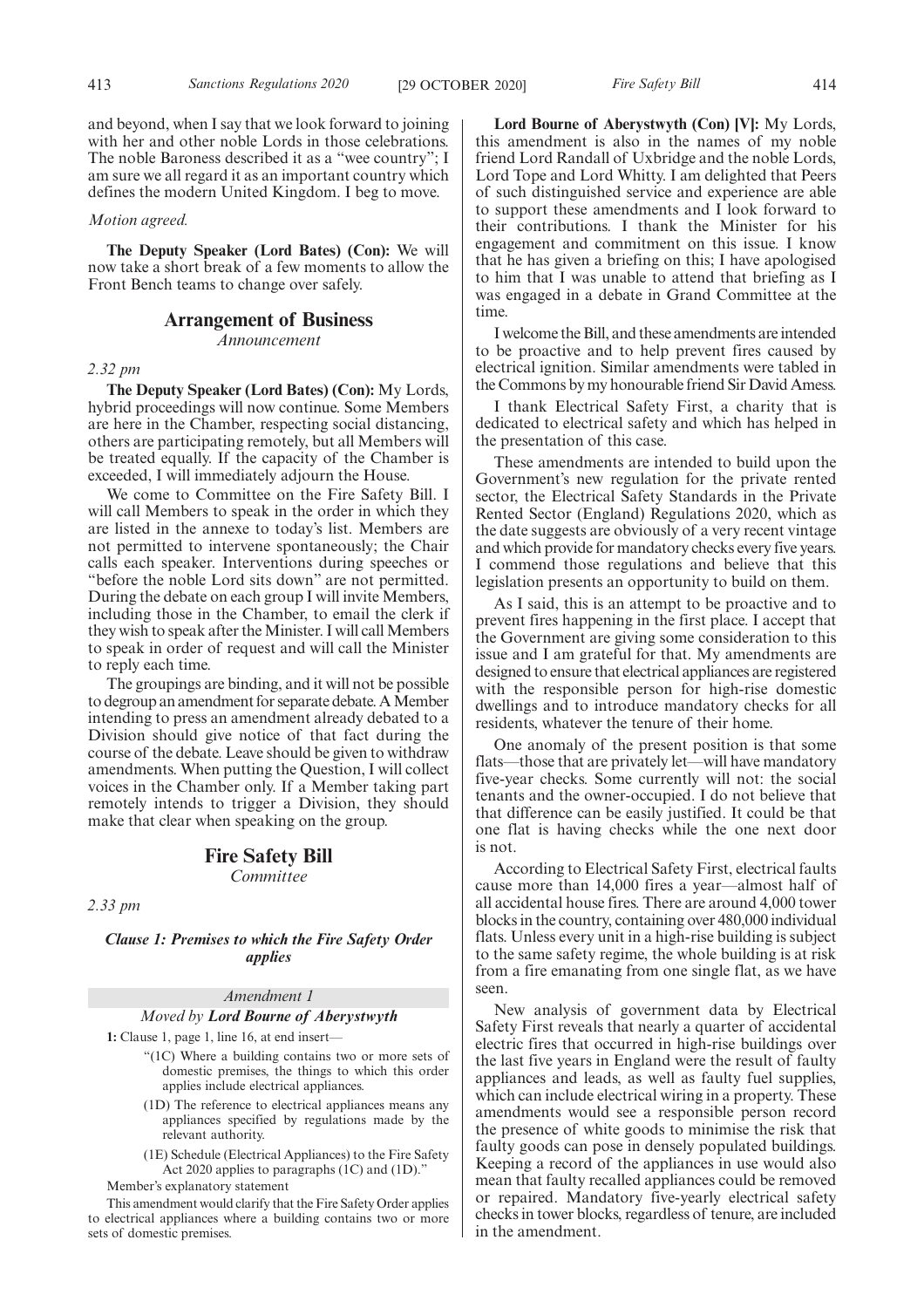As I said, current regulations that we passed recently mean that privately rented flats are required to have these electrical safety checks but other tenures are not, which has in effect created a tenure lottery in buildings, which often include owner-occupied, privately rented and social housing properties.

These provisions for checking electrical safety would be undertaken by competent registered electricians. I am aware of the concerns and interest of the Fire Brigades Union and I welcome its engagement. I assure the union that there is no intention through these amendments that fire officers would undertake this work. They have other, very important jobs to do, which they are doing very well.

More worrying analysis shows that over the past three years, accidental electrical fires in high-rise buildings have risen consistently year on year. High-profile tower block fires have been previously linked to electrical sources, including the Lakanal House fire, where an electrical fault with a television caused a fire that claimed the lives of six people, and Shepherd's Court, where a faulty tumble dryer led to extensive damage to an 18-storey building. While other factors certainly accelerated the Grenfell Tower fire, it must be highlighted that its primary immediate cause was of course an electrical source of ignition, subsequently confirmed by the Grenfell inquiry phase 1 documentation.

It is important to note that some fires are caused not by appliances themselves but by misuse of them. That is why, despite these amendments, education is certainly important, and why the Home Office in conjunction with Electrical Safety First runs a week of educational awareness-raising with the public through the Fire Kills campaign on the proper use of electricity and electrical appliances. I certainly welcome that, and it is a necessary thing to do, but it is not in itself sufficient.

Recent tragic events have demonstrated the fatal risk that electrical accidents and incidents pose to people in their homes, particularly in high-density housing such as tower blocks. The work of Electrical Safety First and others has helped ensure that tenants living in the private rented sector are now protected by mandatory five-yearly electrical safety checks in their properties. That law was recently brought into effect. Such measures are crucial in bringing down the number of electrical accidents and incidents, and saving lives. We believe that the time is right to include individual dwellings in tower blocks in this regime, regardless of their tenure.

I appreciate that this is a short Bill to amend the Regulatory Reform (Fire Safety) Order 2005, which focuses on non-domestic measures, to cover domestic homes. This means that homes within high-rise blocks are affected by the proposed legislation. This offers an excellent and straightforward opportunity to ensure that all who live in such buildings are brought under the same safety regime. Given this, the newly created role of a "responsible person" for any high-rise building should be given the task of compiling a register of every white good in the building. This ensures that when a recall occurs, anyone with an affected appliance can be quickly alerted and the safety risk resolved. Relying on consumers to register and respond to recalls in those buildings, when the potential risk is so high, must be considered wholly inadequate.

The Government can therefore improve the Bill through a number of measures that seek to improve electrical safety in homes. Amending the Bill provides an opportunity to make immediate differences to the safety of people who live in multi-occupied high-rise buildings. Electricity causes fires and the Government need to consider seriously the electrical sources of ignition. I am pleased that these amendments enjoy broad-based support. This is a time for all of us to come together to provide a safer environment for high-rise buildings by the introduction of mandatory safety checks. I hope that the Committee will support these amendments. I beg to move.

**Lord Randall of Uxbridge (Con) [V]:** My Lords, I will speak in favour of the amendment in the name of my noble friend, Lord Bourne of Aberystwyth, to which I have added my name, as have the noble Lords, Lord Tope and Lord Whitty. I should have also added my name to my noble friend's Amendment 24, which I fully support.

As I mentioned at Second Reading, the issue of electrical appliances and their safety, especially as a potential cause of household fires, should be a major concern. We should do whatever we can to try to reduce those fires caused by electrical faults. The two amendments, introduced so eloquently by my noble friend, would be a valuable tool in trying to achieve that.

Hand in hand with measures for mandatory checks, we should also do what we can to educate the public on electrical safety. My noble friend mentioned that. I pay tribute to a scheme that used to run—I am not sure that it still does—in the London Borough of Hillingdon when I was the Member of Parliament for Uxbridge. Primary school children went into a series of locations or rooms, perhaps a kitchen or bathroom, to identify potential hazards and dangers. I remember saying at the time that the scheme should be not just for primary school children but for adults, too. Sometimes people are not aware of the problems that can be caused by all sorts of household appliances. We should all be aware that the labour-saving devices that we take for granted can also be potentially dangerous. We should therefore do whatever we can to try to eliminate the possibility of electrical fires because we know the devastation that they can cause.

#### *2.45 pm*

**Lord Whitty (Lab) [V]:** My Lords, I strongly support these amendments and the requirement for a regular mandatory check on electrical appliances, broadly for the reasons that the noble Lord, Lord Bourne, explained to the Committee. I pay tribute to the campaign group Electrical Safety First, which has given me some information on the issue. As the noble Lord has said, the fires at Lakanal House in Camberwell, Shepherd's Court and Grenfell were all triggered by faulty electrical appliances. Whether it was dangerous cladding, compromised firewalling or poor evacuation procedures that led to multiple deaths, electrical appliances triggered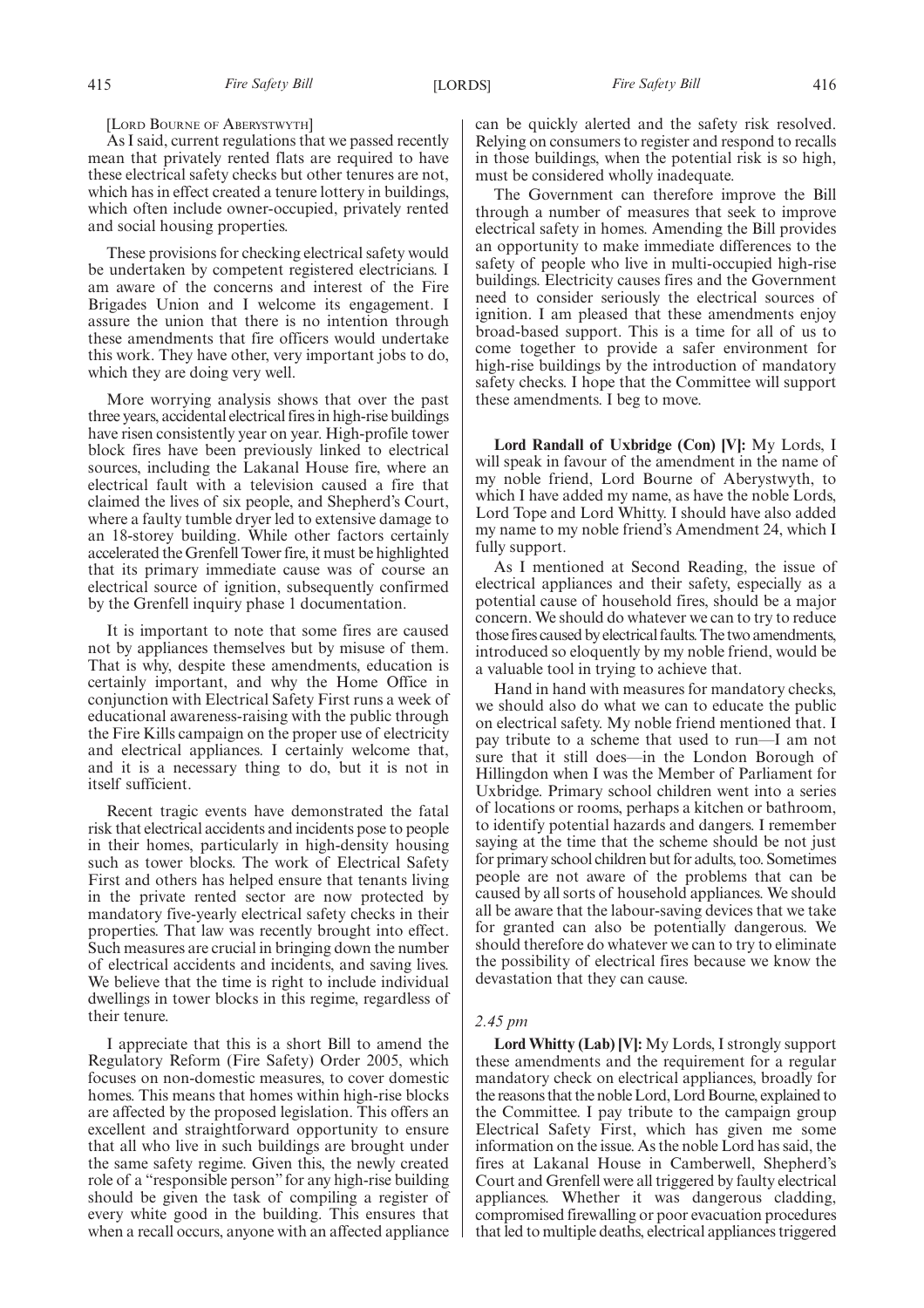the fires in the first place. Indeed, more than half of the fires in dwellings in this country are related to electrical appliances.

These amendments would require regular checking of the standards and appropriate use of white goods in all multi-occupied properties. There are already mandatory gas checks on most such buildings for gas supply and the correct use of gas appliances. That is largely because people and regulators have long recognised that gas is dangerous. Yet, these days, electricity is the greater hazard. In multi-occupied multi-storey buildings, if there is a problem in one flat or unit, that is a potentially lethal problem for everyone in that structure.

We should explain that the amendment to regulations would in no way reduce the central responsibility and liability of the manufacturers to ensure the safety of their products; nor should any responsibility be taken away from users to follow instructions and not use equipment irresponsibly or inappropriately. However, the continued use of recalled products, dangerous wiring arrangements, damaged circuits and inappropriate placement of white goods requires regular inspection. There is also a requirement on landlords, tenants and leaseholders to have knowledge of that inspection to help reduce hazards. Failure on their part to facilitate inspection or to take action in the light of that inspection will rest primarily with the owner and manager of the building. That is how it should be. I strongly support these amendments.

**Lord Shipley (LD) [V]:** My Lords, first, I remind the Committee that I am a vice-president of the Local Government Association. I support both amendments in this group. My noble friend Lord Tope, who is a signatory to Amendment 1, is unable to take part today but I know that he is looking forward to debating the issues raised in both amendments when we reach Report.

As we have heard, evidence from Electrical Safety First tells us that electrical faults cause more than 14,000 home fires a year. That is almost half of all accidental house fires. Logically, therefore, the more electrical appliances are checked, the lower the risk will be of a fire breaking out and then spreading to other people's properties. This is not just a matter of building safety but about preventing fires breaking out in the first place.

I suggest that the general public have a right to expect that Governments of all persuasions should be willing to legislate to ensure high standards of regulation to improve public safety. Those who live in blocks of flats have a right to expect that they are living in a safe environment and that the owner of their block has undertaken the necessary safety checks within it, in this case to electrical appliances within that block.

The proposal in this group of amendments is for checks at least every five years. That is justified. If I drive a car that is over three years old, I have to prove every year that it is roadworthy by having an MOT check. This is to protect other road users, not just me and my vehicle. The same principle should apply in shared buildings where electrical appliances that are a fire risk could cause damage to other properties and to their occupants in that shared building.

I therefore conclude that the fire safety order should apply to electrical appliances where a building contains two or more sets of domestic premises. That seems reasonable. For high-rise residential buildings, in particular, it is important that a responsible person should keep a register of white goods in the building for which they are responsible, that they ensure that white goods are registered with the manufacturer for recall, should that be necessary, and that safety checks are conducted at least every five years.

Any privately rented home in a block of flats of mixed tenure will now be subject to electrical safety checks. It seems odd that in a high-rise block of mixed tenure, only the privately rented properties will be subject to the 2020 regulations. I would be grateful for the Minister's explanation as to why that is, and to know whether the Government will act now to address that anomaly.

**Baroness Eaton (Con) [V]:** My Lords, I, too, declare my interest as a vice-president of the Local Government Association. We all share the object of improving the safety of residents and protecting them from the hazards of fire. The Bill is a most welcome contribution to this aim, and provides much-needed clarity about the responsibilities and duties of building owners.

My noble friend's amendment has been tabled with the best of intentions. On Second Reading I mentioned my concern about the potential for fire hazards from white goods, as did others. I therefore looked with great interest at my noble friend's amendment. Although I share the concern behind the two amendments regarding fire hazard posed by faulty electrical appliances, this amendment would transfer the responsibility for that issue away from the manufacturers and owners of such appliances, to the responsible person and the fire and rescue service.

The requirement for the responsible person to keep a register of electrical appliances and to check whether they are subject to a recall notice would be completely impractical, particularly in social housing, where the responsibility of the local authority or housing association has significant implications, especially in relation to keeping a register of all electrical appliances.

Surely the responsibility for the safety of electrical goods should sit with the manufacturers. Recent legislation created a national regulator, the Office for Product Safety and Standards, to lead and co-ordinate the product safety system, and respond to safety incidents and recalls. The Electrical Equipment (Safety) Regulations 2016 place strict legal obligations on manufacturers to ensure that electrical equipment is safe before it enters the marketplace. An added concern was gaining the co-operation of occupiers and to private properties. There are potential problems of access rights, and ECHR issues.

Clause 86 of the draft building safety Bill imposes duties on residents regarding maintenance of electrical equipment, and I feel it would be better if the aims of the amendment were seen in relation to general electrical safety checks, and were part of that Bill's safety case provision.

Fire statistics show that 34% of accidental dwelling fires in 2019-20 were caused by misuse of equipment or appliances, with a further 15% due to faulty leads.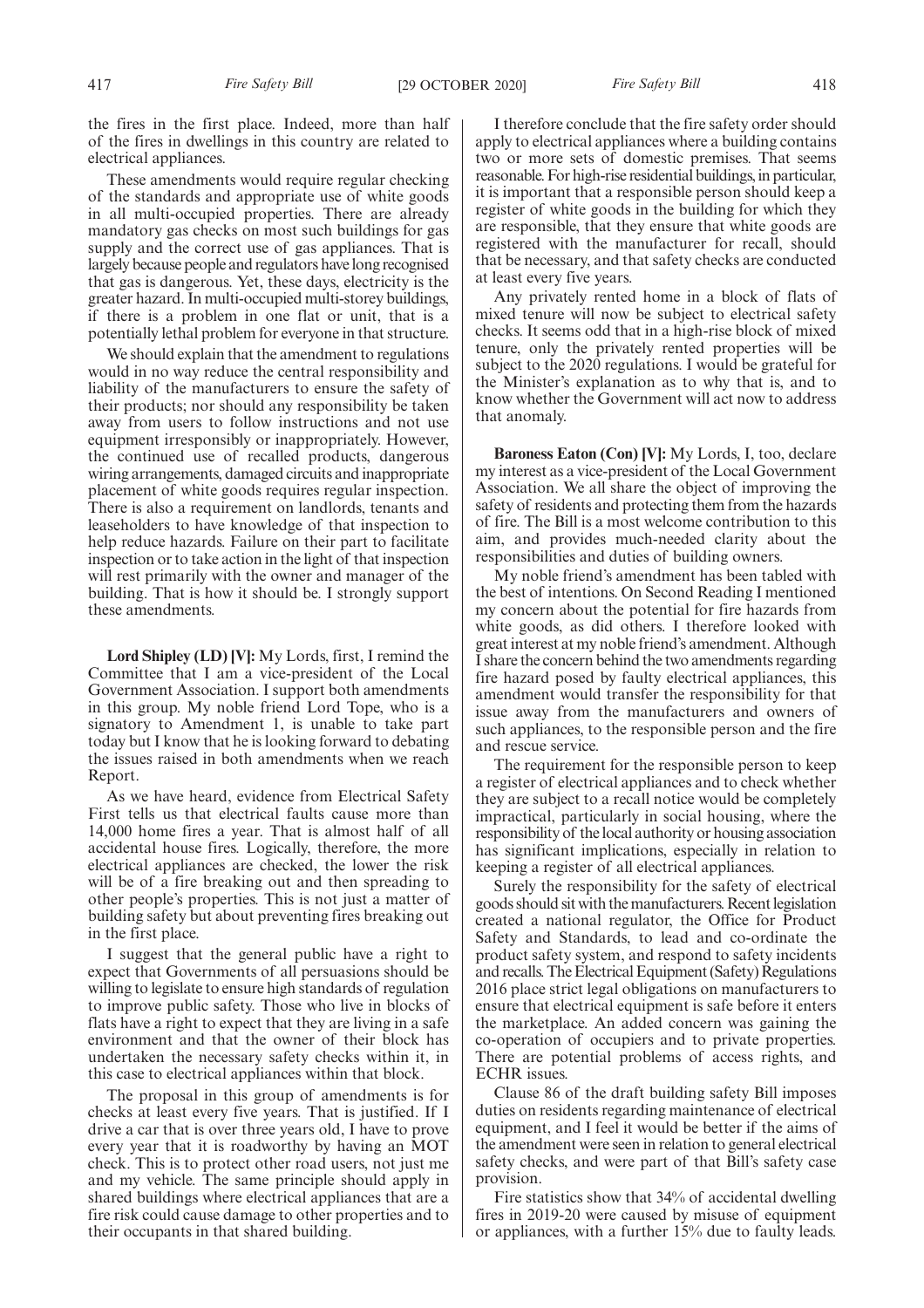#### [BARONESS EATON]

However, faulty electrical goods, although unacceptable, are not the primary source of fire fatalities: 23% of fire fatalities are linked to smokers. However, even if it were possible to fulfil all the obligations created by my noble friend's amendment, we would always need to recognise that fires often start in kitchens—and Amendments 1 and 24 will not negate fire danger in kitchens.

**Lord Best (CB) [V]:** My Lords, this important Bill commands extensive cross-party support. The amendment, with leadership from the noble lord, Lord Bourne, also has backing from all parties, and I can now add support from the Cross Benches. I think we have all been helped by input from the Electrical Safety First charity, from whose excellent briefing I note that the failure of electrical appliances is the underlying cause of some 57% of the fires in homes, as with the Grenfell Tower tragedy, in which a fridge-freezer caused the fire.

Although electrical product companies endeavour to alert customers when they need to recall appliances—as with the more than 500,000 white goods subject to recalls from Hotpoint and Indesit alone—there are many reasons why the message does not get through: people move and take appliances with them; recall notices get lost; people buy second-hand goods, and so on. There are a lot of electrical products out there with the potential to start new fires at any time.

Amendment 1, in combination with the proposed new schedule, provides two levels of assurance, both of which seem eminently suitable and practical for high-rise buildings in particular. These involve, as explained by the noble Lord, Lord Bourne, keeping a register of electrical appliances and having a five-yearly electrical safety inspection of all flats, not just those that are privately rented.

We need to consider possible criticisms, and I shall take up one or two of the points made by the noble Baroness, Lady Eaton. Would these measures, however necessary, be expensive to administer? Would they be costly for residents? Would they be intrusive into people's private space? Adding the task of maintaining a register of residents' appliances would increase the workload of the responsible person with fire safety duties, but the increased workload should be modest, and a tiny supplement to service charges should cover this.

I stress that the amendment would not add to the duties or responsibilities of the fire and rescue service; rather, it would assist the service by reducing fires. Local authorities would have oversight of the requirement for inspections, but they already have enforcement duties in respect of privately rented flats. Moreover, the work involved should not be onerous, as the apartment block's managers, and the responsible person, in particular, will want to retain oversight of the building's electrical safety.

As for the quinquennial inspection, I gather from managing agents in the private rented sector, who are already dealing with electrical safety inspections, that costs can be much lower than the £200 we have heard about for a five-year certification. There will be economies of scale in covering flats in a tower block, compared with costs for a check-up and certificate for a one-off private property. The inspection requires a qualified electrician but not a fully fledged surveyor or electrical engineer. I think £50 per unit, equivalent to £10 per annum, could be achieved in due course. Such a payment may be more than helpful in alerting the occupier to any potential hazards and providing peace of mind derived from the knowledge that one's neighbours are much less likely, unwittingly, to cause a disastrous fire.

Some have argued that applying this obligation to home owners is a step too far. There is little objection to social landlords being required to meet standards demanded of private landlords, and the Regulator of Social Housing will not only insist on comparable standards but will ensure they are enforced. But there are sensitivities about placing the same obligations on home owners—leaseholders and shared owners—in these apartment blocks. However, this represents a free checking service for the resident to ensure that they are not harbouring an unsafe appliance that was the subject of a recall. The key point is that the actions of each resident, whether a tenant or an owner, affect all the other occupiers in the same building. While I am a firm supporter of mixed tenure development, as I know the Minister also is—it seems essential that these safety measures cover all apartments in a mixed block, irrespective of the tenure of the residents therein.

In conclusion, I strongly support the amendment—and I am delighted that we have a Minister responsible for the Bill who has the knowledge and the skills to take this forward, noting its support from all parts of your Lordships' House.

**Baroness Couttie (Con) [V]:** My Lords, I want to speak against this amendment. I remind the House of my interest as a vice-president of the Local Government Association. I know that everyone in this Chamber is concerned about fire safety and united in their desire to ensure that tenants are safe in their homes. As other noble Lords have said, the terrible tragedy at Grenfell Tower and other significant fires in multi-occupied blocks were caused by faults with electrical devices. Naturally, we all want to make sure that such disasters can never happen again.

As the ex-leader of Westminster City Council, I know at first hand that local authorities and the housing associations they work with are entirely at one with us on this goal. However, I also know at first hand what practical and financial challenges the amendment proposed by my noble friend Lord Bourne would have. I agree with the comments made by my noble friend Lady Eaton.

#### *3 pm*

Westminster City Council is responsible for more than 22,000 properties on its estates and we are far from the largest local authority landowner. Under this amendment, local authorities and housing associations would regularly need to visit and certify multiple electrical devices in each dwelling they own, thus requiring tens of thousands of home visits in each local authority area annually. The financial burden of this is prohibitive and, given the measures that have already been introduced by government, will not improve the fire safety of domestic dwellings.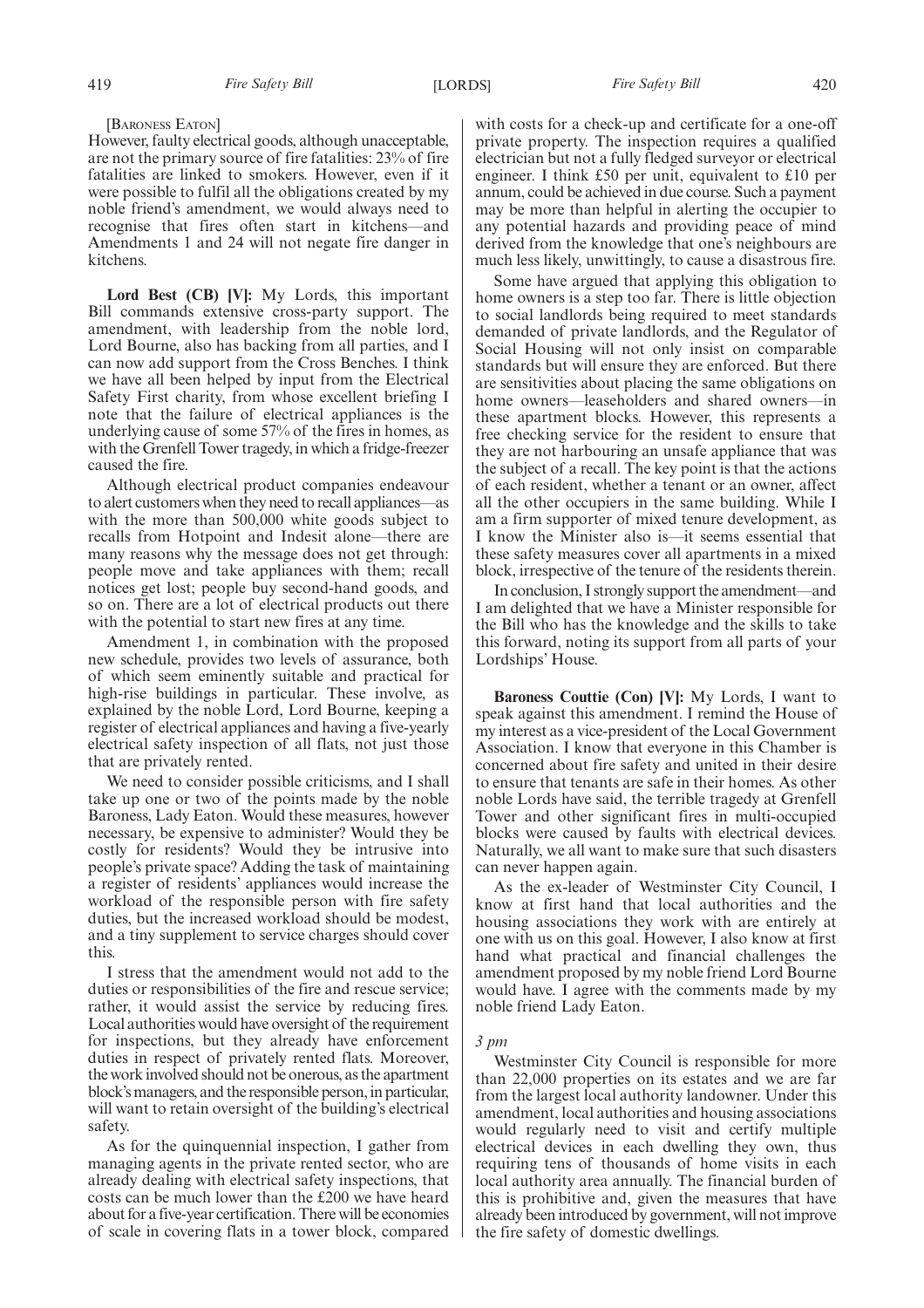A further concern is that this amendment would have the effect of transferring responsibility for this issue from manufacturers to the responsible person, which includes local authorities and housing associations. Furthermore, local authorities and housing associations will need to keep a register of the hundreds of thousands of electrical appliances in the homes they let and check if they are subject to recall notices. This would be impractical and create a significant enforcement challenge. It is far better for manufacturers to take more responsibility for the products they sell.

Current legislation introduced in recent years already deals with the issues that this amendment seeks to solve. In 2018, a new national regulator, the Office for Product Safety and Standards, was created to lead and co-ordinate the product safety system, including responding to safety incidents and recalls. The Electrical Equipment (Safety) Regulations 2016 place strict legal obligations on manufacturers to ensure that electrical equipment is safe before it is placed on the market. The combination of these existing regulations ensures fire safety for tenants. The amendment proposed by my noble friend does not, in my view, add significantly to fire safety and just will not be practical to implement. I therefore will not be supporting it.

**Baroness Pinnock (LD) [V]:** My Lords, I remind the House of my interests, as recorded in the register, as a councillor in Kirklees and a vice-president of the Local Government Association. I thank the noble Lord, Lord Bourne, for tabling these amendments to include provision for improving the safety of electrical appliances in the Bill. I thank my noble friend Lord Tope, who has campaigned on this issue for many years and, unfortunately, is unable to speak in this debate. Electrical Safety First has provided an excellent briefing, with important evidence on the need to include this issue in the Bill.

To those of us who are not familiar with all the facts, it came as something of a surprise that over half of all accidental fires are caused by faulty electrical appliances. As we now know, the tragic fire at Grenfell was caused by a faulty appliance. Of course, there are stringent requirements for manufacturers to build in safety features and for landlords in the private rented sector to do safety checks. However, many people are obliged to buy second-hand refurbished appliances, which may be safe at the time of purchase but have a greater probability of failing within the five years specified for checks.

My noble friend Lord Shipley, speaking on behalf of my noble friend Lord Tope, explained that checks on appliances will, logically, reduce the number of fires caused in this way. He used a good analogy: cars need MoTs to ensure the safety of their owners and other road users, and therefore so should white goods. The noble Baroness, Lady Eaton, made a strong argument for putting the onus for the safety of electrical appliances on manufacturers, and the noble Lord, Lord Best, further pointed out the risks in manufacturers' recall of faulty appliances. All this shows that this is a complicated matter, but complexity should not be used to prevent the problem being addressed. The amendments of the noble Lord, Lord Bourne, would extend and clarify the existing safety check requirements. I urge the Government to consider accepting them.

**Lord Kennedy of Southwark (Lab Co-op):** My Lords, I draw the attention of the House to my relevant registered interests as a vice-president of the Local Government Association, chair of the Heart of Medway Housing Association and a non-executive director of mhs homes. Amendment 1, moved by the noble Lord, Lord Bourne of Aberystwyth, with cross-party support, and Amendment 24, also in the name of the noble Lord, seeks to put improvements and protections for people living in high-rise residential buildings in the Bill.

As we have heard in this short debate, electricity causes more than 14,000 fires each year—almost half all accidental house fires. The amendments seek to provide practical protection for residents living in high-rise buildings, which total more than 1 million people. We are all sadly aware of the tragic and sometimes fatal consequences of people caught in fires in their own homes. As we have heard, these amendments would build on the regulations that the noble Lord, Lord Bourne, worked so hard to introduce. It took some time for them to come into effect; the noble Lord was always committed to them and I always pushed him to bring them in sooner, but we are grateful to him for this work. I also join him in paying tribute to Electrical Safety First, which is a great charity that highlights the problems we have with electrical fires and how we need to ensure that electricity is made as safe as possible for us all.

These regulations go further and extend the protections in the regulations introduced by the noble Lord, Lord Bourne, so that tenants living in high-rise buildings will benefit from mandatory electrical safety checks every five years, with records kept by the responsible person and made available to the fire services, local authorities and, importantly, the residents association if one is in place.

In introducing the amendment, the noble Lord made a powerful point, in that those who live in a high-rise block of flats include social tenants and owner-occupiers, neither of whom need electrical safety tenants, but private tenants would now need checks. If you are not checking the whole building, it is not safe at all. That is an important and powerful point, so I hope that the noble Lord, Lord Greenhalgh, addresses it in his response.

Secondly, these amendments would require the responsible person to keep a register of white goods in the high-rise buildings for which they are responsible. I am supportive of these proposals, as we need high standards to keep people safe from the risk of fire started by electrical ignition. We have already mentioned the tragic incidents in recent years—not only Grenfell but Lakanal House and Shepherd's Court—but equally I accept that there can be issues with getting access to flats and keeping the register of these goods up to date, which can provide a logistical challenge for people. There is also the question of new and second-hand goods.

I entirely accept that the product recall system is not working well. The London Fire Brigade had its Total Recalls campaign, which highlighted the problems with the recall system. We need something better than we have now because, as I said, keeping track of white goods is a huge challenge. Whether we accept these amendments or not, what we have at present cannot continue. We have to do something else.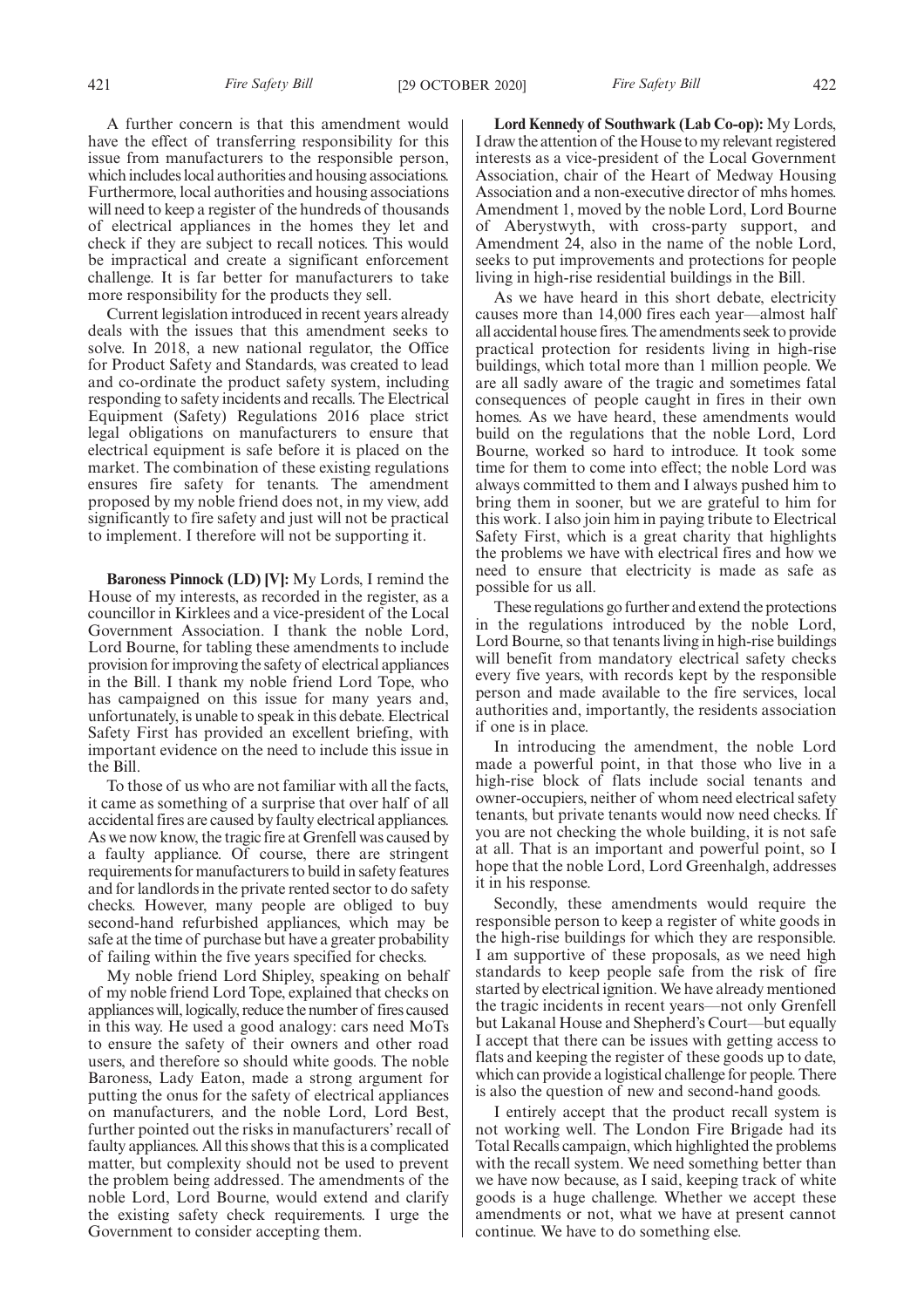#### [LORD KENNEDY OF SOUTHWARK]

I hope that, when the Minister responds to the debate, he sets us on that path. I suggest that he facilitates a meeting between Electrical Safety First, his officials and Members of this House who want to discuss how we can find a practical solution to the serious point made by the noble Lord, Lord Bourne. I also suggest that the London Fire Brigade in particular is involved in those discussions because of its campaigning work. I look forward to the Minister's response to this debate and his delivery of that meeting.

**The Minister of State, Home Office and Ministry of Housing, Communities and Local Government (Lord Greenhalgh) (Con):** My Lords, I would say first that we do need to look at the effective Berlin Wall between social housing and private housing, and in mixed sustainable communities where there are different tenures, we need to look at how we can ensure consistency and thus the safety of all residents. I am of course prepared to meet the noble Lord, Lord Kennedy of Southwark, Electrical Safety First and other groups as soon as possible.

I thank my noble friends Lord Bourne of Aberystwyth and Lord Randall of Uxbridge and the noble Lords, Lord Tope and Lord Whitty, for the amendment. This is clearly an important issue. Faulty electrical appliances are often the causes of fires in high-rise residential buildings, a point that has been made clear. However, before turning to the amendment, I would like to explain the work being done across government to improve electrical safety in residential buildings.

As my noble friend Lady Eaton pointed out, in 2018 a new national regulator, the Office for Product Safety and Standards, was created to lead and co-ordinate the product safety system including responding to safety incidents and recalls. The Electrical Equipment (Safety) Regulations 2016 place strict legal obligations on manufacturers to ensure that electrical equipment is safe before it is placed on the market and to ensure that manufacturers monitor products already on the market where appropriate and undertake sample testing of equipment. There are criminal sanctions for those who do not comply. Importantly, the draft building safety Bill proposes an obligation on residents to keep electrical installations and appliances that they are responsible for in their property in working order. There is also a provision for the accountable person for a building to take action where they or a competent person have reasonable grounds for believing that a resident or their landlord is failing to meet this obligation. In addition to this, the Home Office's "Fire Kills" campaign plays an incredibly important part in promoting electrical fire safety messages, as pointed out by my noble friend Lord Bourne.

The new Electrical Safety Standards in the Private Rented Sector (England) Regulations 2020 are now in force for new tenancies and will apply to existing tenancies from 1April 2021. These regulations require that electrical installations must be inspected and tested by a qualified and competent person at least every five years, as highlighted by noble Lords, and that an electrical installation condition report be provided to tenants and local housing authorities on request.

In response to the noble Lord, Lord Shipley, on why mandatory checks apply only to private housing and not to public housing, the situation is that social landlords are expected to comply with the Decent Homes standard from the Regulator of Social Housing. This includes homes being free of hazards, including electrical hazards, as set out under the housing health and safety rating system. In the social housing Green Paper, we asked if new safety measures in the private rented sector should be extended to the social sector, including electrical safety checks. We will bring forward a social housing White Paper soon. I will however take the issue away for further consideration, I have already offered to hold a meeting, and I will provide an update on Report.

My noble friend Lady Couttie raised the practicalities of the implementation of such a system by registered social landlords and local councils with a large amount of council stock. I want to reassure your Lordships that we will continue to work across government to identify any further gaps in the electrical safety regime.

I now want to explain some of my concerns with this amendment. In particular, it does not achieve its intended effect. For example, there is doubt that the amendment would result in electrical appliances in private dwellings being brought within scope of the fire safety order. I suspect that this was not the intention. In any case, my noble friend will be aware that domestic premises are specifically excluded under the fire safety order, so this amendment intends to significantly broaden the scope of the legislation. I am also concerned that it proposes to require occupiers to provide access to the responsible person to enter the private dwellings. This would result in a significant level of intrusion and the implications of this need to be carefully thought through before any decision is made to legislate on the issue.

The proposed new schedule also intends for the responsible person to keep a register of electrical appliances for their building. This proposed duty will have a significant impact on the responsible person. For local authorities, and indeed all responsible persons, I do not want to create this additional burden. It is unrealistic to expect responsible persons to have an up-to-date register of electrical appliances for their building. This will also have a significant impact on fire and rescue services, who will need to check whether the electrical appliances register is accurate, which could involve inspecting all homes in a block of flats.

Given the assurances that I have provided, coupled with my commitment to provide an update on the next steps with regard to the social housing White Paper, along with my commitment to the meeting requested by the noble Lord, Lord Kennedy of Southwark, I would ask my noble friend to withdraw his amendment.

#### *3.15 pm*

**Lord Bourne of Aberystwyth (Con) [V]:** My Lords, I thank all noble Lords who have participated in the discussion of these two amendments in the first group. I think that there is a genuine desire across the Committee, even in those who have raised difficulties in doing something. Unless I am wrong, there is a recognition that we should be doing something to reduce fire deaths and to provide for safety with regard to electrical goods.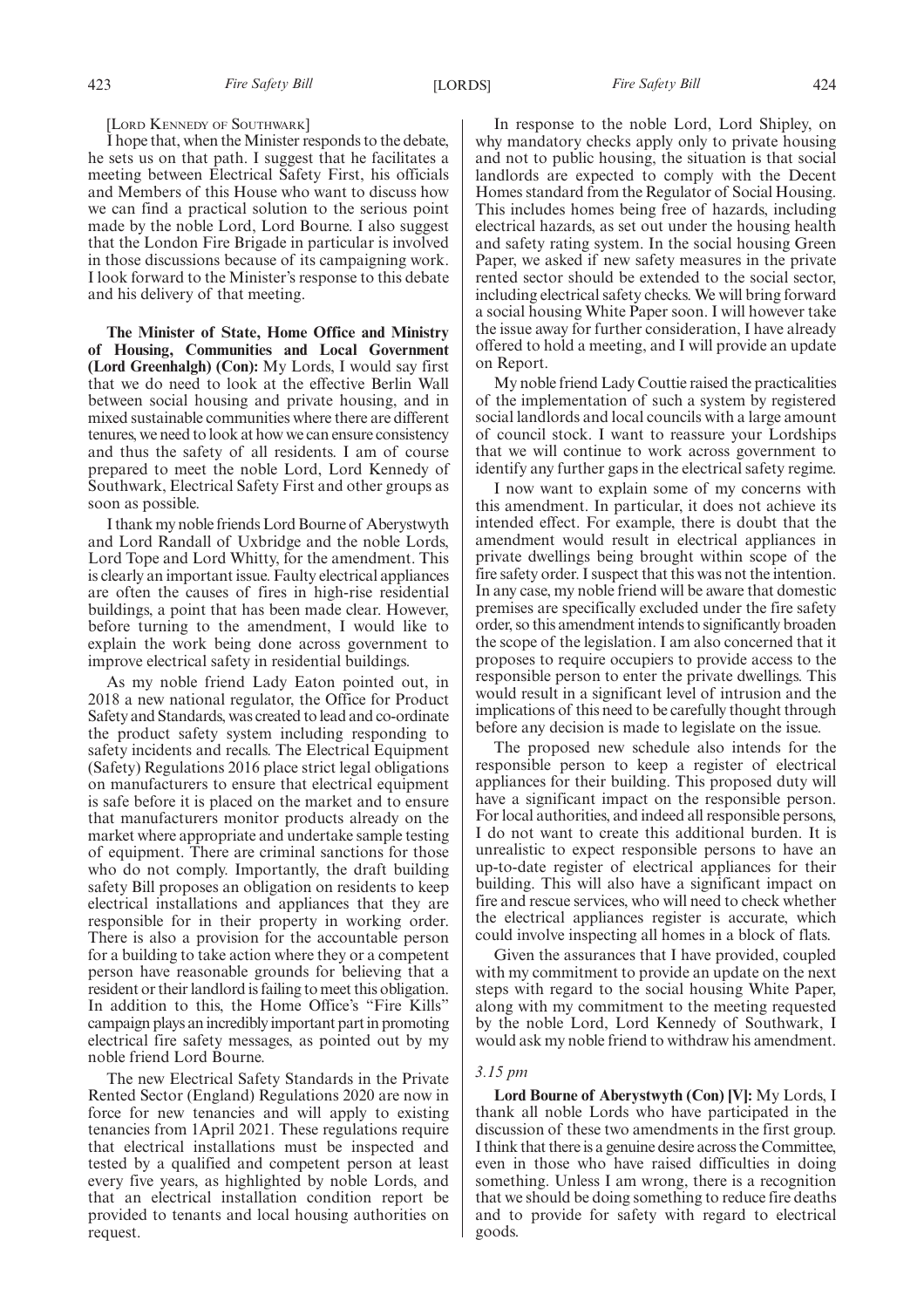Some very clear facts have come across. High-rise blocks of flats are increasing, notwithstanding the presence of the person overseeing the safety of goods. Legislation has been introduced to help to protect private tenants—it does not extend to social tenants—and owner-occupiers. I do not believe that we should be in a position where we are protecting private tenants and owner-occupiers but not social tenants. I note the points made by my noble friend about social tenants, but if there is a genuine desire to do something, this legislation will provide that opportunity.

Let us take a look at the legitimate concerns that have been brought forward, which I recognise, and see how we can overcome them. That, to me, is the right way of moving. I do not think that there is a real threat of intrusion because this is about providing safety for everyone in our country, which is very desirable. I welcome my noble friend's acceptance of the suggestion of a meeting and I would be pleased to take part in it. We can look at doing something genuinely to ensure that we do not face the horrific fire incidents that we have seen in the past. We can find a way of providing some safety and security.

I listened particularly to the points made by the noble Lord, Lord Best, who certainly knows what he is talking about; as is commonly known throughout the House, he really does understand this area. At this stage, I will withdraw the amendment, but I will certainly come back to it on Report to look for some movement on how we can provide genuine security from electrical fires for all those living in high-rise blocks.

#### *Amendment 1 withdrawn.*

#### *Clause 1 agreed.*

**The Deputy Chairman of Committees (Lord Brougham and Vaux) (Con):** We now come to the group beginning with Amendment 2. I remind noble Lords that anyone wishing to speak after the Minister should email the clerk during the debate. Anyone wishing to press this or anything else in the group to a Division should make that clear in the debate.

### *Clause 2: Power to change premises to which the Fire Safety Order applies*

#### *Amendment 2*

#### *Moved by Baroness Neville-Rolfe*

**2:** Clause 2, page 2, line 7, at end insert—

"( ) Regulations under subsection (1) may not amend the Regulatory Reform (Fire Safety) Order 2005 to apply the Order to domestic premises in buildings under five storeys in height."

Member's explanatory statement

This is a probing amendment to enable the House to discuss fire safety measures that apply to low-rise domestic buildings, which have a lesser fire risk, and how the powers under Clause 2 may be used to implement Grenfell inquiry recommendations.

**Baroness Neville-Rolfe (Con):** My Lords, I am sorry that I was not able to speak at Second Reading. However, I am glad to rise to move Amendment 2, which is probing in nature but very serious. It reflects one of the problems that has arisen from actions taken following the Grenfell tragedy. One consequence of Grenfell is that cladding on many dwellings, especially high-rise flats, will have to be treated and/or removed if their safety is to be assured. Initially, statements by government Ministers implied that cladding on buildings of over 18 metres was in question, but subsequent remarks have implied that buildings of lower height could also be affected. The proposed order, of course, goes beyond cladding. It covers balconies and windows and the entrance doors to individual flats. These are often made of wood, as they have been since virtually the dawn of time, and the advice from consultants and so on is that they need to be replaced or fireproofed under the new regime.

All of this will be a very expensive process. Rough estimates reveal that the cost per dwelling can easily reach tens of thousands of pounds. In many cases, it is not clear from where the money for the changes needed will come. Freeholders, leaseholders and government look on in horror at the implications. As a consequence, a substantial part of the housing market is effectively frozen. Buyers will not purchase unless they can be assured that they will not be caught by these extra costs, or at least until any costs can be reliably quantified. Many people simply cannot move because their dwellings cannot be sold until the impasse is resolved.

The problem is aggravated by the use of the nowinfamous external fire wall review form developed by the RICS, no doubt in an effort to be helpful. The perverse effect of this was debated in the other place. There is a shortage of people qualified to undertake such surveys and the delay leads to the collapse of house sales. So the young who want to move somewhere bigger, for example when they have a baby, the old who want to trade down and release capital, and the unemployed who want to move to get work elsewhere, are all frozen. Mortgage providers are unwilling to lend on what are now seen as distressed assets.

This is a nightmare. We, the Conservatives, are the party that believes in home ownership and has made promises on housing, which I stand behind 100%. I do not like to attack the Government, but this problem does not have negotiating ramifications. It is straightforward and domestic. The Government have a clear duty to minimise the problem and map a way forward out of the morass. Indeed, though they were made for the best of reasons, their statements created the problem in the first place.

My Amendment 2 deals with only a small part of the problem but Rome was not built in a day. Reducing the scope of a problem is worth while; we could do that in this Bill with my noble friend the Minister's agreement. My thought is that the risk posed by cladding and balconies in low-rise buildings is much less than in high-rise ones. To be blunt, it is easier and quicker to get out if there is a fire, and it seems disproportionate to apply such onerous requirements to low-rise buildings. If we can make clear that buildings below a certain height—with fewer than five storeys, say—will not be covered by future requirements for removal or changes to cladding, that part of the market will be unfrozen, which would be a major step forward. I am open as to how this can be achieved, though limiting the height of buildings to which the new rules will apply is one obvious possibility.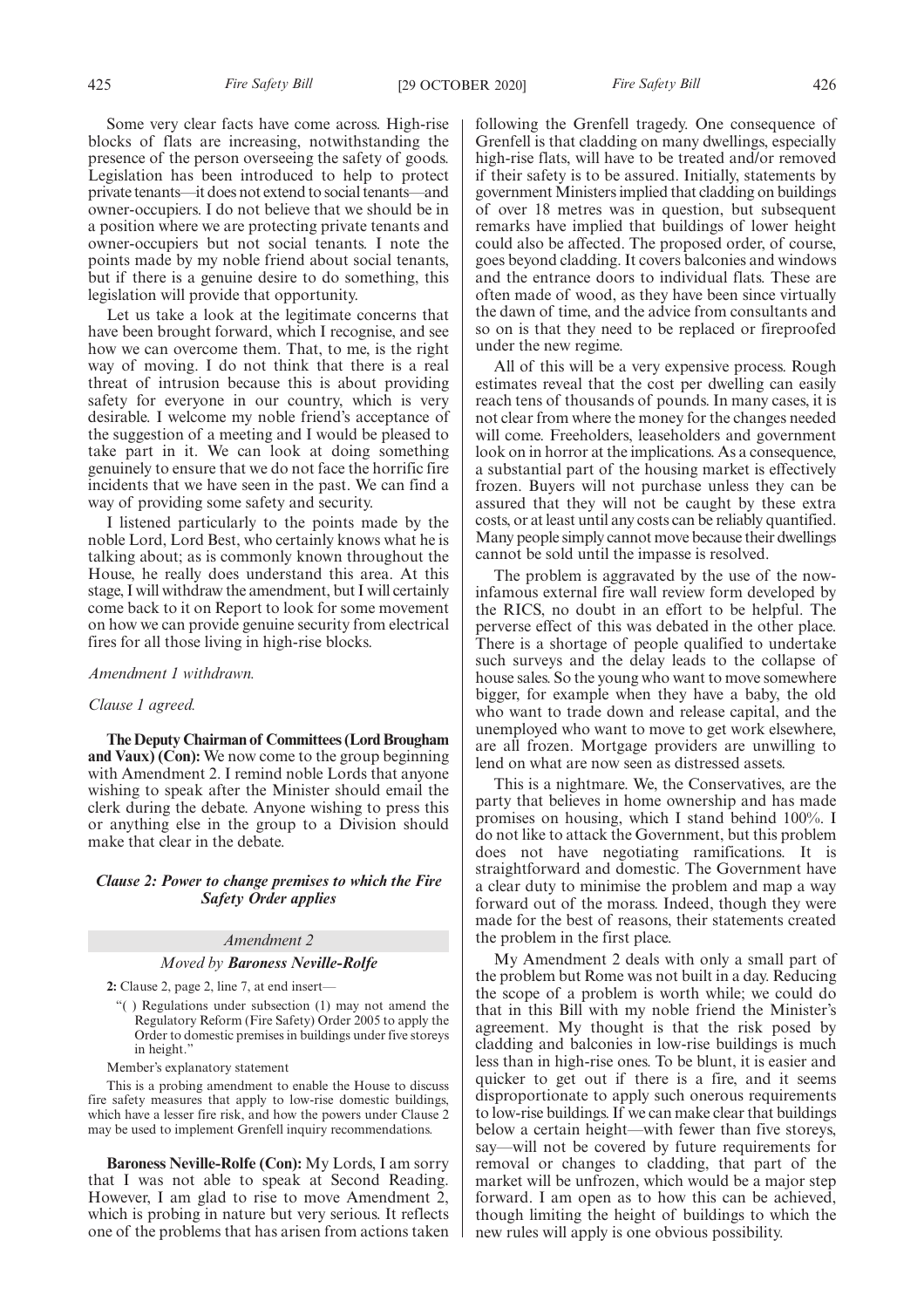[BARONESS NEVILLE-ROLFE]

I will also speak to Amendments 20 and 21 on an impact assessment. The Home Office produced an impact assessment as part of the consultation on the proposed new fire safety order, but regrettably not for the Bill itself. It does not touch on the troublesome dynamics that I have raised. It covers familiarisation costs for responsible persons, businesses and the public sector, ongoing assessments and audits by competent individuals and some remedial costs, although my impression is that these are underestimated. The impact assessment quotes a total of more than £2 billion, partly because of the huge number of premises involved, but it is striking that, of the 1.7 million premises on the central estimate, 1.596 million are below 11 metres and 87,000 are below 18 metres—hence my proposal.

When I headed up the deregulation unit—which we named the better regulation unit under its Labour chairman, the noble Lord, Lord Haskins—we were always worried about getting the detail wrong and imposing huge and needless burdens in response to disasters. This, I fear, is a living example; with the distractions of Covid, this could be a prime example of this deplorable tendency.

Further, we all care about fire safety; that is what this Bill is about. My late father-in-law was a fire officer, including during the Blitz. I am a well- known supporter on these Benches of health and safety; I have campaigned on the problem of faulty Whirlpool tumble dryers and worked with the then BEIS Minister responsible to tackle it. Now we must find an urgent way of coping with the terrible problem of the freezing of part of the housing market because of the Government's statements. This might even be done through an amendment to this popular Bill.

We must find a way through. In pursuit of that, I have three detailed questions for my noble friend the Minister, broadly suggested to me by the National Residential Landlords Association. First, how do the Government propose that risk assessments for buildings of five storeys or fewer be undertaken? Secondly, do the Government agree that for properties with a lower risk, for example smaller properties in multiple occupation, there is scope for the responsible person to be defined as competent to undertake a fire risk assessment? Thirdly, there have been issues regarding the availability of qualified and appropriately insured fire engineers who are able to undertake safety reviews. What assessment has been made about the need to ensure that there are sufficient trained assessors and that professionals have access to insurance so that they can undertake the necessary assessment without concerns for their personal liability?

I very much look forward to the Minister's comments and the debate. I beg to move.

**Lord Shipley (LD) [V]:** My Lords, I am grateful for these probing amendments in the name of the noble Baroness, Lady Neville-Rolfe. I understand her point: they are clearly important and they help our further consideration of the Bill. In particular, her identification of the need for trained assessors seems extremely important; I think that we will deal with that a little later this afternoon.

Amendment 2 relates to low-rise domestic buildings that is, those of four storeys or fewer. I am not clear why, because they are lower than a high-risk block, they should be deemed a lower risk. Surely we are trying to stop fires breaking out; that is not related directly to the height of a building. Added to that is the fact that, sometimes, building height is quoted at different levels for different purposes. Sometimes it is done on the basis of height; sometimes it is done on the basis of the number of floors. I would appreciate some greater standardisation so that we do not face discussions on 18 metres or 11 metres, the number of floors and so on.

The noble Baroness, Lady Neville-Rolfe, said—this is important—that the Government must map a way forward. I hope that the Minister will bring some clarity on this in his response. As the noble Baroness said, it is terribly important not to get the detail wrong. In our consideration of this amendment—as we know, it is a probing amendment—it would be helpful to consider it as part and parcel of our intention to get the detail much better than it has been in the past.

**Lord Shinkwin (Con):** My Lords, I apologise for not being in the Chamber when my noble friend Lady Neville-Rolfe opened her remarks. I rise to speak in support of Amendment 2 but I will focus my remarks on Amendments 20 and 21 in particular, which deal with the need for impact assessments.

I thank my noble friend Lady Neville-Rolfe for setting out so clearly the rationale behind her amendments. I begin by explaining why this issue is so important to me personally—in short, there but for the grace of God go I. Contrary to the damaging impression given by the Lords Commission's inept decision to cut the attendance allowance and reduce significantly the eligibility to claim it—just at the time when the Chancellor introduced the furlough scheme to reduce stress—many noble Lords are not millionaires and have given up well-paid jobs to serve their country in your Lordships' House. I have never earned a huge amount of money, so as a former leaseholder in the shared ownership part of a new-build development, I do not know how I could possibly have coped with the uncertainty, stress and immense costs currently faced by leaseholders.

#### *3.30 pm*

Amendments 20 and 21 call for impact assessments. Perhaps it might help your Lordships' House if I shared the findings of an impact assessment that has already been carried out by the residents association of a new-build block—incorporating both low-level blocks of below 18 metres and taller buildings—in Colindale in north London. The findings relate to the mental health impact of the current situation on leaseholders: they are stark and shocking. Nine out of 10 residents reported that their mental health had deteriorated because of the current situation regarding the fire regulations; 100% of residents stated that their biggest concern was about Notting Hill Genesis—their housing association—passing on remediation costs to leaseholders. Fourteen per cent of residents have experienced thoughts of self-harm and 10% have experienced suicidal thoughts.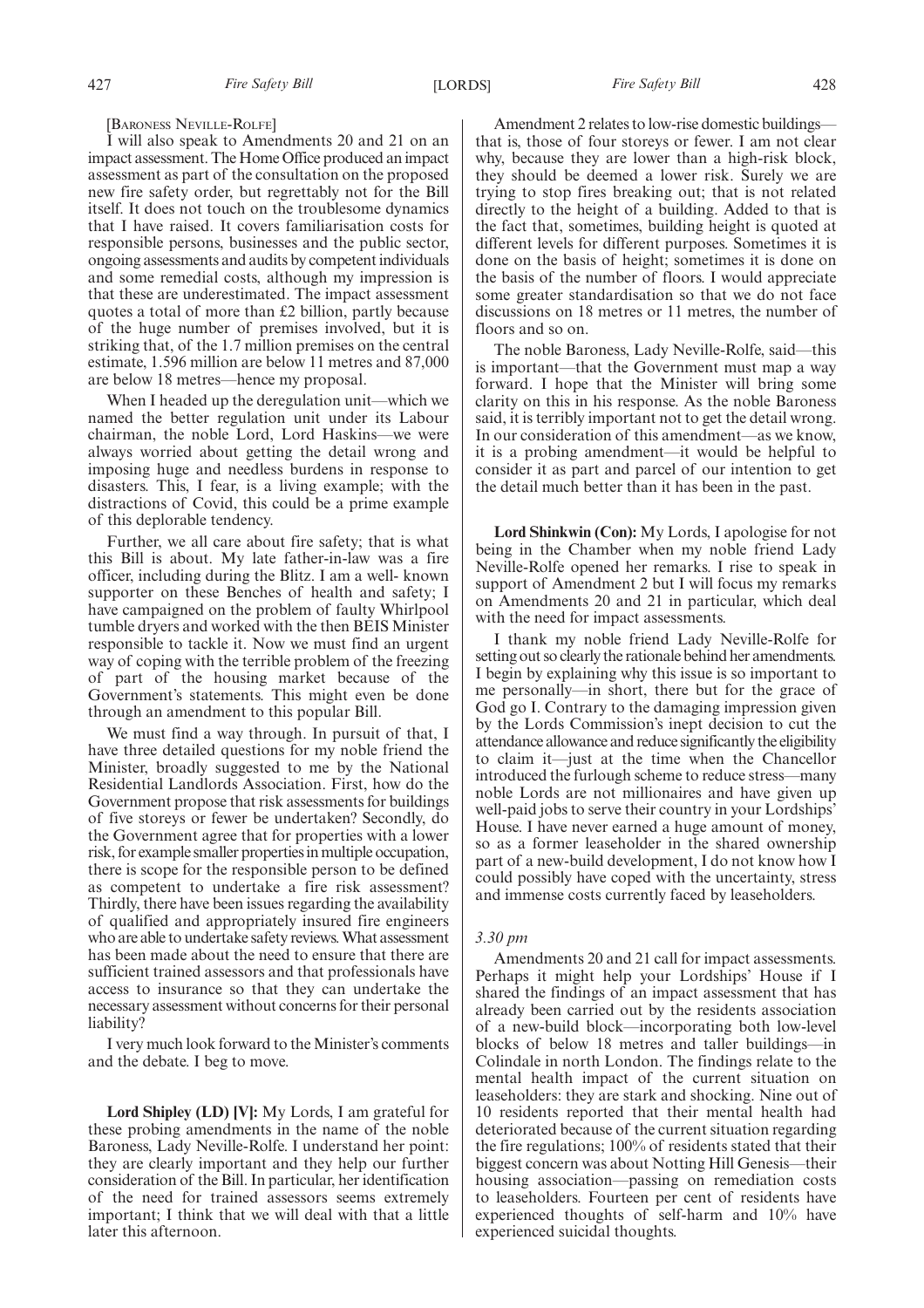Why are the residents so concerned? Might it have anything to do with the £411,000 bill—£5,708 per flat—for the waking watch? Unbelievably, the housing association, Notting Hill Genesis, implemented a fiveperson waking watch, who are on site 24 hours a day, with associated costs, without consultation. Perhaps it has something to do with the £84,000—£1,166 per flat —for an upgraded fire alarm system in line with the change from "stay put" to "get out", which requires a new L5 wireless fire alarm in every flat. Or maybe it is because a leaseholder cannot get their flat insured or sell their home, and therefore cannot move, for example if they need to because of coronavirus-related unemployment, or indeed the need to move for a new job.

Perhaps the most salient finding of this assessment, which was unspoken, was that the impact is now. This is not in the future tense. This is in the present tense. So the need for an urgent solution to protect residents is also now. On 14 October in the other place, the Prime Minister assured Matthew Offord, the MP for Hendon, that he would look into how to respond to the concerns that he had raised consistently on behalf of constituents. I am not asking the Minister necessarily to answer all the questions and concerns that I have raised in his response to these amendments today, but, before completion of the Bill, perhaps he could come to the House with a solution that answers the concerns of residents. Otherwise, I fear, our precious mantle as the party of home ownership—hard fought for and won over many years—is very much at risk.

**Baroness Pinnock (LD) [V]:** My Lords, I am keen to ensure, as many noble Lords will be, that the recommendations of the Grenfell inquiry can be implemented speedily. A key element of the amendments tabled by the noble Baroness, Lady Neville-Rolfe, seeks to clarify whether the powers in Clause 2 can be used to introduce regulations via the affirmative procedure. This seems an eminently sensible proposal for a route to be used to act on some of the many recommendations from the Grenfell inquiry when it is published. I hope the Minister will be able to agree that this amendment as a way forward for the Grenfell inquiry is one that the Government are willing to use.

Although the Government have responded to some of the consequences of the Grenfell tragedy, there is much more to be done. Three years is a long time to wait for those directly affected and for those trying to live with the considerable financial and emotional consequences: for instance, those living in modern high-rise blocks in my part of the country in Leeds, who are paying considerable sums each month for a waking watch. I agree with my noble friend Lord Shipley that building height and number of storeys do not, on the face of it, affect fire risk. I hope the Minister will be able to clarify the difference in height or number of storeys when he responds to these questions.

Other amendments later today explore several of the issues in the noble Baroness's amendments, which demonstrates to me that many of us consider that fire safety risks for existing buildings need to be fully debated. The Government need to come forward with a proposal. I look forward, with hope, to the government response to this interesting amendment.

**Lord Kennedy of Southwark (Lab Co-op):** My Lords, Amendments 2, 20 and 21, all in the name of the noble Baroness, Lady Neville-Rolfe, have enabled us to debate the issues that pertain to low-rise domestic premises under five storeys, and how people are kept safe. Although these buildings are not high-rise, they can still present significant challenges for the residents. We need to make sure that they are safe.

It is a fact that fires often occur on the lower levels of premises. That is obviously quite logical. In most cases, the kitchen and living room, where you have the electrical equipment, are on the ground floor. You usually go upstairs to the bedrooms, where there is less equipment. If fires occur in these smaller blocks of flats—modern blocks, for example, or conversions of large houses—the risk and the issues are still relevant. I remember on a visit to the London Fire Brigade headquarters a couple of years ago, we were given a briefing on the problems of four or five-storey modern blocks, where there had been serious fires, huge damage to property, risk to life and limb and risk of serious injury.

In her amendment, the noble Baroness, Lady Neville-Rolfe, raised the problem of people trapped in properties covered in cladding and other materials about which serious concerns have been raised. They cannot sell their properties and they cannot get a mortgage if they want to buy them. These are very serious problems for those people, and we need a solution. The solution, for me, is that we have to get the material off. One of the problems we have, certainly in more modern properties, is that when properties are built, the builders give guarantees, and insurance policies are taken out based on the quality of construction. We now have the problem—this has been discussed many times before—that guarantees are not being honoured and insurance policies are being disputed and not paid out. That creates a huge problem for people who have bought a property or built a property as an organisation. We must deal with that issue. If you have given out a guarantee or issued insurance, it is unacceptable that you can walk away and say, "Sorry, we're not paying this out, we're not going to deal with this".

I hope the Minister can tell the House what discussions he and his department are going to have with the insurance industry and the people who give construction guarantees. That is what we have to get right. If you guarantee that these properties have been built properly, I would assume that proper due diligence has been done and you have ensured that they have indeed been built properly, and if there are problems, you should pay out. We need to get these things sorted.

Amendments 20 and 21 would require that proper consultation take place, and ask the Secretary of State and the relevant Welsh Minister to report back to Parliament and the Senedd Cymru respectively. That is very sensible. A theme running through today's debates is that consultation is really important to get these things right.

I thank the noble Baroness for tabling these amendments. She has raised an important issue and I hope the noble Lord, Lord Parkinson, will respond to the questions asked.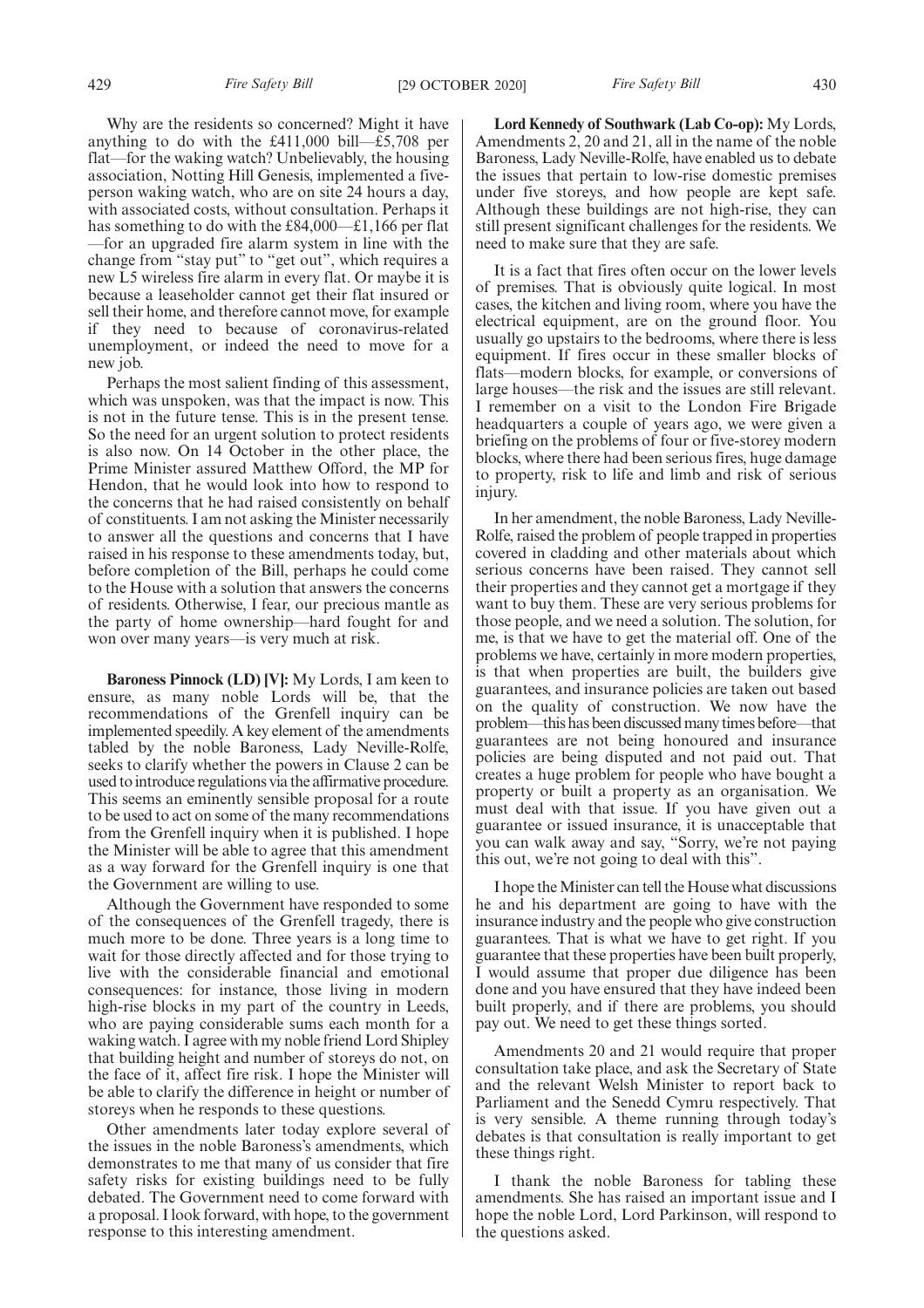On Amendment 2, regarding the exclusion of low-rise buildings from the fire safety order, the order places duties on the responsible person to protect those lawfully on the premises from the risk of fire. These duties include carrying out and maintaining an up-to-date fire risk assessment that is specific to their premises, and ensuring that they have taken suitable and sufficient measures to mitigate the potential risk of fire. That is a continuous process whereby emerging fire risks need to be kept under review as part of the fire risk assessment process. These duties apply to buildings within scope of the order. That includes all premises apart from those that are expressly excluded; domestic premises are one such category. The Bill clarifies that the fire safety order applies to the structure, external walls and flat entrance doors in multi-occupied residential buildings.

While I understand the intention behind my noble friend's amendment, I am afraid I do not think it has quite the effect she intends. Domestic premises are already excluded from the scope of the order, so an amendment ensuring that they be excluded is not necessary. The buildings within which such premises sit are not excluded, in order to ensure that people living in such buildings have the protection they need to keep them safe. To exclude a category of buildings such as those less than five storeys high would remove that necessary protection.

Furthermore, it would be wrong to assume that the height of a building is the key determinant in its risk of fire, as has been noted. Certainly, it is a factor, but the potential risk is determined by many other factors that are nuanced and unique to each building. In that respect, I would like to refer to some of the fires we have witnessed since the tragic events at Grenfell Tower. In July 2018 a fire started on an external balcony on the third floor of the Orwell Building in West Hampstead, a six-storey block of flats. In September last year a fire destroyed a four-storey timber-framed block of flats in Worcester Park. Just a few months later, a fire spread via the high-pressure laminate coating on The Cube, a student accommodation block in Bolton. Mercifully, none of these fires resulted in casualties or fatalities, but clearly, they present lessons that need to be learned.

I am happy to put on record that the Government have no intention of excluding multi-occupied residential buildings of any height, including those that are low-rise, from the scope of the fire safety order. We will deliver on our commitment to strengthen the order as a proportionate legislative response to the risks of fire in high-rise residential buildings. However, we must also ensure that we do not discount the potential risk of fires in low-rise buildings. We must ensure that the responsible person continues to take a thorough approach when conducting their fire risk assessment.

Our fire safety consultation included proposals for implementing the legislative recommendations made by the Grenfell Tower inquiry's phase one report. Most of these recommendations concerned creating prescriptive new duties for those responsible for high-rise

431 *Fire Safety Bill* [LORDS] *Fire Safety Bill* 432

residential buildings, and in some instances, we have actually gone further than the inquiry's recommendations. For example, we proposed in our consultation that responsible persons should provide information to their local fire and rescue services on the level of risk in the design and materials of the external wall structure and mitigating steps they have taken, which goes further than the inquiry recommended.

Noble Lords will be aware that the Government published the draft building safety Bill on 20 July. The proposed scope of the new regime in that Bill will apply to higher-risk buildings. On day one of that new regime, it will cover all multi-occupied residential buildings of 18 metres or more in height, or more than six storeys, whichever is reached first. The building safety Bill will allow a flexible legislative response to building safety risks as it will provide for the Secretary of State's modifying the scope of the legislation and even changing the height threshold for multi-occupied residential buildings in order to bring them into the scope of the new regime as higher-risk buildings. For residential buildings outside the scope of the building safety Bill, the Housing Act 2004 will remain the primary means by which standards are enforced.

#### *3.45 pm*

I should also draw attention to the Building Safety Fund, through which the Government have made £1 billion available to fund the removal of unsafe non-aluminium composite material cladding. That is in addition to the £600 million we have already made available to ensure the remediation of unsafe ACM cladding. In developing the fund, the Government considered the view of experts, including Dame Judith Hackitt, who support its focus on buildings of 18 metres and above. Those experts recommended that we focus further public funding on remediating unsafe non-ACM cladding from high-rise residential buildings. Higher-rise buildings are the least likely to be evacuated safely in the event of a fire spreading via external cladding. There will be a small degree of flexibility in the fund to allow it to cover buildings that have been built just under the 18-metre threshold and which have similar fire safety strategies to those taller than 18 metres.

However, we do not expect that government funding to be the only means of remediating high-rise residential buildings with unsafe cladding systems. We expect a significant proportion of the remediation of unsafe non-ACM cladding on these buildings to be funded by those responsible for the original work, as the noble Lord, Lord Kennedy of Southwark, alluded to, through warranties or by building owners who are able to pay for remediation without passing on costs to leaseholders.

My noble friends Lady Neville-Rolfe and Lord Shinkwin raised powerful concerns about the impact that EWS1 forms are having on people selling their homes and those looking to buy homes. The Government share their concerns and are working with the industry to address this matter. The EWS1 form is not a governmental or regulatory requirement, nor is it a building safety certificate. It was developed as the industry's preferred solution to support the valuation process for high-rise buildings above 18 metres, and that is all it was ever intended for. Not all lenders require an EWS1 form but the Government are aware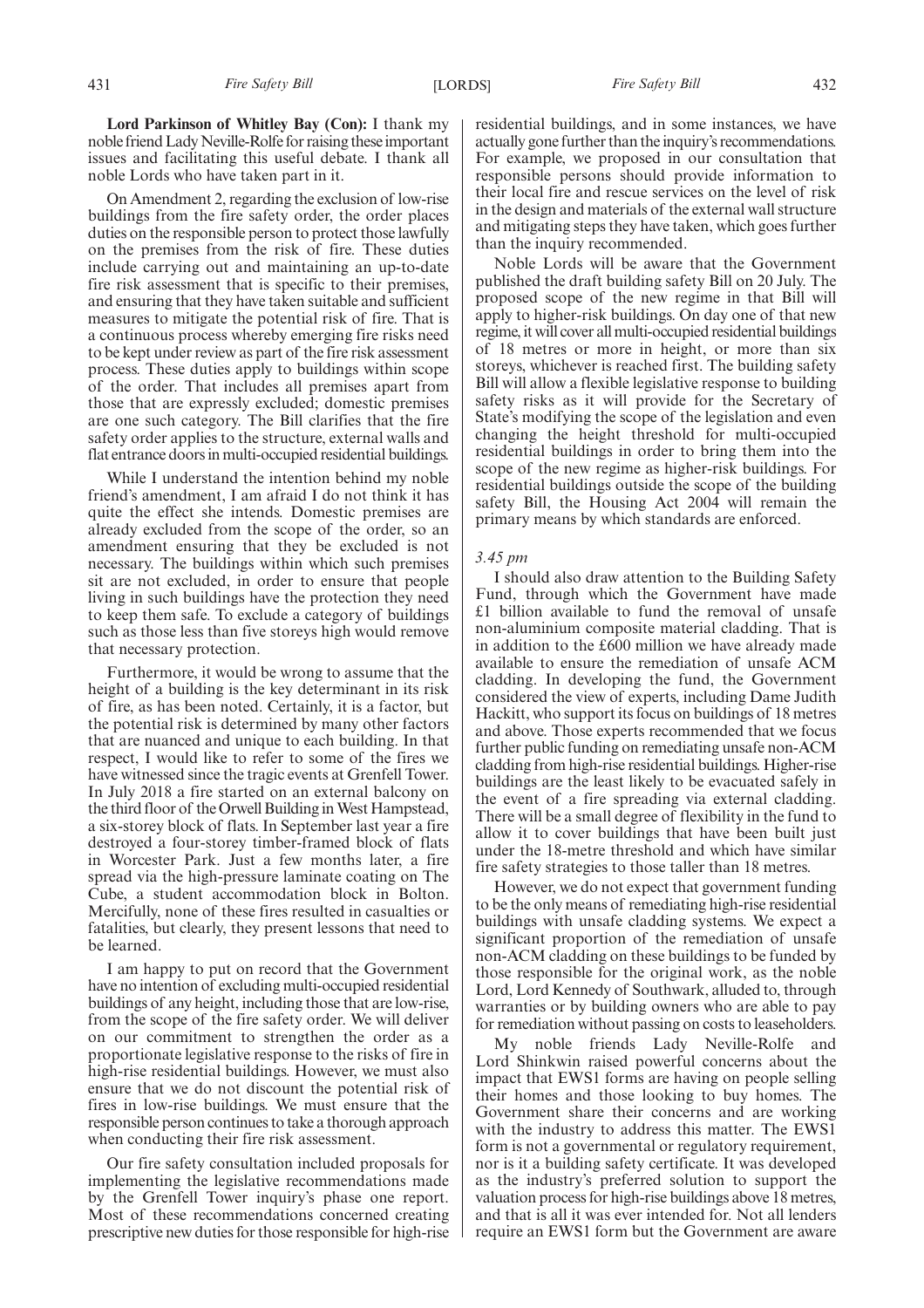that other lenders are requesting such forms for lower-rise properties too. We do not support that blanket approach and are working with lenders to encourage a more proportionate approach and to reduce demands for them.

We are also working with professional bodies to see how we can increase capacity to carry out assessments where they are genuinely needed. In future, the building assurance certificate—provided for in the building safety Bill, not this Bill—and/or an up-to-date fire risk assessment following the clarification in this Bill should provide the reassurance that lenders are looking for in the EWS1 form.

I turn to my noble friend's Amendments 20 and 21, concerning an impact assessment. The Government have published an impact assessment for this Bill; it can be found on the pages of the parliamentary website relating to the Bill, but if my noble friend would find it useful, I would be happy to share that directly with her. We worked closely with the National Fire Chiefs Council, the Ministry of Housing, Communities and Local Government and other interested parties in preparing that assessment. We have also published an impact assessment for the fire safety order consultation and will conduct a final impact assessment before laying secondary legislation to bring about any changes to the order.

Government analysts used the most accurate data and assumptions available to them at the time to assess the potential impacts of the Fire Safety Bill. While I understand my noble friend's desire to undertake further assessment, government analysts are already committed to a final impact assessment for the regulations before laying them before your Lordships' House and the other place. Each of these assessments is informed by further engagement with those directly affected, and improved data and assumptions.

I turn to the aspect of the amendment which seeks for the Government to produce an impact assessment if changes are made to the fire safety order with regard to the premises to which it applies in future. The Bill already creates a duty on the Government to consult relevant parties should changes need to be made to the fire safety order relating to the premises to which it applies—that is in Clause 2(5). As part of this consultation —indeed, as part of the policy-making process—there is an expectation on the Government to carry out an impact assessment. Therefore, we do not think that it would be practical or necessary for that to be enshrined in law.

Finally, I turn to the aspect of the amendment that would require Welsh Ministers to produce an impact assessment under these circumstances. Although the Welsh Government and the Senedd fully support the Bill—indeed, they approved it unanimously—fire safety is, as noble Lords know, a devolved matter. It is possible for Parliament to legislate for Wales on a devolved matter only if the Senedd Cymru consents. It would also be inappropriate for your Lordships' House to seek to instruct Welsh Ministers on how to exercise their functions. That is properly a matter for the Senedd.

My noble friend asked me three questions. I have alluded to some already and we will touch on others in later amendments. However, on the three points that she raised, all buildings should be assessed when this Bill becomes, as we hope, an Act of Parliament. We are proposing the use of a risk operating model developed by the sector to target the buildings that should be prioritised. Height is not the only factor in that model; it looks at a range of risks.

On her second question, the task and finish group recommended a risk-based prioritisation of buildings, which generally means that high-rise buildings will be the first up, but low rise is not always low risk, as the recent fires to which I have alluded prove. The responsible person can undertake the risk assessment if they have the skills and competence, but for complex buildings they should seek professional advice.

On my noble friend's third question, one reason for the risk-based prioritisation is that we are mindful that, as she notes, there are not enough fire engineers, and we want them to focus on higher-risk buildings. The Government are working with the industry in a number of ways and have a number of workstreams in train that are actively seeking to address these issues. For instance, we have been working with the fire risk assessment sector to develop a clear plan to increase its capacity and capability. In addition, we are funding the British Standards Institution to develop technical guidance to support professionals to make an assessment of the fire risk posed by external wall systems. This guidance will support the industry to increase the skills of more professionals to take on this work and improve the quality and consistency of the assessments.

I hope I have reassured my noble friend that the Government will ensure that suitable and appropriate fire safety measures are in place for low-rise buildings. I also hope that I have reassured her of our position regarding impact assessments and why we consider these amendments unnecessary. If I have, I hope that she will see fit to withdraw her amendment.

**The Deputy Chairman of Committees (Lord Brougham and Vaux) (Con):** I have received a request from the noble Lord, Lord Kennedy of Southwark, to speak after the Minister.

**Lord Kennedy of Southwark (Lab Co-op):** My Lords, warranties, guarantees and insurance should, in many cases, be the way forward in resolving these problems, but, sadly, some construction companies, warranty providers and insurance companies are seeking to get out of their obligation to provide what people have paid for. That is not acceptable, and I hope that the noble Lord can tell the Committee what he is going to do about it. At a minimum, he should say that he will get the Association of British Insurers and warranty providers in and make it clear to them that, if they are providing insurance and guarantees for buildings that have been constructed, the Government expect them to face up to their obligations in providing the things that people have paid for, and that walking away is unacceptable.

**Lord Parkinson of Whitley Bay (Con):** I thank the noble Lord for his further point. I hope I can reassure him that my noble friend the Minister and the Housing Minister will be meeting the NHBC to discuss those very points.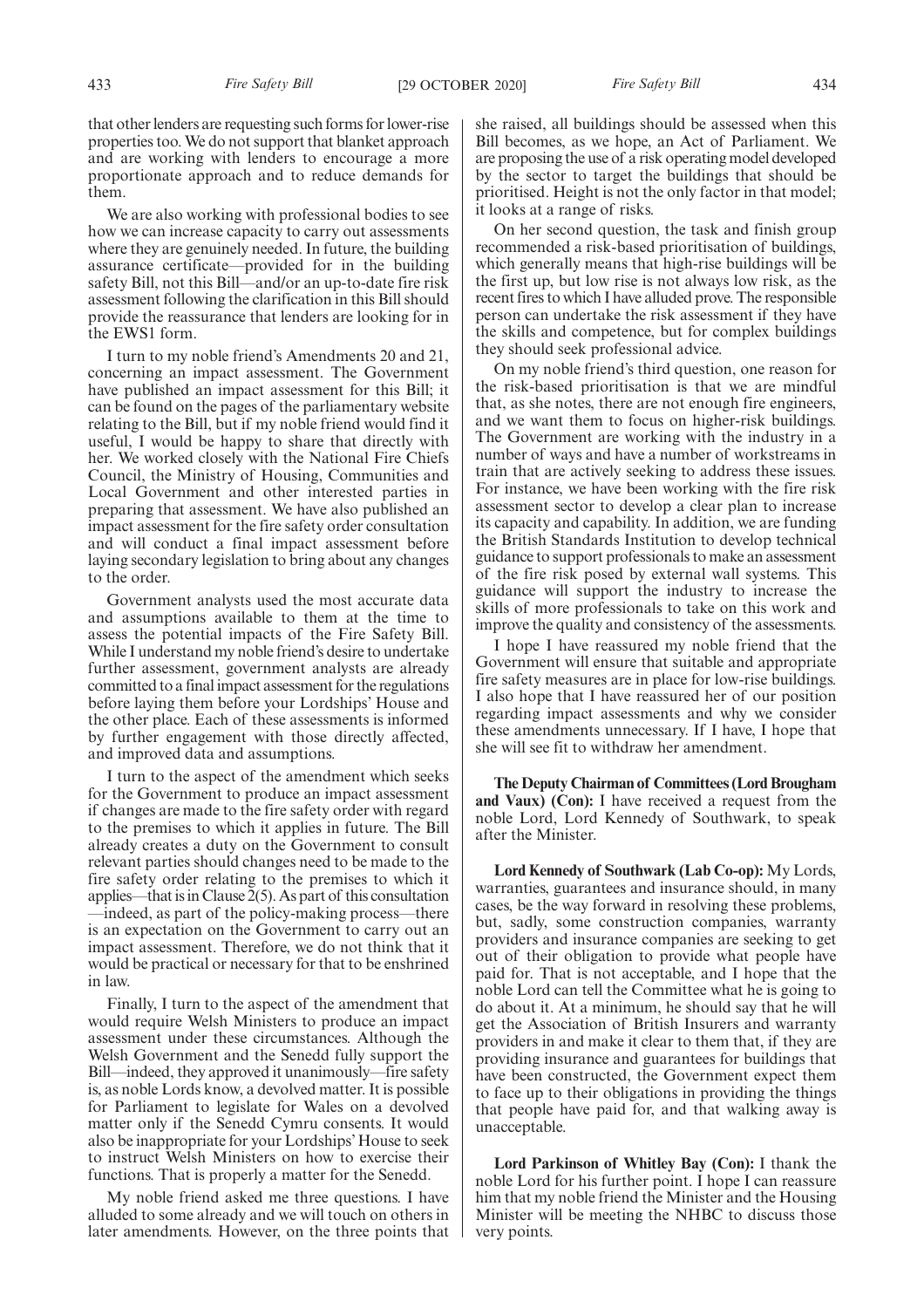**Baroness Neville-Rolfe (Con):** My Lords, first, I thank all noble Lords who have participated in this debate, and I am especially grateful to my noble friend Lord Shinkwin for his very moving example. I also express my thanks to the noble Lord, Lord Kennedy, and the noble Baroness, Lady Pinnock, for their support.

The Minister has confirmed that discussions are ongoing on insurance, warranties and other issues, which are important, but I point out that those relate largely to the future rather than the past. We have a past problem in this area—I describe it as "frozen"—which is obviously the reason for my probing amendment.

This afternoon, there has been a recognition that there is a problem here. Perhaps I could go backwards, thanking the Minister for his answers. I particularly thank him for his answers on the impact assessment, which were very satisfactory. On the website, you come up first with the impact assessment for the fire safety order, but that is the main impact assessment anyway. I was quoting extensively from it and I think that he will find it very useful, but it shows the volume of premises that we are talking about—those under 18 metres or 11 metres—so we have a problem.

The Government are rightly focusing a lot of attention on high-rise flats. The money that has been made available —I think that well over £1 billion was mentioned—is obviously welcome, and that has been focused on trying to get the cladding sorted as far as possible, because it is a great area of tragedy. However, the point about Committee is that you need to look at the detail of the regulations and make sure that you do not cause problems in other areas. Obviously, fires tend to start at the bottom of buildings—I very much understand that—but I think that you need to look at the risk, and my questions were specifically linked to that. It is a case of trying to make the system as sensible as possible so that, for example, responsible officers can, in appropriate circumstances, carry out risk assessments. At the moment, that does not seem to be happening. It seems that they are not doing it because they are worried and are trying to get in a consultant, and that leads to the "frozen" problem that I described.

I would be very happy to talk further about some of those points and the workstreams that the Government are looking at. I felt that the Minister was saying, "We are going to be very fierce on fire safety and I care about fire safety", but if a lot of people suffer perverse effects as a result, you have to think about how you are going to help them too, and how you are going to deal with that.

That is why I was slightly disappointed in the response to the amendment. It is only a probing amendment, so the fact that it does not quite work is not surprising. I am not an expert in this area. However, I am an expert in trying to balance consumer and business interests to get sensible regulation through this Chamber by looking at the detail. I would be very happy to help in any way I can to try to make sure that we solve some of these difficulties, either through later amendments or by coming up with something particular here. I emphasise that this issue is urgent; it is not something that can be left for another year.

**The Deputy Chairman of Committees (Lord Brougham and Vaux) (Con):** We now come to the group beginning with Amendment 3. I remind noble Lords that anyone wishing to speak after the Minister should email the clerk during the debate. Anybody wishing to press this or any other amendment in the group to a Division should make that clear in the debate.

### *Amendment 3*

#### *Moved by Lord Stunell*

**3:** Clause 2, page 2, line 10, leave out subsection (5) and insert—

- "(5) Before making regulations under subsection (1) the relevant authority must—
	- (a) consult anyone that appears to the relevant authority to be appropriate;
	- (b) carry out an assessment of the impact of the amendment on the required number of fire safety assessors and whether that requirement is met;
	- (c) carry out an assessment of the cost implications of the amendment, and who will be responsible for those costs; and
	- (d) lay before Parliament a report outlining how the requirements in paragraphs (a) to (c) have been met."

Member's explanatory statement

This amendment is intended to monitor capacity for effective implementation of the Bill, and places additional requirements on the appropriate authority such as an assessment of associated costs and required personnel, before regulations under subsection (1) can be made.

#### **Lord Stunell (LD) [V]:** [*Inaudible*.]

**Lord Parkinson of Whitley Bay (Con):** I think that the noble Lord might need to unmute or increase the volume, or perhaps position himself more closely to his microphone.

**Lord Stunell (LD) [V]:** Perhaps the noble Lord can tell me whether the situation has improved. Is he able to hear me?

#### **Lord Parkinson of Whitley Bay (Con):** Yes.

**Lord Stunell (LD) [V]:** My Lords, Amendment 3 is in my name and that of my noble friend Lady Pinnock. The Bill was of course discussed at Second Reading and is a long-overdue framework Bill, with a potential reach far wider than the high-rise residential blocks at the centre of the Grenfell Tower Inquiry. I thank the Minister for the very open-handed way in which he has talked to Members on all sides of your Lordships' House about the Bill and its intention.

We know that every multi-occupied home is in scope, from terrace houses to high-rise executive duplexes. It will impose significant duties on a scarce group of professionals—fire safety engineers. It will also impose significant duties on building owners of many different levels of professional competence and probity, and potentially it would impose significant costs on the occupiers of homes—renters, leaseholders and owneroccupiers—as commented on in the previous discussion by the noble Lord, Lord Shinkwin, and the noble Baroness, Lady Neville-Rolfe.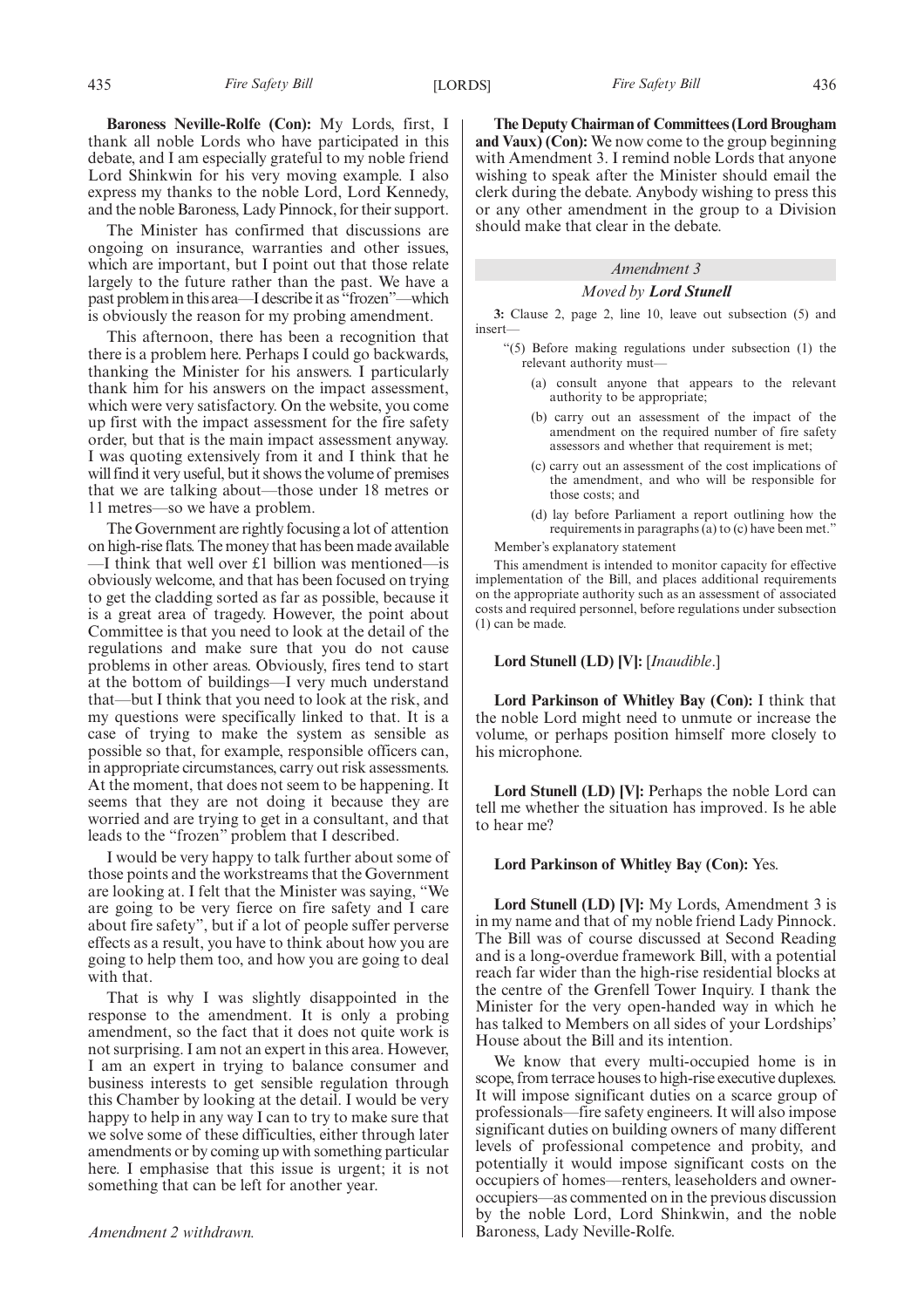In other discussions today, we shall be looking at the functions and duties in more detail, but the intention behind Amendment 3 is to probe whether the Government have understood nearly clearly enough how much work they have to do before the Bill can become operational.

#### *4 pm*

The current evidence is that there is nothing like enough capacity to deliver a regime that covers all the accommodation in scope. There are not enough professional fire engineers to make assessments, and there are not enough fire safety officers in the fire and rescue services to check and inspect all the premises. Indeed, according to Home Office figures, the numbers of these have actually fallen over the last 10 years; and we will probably need to double the number of fire officers with those competences in the fire and rescue services. I detect a little bit of teeming and lading with the numbers of those two vital groups. The Government seem to see more assessors being recruited from the fire and rescue services, and, at the same time, more fire safety officers being recruited from the fire engineering profession to boost the fire and rescue services. Where will the new people who are going to be needed come from, and how soon can their training and professional experience be brought up to a suitable level?

The making of fire assessments, the checking of those assessments and their monitoring will be a very big task, and it will be front-loaded: the biggest surge in these assessments is going to be when the regulations come into force, when hundreds, or perhaps thousands, of assessments become mandated for the first time. There are not enough "responsible persons" either, with the requisite skills and information to do a decent job of overseeing and maintaining a good level of safety in each set of premises. That in itself is a massive challenge for landlords and managing agents and the staff they employ.

Further down the track, there will be a surge of remedial work to carry out the necessary alterations. One estimate supplied to me and probably other noble Lords by the British Woodworking Federation—I thank Mr Murray Stuart of the BWF for these figures—is based on the fire door inspection published in June. It said that only 24% out of a sample of 100,000 currently installed fire doors proved to have third-party certification and were installed and maintained correctly. That is 75,000 fire doors for a start that may not pass muster under the new regime. There are, of course, millions more doors than that in total, and if three-quarters of them also prove unfit for purpose, we can predict that the installers and tradespersons with the right skills will be in very short supply as well. The new recruits and the new skills cannot be materialised overnight. Beyond that, the supply chains themselves may well be stretched. I note in passing that none of those things is going to get any easier with the closing of routes for employment via the European Union. Amendment 3 places a duty on the Government to consult on all these matters and to make a proper assessment of them, and to report on them to Parliament as a preliminary to the new regime coming into force.

Perhaps today, or in a letter to follow up, the Minister could tell us the Government's current assessment of the capacity of the fire and rescue service, the fire engineering profession and the construction industry to deliver on the workload that the Bill will impose. Can he tell us how he intends to boost recruitment and training, and phase in the introduction of the scheme so that those at highest risk are covered first? Will half-baked and gimcrack assessments be weeded out thoroughly, and urgent work prioritised? How much does his department expect it all to cost, and who will be paying for it?

I understand that the Minister might be reluctant to accept Amendment 3 today, but I am expecting him to assure your Lordships that everything is in hand and that various steps are being taken, et cetera. However, for those of us—I think that is everyone in the Committee—who wish success to this Bill, there is an uneasy feeling that, in fact, the Government have not yet got everything in hand, and that they are at risk of a severe overreach that would bring the regime into disrepute. More seriously, it could fail to achieve its key objective of making people's homes safer, leaving us with a framework Bill that proves to be more of a hole than substance—more red tape than safety net—and still leaving us a long way from tackling, let alone solving, the problems that the Grenfell inquiry and Dame Judith Hackitt have identified. I beg to move.

**Baroness Warwick of Undercliffe (Lab):** My Lords, I declare an interest as chair of the National Housing Federation, the representative body for housing associations in England. I thank the Minister for his briefing on the Bill, although, sadly, because of my technological ineptitude, I was able to access only a part of it, but it was very good of him to do that and it was very helpful.

The fire at Grenfell Tower has had a profound impact, certainly on our sector. Ensuring the safety of residents is the number one priority for housing associations. They are taking urgent and comprehensive action to inspect buildings with safety concerns and to remediate them as a priority in line with Dame Judith Hackitt's recommendations. I therefore welcome the Bill and its aims of ensuring the safety of residents in multi-occupied buildings.

I will say a few words about points raised in other amendments, but I particularly support Amendment 4, in the name of my noble friend Lord Kennedy, because it seeks to ensure maximum consultation with all interested parties. Housing associations are committed to working with government and all other partners to achieve our shared aim of keeping residents safe and ensuring that a tragedy such as the fire at Grenfell Tower never happens again.

None the less, as others have said, there are challenges in implementing the Bill's proposals. There is severely limited capacity to effectively inspect and remediate external wall systems, not just in our sector but in sectors such as inspection and construction, as the noble Baroness, Lady Neville-Rolfe, and the noble Lord, Lord Stunell, emphasised. The scale of this work cannot be overestimated.

It is important at this point to emphasise potential challenges in both capacity and resource if everyone is to work with government towards a risk-based approach in transitioning to the new requirements. In order to ensure a just and deliverable transition, would the Minister consider staggering implementation, using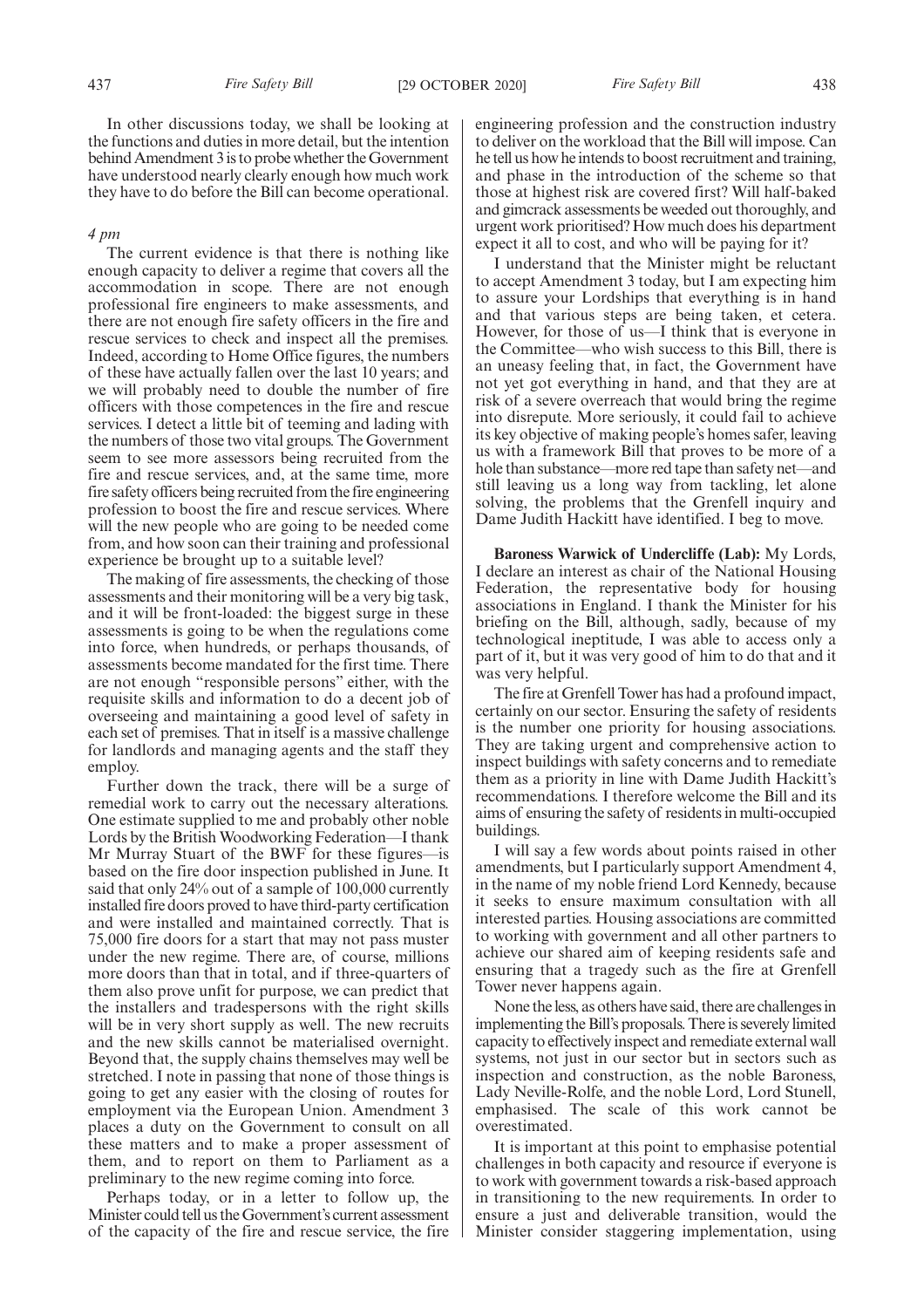[BARONESS WARWICK OF UNDERCLIFFE]

risk as the determining factor to prioritise when the buildings move to adopt the new regulations in the Fire Safety Bill and in the draft building safety Bill? Does the Minister accept that it is critical that the Government co-ordinate limited resources and capacity for remedial works to ensure that these are directed first at buildings that need them most? Does he accept that only the Government can fulfil this role?

Proposals in other amendments to update and strengthen the fire safety order would be welcome, as would proposals to clarify responsibilities, improve the competence of fire risk assessors and clearly define higher -risk workplaces. The new regulatory system must strengthen building safety standards for multi-occupied residential buildings covered by the FSO but outside the draft building safety Bill's more stringent regulatory regime.

Finally, the Bill seeks to clarify duty-holders' responsibilities for inspecting flat entrance doors. Right of access to uphold this duty is imperative. Unfortunately, in a small minority of instances, access is repeatedly denied and the duty-holder must seek a court injunction to gain the necessary access. The court process is lengthy and, as we know from recent reports, subject to ever-lengthening delays. There are then additional safety risks for everyone in the building as a result of how long it takes to gain access through the courts. Does the Minister agree that there needs to be a strengthened process to take account of the urgency of the safety inspections and works required under the regulatory changes that will come from the Bill?

The Bill needs support, but it also needs improvement. I hope that the Minister will address the need for inspection of all buildings to be based on a prioritisation of risk and that he will consider other amendments tabled by noble Lords; for example, on the need for fire risk assessors to be properly accredited and on the need to clarify the definition of a responsible person. It is clear that we on these Benches, and the Government, seek the same goal: to put right the flaws in the building and fire safety regimes and to give residents confidence that they live in a secure environment. I wish this Bill fair wind: it is needed urgently.

**Baroness Pinnock (LD) [V]:** My Lords, my noble friend Lord Stunell has made a characteristically well argued and factually detailed contribution in moving Amendment 3. The basis is this: that the practical implementation of new legislation is as important as the legislation itself. Fine words butter no parsnips, as the saying goes.

The Grenfell tragedy taught us, I hope, that the concerns of tenants and residents must be listened to. At Grenfell, concerns were ignored, with horrific consequences. The noble Lord, Lord Kennedy, in his amendment, seeks to list potential consultees. There is always a risk in this that some valuable contributions may not be heard because they were not included in the list. Constructors should be among those who are consulted, and I thank the British Woodworking Federation for its detailed briefing, as referenced by my noble friend when proposing the amendment. Hence I prefer the more general statement in our Amendment 3, which is much more open-ended.

Experts are invaluable, fire safety assessors never more so. In the debate in the House of Commons, the Minister stated:

"I share honourable Members' alarm at the existence of unqualified fire risk assessors".—[*Official Report*, Commons, 25/6/20; col. 51.]

The fact that vital fire risk assessments are being carried out by people not qualified to do so is something that we should be taking very seriously. Later amendments seek to close any possibility of unqualified assessors by creating a public register of those certified to undertake the varying demands of the role. As my noble friend has pointed out, there is always a cost attached to improving safety regulation. The question then is: who will be required to meet that cost?

It is surprising that those who have constructed buildings in the last decade are not currently being required to meet the majority of the costs of putting right their errors. Perhaps the Minister can say whether the construction firms are seen as being a significant part of the solution to those leaseholders now facing potential costs in the tens of thousands to make their homes safe.

In response to the last group of amendments, the noble Lord, Lord Parkinson, stated that construction firms and insurance companies are expected to contribute towards these significant costs—which is good news. Perhaps the Minister will be able to explain how quickly this will occur and what actions the Government are taking to ensure that decisions will not be long drawn out, as, for many, three years with no light at the end with the tunnel is already far too long. How much can these leaseholders expect to be paid from the government funding?

I look forward to the Minister's response to these important questions.

**Lord Kennedy of Southwark (Lab Co-op):** My Lords, I very much support Amendment 3, proposed by the noble Lord, Lord Stunell. My own amendment in this group is very specific. It is about ensuring that relevant organisations are properly consulted and that, after consultation, a report on the findings is laid before Parliament. I hope that the Minister will be specific about consultation on changes made by the Bill to the fire safety order, because we must go much further than the National Fire Chiefs Council. I am looking for commitments to consult local authorities, trade unions, including the FBU, and representatives of tenants and residents.

I noted the point made by the noble Baroness, Lady Pinnock, in respect of my amendment, and refer her to (e), which adds

"any other bodies deemed relevant".

The point of my amendment was to highlight that certain organisations must be consulted, along with any others that the Secretary of State is minded to.

The amendment tabled by the noble Lord, Lord Stunell, is particularly appealing in respect of the requirements set out his proposed new subsection (5)(b) and (c). As the noble Lord set out, the potential implications of the amended fire order for individuals and organisations are huge.

We obviously support the intentions of this Bill very much, but one of our concerns is the question of who will be doing all this work. What will be the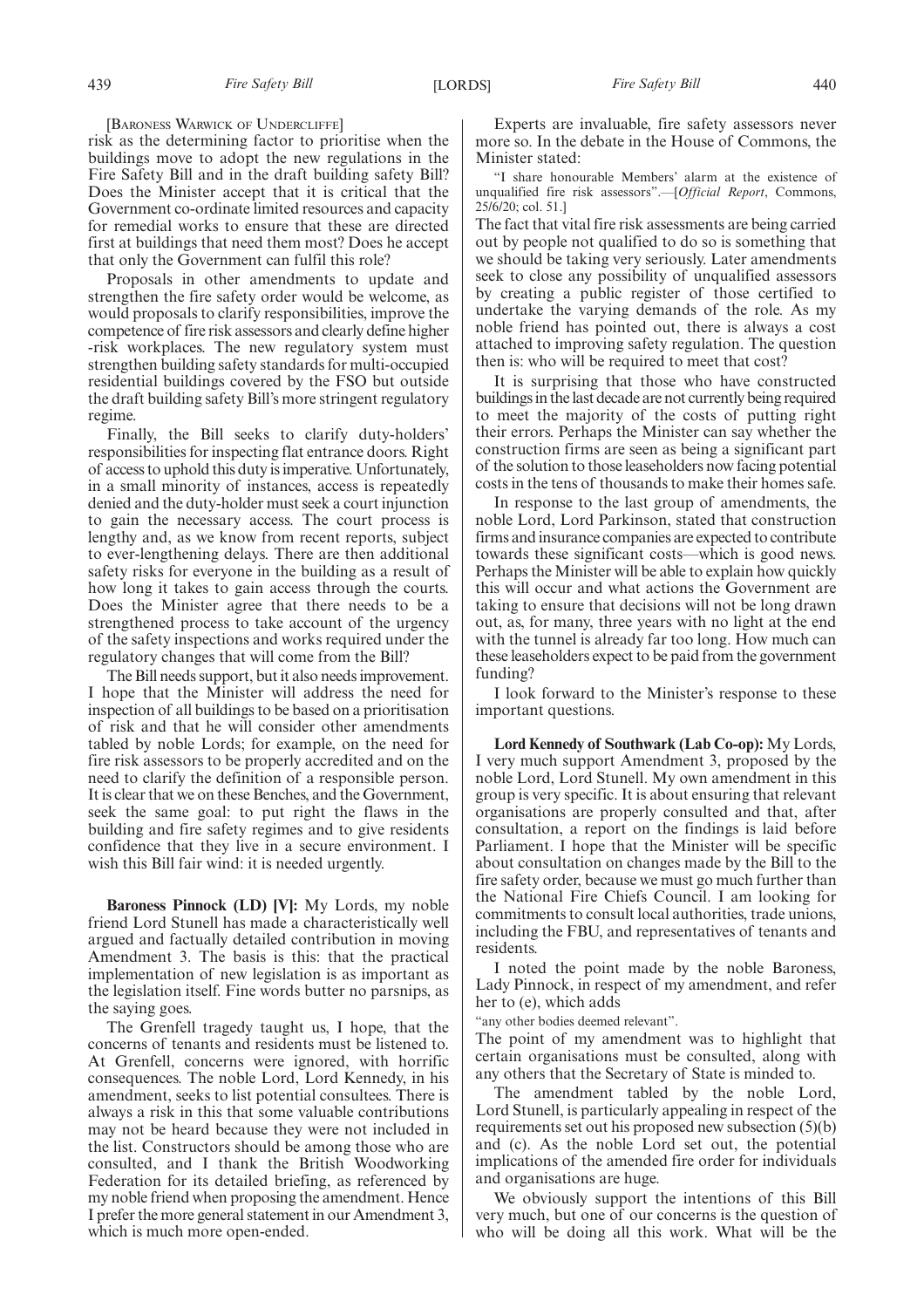qualification requirements and levels? There is no quick fix to that. I am sure that I and other noble Lords do not wish to see a race to the bottom, with people who have very limited skills being authorised to undertake assessments and inspections, because that is a route to disaster and no lessons will have been learned. We need properly skilled, properly qualified people undertaking this work. There will be new obligations, and there must be a process, a route to achieving them, without cutting corners. Proposed subsection (5)(b) in the noble Lord's amendment sets us off in the right direction.

#### *4.15 pm*

Equally important is proposed subsection (5)(c) in the amendment. We must understand the cost implications and who will be responsible for those costs. As I have said many times, far too often the Government place additional obligations on local authorities but then provide inadequate resources for them to deliver. This problem is potentially very acute here, because undoubtedly huge financial pressures are now biting, incomes have been reduced and pressures have increased. We must understand the costs. The point on consultation here is most welcome; my own amendment was more specific.

My noble friend Lady Warwick of Undercliffe highlighted the work being done by housing associations to keep residents safe. We should pay tribute to the work of the National Housing Federation and all housing associations. In my own work as chair of the Heart of Medway housing association, we are all clear that the safety of our residents is paramount and is the focus of all our work, ensuring that buildings are safe and that the required checks are carried out. I have been particularly proud to be the chair of the association during the pandemic, because of how staff have worked to make sure that people are safe.

I look forward to the Minister's response to these amendments, as they both raise important issues which the Government must address.

**Lord Greenhalgh (Con):** I thank the noble Lord, Lord Stunell, and the noble Baroness, Lady Pinnock, for their amendment on the consultation required when introducing any changes to premises to which the fire safety order applies. I agree that it is important that we get the implementation right when introducing any changes to the types of premises falling within the scope of the order. It is sensible that we make sure that there is capacity to assess any new premises type, and that the cost of any changes is identified before using the provision to introduce this.

The importance of costs was also raised by the noble Lord, Lord Kennedy of Southwark. Of the additional £30 million funding for fire and rescue services to implement the findings of the Grenfell inquiry, £20 million goes towards fire protection. We will look very carefully at the recommendations of the competence steering group on the level of competence required by fire safety officers to carry out fire risk assessments. However, I will also write to the noble Lord, Lord Stunell, on this matter, before Report. There will be an opportunity for parliamentary scrutiny of these matters as part of the passage of the secondary legislation that would be required to effect any changes to premises types within the scope of the order.

I agree with the principle of consulting relevant persons before enacting any changes or clarifications to the order in respect of the premises that it applies to. Clause 2 of the Fire Safety Bill provides a broad requirement to consult with appropriate persons. I agree about the importance of consulting with many of the organisations that the noble Lord, Lord Kennedy of Southwark, has pointed out. It is important that we consult broadly with local authorities and trade unions, the National Housing Federation, representing social landlords, the NRLA, and the ORPM, which represents managing agents. The noble Lord raises an interesting point, and I accept that he is seeking reassurance on that wide-ranging consultation. We will take it on board as we move to Report.

As it stands, the wording of Clause 2(5) contains a broad consultation requirement. This will include the stakeholders that both I and the noble Lord, Lord Kennedy, mentioned, and others that are deemed appropriate. The specified list in the amendment identifies certain groups whose identities, or the way in which they are formally referred to, could change over time. This would risk rendering the legislation out of date, creating a need for future primary legislative changes. The current approach in the Bill is future-proof and will ensure that relevant groups are not omitted. If the need arises to use this clause, we will consider who is appropriate and whether a full public consultation would be the most suitable approach to make sure all interested and potentially affected groups have the opportunity to comment. We just need to find the right legislative way to ensure the objectives of noble Lords. With that, I ask the noble Lord to withdraw the amendment.

**The Deputy Chairman of Committees (Baroness McIntosh of Hudnall) (Lab):** My Lords, I have received no requests to speak after the Minister, so I call the noble Lord, Lord Stunell.

**Lord Stunell (LD) [V]:** My Lords, I thank all those who have participated in the debate for their support for the general idea that we ought to know what we are doing before we do it. I do not think that that is a particularly extreme requirement and I was extremely pleased to hear the Minister indicate that he very much wants to follow that course. I think we have highlighted some of the big-picture issues and some of those we shall come to in the next group of amendments, so I will not rehearse them at this point.

I am pleased that the right atmosphere has been created for us to look really seriously at how this scheme is going to work. It is essential that we do not launch a dud: it has to work, and that means a lot of deliberate thinking has to be done rapidly and we have to deliver a massive skills, development, training and recruitment effort in order to make it happen. That is, perhaps, only one out of three things that are missing at the moment and that need to be done. So, I thank noble Lords, particularly my colleague and noble friend Lady Pinnock for her strong support, and the noble Baroness, Lady Warwick. I thank the noble Lord, Lord Kennedy, for some very useful cross-fire. I appreciate that and I look forward to working right across the House to see the Bill developed better—and quickly. With that, I beg leave to withdraw the amendment.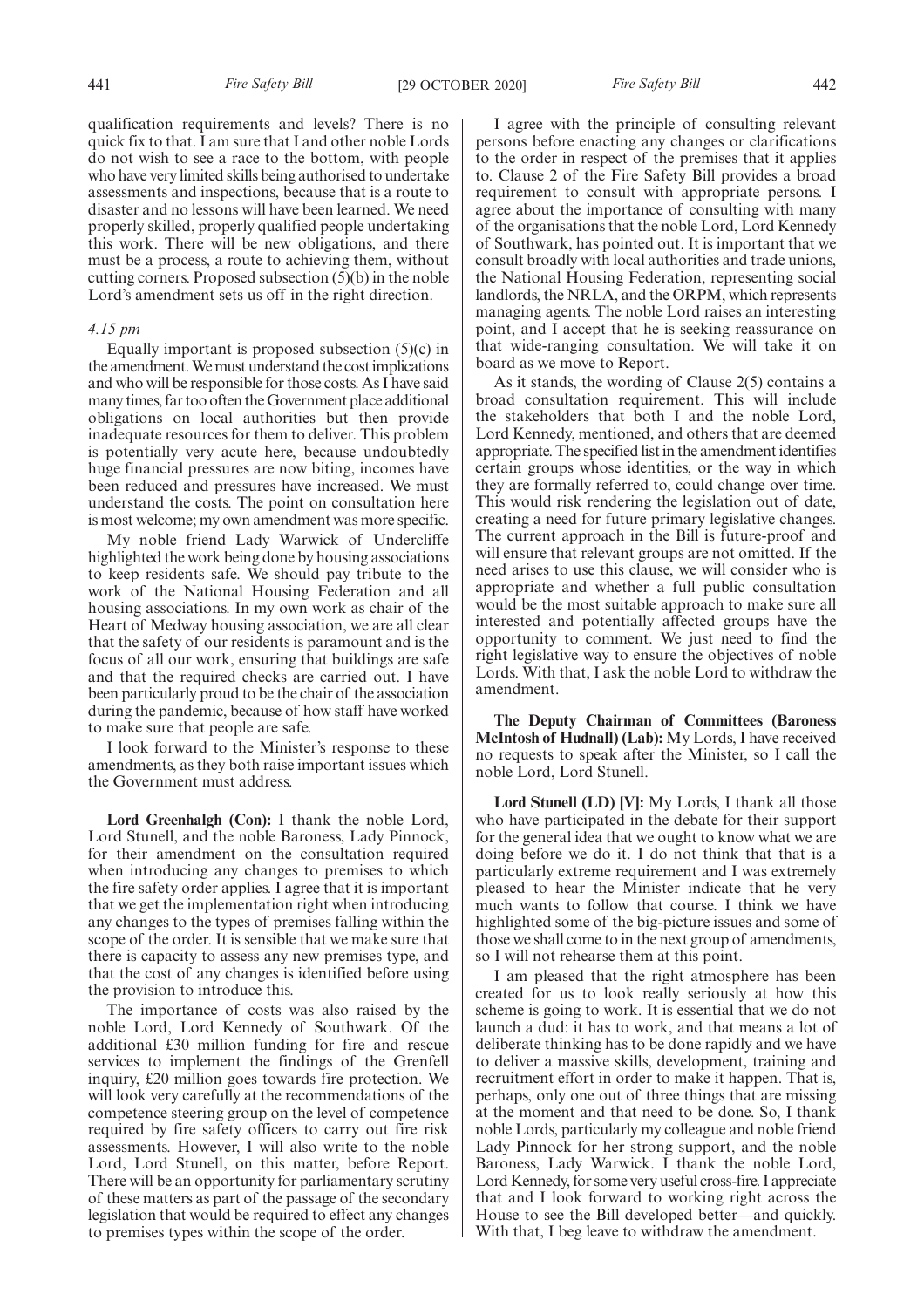#### *Amendment 4 not moved.*

#### *Clause 2 agreed.*

**The Deputy Chairman of Committees (Baroness McIntosh of Hudnall) (Lab):** My Lords, we now come to the group beginning with Amendment 5. I remind noble Lords that anyone wishing to speak after the Minister should email the clerk during the debate. Anyone wishing to press this, or anything else in the group, to a Division should make that clear in the debate.

# *Amendment 5*

## *Moved by Lord Kennedy of Southwark*

**5:** After Clause 2, insert the following new Clause— "Duties of owner or manager

The relevant authority must by regulations amend the Regulatory Reform (Fire Safety) Order 2005 (SI 2005/1541) to require an owner or a manager of any building which contains two or more sets of domestic premises to—

- (a) share information with their local Fire and Rescue Service in respect of each building for which an owner or manager is responsible about the design of its external walls and details of the materials of which those external walls are constructed;
- (b) in respect of any building for which an owner or manager is responsible which contains separate flats, undertake annual inspections of individual flat entrance doors;
- (c) in respect of any building for which an owner or manager is responsible which contains separate flats, undertake monthly inspections of lifts and report the results to their local Fire and Rescue Service if the results include a fault; and
- (d) share evacuation and fire safety instructions with residents of the building."
- Member's explanatory statement

This new Clause would place various requirements on building owners or managers of buildings containing two or more sets of domestic premises, and would implement recommendations made in the Grenfell Tower Inquiry Phase 1 Report.

**Lord Kennedy of Southwark (Lab Co-op):** My Lords, we come to a substantial group containing Amendments 5, 6, 7 and 9 in my name, and Amendments 15, 16 and 17 in the name of the noble Baroness, Lady Pinnock.

Amendment 5 seeks to make progress in respect of the recommendations of the first phase of the Grenfell Tower inquiry. It is disappointing that progress has been so slow, frankly, on all these matters following the tragedy at Grenfell Tower on 14 June 2017, some 40 months ago. We have on record pledges from Ministers to implement in full the recommendations in the report of the first phase of the inquiry, but the Bill before us today does not include any of the provisions or measures called for in the inquiry to be implemented. When the Bill was before the other place, the Government did not take the opportunity afforded to them to correct this. They opposed moving forward and instead said that they would launch a consultation. The consultation was launched in July and ends this month, a full year after they pledged to implement the recommendations of the inquiry.

I hope the Minister can set out for the House the timescale the Government are working to, as people have waited far too long for legislative action. Will he say why the Government are not even prepared to include the simplest of the recommendations the inquiry called for in this Bill—recommendations such as the inspection of fire doors and the testing of lifts? There is an urgent need for these recommendations to be implemented and the Government need to act with much more speed.

Amendment 6 returns to points I made previously today and at Second Reading. The fire safety Order requires regular fire risk assessments in buildings, but there is no legal requirement for those conducting these assessments to have any form of training or accreditation for this work. Although this service can be commissioned from council-run building control services, numerous private providers compete for the work and their numbers have rapidly expanded since the fire at Grenfell Tower. Numerous experts have criticised the poor quality of the work in building control and fire safety. As I have said before, we do not want a race to the bottom, where anybody can set up and say they are an inspector with very little training to do the work.

I want to hear from the Minister today that we will ensure that when fire assessments are done, we will have people who are properly accredited and able to do the work. Although I accept that there are some voluntary accreditation schemes, it is sadly the case that the use of unregistered fire inspectors is commonplace. The lack of training and accreditation in this important area of work is, frankly, unacceptable. The Government should be using this Bill to legislate for higher standards and greater public accountability in fire inspections.

Amendment 7 requires the schedule for inspecting buildings containing two or more sets of domestic premises to be based on a prioritisation of risk. At present, there is no guarantee that the schedule for inspections will be based on any sort of risk analysis rather than an arbitrary distinction between types of buildings. This was raised in the Commons by my honourable friend the Member for Croydon Central, who said that many experts and stakeholders have "significant concerns" over how the Bill would be implemented. She drew attention to reference by the Minister in Committee to:

"The building risk review programme, which will … ensure that local resources are targeted at those buildings most at risk".— [*Official Report*, Commons, Fire Safety Bill Committee, 25/6/20; col. 62.]

I agree, but it should also be pointed out that local fire and rescue services know their area well, and know the buildings where there is greatest risk. It should be they who decide the priority list.

Amendment 9 would require the UK Government, for England, and the Welsh Government, for Wales, to specify when a waking watch must be in place for buildings that contain two or more sets of domestic premises and have fire safety failures. There are still major issues around removal of flammable ACM cladding from tower blocks. A significant number of buildings remain covered, more than three years after the Grenfell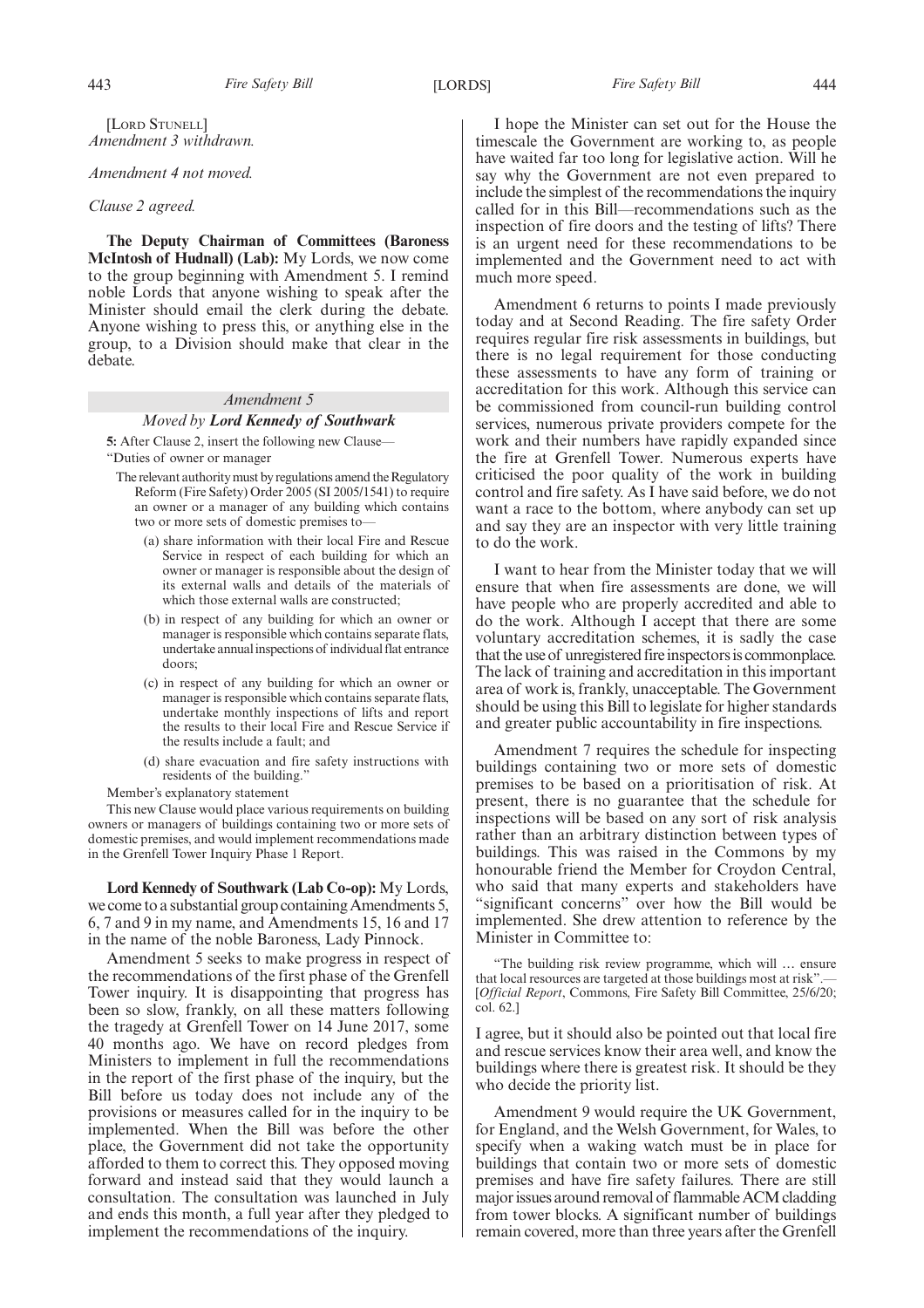Tower fire, and other types of dangerous cladding have also been identified and not yet removed from buildings.

I accept that coronavirus caused many contractors to stop work on cladding sites, while others have not even begun work because of legal disputes, including, as I mentioned in a previous debate, disputes over guarantees and insurance payments. These delays mean that residents are in buildings that are unsafe, which cannot be right, or face extortionate fees for removal. Guidance from the National Fire Chiefs Council suggests waking watches should be a temporary measure, yet some residents have been forced to pay for waking watches for years, with some put in place immediately after the fire at Grenfell Tower, more than 40 months ago. They can cost up to £10,000 a week.

Amendments 15, 16 and 17 have considerable merit. I am happy to offer my support to the noble Baroness, Lady Pinnock, and will listen carefully to her when she speaks to them. I hope the Minister will give a full response to all the amendments and I beg to move.

**Lord Stunell (LD):** My Lords, I shall speak to Amendments 15, 16 and 17, variously in the names of myself and my noble friends Lady Pinnock and Lord Shipley. Again, I thank the noble Lord, Lord Kennedy, for his helpful remarks and support: as his amendments show, we have similar views.

Our debate on Amendment 3 prefigured many of the matters covered by our three amendments here. Our intention in tabling them is to get into the Bill some of what I expect we will be told by the Minister are the good intentions of the Government in the first place, and to make them real and concrete. This is a new policy area for the Government, and a new direction of travel—more regulation not less. It is both very necessary and very welcome, and we on the Lib Dem Benches are not just willing but eager and keen to help the Government produce the best Bill possible.

### *4.30 pm*

Amendment 15 would mandate a national, published fire risk assessment register. The picture which emerges with devastating force from the evidence given to the Grenfell Tower Inquiry is that when those with power and authority find out bad things—about high risks that are there yet do not affect them, but put the vulnerable and weak at risk—their natural reaction is to keep the news to themselves, to avoid trouble and expense and to hope for the best. When it comes to fire safety, we have to end decisively that hoarding of bad news by the informed and powerful, and empower the vulnerable who carry the risks and sometimes pay the ultimate price: of life itself.

Those assessments must therefore be in the public domain and at least as public and accessible as an energy performance certificate is for every home in the country—and I hope it would give a rather more realistic picture than the average EPC does. It is quite unacceptable for landlords and building owners to hoard assessments to the detriment of those to whom they rent and lease their property, and whose lives are in their hands. Grenfell Tower residents' legitimate and specific fears about weaknesses they could see with their own eyes were swept away by those in authority.

No one knew whether any assessments had been made, what they said or what should be done about it, or who should rectify the faults disclosed. Only an open public register can safeguard residents. I hope to hear from the Minister that he fully accepts that case and will give us an assurance on that crucial point.

Amendment 16 would mandate an open register of fire risk assessors. We have already heard some cautionary words from noble Lords in the previous debate. Here, the risk is linked to the likely shortage of fully competent professional assessors, and the very big risk that people would be attracted to pass themselves off as suitable and qualified when actually they are not. More positively, when landlords are recruiting assessors a public register will make that task a much simpler prospect. We should remember that there are many semi-professional landlords with a modest property portfolio, perhaps only one or two properties, and with no great professional competence themselves. They will be dependent on word-of-mouth recruitment, possibly via small ads or a local website. Making sure they have a safe route to recruiting a qualified and competent assessor is vital to the integrity of the new regime. Again, I hope to hear from the Minister that he entirely agrees, and will take on board the need to ensure there will be an open register of fire risk assessors.

Amendment 17 is on an entirely different point: who pays for the work that is going to be needed? This subject has already raised its head in the debate and I heard something from the noble Lord, Lord Parkinson, in response. I am hoping that the noble Lord, Lord Greenhalgh, may be able to improve on his offer. Amendment 17 could hardly be simpler or clearer: the innocent occupiers—the renters and leaseholders of millions of homes across the country—should not be held to ransom by building owners and forced to pay for making their home safe, when it should have been safe from the start. I know that the Government have begun to face up to the excessive costs facing leaseholders but I think the Minister, along with me, believes that far more remains to be done. I will not rehearse some of the hard luck stories that we are all familiar with. Instead, I will make a simple case that may appeal to Treasury bean-counters.

The longer this issue of payment hangs in the air, the more risk there is that yet another terrible tragedy will occur; the costs of that would quickly overwhelm any budget it may cost to help lubricate the repair and restoration process. The Bill, as we have discussed, extends the reach of the assessment regime much more widely, so the likelihood of problems similar to those we have heard about—of leaseholders and renters being stuck with huge bills—is likely to grow, not shrink, with its passage. Again, I hope that the Minister can give us, and millions of leaseholders, some words of comfort and support.

**Lord Whitty (Lab) [V]:** My Lords, I have added my name to most of the amendments in the name of my noble friend Lord Kennedy. He has explained the objectives of the proposed new clauses extremely well, so I will not add much to that. I particularly emphasise the need for the accreditation and professionalisation of fire assessors to instil some degree of confidence in the advice which owners, tenants and leaseholders receive.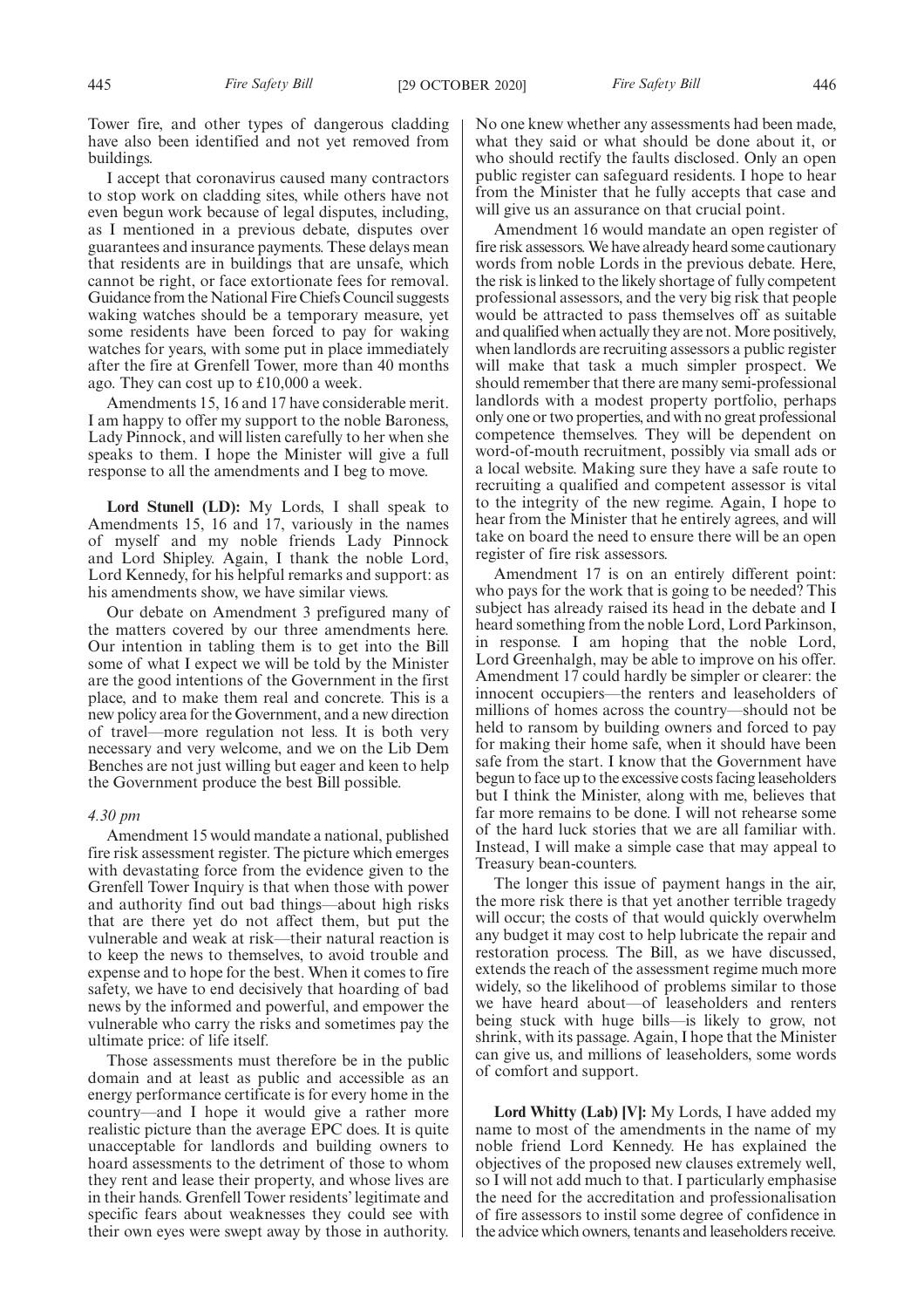[LORD WHITTY]

On the definition of responsible persons, this takes us some way forward to adopting my noble friend's amendment. It is also important that the Government ensure that the terminology used here is the same as that in the draft building safety Bill, and in existing regulations, so that we avoid any confusion or ambiguity over who is responsible for what.

I did not sign up to Amendment 9 in the name of my noble friend Lord Kennedy. That is not because I disagree with the wording on the Marshalled List. I support that but it could be misinterpreted. My noble friend has already referred to the concerns in this respect, and the noble Lord, Lord Shinkwin, referred to them in an earlier debate. This amendment deals with waking watch and the whole concept is that if a building has been designated as a fire risk, we need constant checking on the safety of that building. But many tenants and leaseholders find that the waking watch arrangements are used as a reason to delay improving the basic physical safety of the building. Moreover, they are faced with substantial costs on the operation of a waking watch. I do not intend to undermine my noble friend's Amendment 9. However, it needs to be put in a context where the cost does not fall on the tenants and leaseholders but on those who are genuinely responsible for the lack of safety in the building. Waking watch is not an alternative to the amelioration of that physical condition.

**Lord Shipley (LD) [V]:** My Lords, I strongly support all the amendments in this group because they would help improve standards immensely. My name is attached to Amendments 15 and 17.

The purpose of Amendment 15, which is also in the name of my noble friend Lady Pinnock, is to secure an up-to-date public register of fire risk assessments, to be kept and made available on request. I see this proposal as a matter of significant public interest and of vital concern to those who live in a shared accommodation block, particularly one which is high-rise. As my noble friend Lord Stunell pointed out, they have a right to know that their building is safe. I raised this problem previously when I discovered that such publication can be excluded under freedom of information legislation. Surely all those who live in tower blocks have a right to know about the fire safety of their block, so I wonder what further assessment the Government may have made of the rights of those who live in such blocks to further information.

On Amendment 17, there is a clear case for a prohibition on freeholders of a building passing remediation costs for their building on to leaseholders or tenants. We know that following Grenfell, as we have heard, so many leaseholders have found themselves being asked to meet huge remediation costs. In addition, many owners cannot sell their homes because they have not got—and cannot get—the right certification on the construction of their building. Preventing the provisions of the Bill, when it becomes an Act, leading to further costs for leaseholders or tenants must be an absolute priority for government.

**Baroness Eaton (Con) [V]:** My Lords, I wish to speak against Amendment 17. The purpose of this clause is to prevent freeholders passing on remediation costs to leaseholders and tenants through demands for one-off payments or increasing service or other charges. This issue is of understandable concern to leaseholders, who are not to blame for the situation. The problems arise from the behaviour of product suppliers, the building industry and the failure of the regulatory system over many years.

The Building Safety Bill, which has already been referred to this afternoon, makes provision for a building safety charge. That Bill will need to make provision for leaseholders to be protected from unaffordable costs, as the Minister recognised in his evidence to the Housing, Communities and Local Government Select Committee's pre-legislative scrutiny of the Bill.

Amendment 17 does not make provision for freeholders to recoup the cost of work, so it will not help leaseholders who collectively own the freehold of their block—nor will it help councils, housing associations or other freeholders who, equally, are not to blame for the failings of the construction industry and successive Governments of all political colours. I cannot support this amendment.

**TheDeputyChairmanof Committees(BaronessMcIntosh of Hudnall)(Lab):**WecanseethenobleLord,LordBhatia, but unfortunately we cannot hear him. I am going to call one more time, then move on. Lord Bhatia? No. Clearly there are difficulties there. I call the next speaker, the noble Baroness, Lady Pinnock.

**Baroness Pinnock (LD) [V]:** My Lords, I look forward to the Minister's response to these amendments, which all seek to add detail carefully so that the positive purpose of this Bill is not marred by the inadequacy of its implementation.

The biggest investment people make in their lives is in a home. All sorts of checks are currently required or advised prior to purchase and a mortgage offer. One of these is not readily available. It should, and will, be; the question is whether it will come via a legislative requirement or pressure from home buyers. As my noble friend Lord Stunell said, it is much better for the Government to demonstrate their commitment to fire safety by enabling a public register of the fire status of buildings for accuracy and ease of access.

When the Government's own Minister in the Commons has decried the existence of unqualified fire risk assessors, why is there an apparent reluctance by the Government to address the issue face on? I do not understand why the issue that was acknowledged by the Government during the Commons debate has not been addressed. I hope that the amendment in the names of the noble Lord, Lord Stunell, and myself will provide the Government with the way forward. I hope that the Minister will agree to a meeting prior to Report to discuss these important practical concerns about a Bill that has our wholehearted support.

The third of these amendments, regarding costs—I have signed it alongside my noble friend Lord Shipley may not have been in the purview of the Bill when first constructed, but where, if not here, will the issue of who pays for fire risk remediation work be settled? Leaseholders in newly constructed blocks of high-rise flats in Leeds and across the country in despair. They currently pay significant sums of several hundred pounds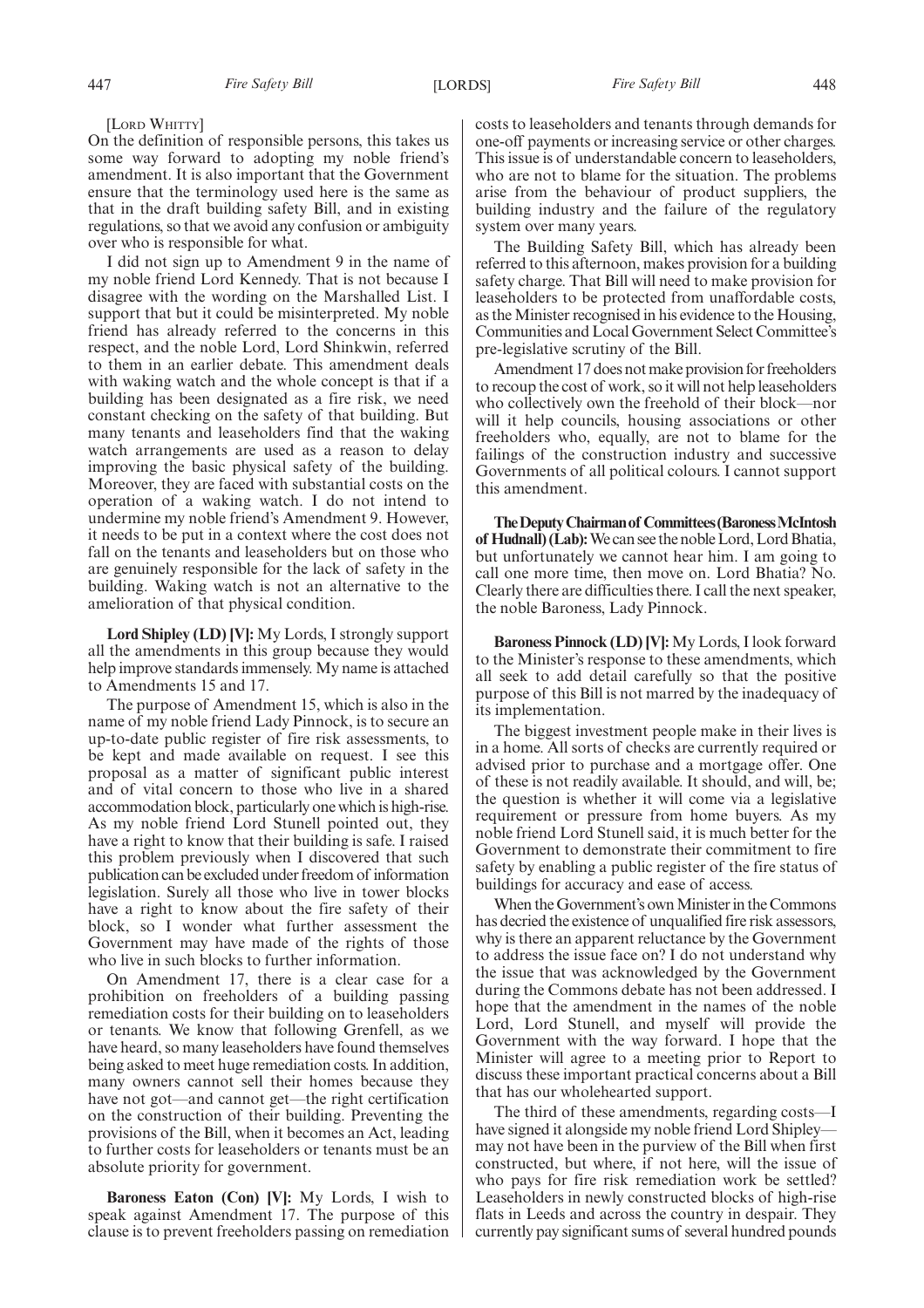each month toward the cost of a waking watch, while the costs of remediation—the removal of flammable cladding materials—will run into tens of thousands of pounds per householder. Meanwhile, their homes are worthless. They are not able to move and are in despair. This is through no fault of their own. Where the fault lies is for the Government and, no doubt, the courts to determine. However, the Government have some responsibility in seeking a fair and just remedy that will not bankrupt innocent leaseholders and will assess the responsibility of construction companies.

### *4.45 pm*

The noble Baroness, Lady Eaton, pointed to some potential deficiencies in our Amendment 17. Nevertheless, the basic issue is right. We cannot expect leaseholders to bear the enormous costs of remediation work, which is from no fault of their own; they did the right checks before they purchased, a mortgage was granted to them on that basis, and now they find themselves, potentially, in a bankruptcy situation. That cannot be right. There have been excellent contributions to this debate and many questions asked; I trust that the Minister will be able to answer them.

**Lord Greenhalgh (Con):** First, I draw attention to my commercial and residential property interests as set out in the register. I should have done that some time ago, so I apologise to noble Lords.

I thank the noble Lord, Lord Kennedy, for his amendment on the duties of an owner. However, before turning to the points made, I want to put a few comments on the record. The Grenfell Tower fire was a national tragedy. For nearly six years, I was the leader of the neighbouring borough of Hammersmith and Fulham, so I was affected personally by it. In fact, our town hall served to help people in the community and give them shelter on the night of that event. I point out that it was the greatest loss of life in a residential fire since the Second World War. From the outset, I want to make it clear to this House, as I did in my all-Peers letter, that the Government are, and have always been, committed to implementing and, where appropriate, legislating for the inquiry's recommendations. An unequivocal commitment to doing that was set out in our manifesto.

In some areas, we are going further than the inquiry's recommendations, for instance on the information about cladding, building plans, lift checks and smoke control systems. In other areas, we are seeking to implement the recommendations in the most proportionate, pragmatic and effective way. The vote in the other place in no way signals that this Government have altered this commitment in any way. I will set out our approach on this issue.

It is right that we consult before we act with legislation on the Grenfell recommendations. This is not just because we have a statutory duty to do so. It reflects Sir Martin Moore-Bick's own view on the need to ensure broad support for his recommendations and an understanding of the practical issues associated with implementing them. In his report, Sir Martin noted that it was important that his recommendations

"command the support of those who have experience of the matters to which they relate."

Our 12-week consultation did just that. It gave all those affected—residents, responsible persons, including building owners and managers, the fire sector and enforcing authorities—the opportunity to make their voices heard. I am pleased to say that they responded, with more than 250 responses received.

This amendment is not necessary and will not speed up the legislative process; it would simply require us to make regulations on the specified areas in the amendment relating to the sharing of information, flat entrance doors, lifts and personal and emergency evacuation plans. We already plan to lay regulations on these areas; we do not need further primary legislation to do that. Subject to the outcomes of the consultation, we intend, where possible, to use secondary legislation under Article 24 of the fire safety order to implement the recommendations. Our intention is to introduce these regulations as soon as possible after the Bill has commenced.

I hope that this explanation of the Government's plan to implement the recommendations of the Grenfell Tower inquiry's phase 1 report has gone some way to satisfying honourable Members in the other place and noble Lords. I hope that, on that basis, the noble Lord will be content to withdraw his amendment.

On the other amendments in this group, I agree there is a clear need for reform in relation to fire risk assessors. Other amendments focus more on capacity issues, whereas these rightly shine a light on competence. As was set out in the other place, a lot of work is already in hand, and industry has largely been leading the way. The industry-led Competence Steering Group is looking at ways to increase competence and capacity in the sector. I am very pleased that the group recently published its final report, which includes proposals on creating a register of fire risk assessors, third-party accreditation and a competence framework for fire risk assessors. The Government are carefully considering the detail of this report and its recommendations.

The Government are also working with the National Fire Chiefs Council and the wider fire sector to take forward plans for addressing both the short-term and long-term capability issues within the sector.

I want to share the Government's views on this amendment. First, it is important we establish a basic principle of competence so that everyone carrying out an assessment should be appropriately qualified. This is regardless of whether they are a fire risk assessor or other fire safety professional, such as an engineer. We put forward a proposal on this in the fire safety consultation, which closed on 12 October. Considering the merits of accreditation will be a more detailed process. For example, assessing external wall systems with cladding will sometimes require significantly greater expertise than is likely to be that of a specialist fire engineer. It is our view that we should implement a competence requirement first and then look at the best way to increase professionalism across the sector.

Secondly, this amendment, understandably, would have the effect of applying an accreditation requirement to individuals undertaking fire risk assessments only in buildings with

<sup>&</sup>quot;two or more sets of domestic premises"—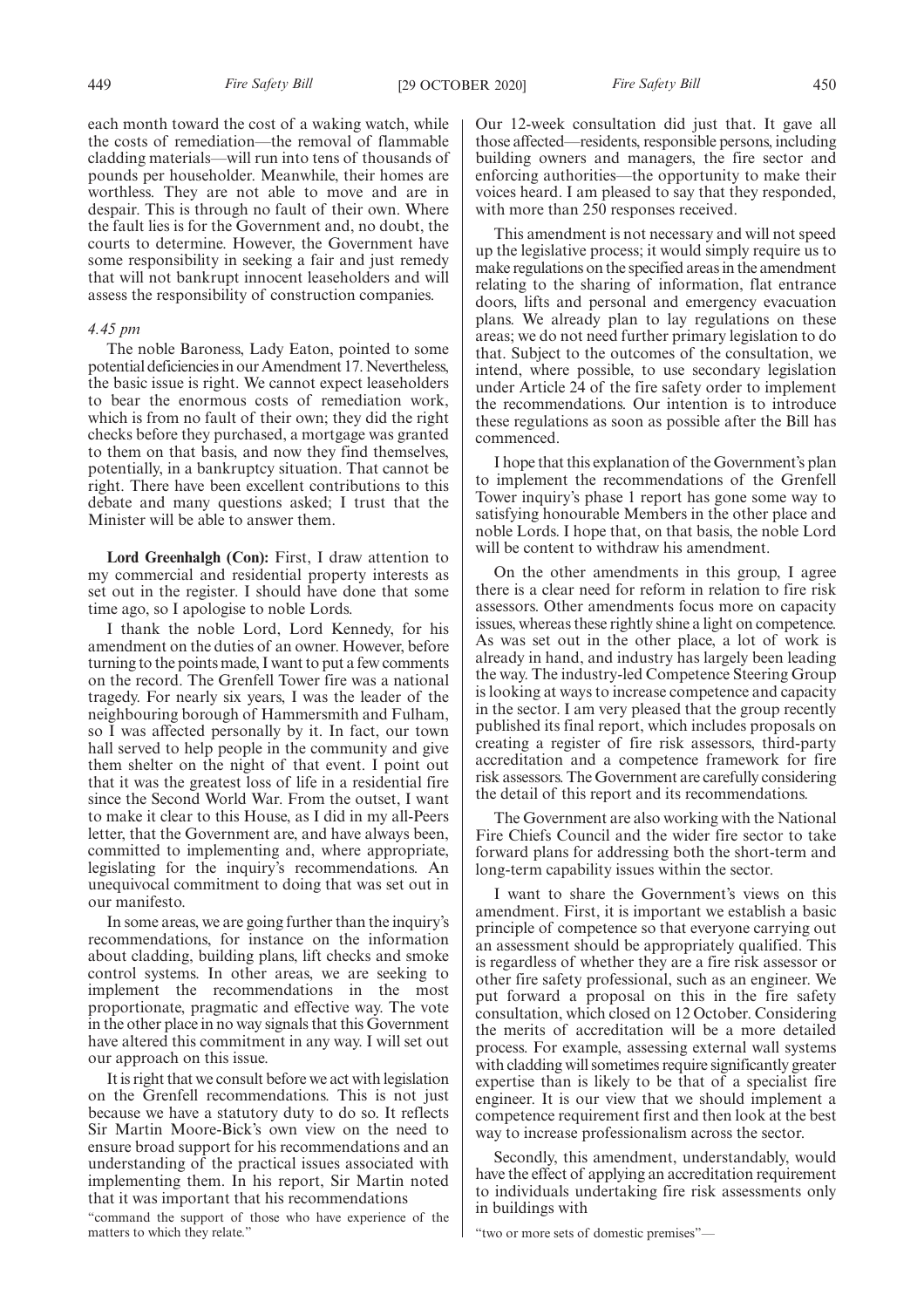#### [LORD GREENHALGH]

for example, in multi-occupied residential buildings. It would not cover all other premises within scope of the fire safety order, including, for example, care homes and hospitals. The risk is that if this amendment is passed, it will create a two-tier system whereby such premises would require an assessment from an accredited fire risk assessor but all other premises covered under the fire safety order would not. This would mean we would have to legislate further to ensure parity. I do not believe that that was the noble Lord's intention in tabling this amendment. I can assure the House that work is already in hand to address competency issues, and we will take forward our proposal in the consultation to strengthen the competence requirements within the fire safety order.

I thank the noble Lord, Lord Kennedy of Southwark, for raising the important issue of prioritising enforcement action in respect of the risk of buildings and targeting of resources, which I also covered earlier in the debate on amendments relating to commencement. The task and finish group has told us to start in one go and then use a risk-based system, so I hope that will reassure the noble Lord, Lord Kennedy. I note that this amendment was raised in the other place; our position on this, which I will set out in a moment, remains unchanged.

The amendment is unnecessary in the context of established operational practice, which ensures that enforcement authorities target their resources appropriately and according to risk. The fire and rescue national framework for England requires fire and rescue authorities to have

"a locally determined risk-based inspection programme in place for enforcing compliance with the"

fire safety order. The framework also sets out the expectation that fire and rescue authorities will target their resources on individuals or households who are at greatest risk from fire in the home and on non-domestic premises where the life safety risk is greatest. The national framework for Wales includes similar provisions.

Enforcers are obliged to have regard to similar requirements in the Regulators' Code, which states that all regulators should base their regulatory activities on risk and use an evidence-based approach when determining the priority risks in their area of responsibility. In addition, the building risk review programme, which will see all high-rise residential buildings reviewed or inspected by fire and rescue authorities by the end of 2021, is a key part of this work. The programme will enable building fire risks to be reviewed and data to be collected to ensure that local resources are targeted at buildings most at risk.

The Government have provided £10 million in funding to support fire and rescue services to deliver the Government's commitment to review all high-rise residential buildings over 18 metres—or six floors and above—by the end of December 2021. This funding will also strengthen the NFCC's central strategic function to drive improvements in fire protection and is in addition to a further £10 million grant to bolster fire protection capacity and capability within local fire and rescue services.

I reiterate that we are aware of the capacity issues. Our approach to commencement has been informed, as I said, by the recommendations of the task and finish group, co-chaired by the National Fire Chiefs Council and the Fire Sector Federation, which brought together fire safety experts, building managers and representatives of the wider fire sector, who considered capacity and risk in the context of commencement of the Bill.

I have set out the Government's position on this issue and why we consider this amendment unnecessary. For the reasons set out above, I ask that the amendments in this group not be pressed.

I thank the noble Lord, Lord Kennedy of Southwark, for raising the issue of waking watches, which has a profound impact on the lives of many people. The amendment places a duty on the relevant authority to specify whether a waking watch is necessary in event of "fire safety failings". It is unclear how this would work or what it would mean. One interpretation is that the relevant authority would have to try to specify a list in regulations of all the potential circumstances where there had been a fire safety failing and then establish whether each of those individual failings would require a waking watch to be put in place.

Such a duty on the relevant authority would be disproportionate and onerous without necessarily being effective. It would largely remove or reduce the ability of a responsible person to consider the specific circumstances of the premises and other fire protection measures in place, all of which can vary considerably from building to building. The other risk of this wording is that such a list could be prescriptive. What if there are specific individual circumstances, or a combination of various failings, that do not fall within the list? The common-sense view may be that a waking watch should be put in place but such a decision could be inhibited by legislation. Restricting the responsible person's discretion to assess exactly what is required in each situation would not be right. A decision on the use of waking watch should be taken on the basis of the individual circumstances of each case.

I can provide reassurance that we are taking forward work on waking watches in conjunction with the National Fire Chiefs Council, which I will briefly outline. The National Fire Chiefs Council revised its guidance relating to waking watches, a copy of which I have here, on 1 October. It now provides very clear advice which supports the fire and rescue services and its implementation on the ground by the responsible persons. The updated guidance now advises responsible persons to explore cost-benefit options with leaseholders and residents. It also encourages the installation of common fire alarm systems, which means reducing the dependency on waking watch wherever possible. The guidance also emphasises that residents can carry out waking watch activities when fully trained, if necessary. However, we assume that in many cases a common fire alarm system will suffice.

On 16 October, we published data on the costs of waking watches which provides transparency on the range of costs, allowing comparisons to be clearly made. It also highlights the importance of identifying at what point waking watch costs exceed the cost of an alarm system, in an attempt to help reduce interim costs for leaseholders and residents. The calculations show that having a common alarm system pays back within seven weeks, compared with paying for the average cost of a waking watch.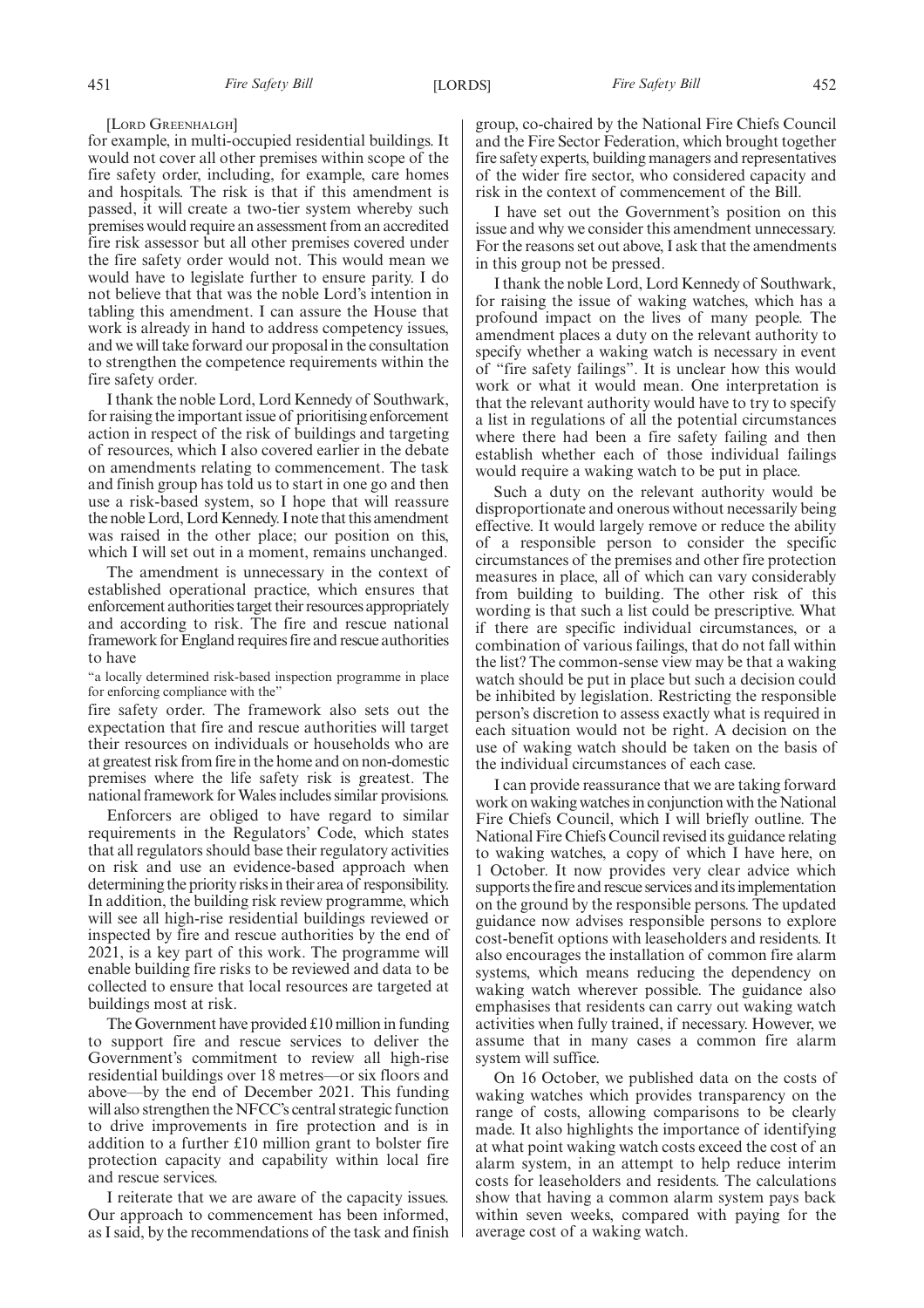Our aim must ultimately be to reduce the need for waking watches and the costs that they bring. A key plank of this is to progress remediation. It is the pace of remediation that matters, and despite having a global pandemic, I am pleased that, with the help of the mayors of our city regions and local authorities, we have seen the pace of remediation increase in removing the most dangerous type of cladding—aluminium composite material. The projection is that over 90% of buildings will be on site or will have remediated the cladding in question, which is great progress, with over 100 starts over the course of this year so far. As a Minister with joint responsibility for fire and building safety, obviously, I attach the highest priority to ensuring that all buildings with unsafe cladding are remediated.

On Amendments 15 and 16, I thank the noble Baroness, Lady Pinnock, for raising important issues regarding establishing public registers of fire risk assessments and fire risk assessors. I will address fire risk assessments first. The fire safety order sets a self-compliance regime. There is currently no requirement for responsible persons to record their completed fire risk assessments, save for limited provision in respect of employers. If they fall within that category, they are required to record the significant findings of the assessment and any group of persons identified by the assessment as being especially at risk.

The creation of a fire risk assessment register will place upon responsible persons a new level of regulation that could be seen as going against the core principles of the order, notably its self-regulatory and nonprescriptive approach. There is also the question of ownership, maintenance and where the cost of a register such as this would lie. A delicate balance needs to be struck. There are improvements to be made here but we need to ensure that they are proportionate.

#### *5 pm*

The Government acknowledge that work remains to be done to ensure that residents have access to vital fire safety information in order to be safe and feel safe in their homes. They need to be assured that a suitable and sufficient fire risk assessment has been completed and that all appropriate general precautions have or will be taken. For potential buyers of leasehold flats, I should also say that any good conveyancing solicitor would ask for sight of the fire risk assessment from the responsible person—the freeholder—as part of their pre-contract enquiries. If it was not forthcoming, one would expect a solicitor to advise their clients accordingly and make all due inferences.

The fire safety consultation brought forward proposals in relation to the recording of the fire risk assessment and the provision of vital fire safety information to residents. Therefore, we are considering what information residents need to be safe and feel safe in their home, and how this information could be made available. We are also considering whether a requirement should be placed on all responsible persons to record their completed fire risk assessments, thereby providing a level of assurance that their duty to complete a suitable and sufficient fire risk assessment has been fulfilled. The consultation closed on 12 October and responses are currently being considered. We will publish the response to this consultation at the earliest opportunity.

I now turn to Amendment 16, which seeks to create a public register of fire risk assessors. I agree that to improve standards there is a clear need for reform concerning fire risk assessors. I understand that this is a probing amendment and it may be helpful to outline ongoing work in the area of fire risk assessor capacity and capability. Some Members will be aware of the industry-led Competence Steering Group and its subgroup working on fire risk assessors. It published a report on 5 October, including proposals in relation to third-party accreditation, a competence framework for fire risk assessors and creating a register of fire risk assessors. The working group recommends that the register is compiled from the existing registers and would be easy to use, with open public access to records of individuals and organisations. The Ministry of Housing, Communities and Local Government, the HSE and the Home Office are considering the recommendations of the report in detail.

The Government have been working with the fire risk assessment sector to develop a clear plan to increase its capacity and capability. We are funding the British Standards Institution to develop technical guidance to support professionals to make an assessment of the fire risk posed by external wall systems. This guidance will support the industry to upskill more professionals to take on this work and will increase the quality and consistency of the assessments. Again, the responses to the consultation proposals will inform the approach on issues relating to competence.

To summarise, the right approach is for the Government to consider first the Competence Steering Group and its subgroup's proposals in relation to a register of fire risk assessors. Our position is that this work should continue to be led and progressed by industry. I am happy to state on the record that we will work with the industry to develop this. I suggest that any future statutory requirements on fire risk assessors might be achieved through secondary legislation, which will offer greater flexibility to add to or amend in future.

I now turn to Amendment 17 in the names of the noble Baroness, Lady Pinnock, and the noble Lord, Lord Shipley, and thank the noble Baroness for tabling it. The proposed new clause would stop all remediation costs from being passed on to leaseholders, regardless of the terms in individual leases. The person responsible for funding remediation will vary from case to case, depending on what is set out in the lease. A freehold owner—who may have significant funds or none to meet these requirements—may be legally responsible for carrying out the remedial works, but leaseholders may also be responsible through a right to manage company or resident's management company. It is important that the current flexibility is kept in place to ensure that the costs of remedial work fall on the most appropriate entities. However, I agree with the intent to reduce the financial burden on leaseholders. That is why this Government have already committed £1.6 billion to fund the removal and replacement of unsafe cladding on high-rise residential buildings where the building owner has refused to pay or the work is not covered by warranties. That money includes the £600 million that we have made available to ensure the remediation of the highest risk and most dangerous aluminium composite material cladding of the type that was in place on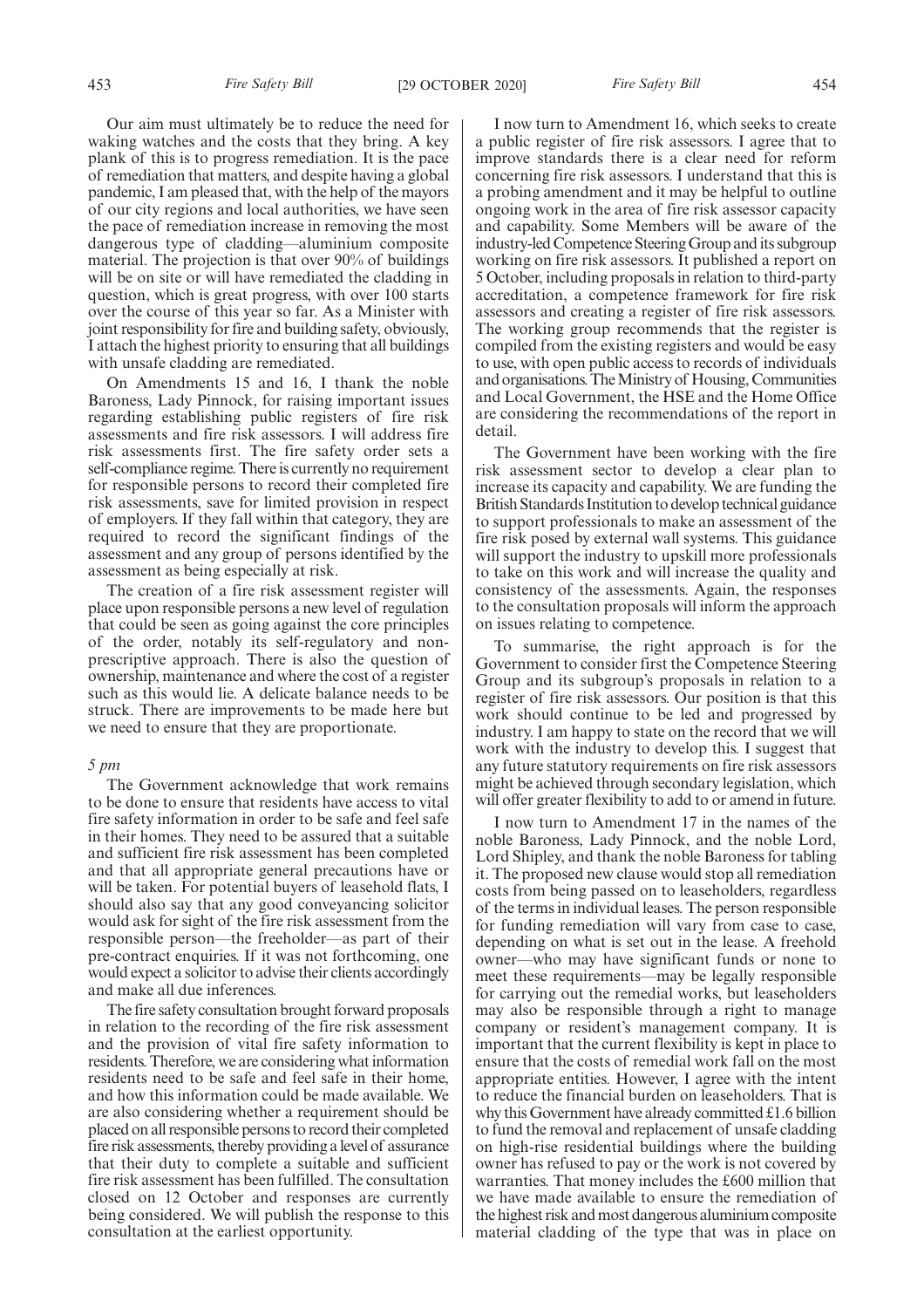[LORD GREENHALGH]

Grenfell Tower. The £1 billion Building Safety Fund will support the remediation of unsafe non-aluminium composite material cladding, such as unsafe high-pressure laminate cladding, on high-rise residential buildings.

The funding does not absolve industry from taking responsibility for any failures that led to unsafe cladding materials being put on these buildings in the first place. We expect developers, investors and building owners —and the construction industry—who have the means to pay, to take responsibility and cover the costs of remediation themselves, without passing on the costs to leaseholders. The draft building safety Bill sets out a comprehensive list of enforcement measures that will be available to local authorities and the new regulator to enforce against building work that does not comply with building regulations for up to 10 years from completion. The new regime in this Bill is being introduced to prevent such safety defects occurring in the first place for new builds, and to address systematically the defects in existing buildings.

Moreover, as part of any funding agreement with Government, we expect building owners to pursue warranty claims and appropriate action against those responsible for putting unsafe cladding on these buildings. By doing this, we are not only ensuring that buildings are made safe and that residents feel and are safe, but we are also ensuring that the taxpayer is not paying for work that those responsible should be funding or can afford to fund.

The noble Baroness, Lady Pinnock, wanted to know about the vehicle by which we shall address this, in the event that it falls on leaseholders. I ask her to be patient—it will be addressed within the forthcoming building safety Bill which has just passed its pre-legislative scrutiny. I appreciate the intent of the noble Baroness's amendment, which aims to protect those poor leaseholders who, through no fault of their own, are facing—in some cases—astronomically high remediation costs. The Secretary of State has asked Michael Wade, the former Crown insurer, and a senior adviser to MHCLG, to work with industry and our officials to come up with a solution to ensure that, in no instance, do the costs of historic remediation become unaffordable for leaseholders. He is working to find out what funding structures would be most appropriate to achieve this objective. Leaseholders should not have to face unmanageable and unaffordable costs. My right honourable friend the Secretary of State for Housing, Communities and Local Government has committed to updating our position when the building safety Bill comes before Parliament.

I ask Members to recognise the complexity of this policy area, which cannot be solved through this amendment. This new clause would make owners, who in some cases will include leaseholders, responsible for funding any and all remediation work. For example, service and maintenance charges would at present meet the cost of safety work required as a result of routine wear and tear, such as worn fire door closers. These costs would now fall to building owners. I hope that noble Lords agree that there are more effective ways of achieving this important policy. We have the same aim, but we have to find different ways of achieving it. For these reasons, I ask the noble Lord, Lord Kennedy, to withdraw his amendment.

**The Chairman of Committees (Lord Faulkner of Worcester) (Lab):** I have had a request to speak from the noble Baroness, Lady Neville-Rolfe.

**Baroness Neville-Rolfe (Con):** My Lords, I do not disagree that the amendment should be withdrawn. The noble Lord, Lord Shipley, my noble friend Lady Eaton and the noble Baroness, Lady Pinnock, have drawn attention to the problem that I raised earlier about leaseholders caught by the Government's Grenfell-related changes being unable to afford repairs or waking watches and/or unable to sell their properties. In some cases, the leaseholders are joint owners, as my noble friend Minister has just said.

Will my noble friend agree to a meeting to map the way forward before Report? This could look at the options to see whether primary legislation—which I think he is reluctant to pursue—secondary legislation, fire brigade or health and safety guidance or changes to the regulatory codes would work. There has to be a risk assessment and we need to make sure that this is possible.

I have some experience of dealing with these fire difficulties. As noble Lords will recall, this used to be the responsibility of the fire brigade and then it was all changed. I oversaw that transition. I also know from experience in China how wrong you can get things, particularly if you do not consult. I remember that China did not consult on changes to fire safety laws. They were not aware that most modern premises had sprinklers. As someone has already said, sprinklers limit what you have to do with fire safety measures. It is a modern approach.

I should find a meeting helpful, perhaps to limit the number of amendments that it might otherwise be necessary for us to put forward on Report.

**Lord Greenhalgh (Con):** I thank my noble friend for making those points and representing the deep issues faced by consumers. Essentially, there are three. Thousands of leaseholders are facing the terrible situation that their property is valued at nothing. They have put in their life's savings to buy a property, and they cannot remortgage or move. The pace of remediation has now slowed because of an inability to get assessments carried out by the relevant person or because they do not feel that they have insurance cover to do it. That is another issue. At the same time, because the pace of remediation has been affected, they face interim costs. I pointed out that they could be dramatically reduced, in most instances, by putting in an alarm system.

My noble friend is quite right—I have had these discussions with the insurance industry—that there are great measures, such as sprinklers, that reduce risk and ensure that a building is safer. That is why the Government legislated to put in sprinklers in all new builds above 11 metres. I am happy to meet my noble friend and any other noble Lords on these important issues, because we all share the objective of finding the right approach to deal with these great issues that face many hundreds of thousands of leaseholders in high-rise residential buildings up and down the country.

**Lord Kennedy of Southwark (Lab Co-op):** My Lords, it was good to hear the opening remarks of the noble Lord, Lord Greenhalgh, in responding to this debate.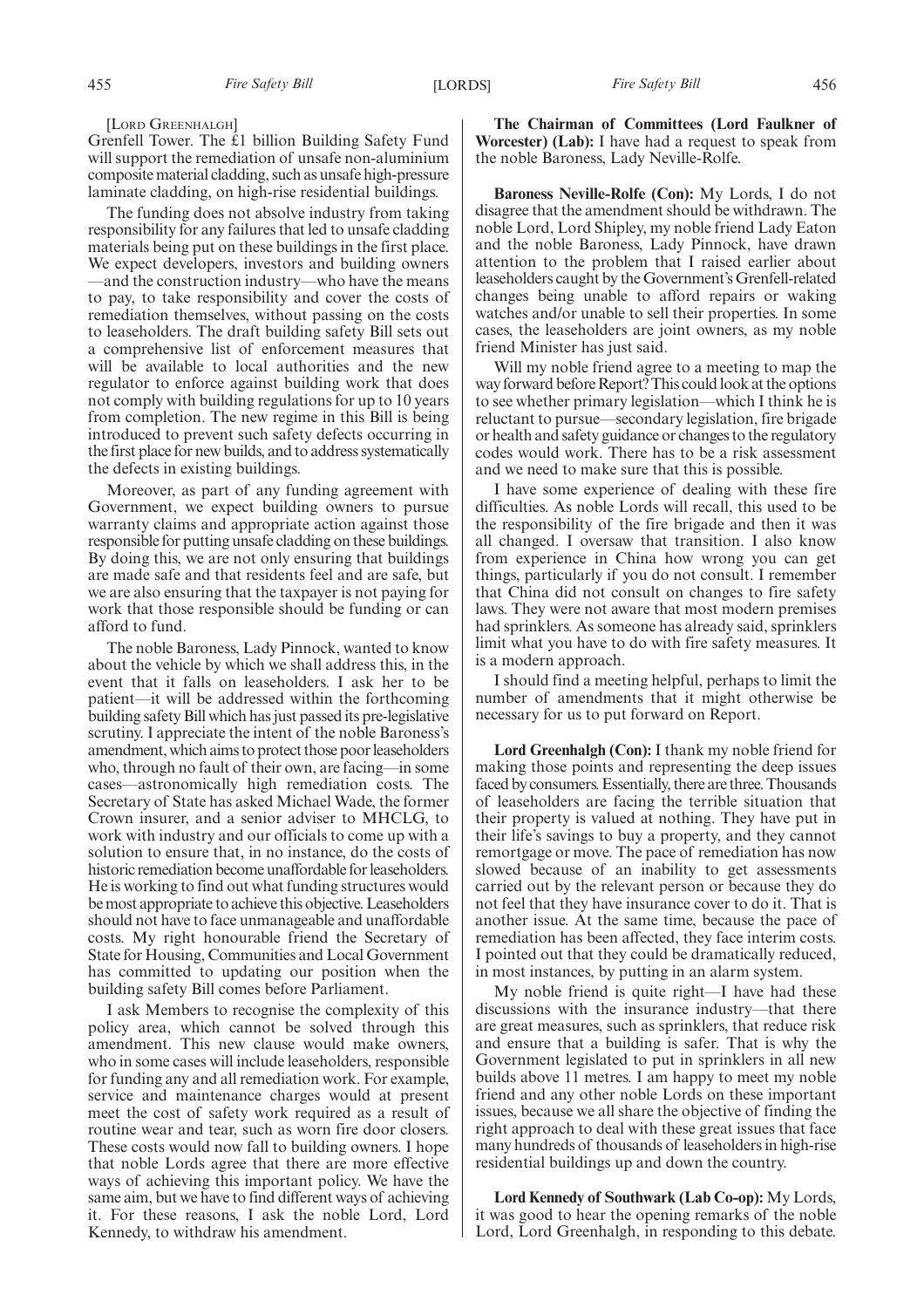I have no doubt of his sincerity in wanting to address the issues raised by the first phase of the Grenfell Tower inquiry, but my view, held with equal sincerity, is that we have not moved as quickly as we should have. The Government have moved too slowly. They need more urgency in dealing with the issues that arose from the fire at Grenfell Tower, which took place on 14 June 2017—some 40 months ago.

Capacity to deliver the requirements is an issue, which has been raised in a number of groups of amendments, as is the qualification level of the people undertaking this work. We must have professionally qualified experts undertaking such important work. If unqualified people are approved to do work arising from the Bill, it would show me that the Government have not learned the lessons. This is a slippery slope to further failures in the future. If one more life is lost, it will be one life too many. It is really important to get this right.

The noble Baroness, Lady Neville-Rolfe, mentioned sprinklers; she is absolutely right. Sprinklers have been in new homes, flats and halls of residence in Wales since 2011. It was the Labour Member Ann Jones who passed the legislation through the Welsh Assembly, some nine years ago. That is one case where the Government could learn from what has happened in another institution in our United Kingdom.

I thank all noble Lords who have spoken in this debate. As in other debates, we have highlighted significant outstanding issues. The Government should take this opportunity to reflect on the issues that have been raised in Committee; I hope that they will agree to come back on Report and actually move on some of them. Although we all want to make progress, speed is the issue for us and we want to move forward where we can. As I said before, it is 40 months since the tragedy of Grenfell Tower.

I will come back to this and many other issues on Report. I will make it clear to the noble Lord now: if we do not see some progress, we will divide the House many times on Report. I beg leave to withdraw my amendment.

## *Amendment 5 withdrawn.*

## *Amendments 6 and 7 not moved.*

**The Deputy Chairman of Committees (Lord Faulkner of Worcester) (Lab):**We now come to the group beginning with Amendment 8. I remind noble Lords that anyone wishing to speak after the Minister should email the clerk during the debate. Anyone wishing to press this or anything else in this group to a Division should make that clear in the debate.

#### *Amendment 8*

#### *Moved by Lord Kennedy of Southwark*

**8:** After Clause 2, insert the following new Clause— "Meaning of responsible person

The relevant authority must by regulations amend the Regulatory Reform (Fire Safety) Order 2005 (SI 2005/1541) so that in article 3 of that Order (meaning of responsible person) it is specified that where a building contains two or more sets of domestic premises, a leaseholder shall not be considered a responsible person unless they are also the owner or part owner of the freehold."

Member's explanatory statement

This new Clause aims to clarify the definition of "responsible person" to ensure that, where a building contains two or more sets of domestic premises, leaseholders are not considered a responsible person unless they are also the owner or part owner of the freehold.

**Lord Kennedy of Southwark (Lab Co-op):** My Lords, Amendment 8 in my name seeks to clarify the definition of a "responsible person"to ensure that, where a building pertains more to a set of domestic premises, leaseholders are not considered a responsible person unless they are also the owner or part owner of the freehold.

The fire safety order requires building owners and other responsible persons to undertake regular fire risk assessments. These changes mean that the safety of elements such as cladding will need to be considered in any fire risk assessment. As I said, my amendment aims to clarify "responsible person" to ensure that leaseholders are not considered a responsible person unless they are also the owner or part owner of the freehold.

#### *5.15 pm*

We need absolute clarity on this point. That is what the amendment is about: having an effect. I am sure that the Government, and other Members, want to achieve that. This is not a Bill for fuzzy, unclear opaqueness. What we need is crystal-clear clarity, with no room for any doubt about who is responsible for what.

My noble friend Lord Berkeley, in his Amendment 18, seeks to update the definition of firefighting equipment in premises where a building contains two or more sets of domestic premises to include fire sprinklers and water mists, in order to draw attention to their effectiveness.

The National Fire Chiefs Council has reported that people are 22% less likely to require hospital treatment if they are in a fire in a building that is controlled by a sprinkler system. As was said in the previous debate, in Wales, since 2011 many new-build properties have had to have fire sprinklers installed. I think the case for those is made, and I look forward to the Minister responding at the end of the debate.

**Lord Berkeley (Lab) [V]:** My Lords, I am grateful to my noble friend for introducing this group of amendments. I have listened carefully to the debate so far; some excellent arguments have been made in favour of going even faster than the Bill does. I support it, but, as I shall try to outline, there is an argument for going faster.

My interest in the Bill is in fire detection and suppression. I worked on the Channel Tunnel, and after the Notre Dame fire we had some interesting debates in your Lordships' House about how to detect fires in the roofs of old buildings and how to extinguish them. I was disappointed to be told, "Well, we're putting fire detectors in the roof, but there's no access to extinguish a fire." I still worry about that because, as we all know, the biggest risk to old buildings from fire is when the contractors are in.

The Bill is about the domestic environment; I welcome it. My amendment is a probing amendment about including sprinklers and mists in the definition of firefighting equipment. Mists are very effective and useful, and would be a comparatively low-cost installation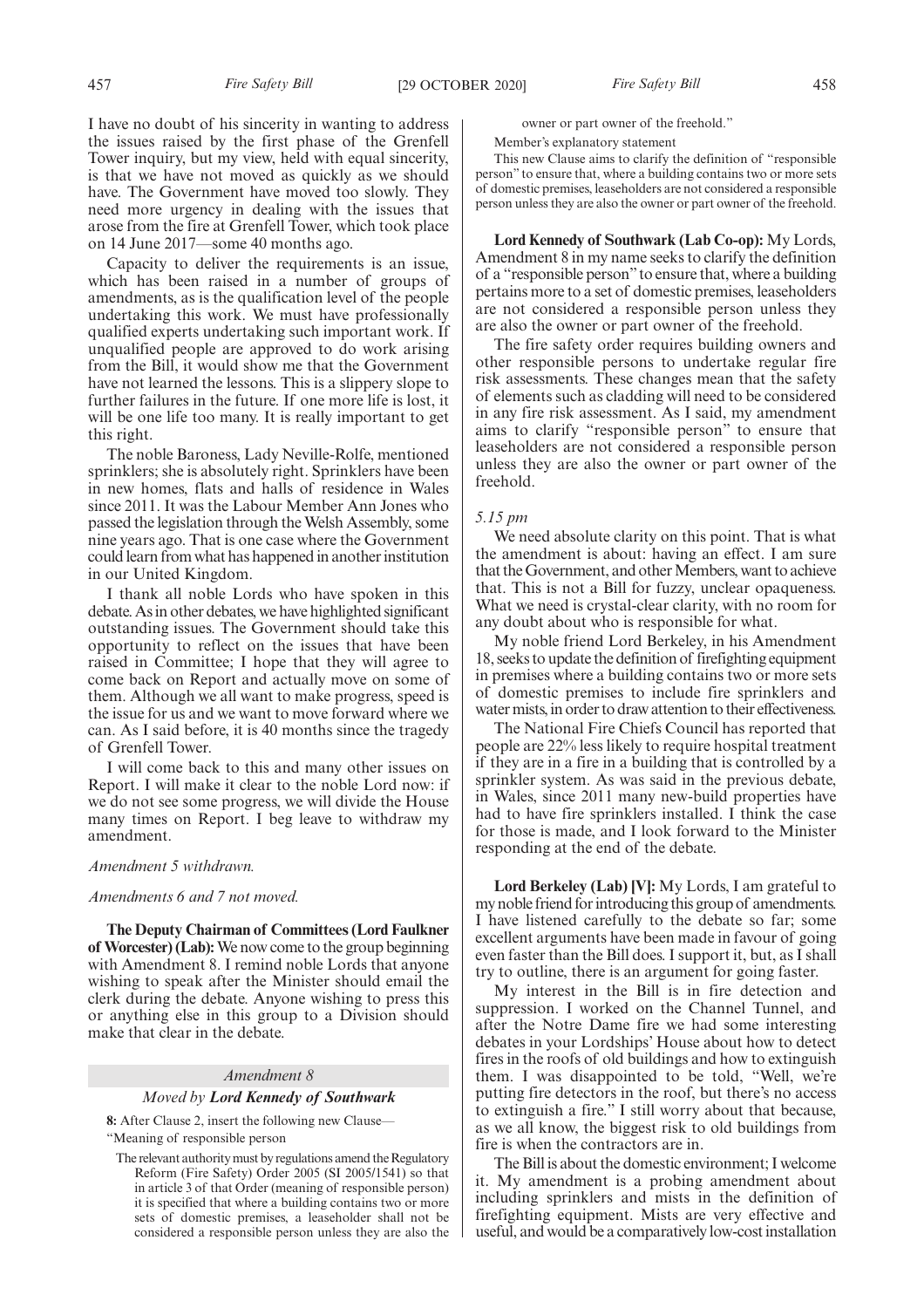[LORD BERKELEY]

for anything between the Houses of Parliament and the buildings that the Bill covers.

I am impressed by mists, even compared with sprinklers. I am aware that many experts on old buildings say that they should not have sprinklers in them because they destroy the contents of the building. That is true—but at least they enable the building to survive. Mists do not destroy the contents, but preserve them to a much greater degree. They are good with electrical fires—which is what we are talking about here—and also with fuel and chip pan fires. I am told that one nozzle, with a small pipe, will cover 16 square metres of building.

I look at a building, whether it is a big one or someone's property, and I think, "If you can put in a water mist system using a small pipe, it is not that different from installing a ring main for electricity." Perhaps we should look at making water mist installations a requirement in all habitable buildings in the same way as we require electricity to be put in them—most of the time, anyway.

I know that there is a downside and that it will not happen through this Bill or indeed for many years, but the costs are low and the damage caused is much less than that caused by a fire or by sprinklers. In his response, I would like the Minister at least to say that he will look at this, particularly for domestic rented, leased and privately owned properties, as well as considering the options for new build along with existing ones. I think that we should start the process now because, as we heard at the beginning of this debate, some 14,000 electrical fires are started every year. Many of them could have been and could be avoided if a water mist system were installed.

**The Deputy Chairman of Committees (Lord Faulkner of Worcester) (Lab):**I call the noble Lord, Lord Stunell. He is not responding, so we will come back to him. I call the noble Lord, Lord Whitty.

**Lord Whitty (Lab) [V]:** My Lords, I have added my name to the amendment tabled in the name of the noble Lord, Lord Kennedy, in relation to the responsibilities of leaseholders. It is important that this is reflected in the terms of the Bill. Leaseholders are not the responsible person unless they happen to be co-owners or co-freeholders, and as we heard in the debates on earlier amendments, leaseholders are being faced with quite substantial costs. It would be wrong if the legislation allowed an interpretation whereby in certain circumstances they were the responsible person. They are not. The owners or their agents are the responsible person and we should make that quite clear.

I also strongly support the principles of the amendment tabled in the name of my noble friend Lord Berkeley. Like him, I am astonished that at the moment, the regulations relating to domestic dwellings and indeed other buildings do not include a requirement on new build and major refurbishments for the installation of sprinklers.

Perhaps I may divert slightly from the question of high-rise domestic buildings. When I was at primary school in the 1950s, the school burned down. The fire actually started in my classroom. The report on that fire suggested that a simple sprinkler system would have quickly suppressed the fire and saved the building.

As a result, when we returned to school, we were accommodated in temporary huts. Those temporary huts, in 1952, were required to have a rather crude sprinkler system. I was astounded to find out that in the year 2020, there is no such requirement for school buildings and no such requirement for high-rise buildings and premises in multiple occupation. That is something that should be addressed, if not in this Bill, at least in the batch of measures being brought forward by the Government in the wake of the Grenfell tragedy.

I am grateful to my noble friend for raising this issue because it needs to form part of the Government's thinking in relation to the overall response to fire safety problems. I hope that at some point the Minister can indicate where that proposition will end up. I would strongly support such an addition.

**Baroness Finlay of Llandaff (CB) [V]:** My Lords, I apologise that I could not participate at Second Reading. I had wanted to raise carbon monoxide detection—a silent killer production of combustion—with fire detection, but I understand it is outside the scope of this Bill. I would like to speak to Amendment 8, to which I have added my name. Let me explain why.

I remain haunted by seeing the blazing Grenfell Tower from my daughter's window, and I have every sympathy with those whose flats all over the UK find their leasehold purchases are now valueless and are still paying out their mortgage and charges. Back in the 1970s, we financially squeezed ourselves to buy our first flat, only later to find it was built with high alumina cement and, until deemed safe, completely worthless. That is why I feel a commitment to others caught in this plight. This amendment would bring further clarity to the meaning of a "responsible person" and ensure that leaseholders who are not also freeholders are not made liable or responsible for any remediation work needed as a result of poor building and development decisions on flats which they believed, and were told on checks, comply with building regulations. I want to read the Minister's response to the previous amendment very carefully, as I hope that it allays some of my concerns, but I note that the noble Baroness, Lady Neville-Rolfe, has raised some ongoing questions.

The huge costs of fire safety checks, materials testing, removal and replacement of dangerous materials, and the retrofitting of sprinklers and other fire safety equipment, all currently fall to leaseholders. Let me illustrate this with information from one such leaseholder. For residents of three blocks of flats in Baltic Avenue, Brentford—which probably should never have been signed off—fire safety checks have been quoted between £15,000 and £24,000, the mock testing of current cladding and insulation will cost £50,000, and rectifying all identified issues has been initially quoted to be at least £6 million. The previous group of amendments highlighted the huge burden on leaseholders, so who is responsible? This is surely the responsibility of developers and their team of architects, builders, et cetera, and the freeholders—and what about the banks that earn an income from the loans?

As the Minister has pointed out, he is well aware of the crippling costs, and he is clearly committed to doing something about the many leaseholders living in flats that are currently valueless, that cannot be sold or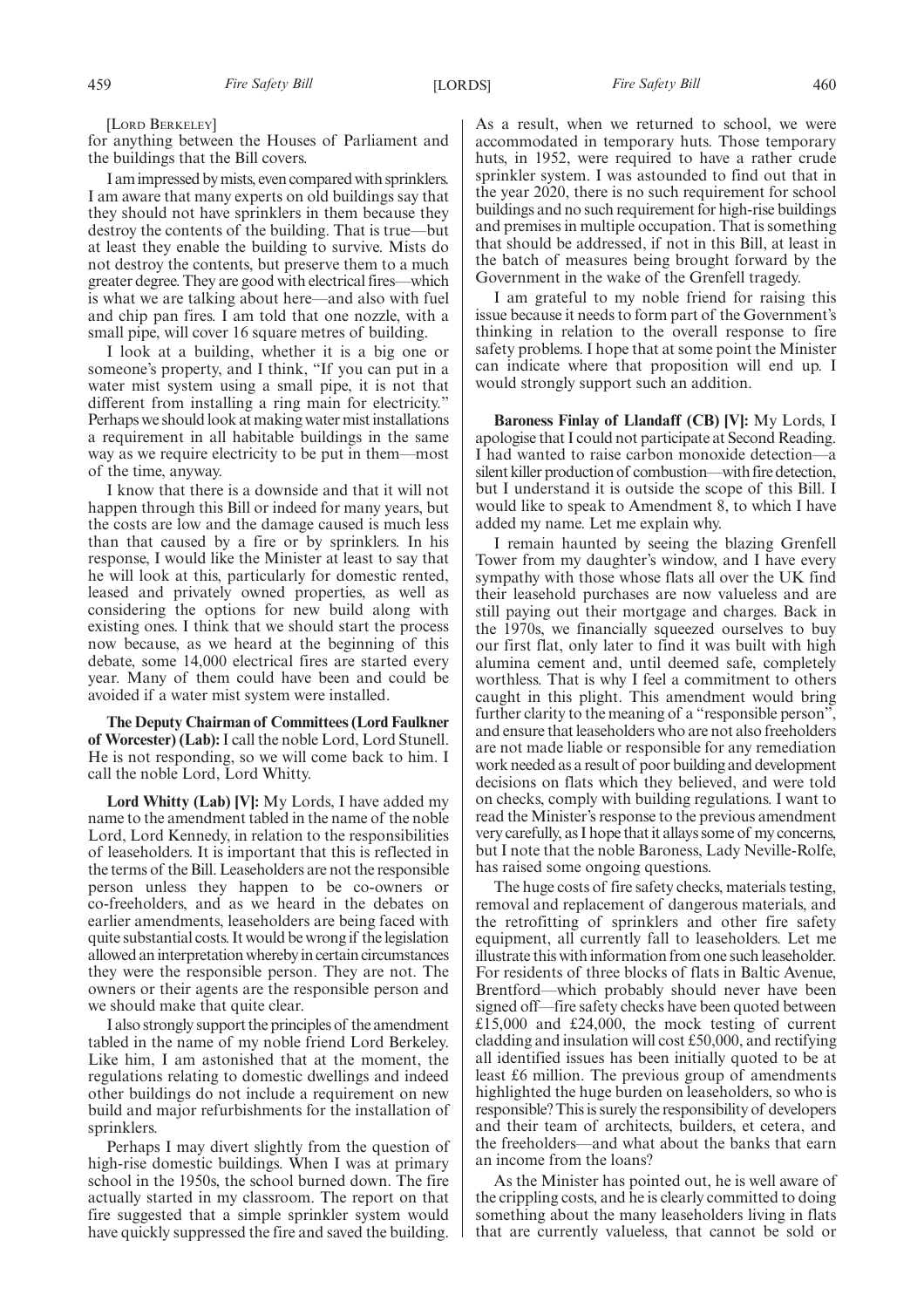re-mortgaged. Many leaseholders are already financially stretched and bought their flats using the Help to Buy scheme, but if they cannot afford to pay for the fire safety checks they need to obtain an ESW1 form, Homes England will not value any properties bought under the scheme. Despite living in flats that are valued at zero, many leaseholders still find themselves having to cover interest payments on a loan that was given on the basis that if it fell in value you paid less. If the flats are worth zero, have all these loans been reset to zero, and are we sure that that has happened?

Even more seriously, these leaseholders are now suffering real mental health problems, not only from the financial burdens but because they know they are stuck in flats tonight that could go up in flames at any moment. The removal of cladding and other dangerous materials really is a matter of life and death. All this means that insurance costs will be sky high for buildings that are still considered to pose such a high risk. Can the Government give us some evidence of really speedy action?

In July, the housing Minister agreed that all costs should not have to be met by leaseholders and should be met by the developers or building owners. Many leaseholders believe the Government have changed their position, saying that leaseholders would still have to foot some of the bill, but they just do not have the money to do it. This amendment rectifies this by being absolutely clear about who is responsible for what, and that is why I support it.

**The Deputy Chairman of Committees (Lord Faulkner of Worcester) (Lab):** My Lords, I am going to try to call the noble Lord, Lord Stunell, again.

#### *5.30 pm*

**Lord Stunell (LD) [V]:** I am here. I apologise for not joining the Committee earlier but we had some kind of IT glitch.

I want to look at another important aspect of who the responsible person can or should be. The problem that I want to guard against is the absentee responsible person: the anonymous set of initials from a remote managing agency with a non-responding website and no phone lines, or the international property holder registered in the Cayman Islands or Bermuda. I want to press the Minister to commit to ensuring that every responsible person is a real person, not a company or a corporate body, and that that person has a functioning terrestrial address and a phone number based in the UK—in short, that they can always be held accountable, can be assessed and if necessary trained to deliver their statutory obligations, and has the skill and intention of communicating effectively with residents in the properties for which they take responsibility. We do not want to add absentee responsible persons to all the existing problems of absentee landlords. I look forward to the Minister's response.

**Baroness Pinnock (LD) [V]:**My Lords, the "responsible person" definition has a key duty in this legislation, which is why I support the amendment in the name of the noble Lord, Lord Kennedy, which seeks to clarify it. I apologise to the Committee that a lack-of-sound issue has meant that I was not able to hear the contributions by the noble Lords, Lord Berkeley or Lord Whitty, or the noble Baroness, Lady Finlay, so my remarks are going to be quite basic as a consequence.

I agree with the amendment of the noble Lord, Lord Kennedy, that it is not just or practical to expect a tenant or leaseholder, unless they are owners or part-owners of the freehold, to fulfil the responsibility of being the so-called responsible person. I agree completely that it is important to have no room for uncertainty as to who is indeed the responsible person.

My noble friend Lord Stunell has just raised the very important issue that the responsible person has to actually be a person, not an entity—someone with an address and a telephone contact within the UK. I cannot imagine how awful it would be if the responsible person were some distant corporation based in the Cayman Islands, a fire arose and there was no obvious route to seeking a practical or legislative remedy for that disaster.

I have heard a little about the importance of water sprinklers and water misting in high-rise blocks, and of course I know that in 2009, Wales introduced a requirement for that. I look forward to learning what others have said about this important issue when I read *Hansard*, because I understand that it has been a priority of the fire and rescue services for a long time. I look forward to the Minister's response.

**Lord Greenhalgh (Con):** I thank the noble Lord, Lord Kennedy, for this amendment, which seeks to amend Article 3 of the fire safety order. It seeks to remove leaseholders from being a responsible person unless they are also owner or part-owner of the freehold for the premises in question. It is important to remember that the fire safety order places the onus on the responsible person to identify and mitigate fire risks. In multi-occupied residential buildings, the leaseholder of a flat is unlikely to be the responsible person for the non-domestic premises. The exceptions to that would be where they own or share ownership of the freehold, which is acknowledged in the amendment. However, a leaseholder can be a duty holder under Article 5 of the fire safety order, which provides that the responsible person can be determined by the circumstances in any particular case.

Depending on the terms of a lease or tenancy agreement, the responsibility for flat entrance doors could rest with the building owner, having retained ownership of the doors, or the tenant/leaseholder as a duty holder. The lease can also be silent. Accepting this amendment would undermine the principles of the order and could have the unintended consequence of leaving a vacuum in terms of responsibilities under it. That, in turn, could compromise fire safety.

We will look at the responses to our fire safety consultation, which contained specific proposals to support the identification of responsible persons, with a view to ensuring that they are not the entities described by the noble Baroness, Lady Pinnock. It also contained proposals to support greater co-operation and co-ordination between multiple responsible persons within a single premise. The Government are also committed to providing guidance on this issue. That, alongside our legislative proposals in the consultation, will support all those with responsibilities under the order in understanding and complying with their duties.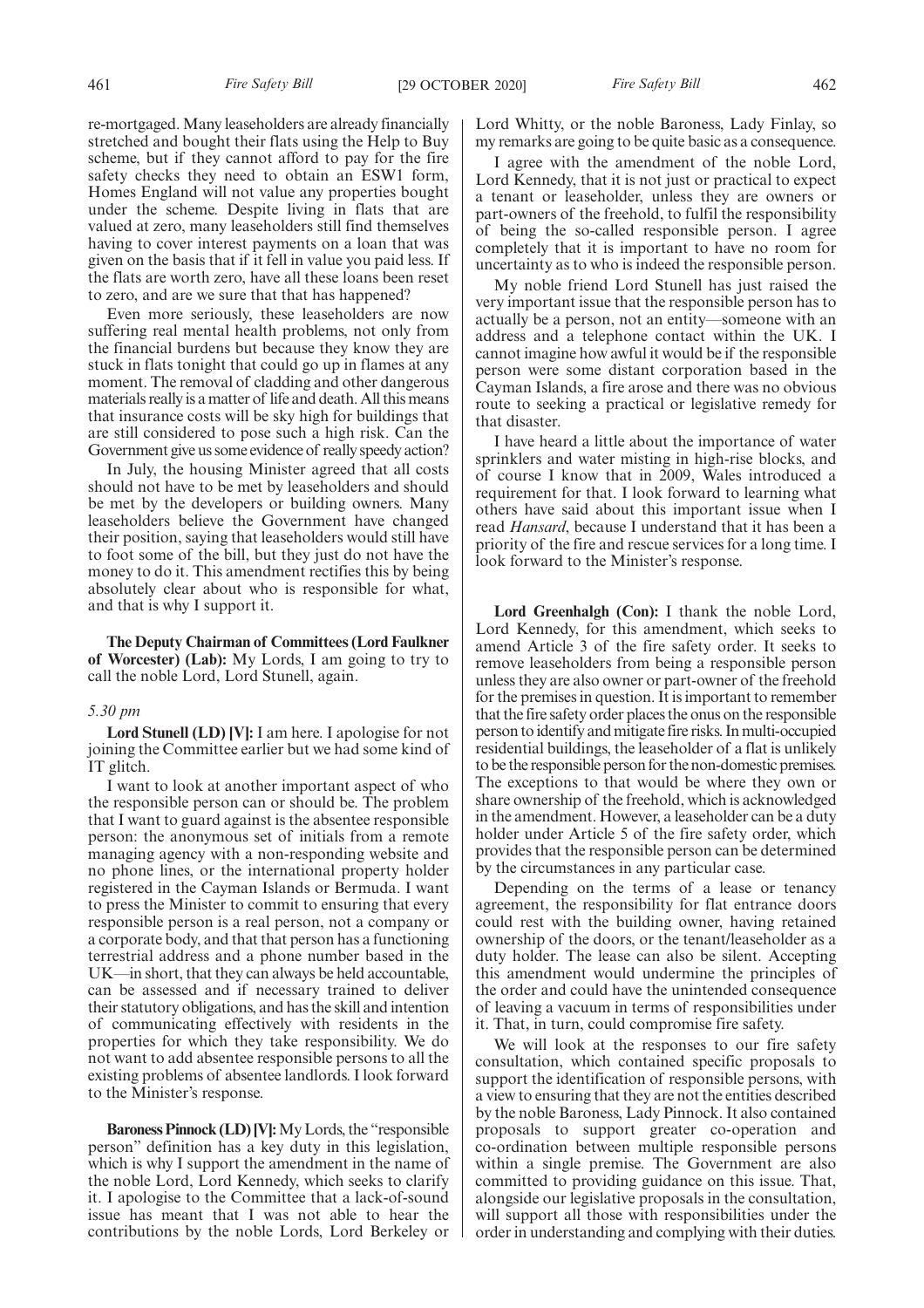[LORD GREENHALGH]

I thank the noble Lord, Lord Berkeley, for tabling Amendment 18. Water-based systems can be an effective and appropriate fire-fighting tool in the event of a fire, and they command broad support across the fire and rescue service and the broader fire sector. However, a water-based system is just one of many measures that can be adopted to counter the spread of fire within a building.

The amendment seeks to ensure that responsible persons for multi-occupied residential buildings consider the installation of sprinklers or water-mist systems as "appropriate fire-fighting equipment" options. On the retro-fitting of sprinklers or water-mist systems, it is up to the responsible person to decide whether those are appropriate mitigating measures.

Noble Lords may be aware that earlier this year the Government amended approved document B to require the provision of sprinkler systems in new blocks of flats over 11 metres in height. This amendment will come into effect next month to ensure that this is the new standard for buildings of that height in the future.

For existing buildings, the fire safety order requires the responsible person to maintain and keep in an efficient state and working order fire-fighting equipment, which may include water-based systems. In blocks of flats where these are not present, retro-fitting water-based systems may not always be a cost-effective solution, if they are desired at all by residents. Existing guidance suggests considering alternative fire safety measures, taking into account the absence of sprinklers.

The Government do not support using the fire safety order to promote one form of equipment over other measures which, depending on the building, might be more effective. The fire safety order rightly places the onus on the responsible person to have regard to the specific characteristics of their building in determining which fire-fighting equipment and mitigating measures are appropriate to ensure the safety of relevant persons.

It is important that the legislation leave open the range of options available to responsible persons, who, with the support of competent professionals and government guidance, which we are reviewing, are best placed to make those decisions based on local need. Some building owners may decide to install sprinklers as part of their overall fire strategy, while others might choose alternative measures, provided that they are effective. Nevertheless, the Government will review our fire safety order guidance for responsible persons, including references to fire-fighting equipment and other fire safety measures available to them.

I hope that I have provided sufficient reassurance and that the noble Lord is content to withdraw his amendment.

**Lord Kennedy of Southwark (Lab Co-op):** My Lords, I thank everybody who has spoken in this debate, which has been very useful. In particular, I thank the noble Lord for his response.

I agree very much with the comments of the noble Baroness, Lady Finlay, about the need for swift action. As we have discussed on previous amendments, there is the whole issue of building owners, insurance, guarantees and warranties, and we need to get to the bottom of that. I know that in the weeks ahead the noble Lord will be meeting people who are concerned about that, and that is very good.

I also agree with the noble Lord, Lord Stunell, that the responsible person must actually be a person. It cannot be a company or some entity, particularly one based on the other side of the world. It must be a real person in the UK, and we must have their name, address, phone number and email address so that we know exactly how to get hold of them. That is really important.

My noble friend Lord Berkeley spoke about the importance of sprinklers. The Government have made some progress on that, which is good, but they should look carefully at what has happened in Wales. Since 2011, no new home has been built without sprinklers. That measure was brought forward by the Labour Member, Ann Jones, following a Private Members' ballot and it has been a really good thing. The Government should look at the initiatives of other institutions in the United Kingdom to see how these things work; that is one they could learn from.

With that, I beg leave to withdraw the amendment.

## *Amendment 8 withdrawn.*

#### *Amendment 9 not moved.*

**The Deputy Chairman of Committees (Lord Faulkner of Worcester) (Lab):** My Lords, we now come to the group beginning with Amendment 10. I remind noble Lords that anyone wishing to speak after the Minister should email the clerk during the debate. Anyone wishing to press this or anything else in this group to a Division should make that clear in the debate.

## *Amendment 10*

## *Moved by Lord Kennedy of Southwark*

**10:** After Clause 2, insert the following new Clause—

"Review of Scottish and Northern Irish legislation covering similar matters

Within 24 months of the day on which this Act is passed, but no less than 12 months after the day on which this Act is passed, the Secretary of State must lay before Parliament a review of legislation covering similar matters to this Act enacted by the Scottish Government and the Northern Ireland Executive."

Member's explanatory statement

This new Clause would ensure that the Government considers legislation covering similar matters to this Act enacted by the Scottish Government and the Northern Ireland Executive.

**Lord Kennedy of Southwark (Lab Co-op):** My Lords, Amendments 10, 11 and 12 in this group are in my name. Amendment 10 requires the Government to consider legislation covering similar matters to those in the Bill that has been enacted by the Scottish Government and the Northern Ireland Executive. The Bill covers England and Wales only, since Scotland and Northern Ireland both have separate legislation in place under their legislative competences. The Government should work with the devolved Governments to share best practice and consider which legislation works best, and what should be in place where they alone have legislative competence.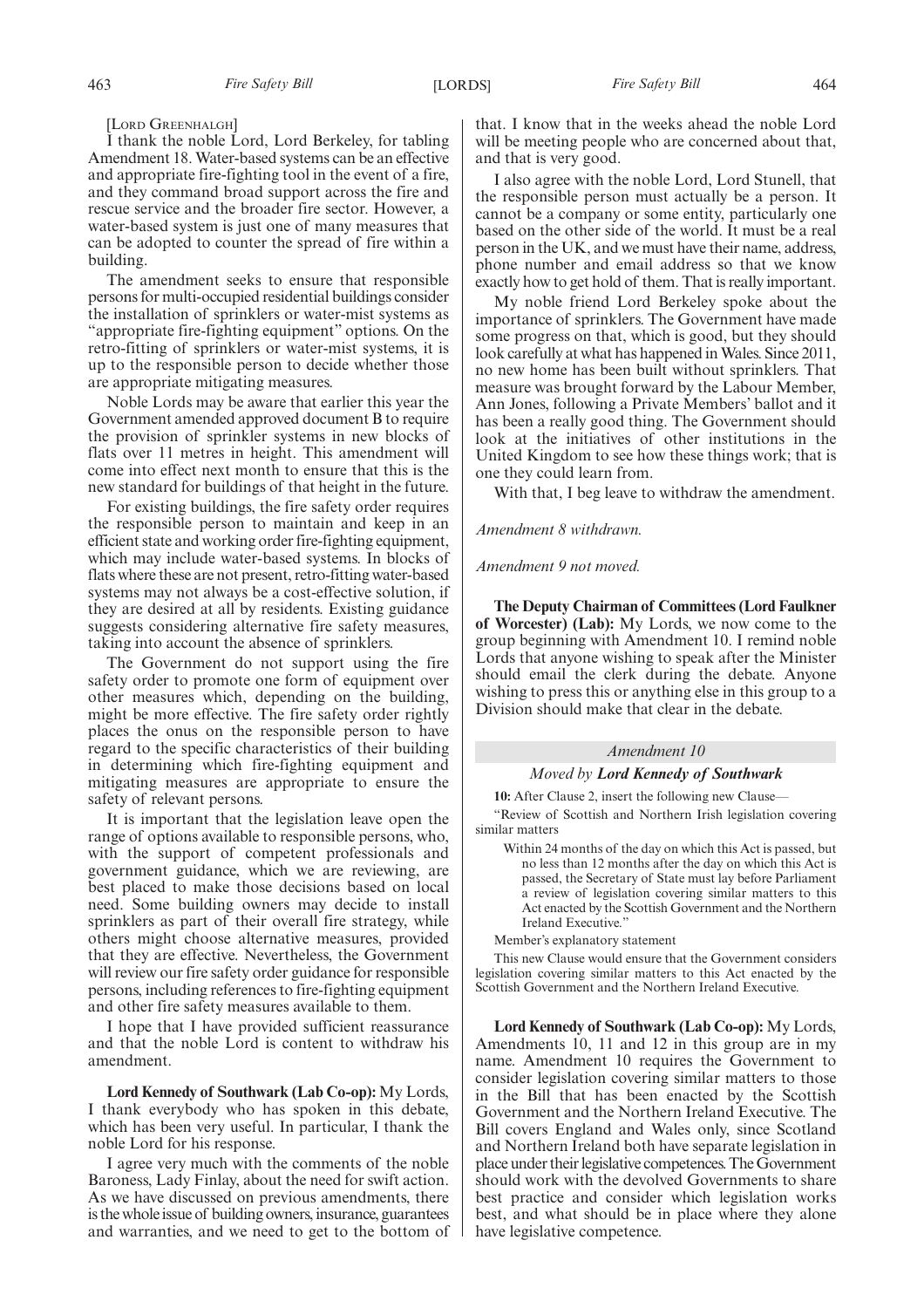Amendment 11 requires the Government to consider the Bill's impact on local authority finances. The LGA and local authorities are concerned about the impact of the Bill on their finances, as we have raised in previous debates. An analysis by the Institute for Fiscal Studies, commissioned by the LGA, found that councils in England are facing a funding gap of more than £5 billion by 2024 to maintain services at current levels. This figure could double amid the huge economic and societal uncertainty caused by the Covid-19 pandemic. This is a serious situation. It is therefore vital that councils are fully compensated for new requirements and burdens resulting from the Bill. As I have said before, the Government too often place extra burdens on local government, without a commensurate level of resources to deliver them. That is certainly not acceptable when looking at something as important as the Fire Safety Bill. It needs to be properly addressed when we consider matters of such importance.

Amendment 13 requires the Government to consider whether there is a skills shortage in the United Kingdom, in relation to the requirements of the Bill. Skills have been discussed in relation to many amendments. The lack of qualified professionals has already been raised today, along with the fear that, to get around it, we will have a race to the bottom, allowing unskilled people, who are not professionals, to undertake the work required of the Bill.

Britain has a skills shortage, particularly in higher technical skills, due to a number of reasons, including cuts to further education. The CBI said that two-thirds of businesses worry that they will not have the skilled posts to fill the work that needs to be done. The Government should make it clear whether they believe there is a sufficient skills base in the UK for the purposes of fire safety. If they do not believe that there is—and that may well be the logical conclusion—they need to set out what they will do to ensure we have the right skills base. I look forward to the Minister answering those points in his response. I beg to move.

**Lord Stunell (LD) [V]:** My Lords, I offer my support to Amendment 12, proposed by the noble Lord, Lord Kennedy of Southwark, which looks to have a UK-wide, or at least England-wide, skills audit. There is clear evidence, particularly for matters relating to infrastructure, construction and this topic specifically, that there is a serious deficit in skills and training, and in the attractiveness of the industry to new entrants. There are many reasons for that but discussing them would be a different debate.

Clearly, if the Bill is to be a success, not just in its initial moments but in the ensuing years, there needs to be a steady stream of well-trained and fully experienced professionals—not just in the white-collar sense, but professionals who can deliver and install changes to buildings on a very big scale. It matches the parallel demands being placed on the construction industry from the move to improve the energy performance of homes and buildings in general. Again, a massive programme of investment is in train and planned by the Government.

This skills audit is urgently needed. I dare say the Minister will talk about the Construction Leadership Council and the various work being done on that front, but it needs a level of intensity and urgency that cannot be held by just one trade association or government advisory body. It must be a central driving initiative of the Government themselves. Although we all sincerely hope the current economic circumstances will turn and improve dramatically next year, they strongly suggest that there will be opportunities to recruit and upskill people who have to make career changes. The Government can and should seize this moment to make sure upgrading skills and recruiting new entrants is taken as a serious opportunity, consequent upon the passage of the Bill. I strongly support what is set out in Amendment 12.

#### *5.45 pm*

**Baroness Pinnock (LD) [V]:** My Lords, mindful of my interests as declared at the opening of Committee, I support Amendment 11 in the name of the noble Lord, Lord Kennedy, although an additional cost must not be imposed on local authorities as a consequence of the requirements of the Bill. It is well documented that many local authorities are already facing very challenging circumstances as a result of the costs of dealing with the local impact of the pandemic. This is on top of years of deep cuts in government funding.

The new burdens agreement between central and local government is supposed to ensure that the costs of new duties required by the Government are met by the equivalence of the costs. This amendment seeks to underline this commitment and to ensure that sufficient additional finances are made available. The consequence of failing to do so would undermine the purposes of the Bill, for which there is unanimous support.

There has already been an extensive debate on skills shortages and the definition of competences during consideration of other amendments. Many noble Lords have expressed their concerns. I wish to underline the importance of this issue, which has been expressed throughout Committee.

Amendment 10 seeks to ensure that the Scottish Government consider similar legislation. It highlights how Governments across the UK are slowly beginning to mirror a federal system. I find this fascinating. I look forward to the Minister's reply.

**Lord Greenhalgh (Con):** My Lords, Amendment 10 seeks to introduce a review of Scotland and Northern Ireland, to take place no later than 24 months after Royal Assent on the Fire Safety Bill, which would subsequently be laid before Parliament.

From the outset, I remind the Committee that the Fire Safety Bill applies only to England and Wales. Fire safety is a devolved matter. The amendment proposed by the noble Lord, Lord Kennedy of Southwark, does not consider the vastly different fire safety regimes in place in Northern Ireland and Scotland. It is unlikely that the Scottish Parliament or Northern Ireland Assembly could make an equivalent legislative provision to reflect the fire safety legislation in England and Wales. In any event, the review proposed would not have any legal effect in either Scotland or Northern Ireland as the Bill extends and applies to England and Wales only. Such a review would be to no purpose.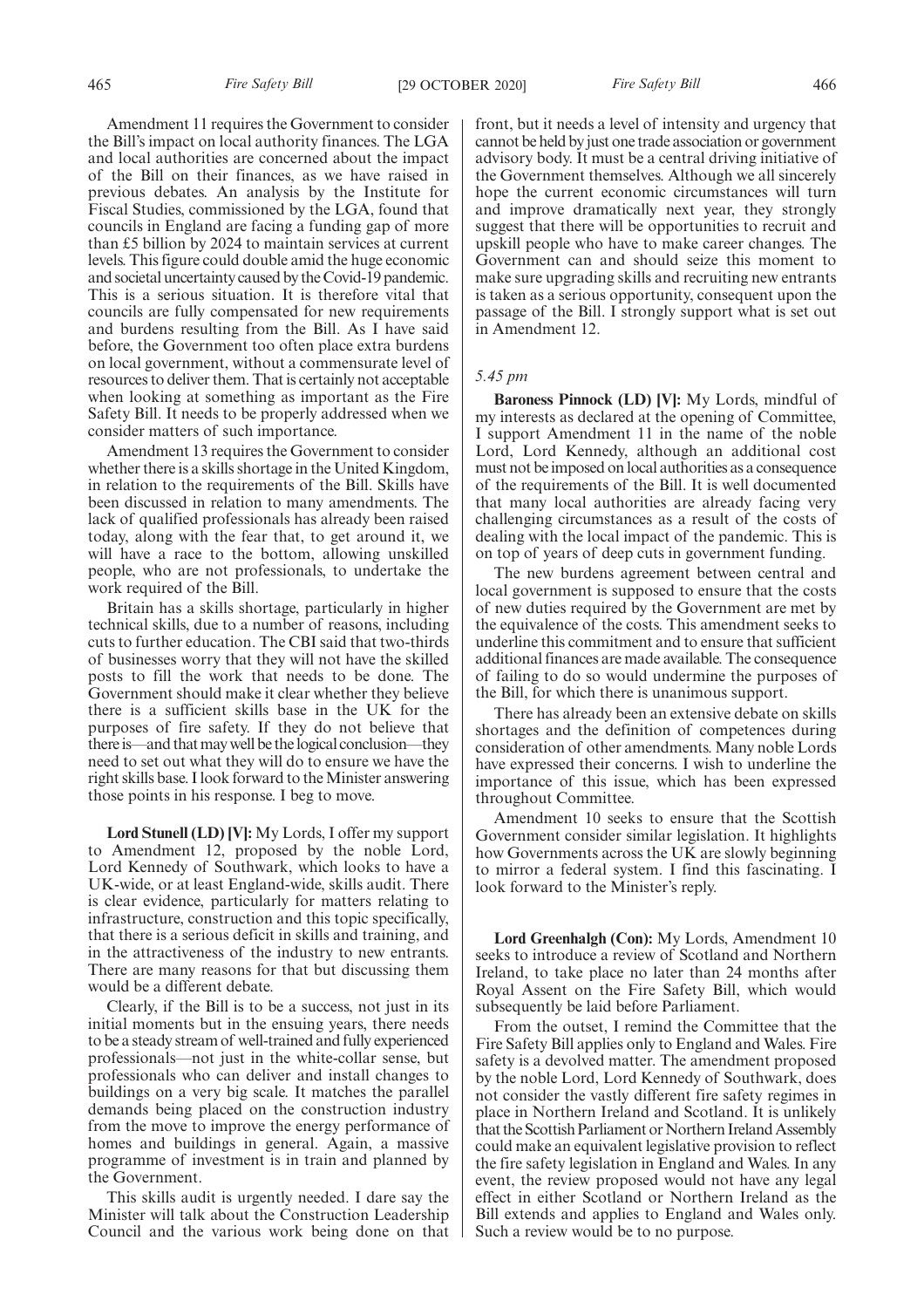I accept that noble Lords have an interest in fire safety in Scotland, Northern Ireland and Wales. However, these matters are the responsibility of the respective devolved Governments, who are best placed to provide an update.

The fire safety regimes in Scotland and Northern Ireland are significantly different from that of England and Wales. There is no direct equivalent of the fire safety order in Scotland and Northern Ireland. Existing fire safety legislation does not have the same features as in England and Wales. This includes a review of the fire safety regime for high-rise domestic buildings in Scotland and delivery of the recommendations from that review. A single source of fire safety guidance for those responsible for these buildings is now available online and fire safety information has been delivered to residents in all high-rise buildings in Scotland. I have been in close dialogue with Kevin Stewart, my opposite number in the Scottish Parliament, about the issues we have been debating in Committee.

I am pleased to inform the noble Lord, Lord Kennedy, that the Scottish Government have today published a formal response to the Grenfell phase 1 report. I look forward to reading it. It is an important step in advancing fire safety in Scotland.

In Northern Ireland, a cross-body building safety programme group has been established and is sponsored by the Department of Finance. The group will consider what actions are necessary in Northern Ireland to improve and develop building safety and how best to incorporate relevant recommendations arising from the Grenfell public inquiry phase 1 report. The group is in the earliest stage of development, identifying relevant representative group nominations to centrally co-ordinate the Northern Ireland response from an operational, regulatory and legislative perspective.

I turn to Amendment 11 and thank the noble Lord, Lord Kennedy, for raising the issue of the Bill's potential impact on local authorities. Obviously, we should mention not just local authorities but fire and rescue services. On a point of principle, we are very clear on the purpose of the Fire Safety Bill, which is to clarify that the structure, external walls and flat entrance doors in multi-occupied residential buildings are within scope of the fire safety order. However, this should not prevent local authorities from acting under their existing powers to address safety risks in multi-occupied residential buildings. They have a duty under the Housing Act 2004 to review areas of risk relating to social housing for which they are responsible, which we would expect to include issues relating to both fire and building safety. With regard to the private rented sector, local authorities also have a duty to take enforcement action if they consider that a serious category 1 hazard, including fire, exists on any residential premises.

We expect that the initial impact on local authorities and fire and rescue services under the Bill to be limited, with the focus being on responsible persons updating fire risk assessments on high-risk buildings, as considered under the risk operating model. I will address this in more detail when responding to amendments on commencement. The costs of the Bill have been set out in the published economic impact assessment. This shows that the costs are shared across all responsible persons for high-rise residential buildings, the majority of which are privately owned rather than social housing. We will keep the impact on local authorities under consideration in future spending reviews as work progresses on fire and building safety in their capacity as both landlords and enforcing authorities. I will also give an undertaking that we will consider the impact on local authorities of the Bill and consultation in line with the new-burdens principles. I should also inform noble Lords of the additional funding support being provided. We have invested £20 million in funding fire safety protection and a further £10 million for the fire risk review programme.

As regards the draft Building Safety Bill, we are planning measures to strengthen the fire safety order, and the impact of these on fire and rescue services and local authorities will be considered. I should warn noble Lords that the Bill will have about 140 clauses, whereas this Bill has three clauses, which we seem to have spent several hours debating in some detail.

Amendment 12 calls for a review of fire skills 12 months after the passing of the Bill. Significant work has been undertaken by the industry-led Competence Steering Group and its subgroup on fire risk assessors and fire engineers, to look at ways in which to increase competence and capacity in these professions. This includes proposing recommendations in relation to introducing a register of fire risk assessors, a competence framework and a system of third-party accreditation for fire risk assessors. The final report from the CSG was published on the Construction Industry Council's website on 5 October and the MHCLG, the HSE and the Home Office are considering the recommendations of the report in detail.

The noble Lord, Lord Kennedy, will be aware that we recognise the concerns raised by the fire risk assessor sector on its capacity and competency to undertake and update fire risk assessments for the buildings in scope of this Bill. We want to ensure that we will take a proportionate approach to commencing the Bill that limits any potential impact on the fire risk assessor sector. The noble Lord has raised a very important issue with this amendment. The Government have been working with the fire risk assessor sector to develop a clear plan to increase its capacity and capability. The Home Office and the MHCLG are jointly funding the British Standards Institution to develop technical guidance to support professionals to assess the fire risk posed by external wall systems. This guidance will support industry to upskill more professionals to take on this work and will increase the quality and consistency of these assessments.

Although this amendment is in line with our plans to develop the capacity and capability of the sector, I do not think that this work needs to be enshrined in legislation. I also think that a slightly longer timeframe for such a review of 18 to 24 months would be more appropriate, as such a period would allow for more meaningful change, given the need to recruit against the background of the Covid-19 pandemic.

Finally, I emphasise that understanding the skills shortage and having a plan to address that, as raised by the noble Lords, Lord Kennedy and Lord Stunell,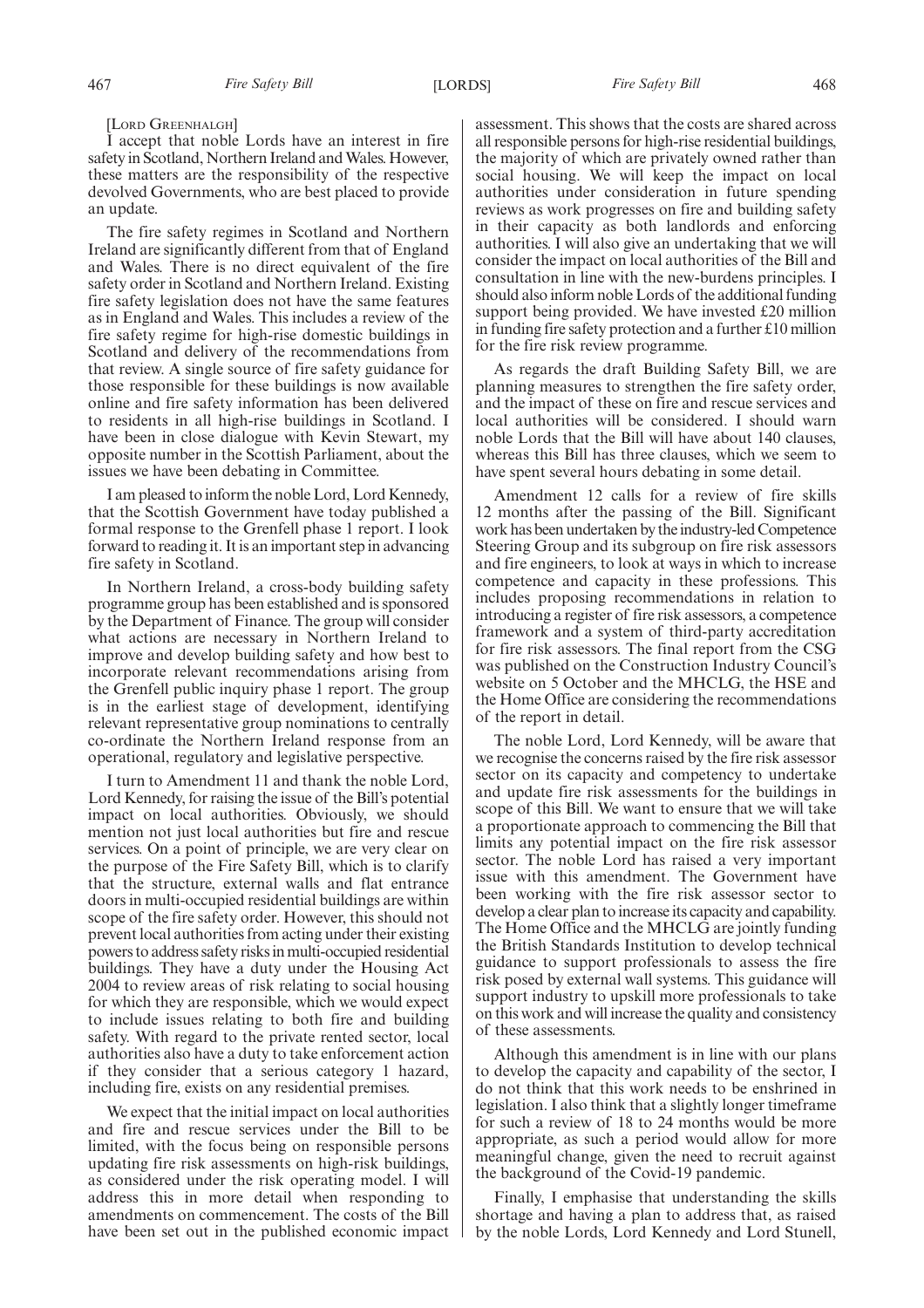must be a driving mission of this Government. Therefore, I would be happy to meet with the noble Lords in relation to Amendment 12 before Report to discuss the ongoing work that I have outlined. In the meantime, I ask noble Lords not to press their amendments.

**Lord Kennedy of Southwark (Lab Co-op):** My Lords, I thank everybody who has spoken in this short debate and thank the Minister for his response. All the issues that have been highlighted here are important; I will look carefully at what the noble Lord has said, particularly on skills. We need to ensure that in this new regime we have properly skilled, competent professionals doing this work. As many of us have said before, there should be no race to the bottom, and it is really important that we do not have unqualified people doing this work. On the issue of funding the fire service and local government, there are issues about the capacity of local authorities and the fire and rescue services to do the work, so funding is important. We need to see that done well.

On the noble Lord's comments in respect of learning from institutions in other parts of the United Kingdom, there are many examples where one particular part of the United Kingdom might do something a different way, and that sometimes might be better than the way we do it here. It is good that we learn from those, whether it is sprinklers in Wales or what they do on modern slavery in Northern Ireland or in Scotland, or the way we do things here in England. We need to ensure that we all learn from each other. If the Minister is meeting ministerial colleagues in other institutions, that is a very welcome and a good thing to know. At this stage, I beg leave to withdraw the amendment.

## *Amendment 10 withdrawn.*

#### *Amendments 11 and 12 not moved.*

**The Deputy Chairman of Committees (Lord Faulkner of Worcester) (Lab):** We now come to the group consisting of Amendment 13. I remind noble Lords that anyone wishing to speak after the Minister should email the clerk during the debate. Anyone wishing to press this amendment to a Division should make that clear in the debate.

#### *Amendment 13*

#### *Moved by Lord Kennedy of Southwark*

**13:** After Clause 2, insert the following new Clause—

"Application of the Fire Safety Order to short-term lettings premises

- (1) The relevant authority must, by regulations under section 2, amend article 2 of the Regulatory Reform (Fire Safety) Order 2005 (SI 2005/1541) (interpretation) as follows.
- (2) In the definition of "domestic premises", after "one such dwelling);" insert—
	- "but does not include any premises let to persons for gain as holiday or short-term accommodation during the occupancy of the premises by such persons."
- Member's explanatory statement

The amendment will clarify that the Regulatory Reform (Fire Safety) Order 2005 applies to holiday lets.

**Lord Kennedy of Southwark (Lab Co-op):** My Lords, Amendment 13 in my name sets out to highlight what may be a gap in the protection afforded by the fire safety order. The fire safety order does not apply to domestic premises, other than bedsit properties or houses in multiple occupation, so hitherto the protection afforded by the order did not extend to houses in respect of residential blocks. It effectively stopped at the flat's front door. The order applied only to the common parts and the planning and arrangements for escape through those common parts of the building.

It appears to be the position of the Government—and I stand to be corrected if I am wrong—that they have always assumed that where someone lets their property for a period of time through Airbnb or some other website, which they otherwise use as their residence, or do so for part of the year, then during the time that the flat is let through Airbnb or some similar organisation, the flat is subject to the protections of the order. However, I doubt that this can be a correct interpretation of the order as it currently stands: domestic premises are defined in the order as all those premises, and parts of premises, occupied as a private dwelling which are not used in common by the occupants of more than one such dwelling.

If a person lets out his private dwelling for part of a year, or just a room in that private dwelling, it is difficult to see why or how the premises ceases to be a private dwelling; with a room let out through Airbnb it certainly does not mean that that room or the whole premises are being used in common by the occupants of more than one dwelling. If we look at the terms of service provided by Airbnb, there is talk of "guests" and the statement:

"You understand that a confirmed booking of an Accommodation ("Accommodation Booking") is a limited licence granted to you by the Host to enter, occupy and use the Accommodation for the duration of your stay, during which time the Host (only where and to the extent permitted by law) retains the right to re-enter the accommodation according to the agreement with the Host."

Having guests in your private dwelling where you retain the right to re-enter is not a typical situation that the law treats as your property ceasing to be a private dwelling because you have let it out.

## *6 pm*

The government guidance is confusing in respect of the letting of rooms in dwellings. *Letting Rooms in Your Home: A Guide for Resident Landlords* identifies that properties classed as bedsits or shared accommodation— HMOs—must be licensed and comply with various regulations, including the fire safety order. However, it goes on to state that

"if the property is a House in Multiple Occupation fire safety could be an important consideration … But as for any other home, it is generally a good idea to ensure that the occupier 'knows their way round' the house, to help prevention and escape from fire. Smoke alarms are strongly advised: ideally one should be fitted on each floor of the property. It is also highly recommended to keep at least a fire blanket in the kitchen; and depending whether, for example, several people are likely to be cooking and/or smoking, having a fire extinguisher could be a sensible precaution."

If Airbnb and the like automatically create a type of rented accommodation that takes premises from being domestic premises occupied as a private dwelling and makes them subject to the fire safety order, one would expect the guidance to say that—but of course it does not. Article 26 of the fire safety order states:

"Every enforcing authority must enforce the provisions of this Order … in relation to premises for which it is the enforcing authority".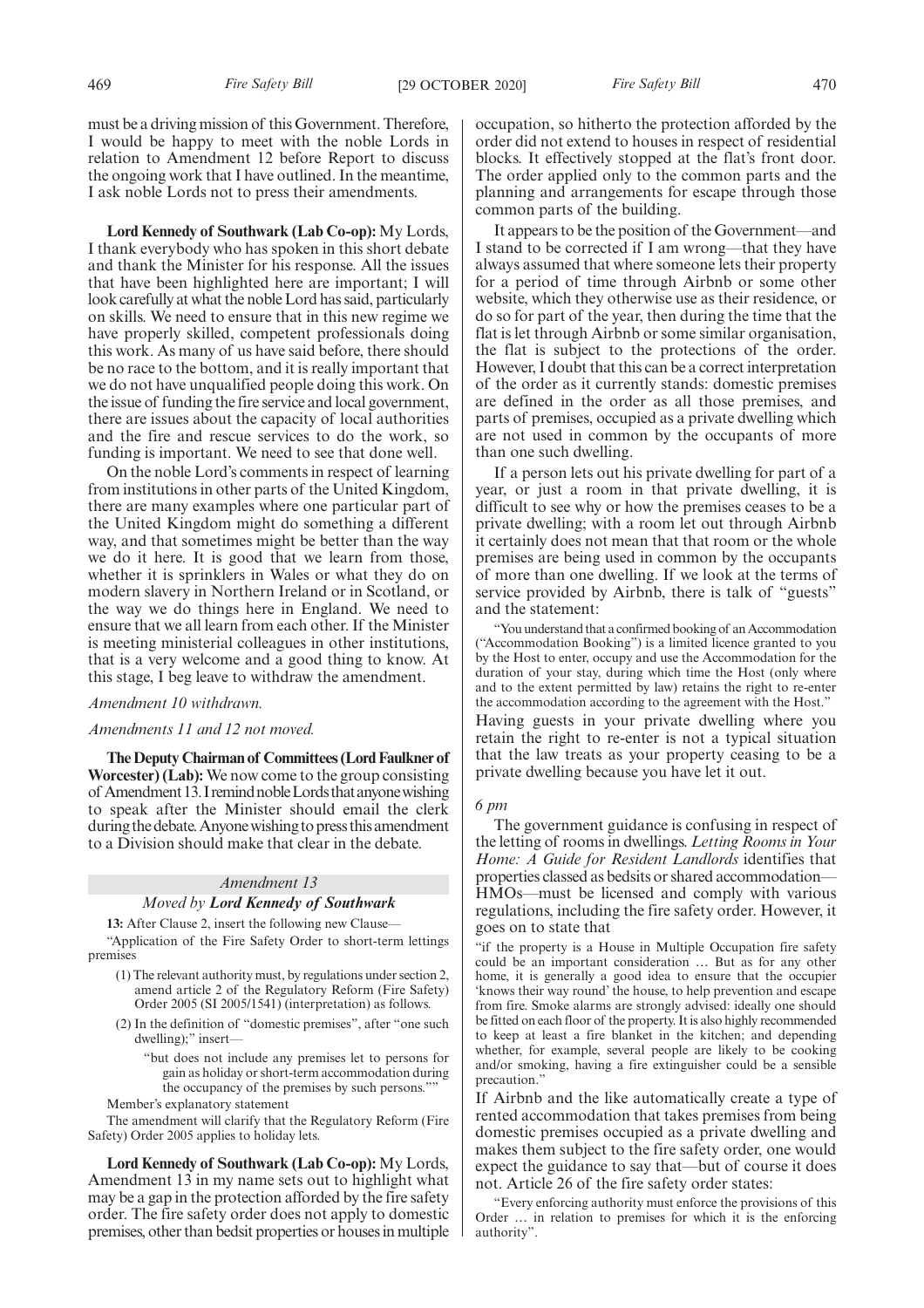[LORD KENNEDY OF SOUTHWARK]

Enforcement of the order involves an assessment by the fire authority of what in its patch comes under the fire safety order, as well as some kind of inspection regime. Some fire authorities in centres may attract many tourists—such as central London or any other big city—for whom there are plenty of flats that are offered through Airbnb or similar sites. The remainder of the time, they are used as private dwellings. It must be a matter of serious doubt whether the fire authority has the capacity to handle all these properties, or even know how many such properties are out there; it is even more doubtful that the owner of such a property has been advised or read the guidance that spells out that the premises may be suddenly subject to the fire safety order while they are being used for guests through Airbnb or a similar site.

Freedom of information inquiries have revealed that no fire authority has ever done a risk assessment on an Airbnb property and that authorities are unaware of how many there are in their areas. If the Government are correct that the order does not require this amendment to bring Airbnb properties within the protection of the order, no harm will be done by spelling it out in the way that this amendment does. The Bill provides a reminder of an issue for the Government: people renting premises temporarily should be protected by the appropriate fire prevention measures being in place for the property. It should have been assessed and the information should have been properly conveyed to them by their host; this should be an obligation under law. At the moment, the law is silent in that respect, which is the point of this amendment.

I repeat and emphasise the point that in people's homes there will be a single staircase to get out of the building. Have people been told what the arrangements are to get to the corridors? We need to look at this carefully. Many homes are being used on a temporary basis effectively as hotels or a place to stay. What work has been done by the company or the owner to ensure that the guests are properly aware of the risks and how to get out of a building safely? I do not believe that we are there yet; this raises an important issue. I hope that the noble Lord, Lord Parkinson, can see the point that I am trying to make and that he will address it when he responds to the debate. I beg to move.

**Lord Mendelsohn (Lab)[V]:** My Lords, I am grateful to the noble Lord, Lord Kennedy, for proposing this amendment and for giving us an opportunity to raise a serious if unintended deficiency in what fire safety law covers through the 2005 fire safety order. Far too often, attention is drawn to these matters only when they have terrible consequences, when it is essentially too late. I give great credit to the noble Lord, Lord Kennedy, for raising the issue in a timely fashion. To the best of my knowledge, it would be in time to save lives rather than deal with the consequences.

I am keen that the Minister should reflect very carefully on the excellent speech made by my noble friend Lord Kennedy, and that, if he cannot provide a comprehensive assurance from the Dispatch Box, he should tell the House that the matter will be taken back to the department and full consideration given to it. I hope that the Government will either accept this amendment or introduce their own amendment.

Identifying the cause of the absence of any agency doing any oversight investigation, regulation or consideration of online rental accommodation led to a clear view from the relevant agencies that they were not required to do so. In investigating why the amendment was so necessary, and why I am so keen to support it, the answer became evident in the compelling legal opinion written by the outstanding leading counsel Richard Matthews QC, who is rightly acknowledged in all independent legal guides as not just in the top band of legal silks on health and safety, but by some as the very best legal mind in the country on those matters. He has not just been counsel for the Health and Safety Executive but has acted for the Crown in many fire-related prosecutions.

I say this just to emphasise the strength and merits of the legal arguments that my noble friend Lord Kennedy presented, and the fact that the Minister needs to ensure that his legal talking points have the right level of force and expertise to provide assurance to the House.

Richard Matthews'opinion is that the fire safety order does not apply to domestic premises except those specifically defined in the order. The crucial question with regard to short-let holiday, business or other accommodation available through a variety of online or digital accommodation services—commonly known as Airbnb-type accommodation —is whether it falls within scope or ceases to be a domestic premises.

Mr Matthews' advice could not be clearer. He states:

"I am firmly of the opinion that a house or flat that is let on the specific terms of the licence through Airbnb or similar accommodation for a short period of time does not necessarily by operation of the law thereby cease to be a domestic premises occupied as a private dwelling. Furthermore, I am very firmly of the opinion that a room or space in a house or flat that is let on the specific terms of the licence through Airbnb for a short period of time, whether the remainder continues to be occupied by the host as a residence, does not thereby cease to be a domestic premises occupied as a private dwelling, nor that it thereby becomes premises used in common by the occupants of more than one such dwelling. In addition, I am further of the opinion that both the Government's written parliamentary response and its *Do you have paying guests?* guide are both inaccurate in this regard, and an apparent assertion that whenever anyone pays to stay in a property other than to live there as a permanent home, then the property is not a domestic premises occupied by someone, not necessarily a paying guest, as a private dwelling, is wrong as a matter of law.

Nothing demonstrates that his interpretation of the law is incorrect, which explains the fact that there has been no enforcement.

There is a clear, though unintended, gap, and it should be plugged as soon as possible. The onus must be on Airbnb hosts, and similar types of host, to have made the assessment or, where necessary, sought professional advice, to protect their paying guests. In addition, fire authorities should have some knowledge of where these properties are, or at least consider whether there is a need for inspection if a particular block or premises is being used within these terms. I strongly support the correction of the anomaly in the Bill that the amendment provides, to clarify the roles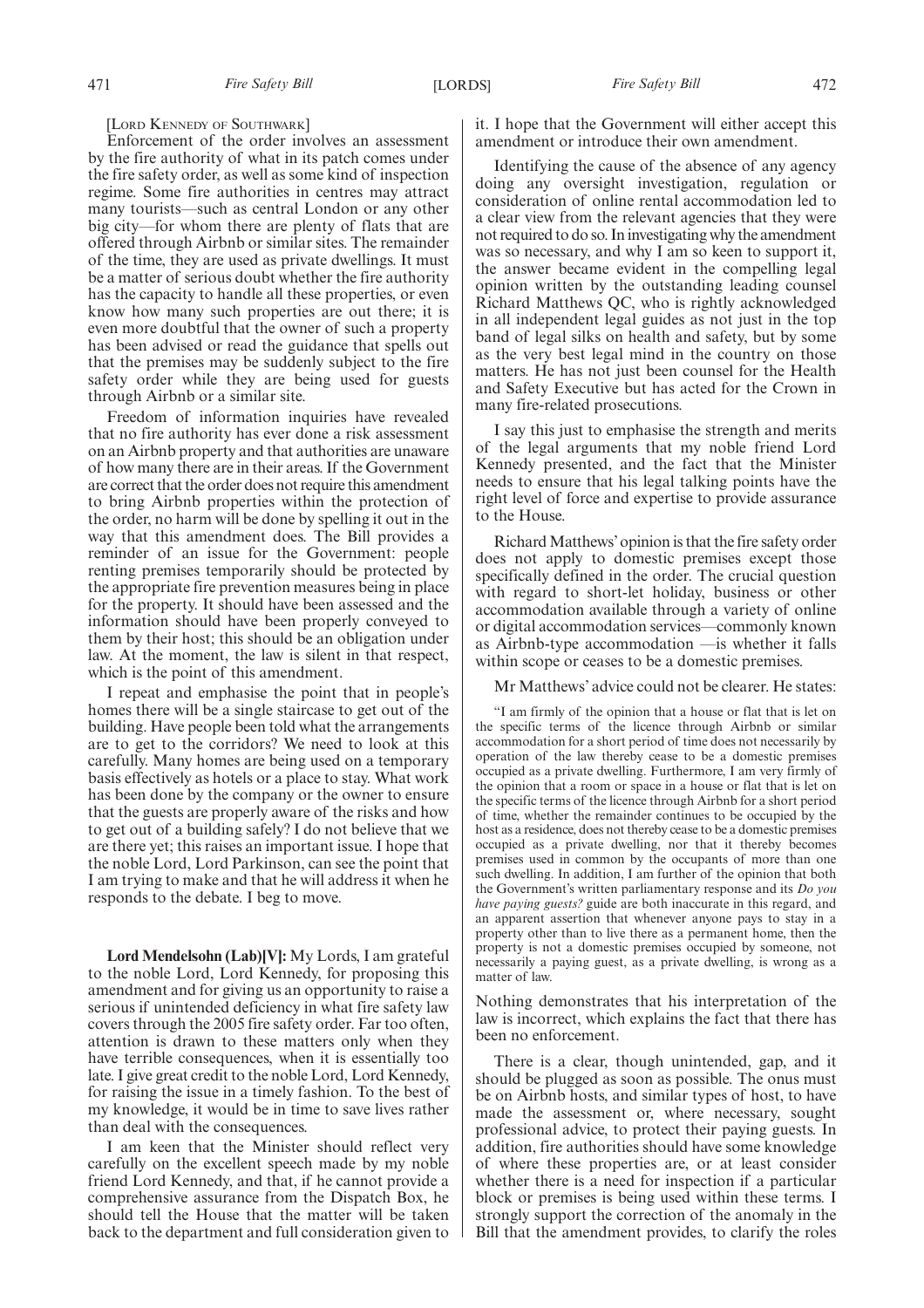and responsibilities of temporary landlords in respect of fire prevention measures in their properties.

Finally, there is one other significant matter, which Mr Matthews' extensive legal research and experience also uncovered, that should be addressed. It is that the 2015 smoke and carbon monoxide alarm regulations, which were brought into force at a time when the service provided by Airbnb and other such companies was well established and well known, for Airbnb premises to be within the ambit of the smoke and carbon monoxide regulations by reason solely of a licence obtained by Airbnb, such a licence would have to amount to a tenancy granting the right to occupy the premises as the guest's only or main residence. An Airbnb will not have the effect of putting premises outside the ambit of the smoke and carbon monoxide regulations within that protection. I would be grateful for the Minister's assurance that this too—which is surely another unintended lacuna—will be remedied, as well as the one addressed by the main amendment.

**Baroness Pinnock (LD) [V]:** My Lords, the phrase "unintended consequences" comes to mind in Amendment 13. This short amendment seeks to ensure that there is clarity in connection with short holiday lets that use either part or the whole of a building, and it is one that we support. I am no legal expert, but the issues just raised by the noble Lord, Lord Mendelsohn, must be considered and a definitive answer provided by the Government.

I thank the noble Lord, Lord Kennedy, for seeing that there is an omission in the Bill and a possible unintended consequence, and for tabling the amendment so that we can have this discussion. I hope the Minister is able to respond positively.

**Lord Parkinson of Whitley Bay (Con):** I thank the noble Lord, Lord Kennedy, for raising the important issue of the treatment of short-term accommodation and holiday lettings under the fire safety order, and I am grateful to all noble Lords who have taken part in this brief but important debate. The noble Lord is absolutely right to draw attention to the constantly changing models and companies through which people might rent out their accommodation, particularly in this year of staycations when, I am sure, people have been staying in many more domestic properties in the UK.

As the noble Lord noted, domestic premises are expressly excluded from falling within the fire safety order. Article 2 of the order provides a definition of domestic premises which states that, to be considered as such, it must be occupied as a private dwelling. That is the key bit: the fire safety order applies at any time when the property is being leased or rented because it is not being occupied as a private dwelling. In effect, the property becomes a non-domestic premise when rented out and falls within the scope of the safety order. That is the Government's view of the legal position. Under the fire safety order, owners of these types of premises have a duty as the responsible persons to undertake a fire risk assessment and put in place fire precautions that are adequate and appropriate to manage the risk of fire, and the fire and rescue services are the enforcing authorities for the order in such accommodation.

Anyone who provides accommodation for paying guests can also find helpful information on the GOV.UK website, which the noble Lords, Lord Kennedy and Lord Mendelsohn, mentioned. The noble Lord mentioned by name the *Do You Have Paying Guests?* guidance, which is for people who are responsible for small and short-term accommodation. I can tell noble Lords that the guidance has recently been updated and that the new version will be called *Making Your Sleeping Premises Safe from Fire*, which will be a short guide for sleeping premises, small businesses and small blocks of flats. That is the part of the tranche 2 FSO guidance review, which will be published alongside the laying of secondary legislation. I hope that when the noble Lord sees that, it will assuage some of his concerns.

We do not agree with the legal position of Mr Matthews that the noble Lord, Lord Mendelsohn, read out; if a property is rented out through Airbnb and so on then it falls within the scope of the fire safety order. I hope that reassures the noble Lord that the fire safety order already applies in the scenario that he outlines in his amendment, and that he will therefore be content to withdraw it. We will certainly be happy to continue discussing this point as we approach Report.

**The Deputy Chairman of Committees (Baroness McIntosh of Hudnall) (Lab):** My Lords, I have had no requests to speak after the Minister, so I call the noble Lord, Lord Kennedy.

**Lord Kennedy of Southwark (Lab Co-op):** My Lords, I thank everyone who has spoken in this short debate. The Minister has confirmed that the Government's view is that the fire safety order applies when the property is used for a paying guest. The question that therefore arises is: does the person providing the property know the obligation that they have created for themselves? Do the sites that let these properties out for them understand that? Do they know their responsibilities? Have they made adequate provision to ensure that when the property is being let, it is safe? Are people aware of the ways in and out of the property, what the fire precautions are and so on?

There is another point here. How does a fire authority know that all these properties in its area are being let and used, and how can they do inspections? Just think how many properties must be let in London. How will the London fire brigade or the local authority ever know which properties they are? How can they ever do any inspections? How can anyone ever be responsible? If no one is responsible, either the order is wrong or we have not created the conditions for the order to be effective.

Those are really serious issues, so I hope the Minister will look at them between now and Report. It is not just an anomaly; it is potentially a disaster waiting to happen, and we need to do much more than we are now. At this stage, I am happy to withdraw the amendment, but I will bring it back on Report. I beg leave to withdraw the amendment.

*Amendment 13 withdrawn.*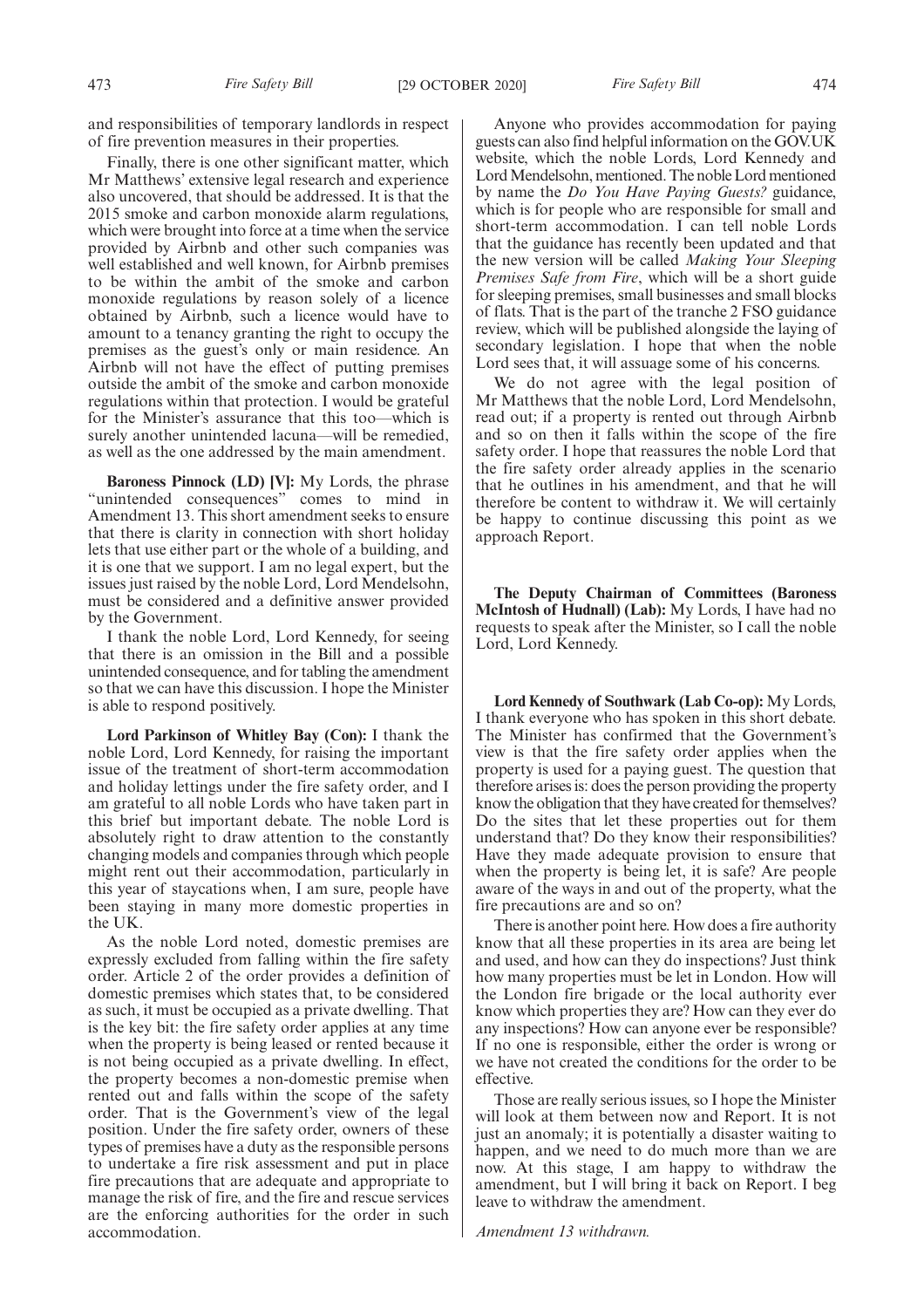[LORD KENNEDY OF SOUTHWARK] *6.15 pm*

**The Deputy Chairman of Committees (Baroness McIntosh of Hudnall) (Lab):** My Lords, we now come the group beginning with Amendment 14. I remind noble Lords that anyone wishing to speak after the Minister should email the clerk during the debate. Anyone wishing to press this, or any other amendment in the group, to a Division should make that clear in the debate. This amendment was to be moved by the noble Lord, Lord Porter of Spalding, but he is not able to join us today, so I call the noble Lord, Lord Kennedy of Southwark.

#### *Amendment 14*

#### *Moved by Lord Kennedy of Southwark*

**14:** After Clause 2, insert the following new Clause—

"Fire Safety Code of Practice

- (1) The relevant authority must by regulations amend the Regulatory Reform (Fire Safety) Order 2005 (SI 2005/1541) as follows.
- (2) In Article 26(2) (Enforcement of Order), at the end insert "and any Code of Practice made pursuant to Article 50".
- (3) In Article 50 (Guidance)—
	- (a) in the title, at the beginning insert "Code of Practice and";
	- (b) after Article 50(3) insert—
	- "(4) The Secretary of State must issue a Code of Practice with the aim of securing that-
	- (a) all fire risk assessments of higher-risk residential buildings necessary to comply with this Order are carried out as soon as practicable and before those which are lower-risk, and
	- (b) privately-owned and publicly-owned buildings are equally able to access the resources available to carry out such work.
	- (5) Before issuing a code under this Article the Secretary of State shall—
	- (a) publish proposals, and
	- (b) consult such persons as he or she thinks appropriate.
	- (6) Before issuing a code under this Article the Secretary of State shall lay a draft of the code before Parliament.
	- (7) Where a draft is laid before Parliament under Article 50(6), if it is approved by both Houses of Parliament
	- (a) the Secretary of State may issue the code in the form of the draft, and
	- (b) it shall come into force in accordance with provision made by the Secretary of State by order.
	- (8) A failure to comply with a provision of a code shall not of itself make a person liable to criminal or civil proceedings; but a code—
	- (a) shall be admissible in evidence in criminal or civil proceedings, and
	- (b) shall be taken into account by a court or tribunal in any case in which it appears to the court or tribunal to be relevant.
	- (9) The Secretary of State may amend any code of practice issued pursuant to this Article by publishing proposals for the amendment of the code and consulting on those proposals and seeking the approval of Parliament in the same way as for the first code, but a code issued under this Article shall continue in force until it is amended.""

Member's explanatory statement

This amendment, and the others in Lord Porter's name, would require the Government to introduce guidance in the form of an approved code of practice, before commencing the Bill. The approved code of practice must seek to ensure that the limited resources available to carry out the reviews of fire risk assessments required by the Bill are allocated between buildings on the basis of risk.

**Lord Kennedy of Southwark (Lab Co-op):** My Lords, I am very happy to move this amendment on behalf of the noble Lord, Lord Porter of Spalding. I shall speak to Amendments 14, 19 and 23, in the name of the noble Lord, Lord Porter, and also to Amendment 22, in my name, in this group.

For many years, the Local Government Association has been calling for councils and fire services to be given effective powers and meaningful sanctions to ensure that residents are safe, and feel safe, in their homes. This is an absolute priority for councils. The introduction of the Fire Safety Bill is welcome, and I hope it is an important step in the right direction. But there is concern about some of the practicalities of the Bill, which has led to the noble Lord, Lord Porter, tabling Amendments 14, 19 and 23.

Many building owners, including councils, will need to review the fire risk assessments on their properties as a result of this Bill. It is right that they do so, because where cladding systems are on residential buildings, we must be sure that they are safe and that appropriate measures are in place if they pose a risk. It also takes forward one of the recommendations of the review of the Grenfell Tower inquiry. To make sure that this new duty can be delivered, we need to ensure that there are enough specialists to review the cladding systems. It has become clear that there is likely to be a significant shortage of assessors to carry out these reviews. Indeed, many of those qualified to conduct normal fire risk assessments do not have the specialist skills necessary to include external wall systems in a risk assessment. Insurers are also reluctant to provide professional indemnity cover for this sort of work. This leads to several potential problems. First, responsible persons, including the councils, may be unable to fulfil their obligations under the Bill. Secondly, there is a risk that a demand/supply imbalance drives up the cost of assessments, adding to the burdens on the housing revenue account or the taxpayer. Thirdly, if owners with sufficient resources pay the higher cost to get all their buildings assessed, irrespective of the risk to residents, high-risk buildings with less well-off owners will be left at the back of the queue—and that queue could last for some years. Finally, delays in some buildings obtaining fire risk assessments could compound the problems caused by the inability of residents to obtain EWS1 forms and the consequent effects of this on mortgage applications, even in buildings that have safe cladding systems.

The amendments of the noble Lord, Lord Porter, seek to ensure two outcomes: that responsible persons are protected in law, where they are genuinely unable to review their fire risk assessments, and that higher-risk premises are assessed before lower-risk premises. The precise method of doing this will be set out in the code of practice. It will rely on risk assessment tools which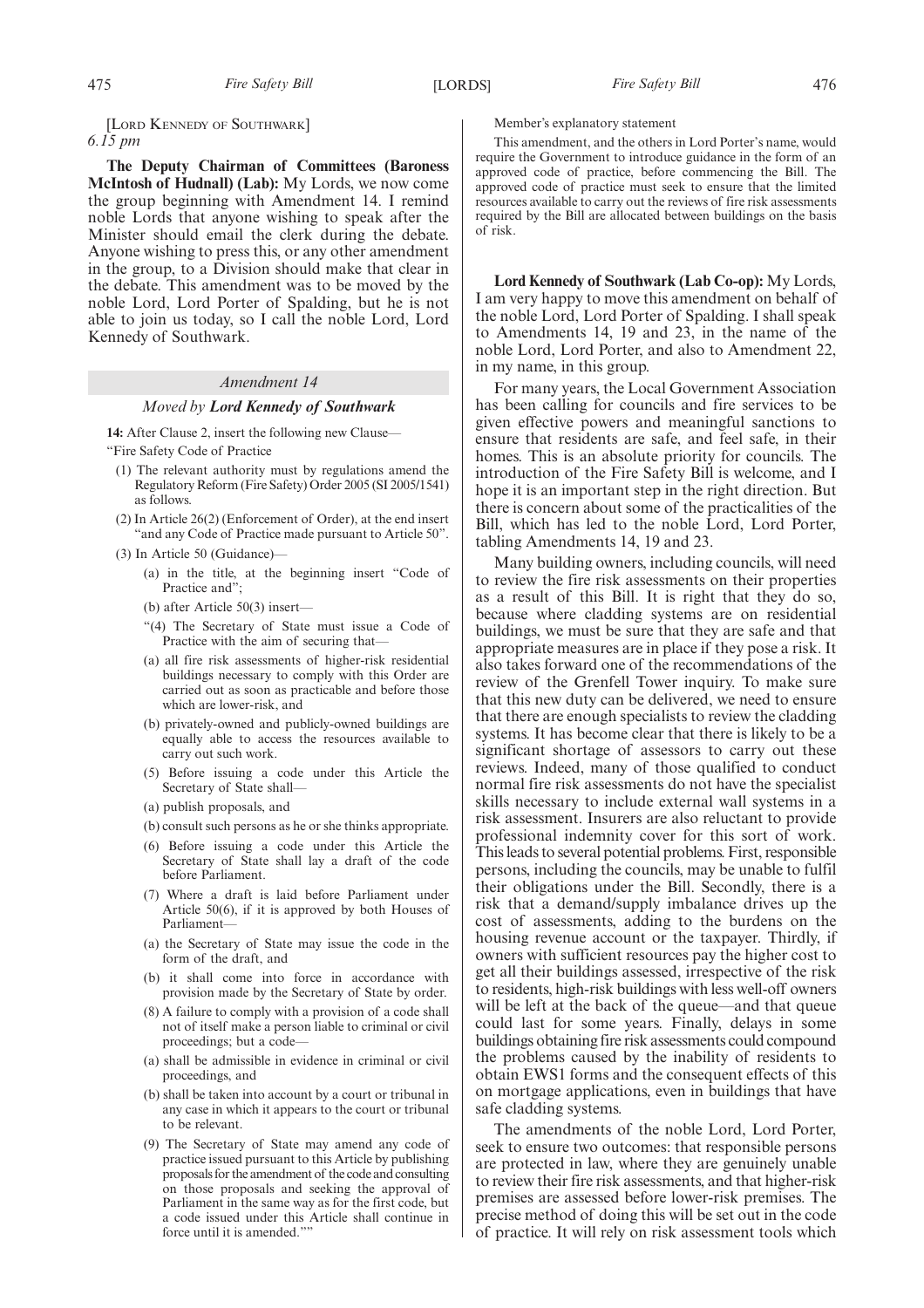take account of the various factors that increase the risks fire poses in a block of flats—for example the height, if they have sprinklers, and the number of escape routes. This is being developed, as we know, by the National Fire Chiefs Council and the Fire Industry Association.

This tool should allow buildings to be placed in various categories of risk, with each category to be given a different level of priority and a different deadline to complete its assessment. In order to get these effective deadlines, the Government need to undertake research to establish a clearer picture of the number of buildings likely to be affected in different categories and the number of assessors available. This is unlikely to happen before the Bill commences, so either the Bill needs to be delayed or deadlines need to be capable of being changed relatively quickly.

A balance will have to be struck between commencing the Bill as soon as possible, so that the fire service can use its powers, and assessing the disparity between the number of fire risk assessments that will need be reviewed and the capacity of the fire risk assessment industry to do so. Parliament needs to make this judgment, and the amendment in the name of the noble Lord, Lord Porter, includes a requirement for the approved code of practice to be laid before both Houses for scrutiny.

The tragedy that unfolded at Grenfell Tower must never be allowed to happen again. We need a building safety system that works. The amendments in the name of the noble Lord, Lord Porter, seek to ensure that, on the issue of fire risk assessments, we have a practical set of proposals agreed by this House. I hope that the Minister will respond positively and I am very happy to move the amendment on behalf of the noble Lord. I beg to move.

**Lord Shipley (LD) [V]:** My Lords, I support the amendments in this group and I acknowledge the sterling work done by the noble Lord, Lord Porter, over the past three and a half years to improve building safety following the Grenfell fire. The central aim of the amendments is to ensure that resources are used to best effect in reviewing the fire risk assessments required by the Bill. The criteria for prioritisation must be based on anticipated levels of risk, so the process and the code of practice outlined by the noble Lord, Lord Porter, seem appropriate to meet this objective. That said, I hope the Minister has understood the concern of many speaking today that improving fire safety needs faster outcomes, and that nothing in this group should mean longer delays for assessments that are felt to be less urgent.

Finally, Amendment 22 is obviously key to the delivery of the intentions behind this group, because it requires sufficient fire safety inspectors to be available, as the noble Lord, Lord Kennedy, has emphasised. It is a clear duty of government to ensure that enough qualified inspectors are available, and I very much hope the Minister will shortly confirm that this is indeed the Government's intention.

**Baroness Pinnock (LD) [V]:** My Lords, it is a pity that the noble Lord, Lord Porter, is not able to move his amendment today, as his is a good idea. A fire safety code of practice would draw together many of the issues raised elsewhere in the debate into one place. I am confident that there will be, of course, prioritisation of buildings at risk, but this amendment would ensure that this is set out and therefore legitimised. Sharing the costs of fire risk assessments according to assessed risks is another important element of fairness that has to be acknowledged, and putting it in the Bill, as this amendment does, is wholly positive.

Throughout today's debate, it is clear that there is full support for the Bill and its purposes. All the amendments seek to do is to improve it for the benefit both of fire safety and for residents' peace of mind. I look forward, therefore, to the Minister's response.

**Lord Greenhalgh (Con):** My Lords, I thank my noble friend Lord Porter for his sterling efforts regarding building and fire safety, and for his leadership over many years in local government and as a former chairman of the Local Government Association. I thank him for tabling amendments on a proposed improved code of practice to support the commencement of the Bill. I thank the noble Lord, Lord Kennedy, for stepping up in his stead, and for his amendment, which would ensure that the Bill is not commenced until the Government have completed a full review of the capacity of fire safety inspectors to undertake the duties set out in the Bill.

I will respond to the amendments relating to commencement guidance. As noble Lords are aware, the Home Office established a task and finish group, chaired jointly by the National Fire Chiefs Council and the Fire Sector Federation, whose role was to recommend the optimal way to commence the Bill. Members of the group were drawn from local authorities, housing associations, private sector developers, the fire sector and selected fire and rescue services. My noble friend is aware that the Local Government Association was represented—as I said, he served as chairman until July last year.

The Home Office received the group's recommendations on 28 September. It advised that the Bill should be commenced at once for all buildings in scope on a single date, subject to prior conditions being met: first, that responsible persons should use a risk-based tool to develop an effective strategy to prioritise their buildings for an updated fire risk assessment—a tool is currently being developed by a sub-group of the task and finish group; and, secondly, that the Government issue statutory guidance to ensure that this tool is used by responsible persons.

I thank the task and finish group for providing its expert views to the Home Office. I understand the intention behind this amendment: that guidance—whether or not it is defined as a code of practice—needs to have the appropriate legal status to ensure effective use of the risk-based tool by responsible persons. I am aware my noble friend also has concerns that fire engineers and competent professionals might increase their fees, making it difficult for social sector landlords to get expert advice on buildings that may be high-risk.

This Government want to ensure that the resources of fire engineers and other competent professionals are targeted to buildings based on risk. Equally, this Government want to ensure that there are no delays to commencing the Bill. I am sure this is a view we all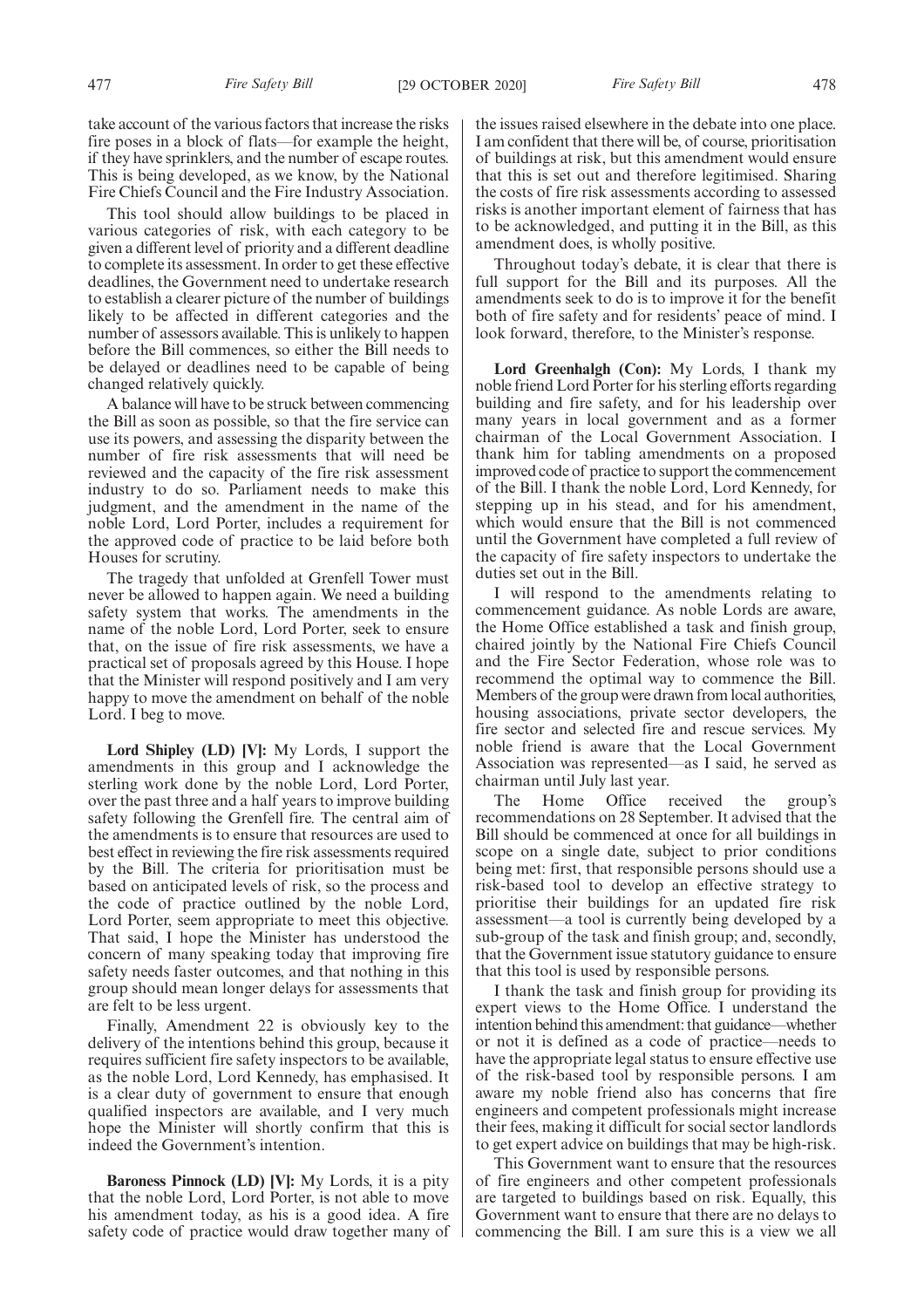[LORD GREENHALGH]

share. The Government are concerned that this amendment will delay the commencement of the Bill; for example, it would place a statutory duty on the Government to undertake a public consultation on a draft code of practice and to lay the final code before Parliament before the Bill and the code come into effect by order. This process will delay the Bill's commencement until at least summer 2021.

I do not consider that guidance alone will resolve my noble friend's concerns about how fire engineers and other competent professionals prioritise their resources. The right building blocks need to be put in place to create system change. That is why we are working with the fire risk assessor sector to develop a clear plan to increase its capacity and capability. The Home Office and MHCLG are jointly funding the British Standards Institution to develop technical guidance to support professionals to assess the fire risk posed by external wall systems. This guidance will support industry to upskill more professionals to take on this work and increase the quality and consistency of these assessments.

We continue to work closely with the joint chairs of the task and finish group, as well as the LGA, to ensure that the Government provide a proportionate response to their advice.

The amendment tabled by the noble Lord, Lord Kennedy of Southwark, aims to ensure that the Bill is not commenced until the Government have completed a full review of the capacity of fire safety inspectors to undertake the duties set out by the Bill. The Bill clarifies the role of fire and rescue services in enforcement against responsible persons who have not adequately assessed the fire safety risks of a building's structure, external walls or flat entrance doors in multioccupied residential buildings and, where appropriate, put in place general fire precautions. The amendment aims to ensure that before the Bill is commenced the Government undertake a review of the fire and rescue services' capacity to carry out inspections and, where appropriate, take enforcement action in line with the clarification the Bill provides.

Fire and rescue services have the resources they need to do their important work. Decisions on how resources are best deployed to meet their core functions are a matter for each fire and rescue authority. This includes deciding on the number of fire safety officers needed to deliver their fire safety enforcement duties under the fire safety order.

The amendment is unnecessary as the Government issued an impact assessment for the Bill, which considered the impact on fire and rescue services. The impact assessment sets out that additional work for fire safety inspectors arising from the Bill will cover reading and reviewing of relevant parts of the updated fire risk assessment and, where appropriate, undertake a visual inspection of the external walls and flat entrance doors. Our central estimate of the additional cost to fire and rescue services is £5.9 million over the 10-year period assessed.

Overall, fire and rescue authorities will receive around £2.3 billion in 2020-21. Stand-alone fire and rescue authorities will see an increase in core spending power of 3.2% in cash terms in 2020-21 compared with 2019-20. The Government have invested a further £30 million of funding in fire and rescue services and the National Fire Chiefs Council this year. This includes: £10 million allocated to fire and rescue authorities to improve protection capability and undertake more audits of high-risk premises; £7 million to allow fire and rescue authorities to respond effectively to the findings of the Grenfell Tower Inquiry; £3 million to bolster the NFCC's Grenfell improvement capacity and capability and to drive strategic change from the centre; and £10 million to deliver the Government's building risk review programme and to form a central protection hub within the NFCC.

The National Fire Chiefs Council published a revised competence framework document earlier this year for business fire safety regulators to assist fire and rescue services in assuring the competence of their fire safety staff. This work will support common competence standards across fire and rescue services'protection staff.

#### *6.30 pm*

I also remind the noble Lord about the comments made in the other place by his Front Bench in wanting the Bill to be commenced as early as possible. That is exactly what this Government want; this amendment has the potential to delay the commencement of the Bill.

I would be happy to meet my noble friend Lord Porter between now and Report regarding Amendments 14, 19 and 23, but I hope that he is reassured that the Government are listening to his concerns. In the meantime, I ask the noble Lord to withdraw the amendment.

**The Deputy Chairman of Committees (Baroness McIntosh of Hudnall) (Lab):** My Lords, I have received no requests to speak after the Minister so I call the noble Lord, Lord Kennedy of Southwark.

**Lord Kennedy of Southwark (Lab Co-op):** My Lords, I was very happy to move this amendment on behalf of the noble Lord, Lord Porter of Spalding. He is highly regarded in this House and in local government, where he led the LGA for many years with distinction and was respected by councillors of all parties and none.

There have been constant themes this afternoon: the effectiveness of this order; the need to make sure that it works properly; the competence of the people who will have responsibilities under the order and who they are; and the resources available to local authorities and others to ensure that they can deliver what they are responsible for. I am sure that we will come back to these issues on Report. However, I am pleased to hear that the Minister is prepared to talk to the noble Lord, Lord Porter, on the issues he raised in this amendment; I know that the noble Lord will take these matters up with him between now and Report.

At this stage, however, on behalf of the noble Lord, Lord Porter, I beg leave to withdraw the amendment.

*Amendment 14 withdrawn.*

*Amendments 15 to 18 not moved.*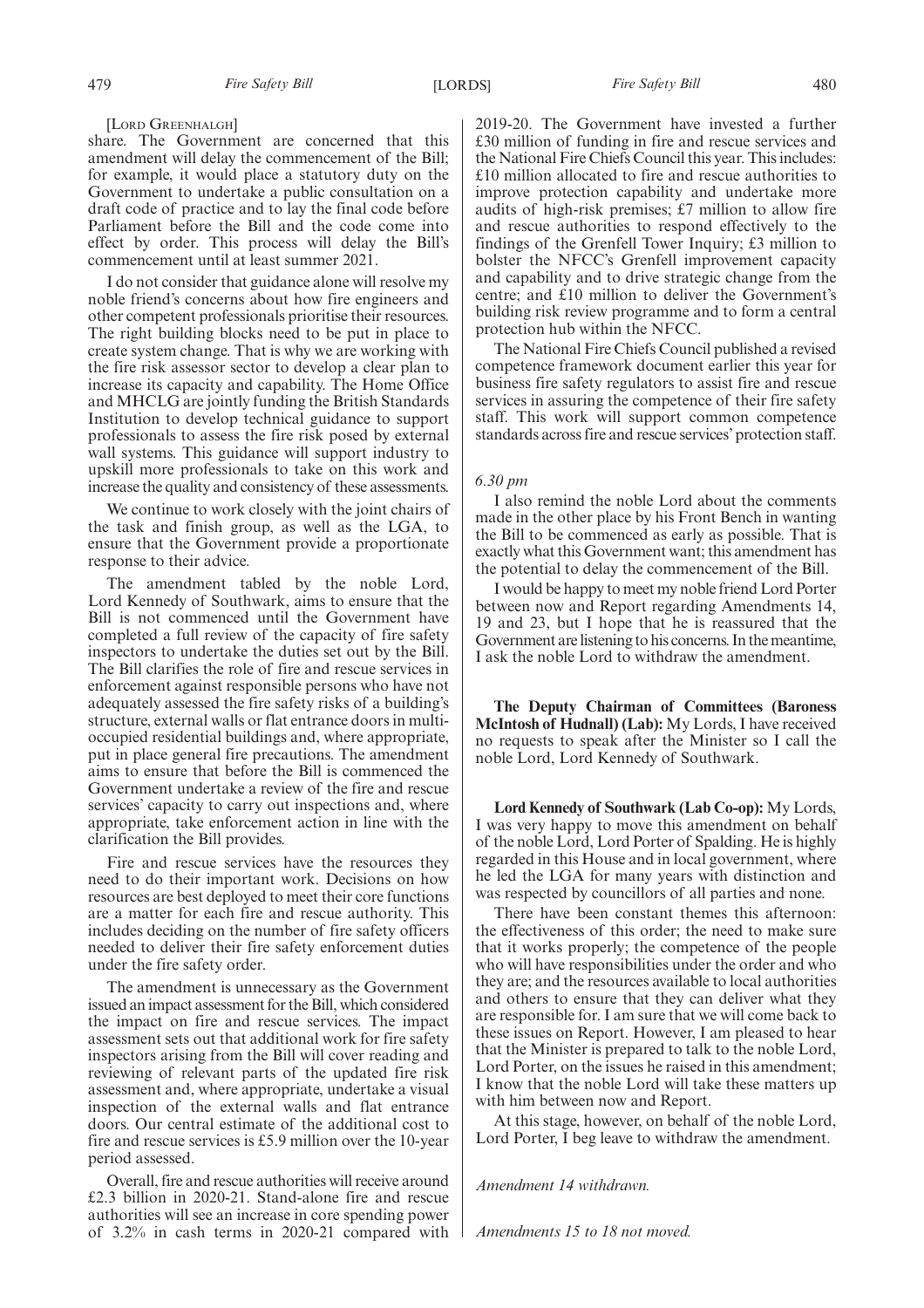# *Clause 3: Extent, commencement and short title*

*Amendments 19 to 23 not moved.*

*Clause 3 agreed.*

*Amendment 24 not moved. House resumed. Bill reported without amendment. House adjourned at 6.32 pm.*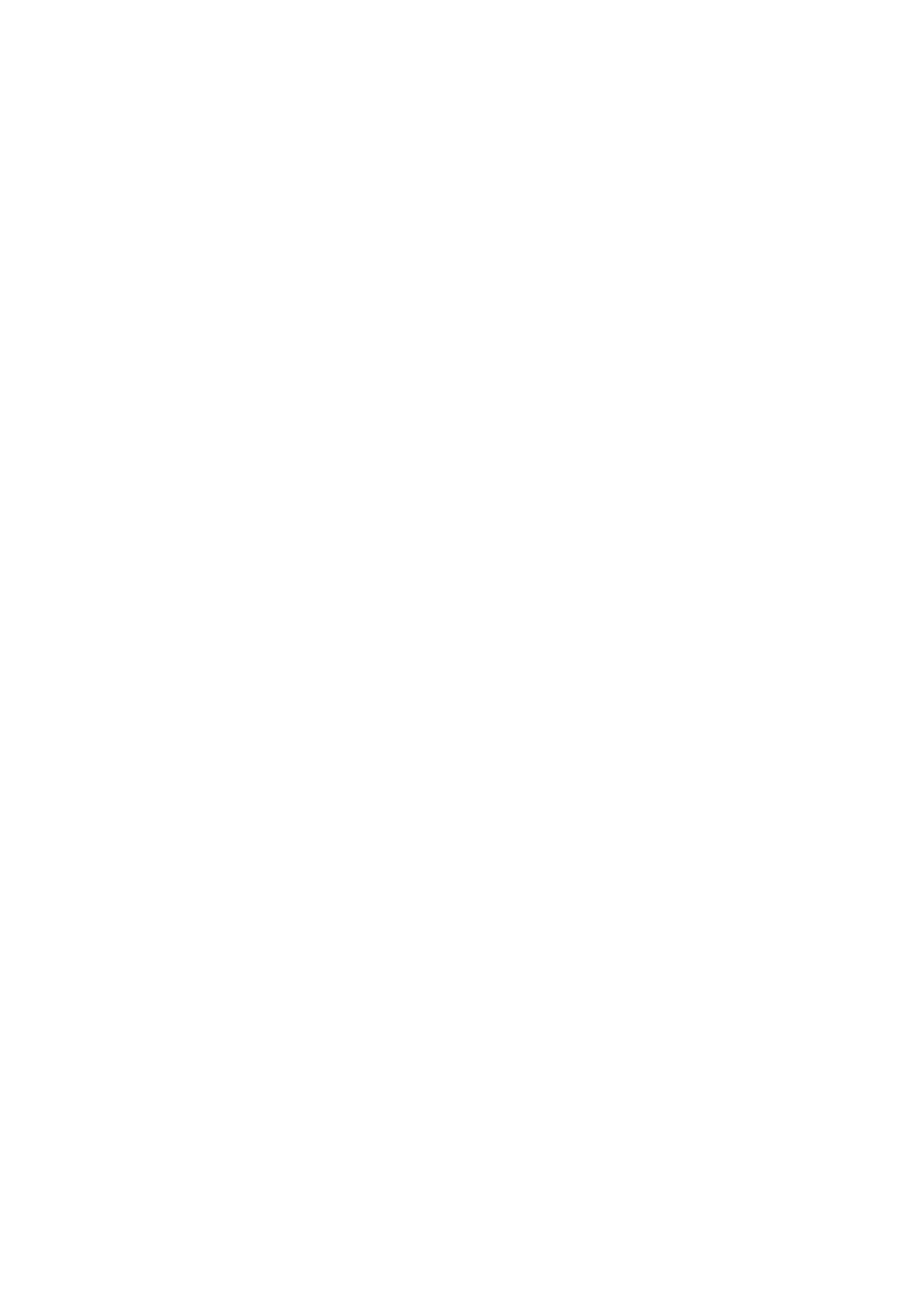# Grand Committee

*Thursday 29 October 2020*

*The Grand Committee met in a hybrid proceeding.*

## **Arrangement of Business**

*Announcement*

*2.30 pm*

**The Deputy Chairman of Committees (Lord Faulkner of Worcester) (Lab):** My Lords, the hybrid Grand Committee will now begin. Some Members are here in person, respecting social distancing, others are participating remotely, but all Members will be treated equally. I must ask Members in the Room to wear a face covering except when seated at their desks, to speak sitting down and to wipe down their desk, chair and any other touch points before and after use. If the capacity of the Committee Room is exceeded or other safety requirements are breached, I will immediately adjourn the Committee. If there is a Division in the House, the Committee will adjourn for five minutes.

The microphone system for physical participants has changed. Your microphones will no longer be turned on at all times, to reduce the noise for remote participants. When it is your turn to speak, please press the button on the microphone stand. Once you have done that, wait for the green flashing light to turn red before you begin speaking. The process for unmuting and muting for remote participants remains the same.

# **Education (Exemption from School and Further Education Institutions Inspections) (England) (Amendment) Regulations 2020**

*Considered in Grand Committee*

*2.31 pm*

#### *Moved by Baroness Berridge*

That the Grand Committee do consider the Education (Exemption from School and Further Education Institutions Inspections) (England) (Amendment) Regulations 2020.

*Relevant document: 30th Report from the Secondary Legislation Scrutiny Committee*

**TheParliamentaryUnder-Secretaryof State,Department for Education and Department for International Trade (Baroness Berridge) (Con):** My Lords, it might appear slightly incongruous to be discussing today the lifting of an exemption from routine inspection that applies to certain outstanding schools and colleges at a time when Ofsted's routine inspections are suspended in light of the coronavirus pandemic. In September last year, when the Government announced the intention to see the exemption lifted, we obviously could not have anticipated this situation.

The pandemic has highlighted the vital role that schools and colleges play in the lives of children and learners, supporting not just their education but also their well-being. I pay tribute to the exceptional hard work that has enabled leaders and staff to meet and overcome so many challenges. There will be much to do to make up for the lost education that has occurred because of the pandemic, and Ofsted inspection will play an important part in this through the challenge and support it provides.

Routine inspections are currently suspended, and we are keeping under review the timing for their resumption in the light of our response to the pandemic. When the time comes to restart Ofsted's routine inspections, we believe, perhaps more than ever, that they should apply to every category of school and college. That is why this debate and these regulations are important.

As noble Lords will be aware, Ofsted was founded on a principle of universal inspection. The introduction of the exemption in 2012 represented a significant departure from this, but it was designed to reflect the need to increase autonomy and freedom and enable our best schools and colleges to focus on providing excellence, with Ofsted's inspection being concentrated where it was needed most. That policy has borne fruit: standards have risen, with 86% of schools now rated good or better, up from 68% in 2010.

The principles of autonomy and trust in our best schools and colleges to educate effectively remain relevant today, but must be balanced against the need to ensure that inspection arrangements support improvement most effectively and offer an appropriate level of reassurance to parents, schools, colleges and the public more generally. Here, we believe, the balance has now tipped in favour of universal inspection. Many exempt schools and colleges have not been inspected for a considerable time, in some cases over a decade. Of these, some were judged outstanding under previous Ofsted inspection frameworks, which placed different expectations on them. This is starting to erode confidence in the outstanding grade.

However, this is not just about loss of confidence; it is also about the opportunity that Ofsted's new education inspection framework presents in supporting improvement. The new framework, introduced in autumn last year, is a real step forward. It strengthens the focus on having a carefully considered and sequenced curriculum as well as making improvements to judgments on leadership, personal development and behaviour.

Removing the exemption now will mean that schools and colleges can benefit from having an independent assessment under Ofsted's new framework, and that parents, students, schools and colleges can benefit from having the up-to-date rounded picture of quality and performance that only regular inspection can provide. Noble Lords will be reassured to learn that the sector has given its support to our proposals: in response to our public consultation, around 90% of respondents agreed with the removal of the outstanding exemption for schools and colleges, and around 80% agreed with our proposed approach to doing that.

I thank the Secondary Legislation Scrutiny Committee for its consideration of the regulations, which revoke the current regulations that provide the exemption, meaning that all outstanding schools and colleges will once again be subject to routine inspection. They also introduce requirements for when routine inspections of former exempt schools must take place. Specifically, the chief inspector will be required to carry out an initial inspection of these schools before 1 August 2026.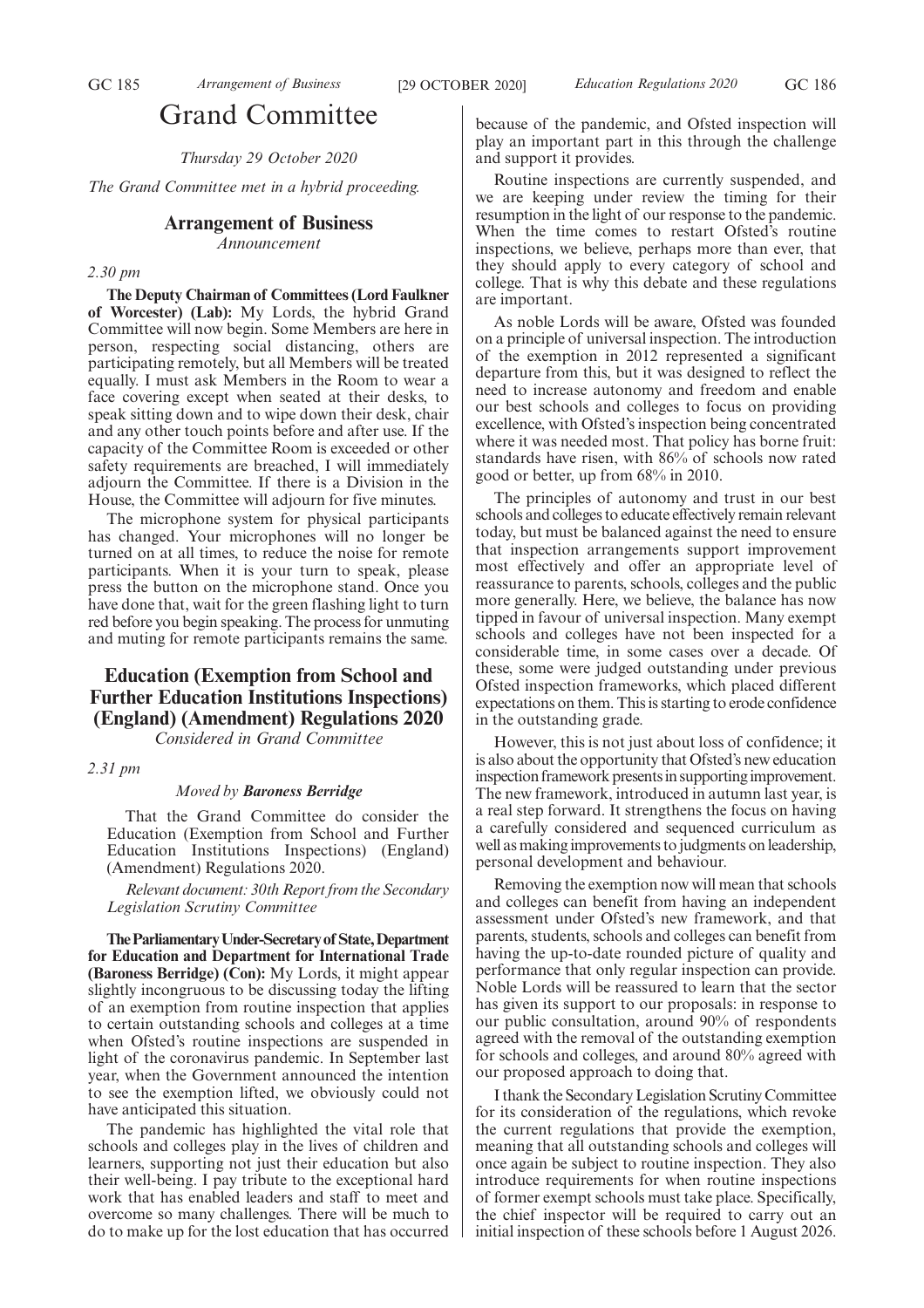#### [BARONESS BERRIDGE]

In some cases, where the initial inspection shows that outstanding performance may not have been maintained, there will be a follow-up inspection before 1 August 2027. However, thereafter, subsequent inspections must take place within the five-year window that applies to other schools. The timescales for college inspections are not prescribed in the regulations but, as a matter of policy, will follow a similar approach to schools. As I mentioned earlier, our intention is that the resumption of routine inspections for former exempt schools and colleges will align with the planned general restarting of Ofsted's routine inspections. These regulations do not signal that resumption; they simply enable it to happen at the appropriate time.

Given the strong public support for the proposals, the benefits that a return to universal inspection will bring and my reassurance that, in deciding when to resume the routine inspection of outstanding schools and colleges, we will of course remain sensitive to the impact of the pandemic, I hope that noble Lords will also be supportive of these regulations. I am sure that we will all wish to ensure that all schools and colleges can benefit from having an up-to-date picture of their performance once the exemption is lifted and routine inspections return. I beg to move.

## *2.37 pm*

**Baroness Massey of Darwen (Lab) [V]:** My Lords, I shall limit myself to speaking about the inspection of schools. This is an issue that has been debated for many years, and now we are in unusual circumstances with Covid-19, which could influence how inspections are carried out when they resume. Years ago, when I was a teacher and school governor, the role of inspections was discussed intensely. One argument was that too much inspection could cause disruption to teaching and the running of schools. It made staff nervous and encouraged them to prepare specially for inspection visits. In theory this should not have been necessary, but it was a huge distraction. The future of a school could depend on an inspection report. As such, we moved to the current system of inspections every five years, with exemptions for outstanding schools, unless there were concerns about a particular school.

Today's amendment regulations remove the exemptions and require these outstanding schools to be inspected routinely every five years. What are the arguments for this? First, schools can change rapidly due to factors such as a change of head teacher, substantial turnover of key staff or change of intake. Secondly, Ofsted's frameworks for inspection have expanded in relation to, for example, greater emphasis on the importance of pupils'emotional and social development and relationships within schools. In June 2019, Ofsted's chief inspector called for the exemption for outstanding schools to go, with Ofsted stating, in relation to the 2018-19 academic year, that:

"Only 16% of outstanding primary and secondary schools inspected this academic year retained their top Ofsted rating".

I have recently spoken to educationalists who believe that schools should not be inspected in the midst of Covid-19 until all pupils have attended school for at least a full year because schools should be focused on providing a safe environment for pupils and staff.

Managing schools at the moment requires constant vigilance and adaptation in accordance with circumstances. They should not be distracted from this by Ofsted inspections, and Ofsted should not be expected to carry out its usual duties. The focus should rather be on providing safety and a productive educational experience for pupils in school and those in remote learning.

However, Ofsted could make visits to schools when they return, identifying good practice in some aspects of a school's offering, such as the use of pupil premium funding and a broad and balanced curriculum, including the arts, humanities and foreign languages for all. Such inspectoral reports could be turned around quickly and serve as models of good practice for sharing with other schools. Ofsted inspectors could also visit parents who are home-schooling during Covid-19. They could assess the needs of such households: computer availability and online lessons, for example. Home-schooling is not, generally, well regulated. Good practice and limitations during a difficult time could provide valuable experience for sharing. I look forward to the Minister's comments on these concerns.

## *2.40 pm*

**Lord Addington (LD):**My Lords, as the noble Baroness suggested when she introduced these regulations, they are not something that most of us would find objectionable. Indeed, most of us would say that they were not before time. In a regime where inspection is supposed to be a good thing, it is something of an anomaly that schools can go a decade without being inspected. I suspect there would be almost universal agreement on that.

The real question is: what are the inspections going to achieve? The noble Baroness, Lady Massey, touched on one or two of the things I was going to mention. What is the process? What are you examining? If we hope that schools are not just exam factories, what else are we doing here? What of the outside bits and how are they being addressed? We really must call this to the attention of everybody involved. We need to know what else we are getting out of this. Exams are nice and easy to assess—pass or fail, grades at a certain level, done. They are rubber-stamped and you move on. However, there has been a growing consensus that we have put too much attention on this in recent years. Can the Minister give us some idea of what else we are doing and what else will be inspected?

My particular interest is in special educational needs. I do not know if, after all these years, I still have to declare my interests, but I will. How are we dealing with this? For instance, given the most recent situation, how are we learning to use computers better? Many people who have special educational needs will in later life—after school—mitigate their downsides by using computers. How good are we at making sure that people are introduced early on to using this type of technology? There is no one set way of doing this. How are we looking at it? How have we worked it through? This is directly relevant to the recent experience of people having to work online.

I welcome the main thrust of these regulations. If you are going to have an inspection, it should be regular and no group should be removed. The idea that somebody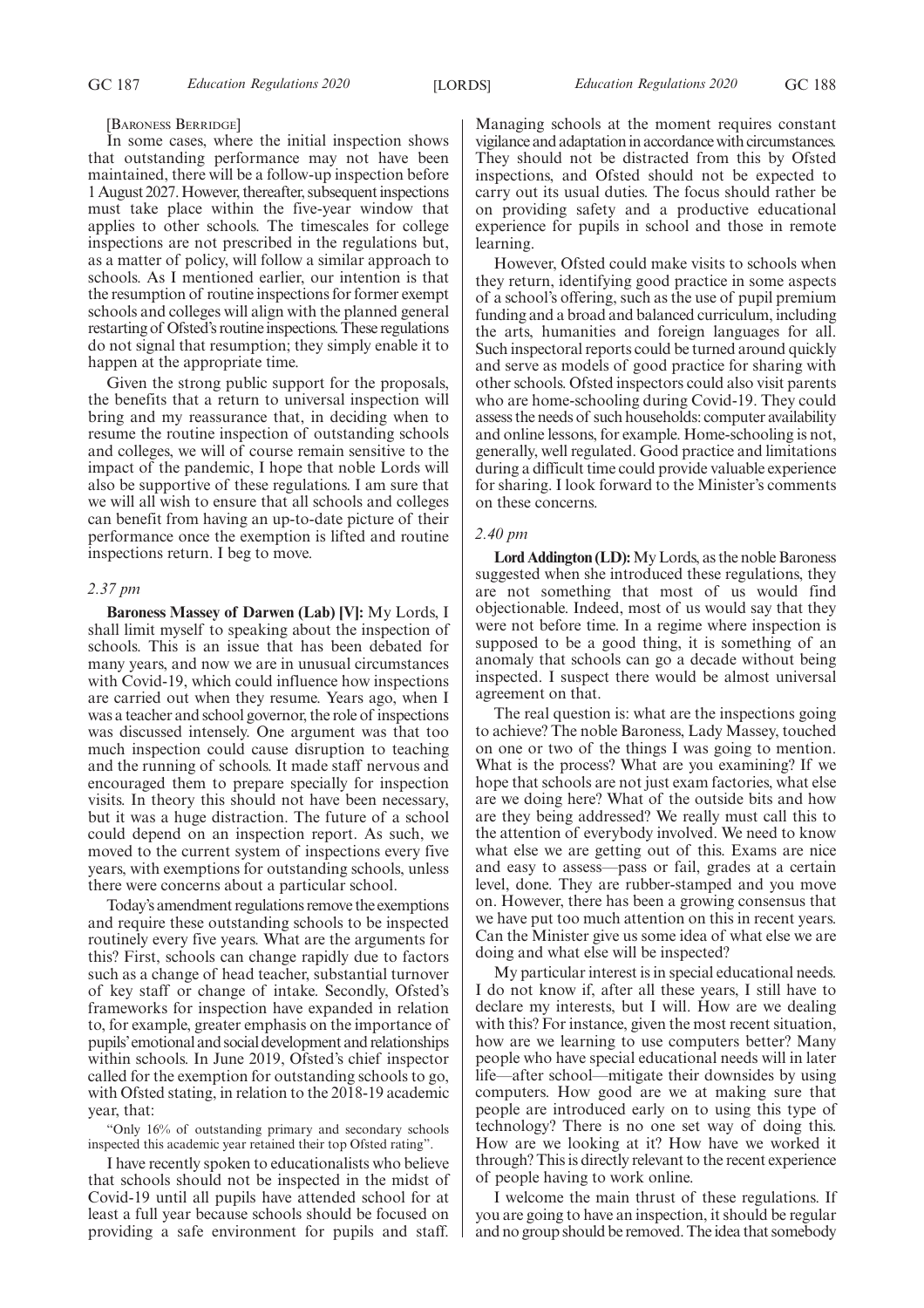has got to the top once and is not inspected again is a bit like saying in a sport that, once you have got promoted, you can stay there. It does not work. Standards can slip. Can we just have a look at what else comes here?

## *2.43 pm*

**The Lord Bishop of Durham [V]:** My Lords, I declare my interests as set out in the register. In welcoming warmly this new instrument to ensure that all schools are subject to inspection in the same way, we recognise the continuing value of inspections as a whole. I want to associate myself warmly with the comments made by the noble Baroness, Lady Massey, and the noble Lord, Lord Addington. However, although we welcome this instrument, we would also welcome the further postponing of Ofsted and school inspections, including the Section 48 inspections of schools with a religious designation, throughout the pandemic period.

As we all know, these are exceptional times and there are extraordinary levels of pressure for all, meaning we must adopt a unique approach, tailored to the circumstances. I note that where schools have been exempt for a long period they could well have a heightened sense of stress about the reintroduction of inspections, simply because it is an experience they have not had for a long period.

Considering the well-being of those working in schools should be of primary importance, all the more so given that head teachers and schools are already experiencing unusually high levels of pressure due to the pandemic. This unprecedented environment of stress and difficulty for teachers must be acknowledged by the Government in the choices they make. Therefore, I urge that consideration is given to further postponement of the resumption of the inspections regime. This would communicate an apposite awareness of the circumstances schools are facing and a necessary level of care from the Government by valuing the welfare of teachers, supporting them in their work and alleviating any undue stress.

Does the Minister agree, especially at this time when there has already been so much pain, confusion and stress caused by the pandemic, that our politics must be compassionate? We must look after those educating the nation's children by adopting a supportive approach for schools. I ask the Minister how the skills and expertise of Ofsted staff will be used to support schools known to be most in need of improvement so that, when inspections recommence, those schools are at least operating satisfactorily and with a vision that they can become outstanding themselves.

#### *2.45 pm*

**Lord Lucas (Con) [V]:** My Lords, I declare my interest as editor of the*Good Schools Guide*. I congratulate the Government on their decision to bring forward this regulation. In a system with a lot of leeway given to individual schools and multi-academy trusts, inspection is a crucial way of checking on problems and of spreading good practice. The inspection corps can do neither as well as they should unless they see outstanding schools regularly, because that keeps them up with best practice and gives them a yardstick against which to measure other similar schools that are not doing as well. It gives them a fund of experience and anecdote with which they can encourage schools that they are visiting that could be better schools.

I hope that, in time, the Government will consider moving back to the old—I mean very old—system of annual, informal visits from inspectors. Things move fast. The requirements and the interests of education are not best served by four-year intervals between inspections. We are coming up to a period now where schools will have been through the shock of Covid. In various ways, they will have had to have dealt with online learning. There may be a lot of learning and a lot of change to come from that. Not to have the benefit of an experienced inspector's visit for four years is a great waste of that opportunity.

When the Government encounter things they would like schools to come up to speed on—for example, the exemptions under the Equalities Act or the proper inclusion of black history in the curriculum—again, four years is a long time for the country to wait before the Government know whether these things are being performed, carried out or taught in the way in which they would hope.

I also think that a system of light-touch inspections just a day or half-a-day's visit—would give parents much more confidence in how their school was going. It would mean that small wobbles in otherwise good schools were dealt with easily, informally and quickly without the whole weight of an inspection team descending on the school. We would need fewer big inspections, and I would hope overall it would be a cheaper system.

## *2.48 pm*

**Lord Adonis (Lab):** My Lords, the arguments for and against this regulation are finely balanced—more finely balanced than some of my colleagues have suggested. When I was Minister for Schools, our principle of action was intervention in inverse proportion to success. There are so many problems that we have to confront in the education system and there is such a big problem still in the English education system of the long tail of chronic underperformance that the arguments for investing finite resources—and good inspectors are a finite resource—on schools that are clearly successful does not seem to be worth while on a cost-benefit basis.

Having said that, when I was Minister we inspected all schools and I can hardly complain that the present Government moved to a system where they exempted a whole category of schools from inspection. I supported that move at the time, as it was the direction of travel in which we were moving. It is not the case that you do just one or the other. You can tell pretty well from data what is happening to school in terms of standards. It sounds as if this decision is now firmly taken, but these things are constantly under review, particularly in this crisis.

However, I would have preferred it if we did not move to a wholesale system of devoting Ofsted resources to clearly successful and outstanding schools and did so only either when the data gave cause for concern or, crucially, where there are parental complaints. Parental complaints are always a good guide to when there are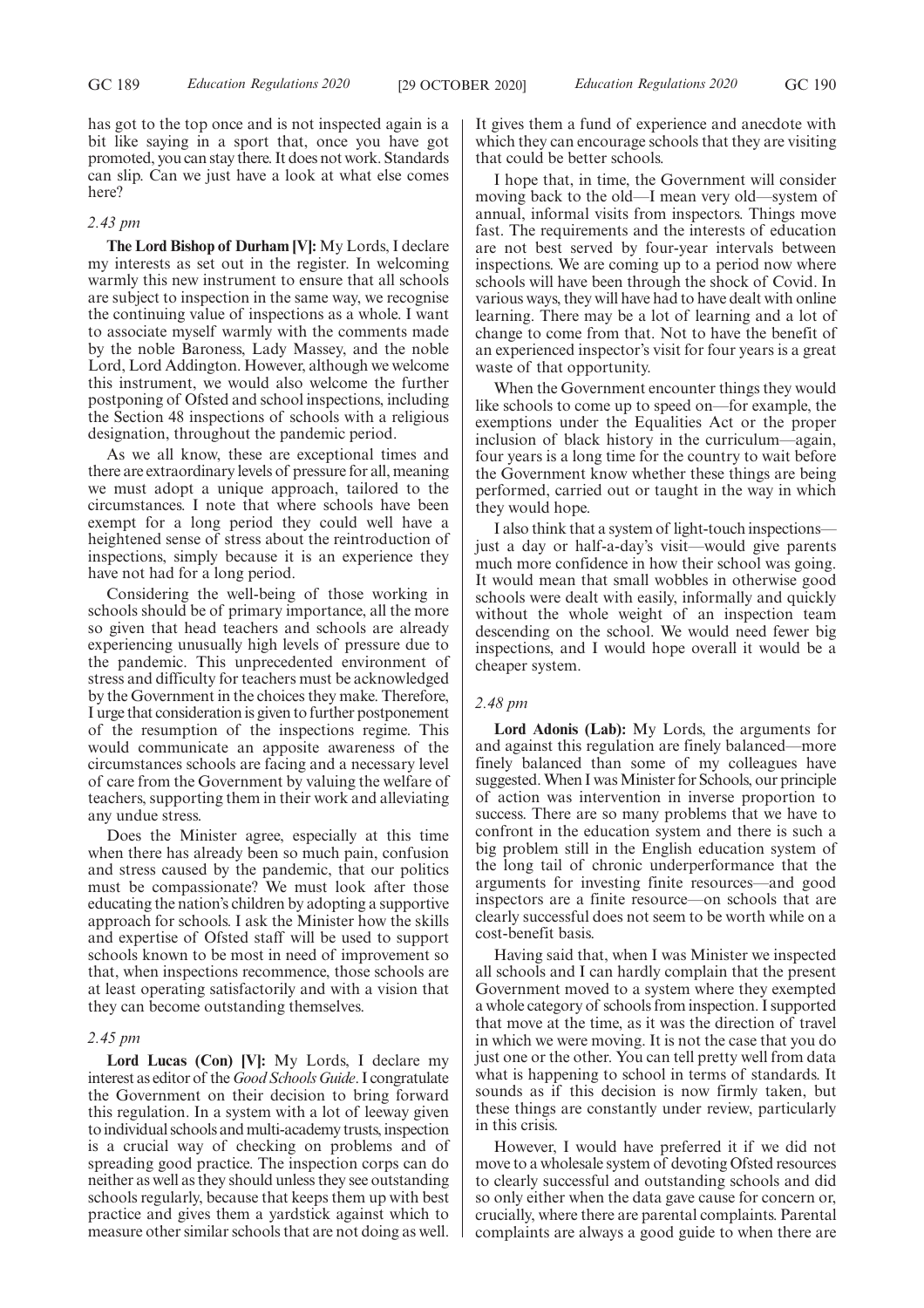#### [LORD ADONIS]

issues in a school that need external intervention. I simply say that to the Minister to bear in mind in the next iteration which will come with these regulations.

However, my bigger concern is that all this is beside the point at the moment. We are in the middle of a crisis, where no inspections are taking place, as the noble Baroness said. It is not the case that the school system will get back to normal, as we had all hoped, in a month or two; it now looks like it may not get back to normal for another year. Meanwhile, inspections closed down entirely in that period.

The issues at stake are significant and urgent. I will make some suggestions to the Minister. It is always important to understand what went wrong in the past and what we can get right in the future. In my view, a fundamental mistake was made in March and April in closing the school system down. Legally, all state schools were closed in March. That was a fundamental mistake. I am not just saying that in hindsight; I said it at the time. It might have been the case that some schools could not operate physically—although, as it happens, I think it was a mistake to close all schools physically in March and April—but there should have been the expectation that schooling would continue as near to normal online. That did not happen in the beginning.

The Government have corrected that now with the continuous learning provisions, which mean that where schools cannot continue physically there will be online learning, but at the moment Ofsted is playing virtually no part in this process at all. My concluding suggestion to the Minister is that Ofsted should play a part in this. It is producing some guidance, and I understand from reading the new regulations that have been issued that it is monitoring the performance of schools in online learning. However, I do not think that this is enough if we are to be in this situation for many months. I will make three specific suggestions to the Minister about what Ofsted should be doing over the coming months while we are still in the Covid-19 crisis.

First, Ofsted should be not just giving advice, but grading all schools by the quality of their online learning, a good deal of the assessment of which can, by definition, be done without needing to visit the school, although I think some visits to schools would be perfectly appropriate in this instance. Secondly, it should be highlighting best practice for the provision of online learning away from school, including best practice in use and provision of IT, and the provision of wi-fi where that is not available. Thirdly, it should be not only highlighting best practice, but naming the best schools in the country in provision of education during the coronavirus pandemic so that other schools can imitate them. In my experience of education, imitating the best is the best way of levelling up.

### *2.53 pm*

**Baroness Bennett of Manor Castle (GP) [V]:** My Lords, it is a pleasure to follow the noble Lord, Lord Adonis, with whom I strongly agree on some things and strongly disagree on others. I strongly disagree with his suggestion of further grading of schools, but strongly agree with his suggestion about the sharing of best practice.

It might seem strange that a Peer from a party that wants to abolish Ofsted should welcome a statutory instrument ending exemption from Ofsted inspection for some schools. I speak today to do just that, for the assumptions behind the exemption were an illustration of the deep faults and failure of the philosophy that has underpinned the operation of Ofsted, and, indeed, our entire education system, for decades. At the base was the assumption that schools were competing against each other in league tables, chiefly for exam results, but also for the Ofsted ratings that were closely related to them. Schools that managed to get those results, aided by their ability to perform and show themselves to the best advantage for a day or two, could clear the bar of outstanding and then be assumed to be in a special category, able to run off into the sunlit uplands away from Ofsted.

Meanwhile, their peers that did not do so faced the regular descent of the terrifying ordeal of the inspection. I speak as a former school governor, so I have some experience of this. The price of so-called failure was often the forced loss of local control, or at least the need to fight hard to fight it off. Moulsecoomb Primary School in Brighton, which I follow closely through my noble friend Lady Jones of Moulsecoomb, whose interest in the matter is obvious, conducted a poll in which 96% of respondents were opposed to forced academisation, yet still the push continued.

This ranking and testing has been and continues to be profoundly damaging, while also—as the statutory instrument implicitly acknowledges—failing to recognise that things can go wrong in a school very quickly. Parents have been encouraged to compete, to use their knees and elbows to get their child into a school based on this magic talisman of "outstanding", which has very little meaning and often reflects the socioeconomic circumstance of the pupils.

Of course, as several other noble Lords have noted, Ofsted is an institution with its own problems. As the Accountability Commission noted, inspectors were being spread too thinly, judgments were often dubious and reporting unreliable. It is built on competition and is widely judged to be unfit for purpose.

What is needed instead is a co-operative, supportive, continuous process of local and regional sharing of best practice. Every school has great aspects that it can share with others. One might be strong in maths, another strong in sport, another great at supporting pupils in difficult circumstances. If we think about the current situation with Covid-19, each school will have its own particular problems, but many will also have identified solutions that could be—[*Inaudible*]—will recognise these widely varying and often quickly changing strengths and weaknesses.

Rather than anxiously scanning league tables and thinking about whether they can afford to move house, parents should be able to look as a matter of course to their local school, at the centre and part of their community, and see the children attend it. Those schools should be working together for the best results for every pupil in the area, not being pushed to expel or force out difficult pupils. This would be of great benefit, particularly to the most vulnerable.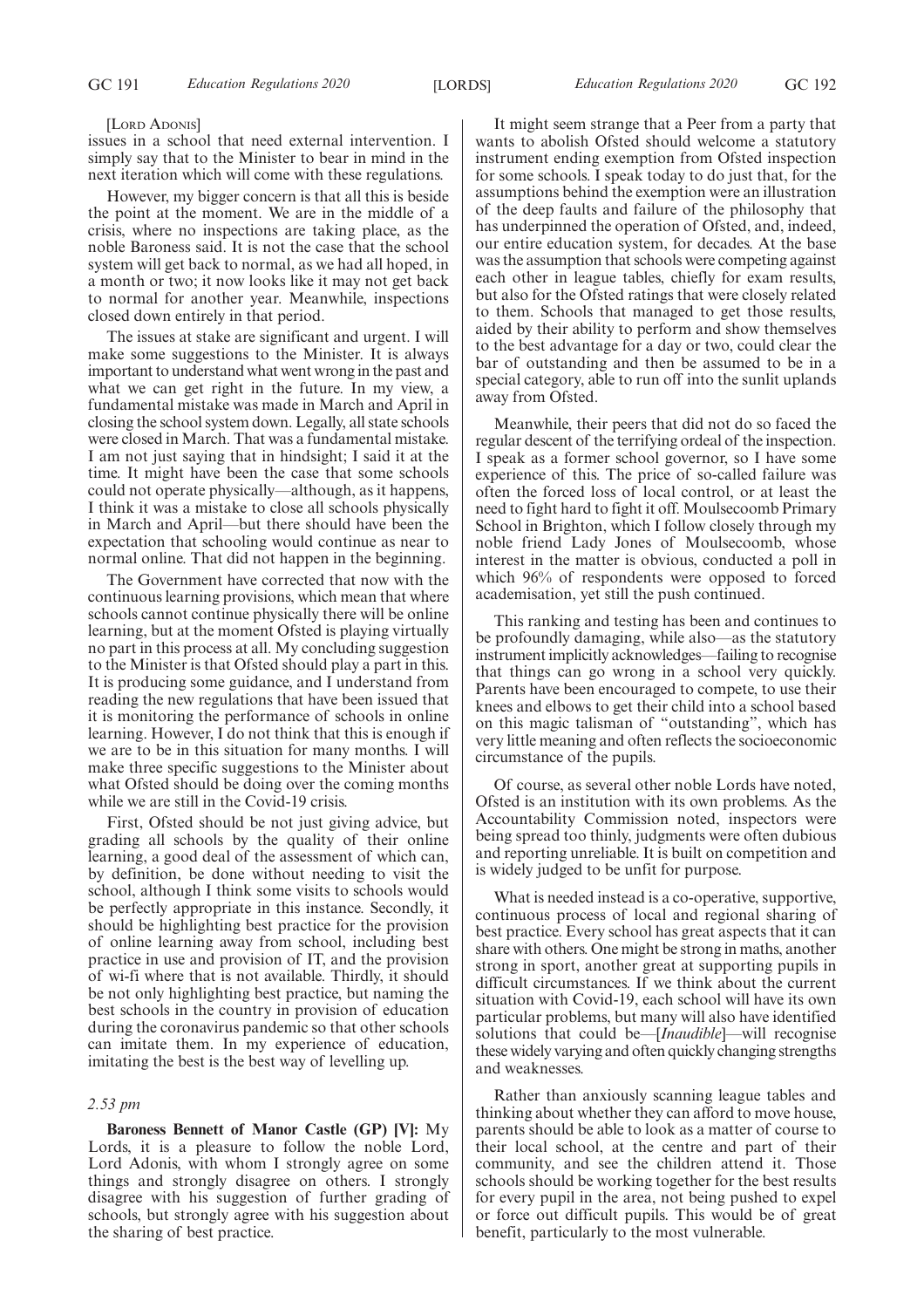The Minister said that schools would benefit from an updated picture of their performance. I respectfully suggest that every school knows its own strengths and weaknesses far better than any outside inspector—so, indeed, do teachers for individual pupils. They do not need an outside test to do that, which is why I take this opportunity to ask the Minister to consider cancelling the 2021 SATs in the light of Covid-19, as the More Than a Score campaign is asking, as well as introducing alternative assessment systems for GCSEs and A-levels next year in the difficult circumstances that we will clearly face.

## *2.57 pm*

**Lord Jones (Lab):** My Lords, I thank the Minister for her introduction, clarity and brevity, and for a helpful Explanatory Memorandum. The inspectorate has been a ubiquitous, necessary and often feared power and presence for many generations. For context, I refer to the great Education Reform Bill—the GERB, as it was called—from the noble Lord, Lord Baker of Dorking. From at least the time it became an Act, the curriculum and the inspectorate have been central.

I declare my interests. As a young person I headed a department, using chalk and blackboard. As a full-time regional official at a teachers union I served in three administrations, with responsibility for schooling and collaborating with the inspectorate, and sanctioning two special schools. I also chaired a diocesan board for schools. I never saw an inspector in my class or in my school.

With hindsight, the inspectorate should have been more robust and more active. It valued its independence. It perceived itself as a favour elite; it was superb, it wrote well and it cared. It had a low profile. Today, in a society of rapid social and economic change, the inspectorate is vital—and there is Covid-19.

I shall instance, again for context, an example of the impact of an inspection. It was of a good primary school in a working-class area. The head teacher was lively and a genuine leader. There were local problems but they were overcome. An inspection was scheduled but it was quite some weeks away. The prospect got on top of the professional staff—it was all they could think of. It was a blight. One experienced and highly regarded female class teacher in her 40s told me tearfully of her apprehension. The prospect terrified her and, without a doubt, psychologically she was broken. It was saddening to behold. In this sort of situation, an inspection can be counterproductive. This person was a valued staff member but so very obviously distressed.

Deploying the inspectorate requires constant revision, and clearly the Minister has that in mind. But I pose the question: who is for the children? It is "time irredeemable", as the distinguished Lady Plowden once said in her caring report. The inspectorate is for the children; the head teacher is for the children; the conscientious parent, one hopes, is always for the children; and clearly the Minister is. One might therefore argue that the forces are balanced and that the Minister has decided.

#### *3.01 pm*

**Lord Storey (LD) [V]:** Perhaps I ought to declare an interest, as my schools were inspected by Ofsted four times. I found the experience both rewarding and supportive. I welcome this SI. I never quite understood why we disapplied Section 5 for outstanding schools. Was it a reward for becoming outstanding—to set them apart from the others—or was it, as the noble Lord, Lord Adonis, suggested, to free up inspectors' time? I can understand saying to outstanding schools, "Next time, you will have a lighter-touch inspection", but now we have schools that have not been inspected for over a decade and, as we know, schools change. We owe it to parents, pupils and students that the schools are improving all the time and providing high-quality education.

The daughter of a friend of mine was appointed head of maths at an outstanding school. She was an experienced maths teacher. She tried to bring in muchneeded changes to the syllabus but was constantly thwarted by cries of, "Well, no. We're an outstanding school". Needless to say, when it was inspected, it went into the "needs improvement" category. In September, Ofsted introduced a new education framework with a stronger focus on a broader, balanced curriculum for pupils and students. The outstanding schools should be the exemplars of change. If they are not inspected they cannot do that.

Since March, Covid has caused the suspension of inspections, with the situation kept under review. The date of January 2021 for the resumption of inspections is very optimistic. Whatever date is chosen, does the Minister agree that, with everything the schools have been through, they need a period of readjustment to normality? What about the problems they have faced, such as isolation perhaps, as we have heard from other noble Lords? If these inspections are to be carried out, perhaps they need to be light touch and peer to peer—to be supportive, to help the schools. In the old days we would have local authority school advisers and school inspectors who would be in schools now to support those local schools. Sadly, that does not happen unless, perhaps, you are in a multi-academy trust.

It will, of course, take six years to inspect all outstanding schools, but their safeguarding practices for their children and young people in many cases will not have been checked for 10 whole years. It is very important that it should not take six years to do this. Will the Minister give us an assurance that safeguarding will be checked as soon as is practicable? By the way, will she tell us why Ofsted inspectors are not routinely required to carry their DBS accreditation when visiting schools?

The Ofsted inspection system has been very important to our school system. Most independent schools are now inspected by Ofsted, but a number of private schools are inspected by the ISI or SIS. The Chief Inspector of Schools has been asking for greater powers to check on private schools, and the DfE agreed to limited monitoring activity. In the case of schools inspected by the ISI, there were only 17 reports; and by the SIS, six reports. The SIS has now closed down, but the ISI monitors more than 1,000 larger private schools. As the schools themselves pay for that monitoring, some might argue that that is a vested interest. Does the Minister not think that now is the time for all schools, including private schools, to be inspected by Ofsted as well?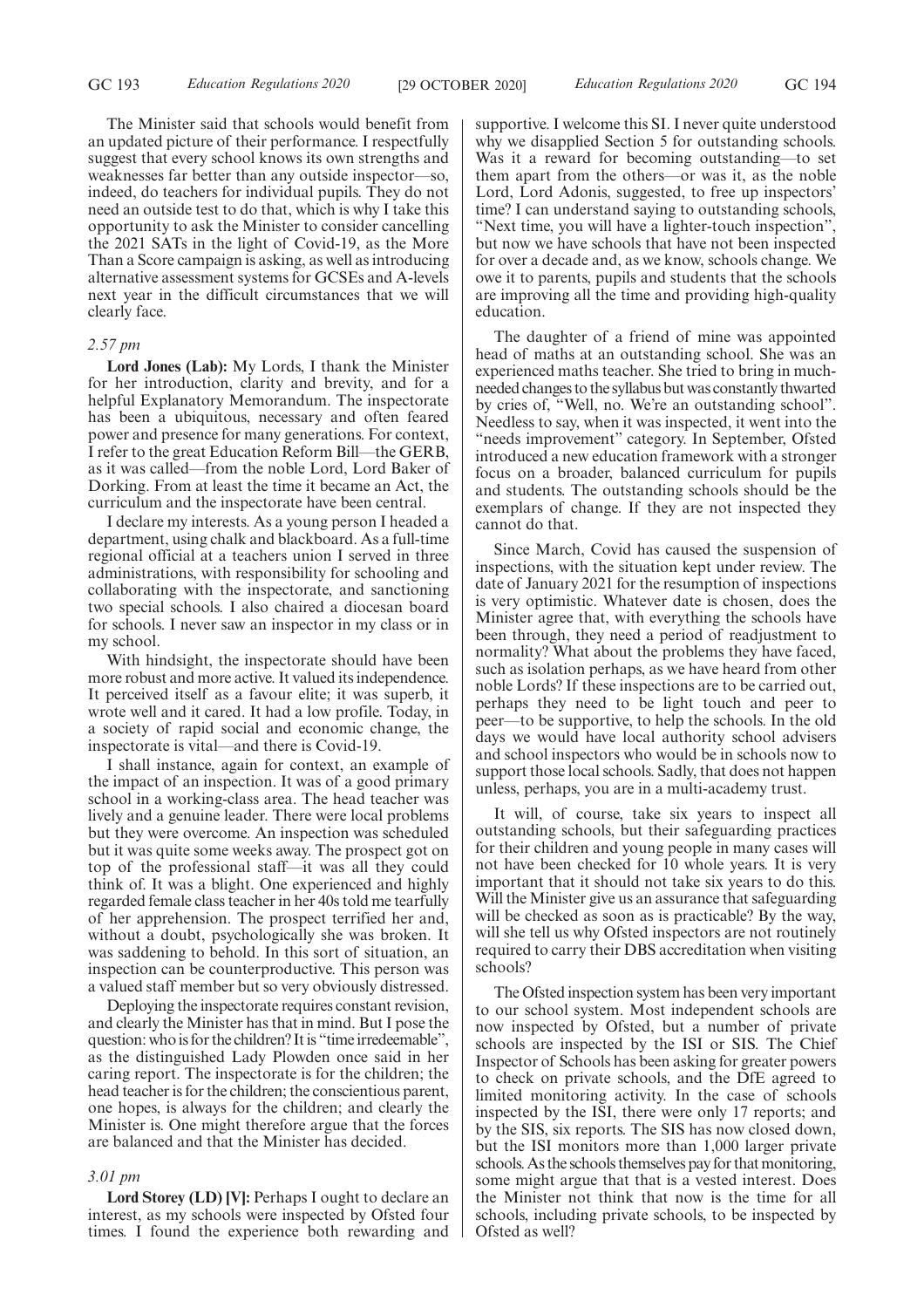#### [LORD STOREY]

Finally, I reflect on the fact that if you ask teachers about Ofsted, only 18%—and that includes teachers from outstanding and good schools—agreed that Ofsted was a reliable and trusted arbiter of schools. That was down from 35% the previous year. On those figures, if Ofsted were a school, it would be put into special measures.

#### *3.05 pm*

**Lord Watson of Invergowrie (Lab):** My Lords, Labour supports these regulations, as they reverse the legislation that was incorporated into the Education Act 2011 that we opposed at the time. That we are considering them at all today is down to the persistence of my noble friend Lord Hunt of Kings Heath, who then spoke for the Opposition on education. In Committee on the then Bill he said:

"I would have thought that something as important as the exemption of categories of school from Ofsted inspections would, at the least, deserve to be treated as an affirmative order".

He convinced the Government, who introduced their own amendment to that effect.

My noble friend also said then, in respect of the amendment that was being made to the provisions of the Education Act 2005:

"I have considerable concerns about this. The fact is that not all outstanding schools remain outstanding".—[*Official Report*, 20/7/11; col. GC 472-73.]

That point has been echoed by many noble Lords today. Again, my noble friend was right. The National Audit Office found that, as of August 2017, 1,720 schools had not been inspected for six years or more, with 296 not having been inspected for more than a decade. My son's school proudly proclaims that it is Ofsted-rated outstanding. In my experience it remains outstanding, but that is something of which Ofsted is unaware, because it last inspected it in 2008—three years before my son was born.

According to Ofsted's most recent annual report, 17% of outstanding schools have not had a full inspection in the last 10 academic years—which would be the equivalent of 765 schools. Tellingly, of the 305 schools that Ofsted has re-inspected, 80% were subsequently downgraded, with 74 rated "requires improvement" and 14 rated inadequate.

These regulations are overdue and it is no surprise that the consultation found 89% in agreement for both schools and colleges. But there are wider issues regarding schools. The four Ofsted grades are not defined in law. The framework for inspection belongs to HMCI and there is no direct accountability about what it contains. HMCI "decided" to delay inspection of free schools from the second to the third year after its establishment some four or five years ago. HMCI could not exempt academies in perpetuity; that could be done only by regulations. However, our main objection to the original legislation still stands—regulations can exempt schools from inspection.

Last year's Labour manifesto set out our policy to replace Ofsted and transfer responsibility for inspections to a new body designed to drive school improvement. This is not the place for detailed analysis, but we believe that the current grading system is flawed and often counterproductive. For instance, it is not appropriate to attempt to summarise everything about such a complex organisation as a school in a single grade and the current system encourages unhealthy competition between schools, one result being those garish banners that some display—no matter how dated—to advertise their status. Of greater concern, getting a poor grade often makes a school's task in improving that much harder, as recruiting staff and pupils can become more difficult.

More generally, schools with favoured intakes are far more likely to get good or outstanding grades than schools with challenging intakes. That was a finding of the 2016 Education Policy Institute study of school inspections.

The Explanatory Memorandum accompanying these regulations seems unduly optimistic in stating that routine inspections will recommence in January 2021. It also outlines the mixed-model approach for the resumption of inspections of hitherto exempt schools and colleges, which are not due to be completed until August 2026. That represents an inordinate delay in addressing what the DfE itself has identified as an existential defect in the current system. If that is a staffing issue, it needs to be addressed to allow these inspections to be completed much sooner. The memorandum is silent on the question of costs associated with the introduction of these regulations. Indeed, it states:

"The impact on the public sector is minimal".

That impact should involve employing additional Ofsted staff, in that case, to ensure that the anomaly of the outdated status of some schools is ended as soon as possible. I invite the Minister to comment on that point in her reply.

## *3.10 pm*

**Baroness Berridge (Con):** My Lords, I am grateful for the thoughtful and helpful insights given during this important debate, and I hope to cover many of the comments that have been made this afternoon.

I thank the noble Baroness, Lady Massey, for her comments and for agreeing with us that the time is now right for lifting the exemption. On the point that only 16% of those outstanding schools that were inspected in the academic year 2018-19 retained their Ofsted rating, it is not surprising to see such a drop because Ofsted inspects such schools specifically based on its own risk-assessment tool and from looking at the performance data. In those inspections, Ofsted should be targeting those schools with an outstanding rating where the data suggest that they no longer provide outstanding education.

On the point about school inspections that the noble Baroness raised, noble Lords will know that routine inspections are currently suspended. We are taking time and will look carefully, bearing in mind all the circumstances, at the appropriate time to resume those inspections. We will continue to look at how the pandemic has impacted on schools. When those inspections resume, it will be part of Ofsted's inspection framework to inspect remote education as well, although that is not part of the visits that it is doing currently.

The noble Baroness also asked about Ofsted making good practice visits to schools. During the autumn term, inspectors have been visiting a sample of schools to gather information about how schools have been managing the return to full-time education, including how they are managing remote education and delivery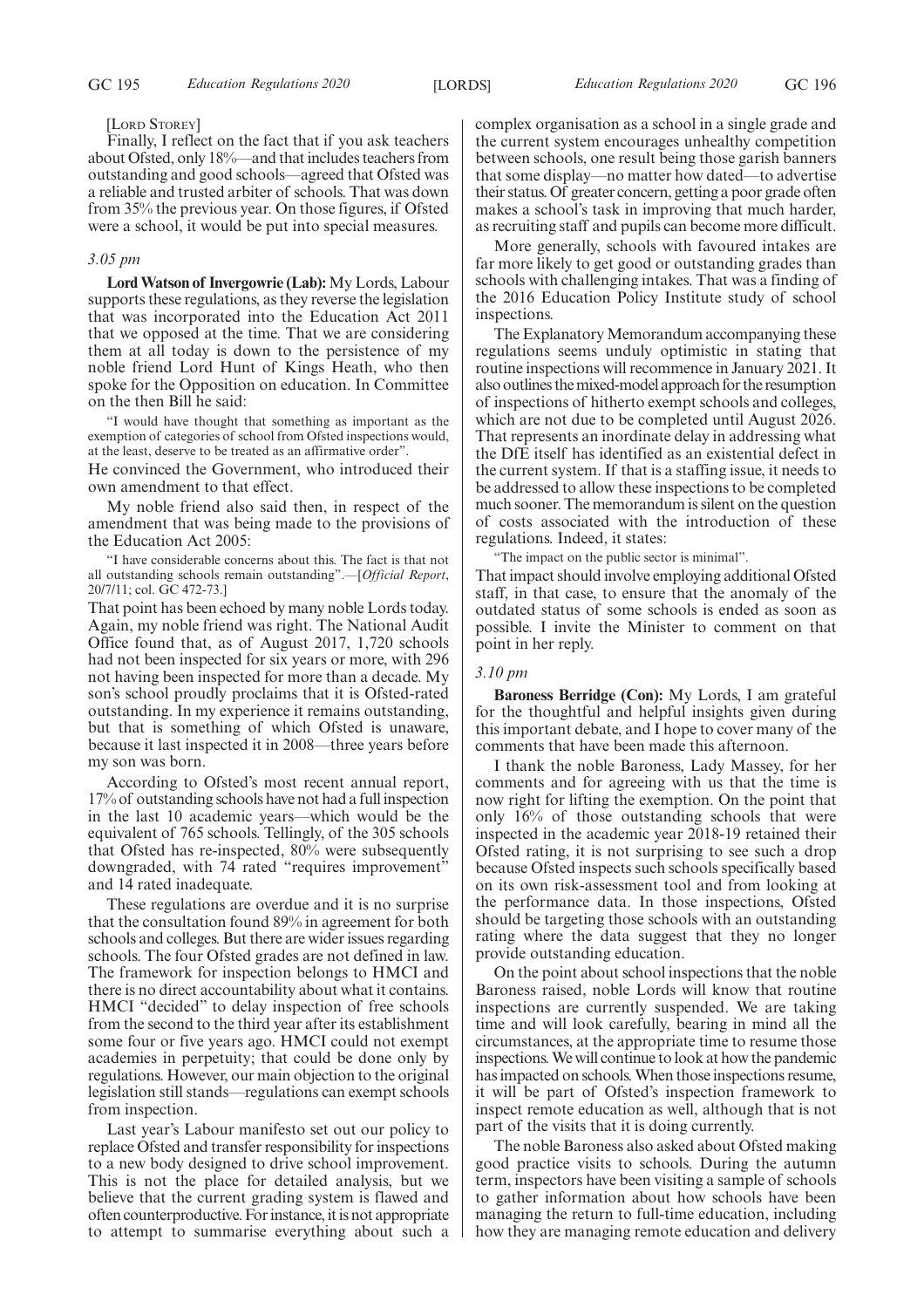of the curriculum. These visits are designed to be a collaborative process, and Ofsted will use those visits to produce certain thematic reports, which will be published.

As I hope noble Lords are aware, Ofsted has outlined that it will visit every inadequate school during the autumn term, because of course it is particularly important for us to know how those weak schools have been faring with the effects of the pandemic. It might also be useful for noble Lords to be aware that there has been an offer of support to the weakest schools, in terms of operational capacity, from national leaders of education. Hundreds of schools have taken up that offer.

We are sensitive to, and take into account, the poorest rating of schools, and the new framework will outline a broad and balanced curriculum. The new framework is not just an educational assessment, as the noble Lord, Lord Addington, mentioned; it is also about personal development and behaviour. As most noble Lords will be aware, although a school is given one overall grade, the Ofsted report grades the school on four different factors as well, and the report includes narrative.

On the issue of safeguarding, it is important to remember that the exemption has not removed any of Ofsted's rights—and obligations, actually—to go into any school, on a no-notice inspection, where it is aware of any safeguarding issues. That was also the case during the pandemic, when that was the only reason that Ofsted could go into schools.

On the points about home education made by the noble Baroness, Lady Massey, it is important to make a clear distinction between children learning their school curriculum at home and those who are electively home educated. Noble Lords will be aware that we had a consultation on the latter.

On the issue of the long-standing interest raised by the noble Lord, Lord Addington, it is important to remember that the exemption never applied to special schools or AP because of the particular issues involved. There is also that broad framework. I hope that I shall have addressed his points about computers.

On the sharing of best practice, which many noble Lords mentioned, edtech has been a real focus during the pandemic. The department opened a fund to enable those schools that did not have either Google Classroom or Microsoft Education to use one of those platforms. There are about 50 schools that are edtech demonstrator schools, which are the best of the system and provide school-to-school support, so that we share best practice. Noble Lords will have heard me mention numerous times that some of our best academies have come together to provide the Oak Academy, which has been made available as a free resource during this academic year, providing some of the best teachers, so that any school can access that resource.

As the right reverend Prelate said, compassion is of course at the heart of what the Government are trying to do in all their response to the global pandemic, and the supportive approach that he outlined is the nature of Ofsted's visits. These are visits to schools; they are not inspections resulting in a grade. The school is sent a letter, which is then published and which is useful. As I said, there will be thematic reports.

On Ofsted's role, which a number of Lords including the right reverend Prelate touched on, Ofsted's support when no inspections were happening was invaluable. Ofsted staff were redeployed, particularly as part of react teams in the department and in local authorities. Numerous Ofsted inspectors went in and back-filled for local authority children's services during the pandemic, so they have shown that they are flexible and have given the support that we would have wanted them to provide in relation to the pandemic.

I appreciate the comments of the noble Lord, Lord Adonis, who is right that much of Ofsted's response to inspecting outstanding schools was based on exam and performance data—Progress 8 and Attainment 8 which was part of its assessment of risk. There is a new framework, which was widely consulted on and welcomed by the sector when it was introduced last autumn, but an outstanding Ofsted grade will be based on the old framework. To retain confidence in the grades that we have, they all have to be on the same framework. I have outlined other reasons but that reason—to maintain confidence in the system—could also stand alone.

There is widespread confidence in the system. Ofsted has done small focus-group sampling of parents, but it is common knowledge that Ofsted is a well-known brand. Apparently, when certain people were educating at home, they gave themselves an Ofsted grade in their front windows. Parents look to it because it is independent of the department and schools. It is important that we know about the quality of education and safeguarding from an independent agency.

The noble Lord, Lord Adonis, made some suggestions. Yes, we had the initial response to the pandemic, but the Prime Minister has made it clear that schools will be closed as a last resort in lockdown, because it is important to keep education going, and for children's well-being. Best practice is shared online, as I have outlined. One of the positives of the pandemic in the education sector was a breaking down of the walls between maintained and academy schools, and between different academy chains. There was widespread sharing of best practice—exemplified by Oak Academy, as I said—across the system to make sure that all children got the best education that they could in the circumstances.

I therefore dispute the comments of the noble Baroness, Lady Bennett. There is confidence in Ofsted and it serves a great purpose. Yes, some schools are stronger in particular subject areas so, as noble Lords will be aware, particular schools are teaching schools for maths or English—the beacon that other schools can go to and get the best resource. There is no contradiction between having a local school and having, within the system, a focus on excellence in education. Parents and children should have that choice within the system. She mentioned SATs. We want them to continue, because they are the best way to know whether children are catching up and to have a baseline for figures. She also made comments about forced academisation. Some 75% of sponsored mainstream academies are good or outstanding. I look at the noble Lord, Lord Adonis, because I think that the system began under him. It is not a panacea for all situations in all schools, but it has been shown to be a major tool to improve some of our most difficult schools. We will not cancel the standard assessment tests.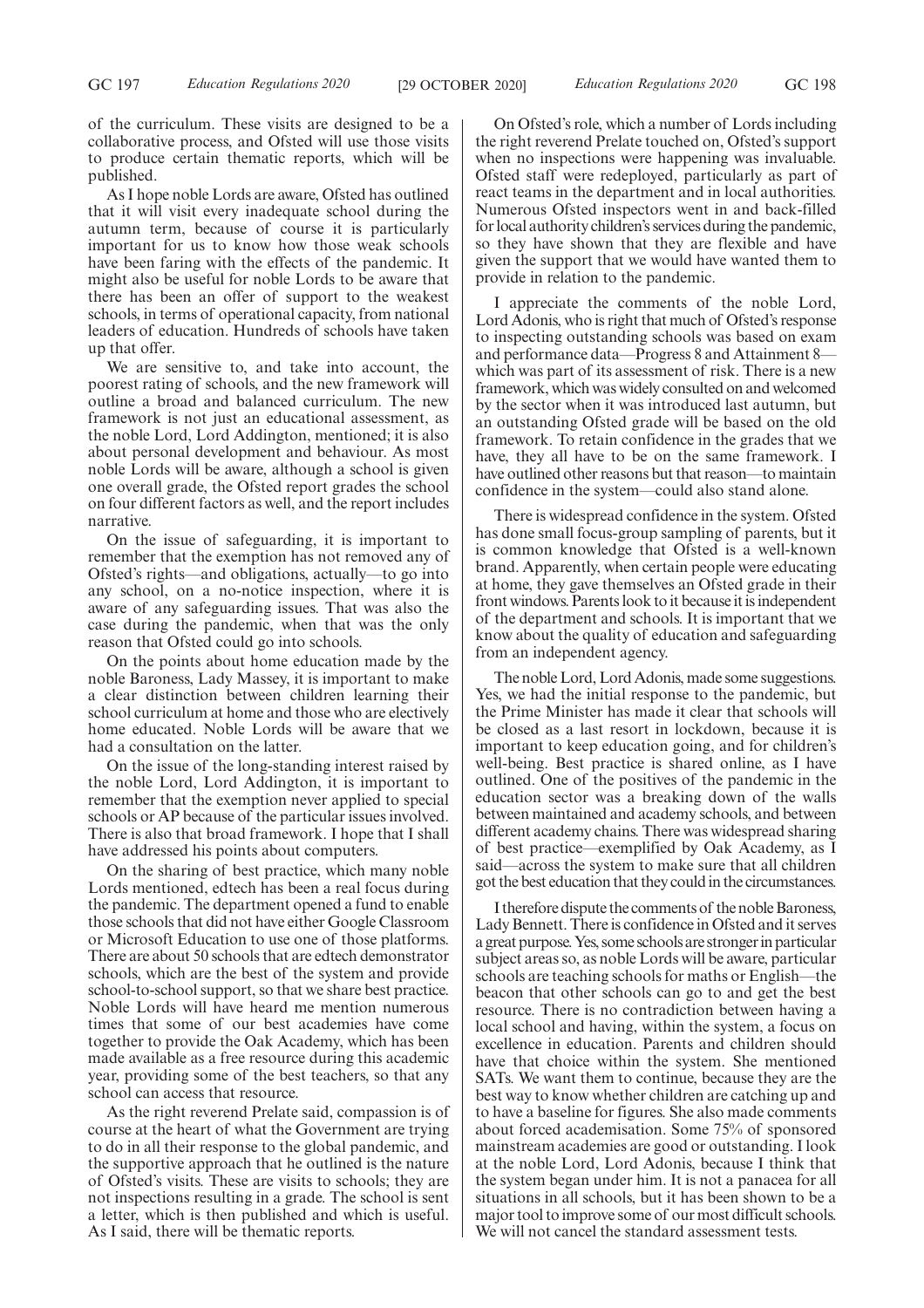[BARONESS BERRIDGE]

IshallanswerthenobleLord,LordJones.Weappreciate that an Ofsted inspection is sometimes stressful for teachers but there is only half a day's notice now, so we hope that any stress is for a limited time.

I welcome the comments from the noble Lord, Lord Storey. There are always safeguarding inspections, so no school has been exempt from those during this period. The ISI is now in a joint working relationship with Ofsted so, in terms of the monitoring that he outlined and Ofsted's statutory duty in that matter, we are satisfied that they work well in a constructive relationship where they share best practice. Of course, Ofsted inspects a proportion of independent schools; not all the schools are inspected by the ISI.

To the noble Lord, Lord Watson, I say that there is an honest assessment by Ofsted in relation to the quality of education, behaviour and leadership, and a strong focus on the curriculum.

I am aware that time is running short and I may not have answered precisely or particularly the questions asked by the noble Lord, Lord Watson, but I will address any further related matters. I commend the regulations to the Committee.

## *Motion agreed.*

**The Deputy Chairman of Committees (Lord Faulkner of Worcester) (Lab):** I remind Members to sanitise their desks and chairs before leaving the Room.

*3.21 pm*

*Sitting suspended.*

# **Arrangement of Business**

*Announcement*

#### *4.02 pm*

**The Deputy Chairman of Committees (Lord McNicol of West Kilbride) (Lab):** My Lords, the hybrid Grand Committee will now resume. Some Members are here in person, respecting social distancing, others are participating remotely, but all Members will be treated equally. I must ask Members in the Room to wear face coverings, except when seated at their desks, to speak sitting down and to wipe down their desks, chairs and other touch points before and after use. If the capacity of the Committee Room is exceeded or other safety requirements are breached, I will immediately adjourn the Committee. If there is a Division of the House, the Committee will adjourn for five minutes.

# **Higher Education (Fee Limits and Student Support) (England) (Coronavirus) (Revocation) Regulations 2020**

*Considered in Grand Committee*

## *4.03 pm*

#### *Moved by Baroness Berridge*

That the Grand Committee do consider the Higher Education (Fee Limits and Student Support) (England) (Coronavirus) (Revocation) Regulations 2020.

*Relevant document: 30th Report from the Secondary Legislation Scrutiny Committee*

**TheParliamentaryUnder-Secretaryof State,Department for Education and Department for International Trade (Baroness Berridge) (Con):** My Lords, I will remind us of the background to these regulations and the circumstances leading to the introduction of student number controls. On 4 May 2020, my right honourable friend the Secretary of StateforEducationannouncedapackageof stabilisation measures for the higher education sector in response to the Covid-19 pandemic. One such measure was the introduction of temporary student number controls.

As noble Lords may recall, following the onset of the pandemic, it was expected that fewer international students would travel to start their first year of study in England in the academic year 2020-21. This was in addition to an already known demographic low of 18 year-olds, and the risk of a high number of deferrals from domestic students. The real risk at the time was that our world-renowned higher education sector would have suffered a drop in fee income, which would have had significant financial implications for many providers.

Further, in the early part of this year, we became aware of aggressive recruitment practices being employed by some higher education providers, as they sought to make up the potential shortfall in student numbers and income by offering places to students to whom they would ordinarily not have made offers, for example, by making wholesale unconditional offers in March. While it is understandable that individual higher education providers would seek to ensure their own financial stability, this strategy could have had serious and detrimental consequences for the sector. It would have caused an uneven distribution of students, leaving some providers with even fewer students and income than they would have planned for, putting their financial sustainability at risk.

To counter this, higher education providers in England were allocated an individual student number control—a set number of students we believed constituted a fair maximum share of student recruitment for this academic year. To accompany this, we also made the Higher Education (Fee Limits and Student Support) (England) (Coronavirus) Regulations 2020. These regulations, which were the subject of rigorous debate in the House, provided that if providers exceeded their individual number, they would face a reduction in the maximum tuition fees they could charge for the academic year 2021-22. The purpose of this was to address the consequences of providers exceeding their allocated numbers, and thereby reducing the tuition fee income available to the sector as a whole, by reducing the sums available to the offending provider through the student finance system in the subsequent academic year.

Additionally, providers in the devolved Administrations which provided courses to English-domiciled loan-funded students were also allocated an individual student number control applicable to those students in the academic year 2020-21. In this case, the regulations provided that recruitment beyond this would result in a reduction in the maximum tuition fee loan available in the academic year 2021-22. The regulations—which we seek to revoke by the instrument we are debating today—set out in law what those reductions in the maximum tuition fee and tuition fee loan amounts would have been. These were short-term measures, to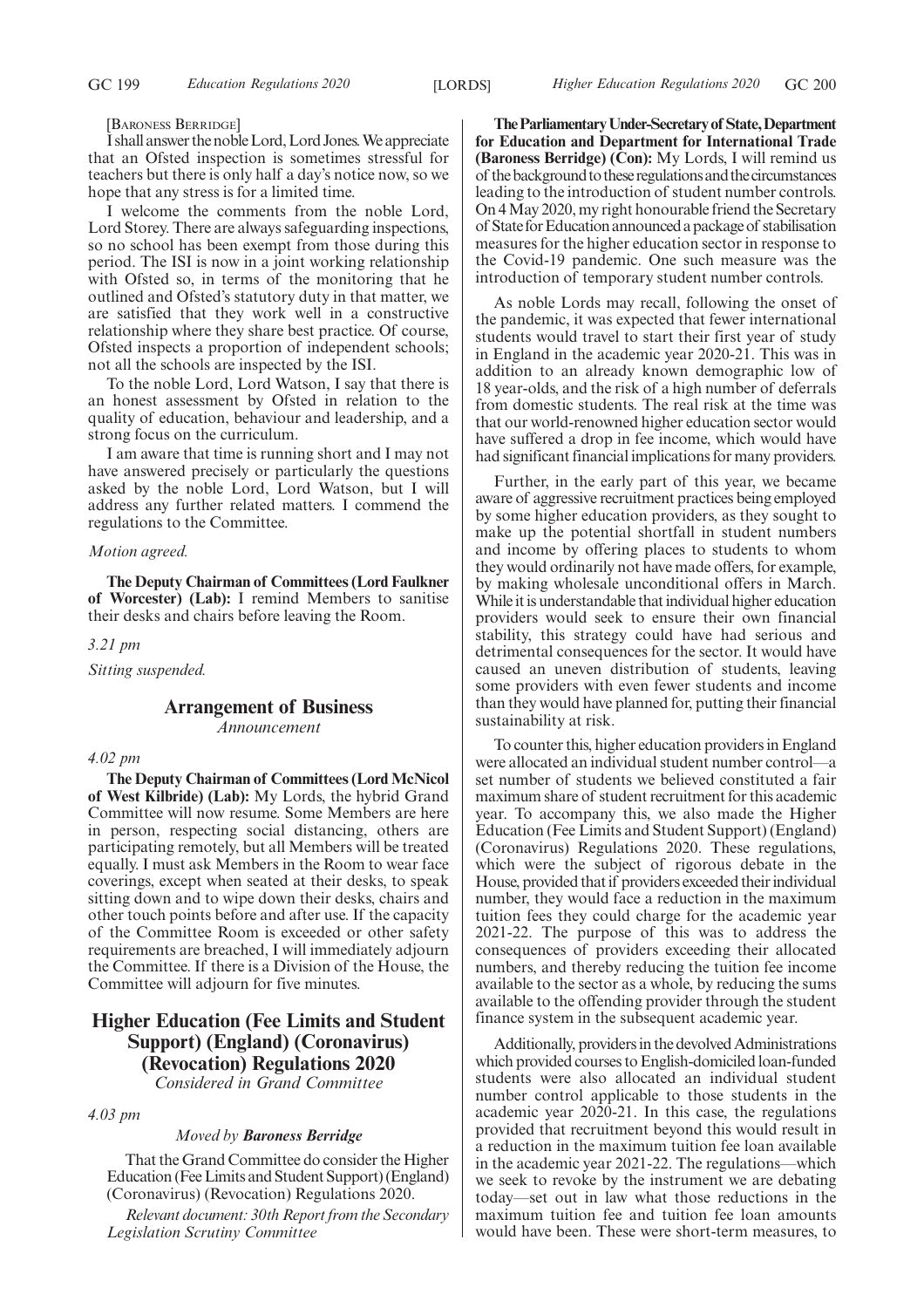be in place for one academic year only, and were a necessary targeted response to the unprecedented circumstances caused by the Covid-19 pandemic.

However, as noble Lords will be aware, there were unexpected issues with the A-level grading, resulting in the decision to use centre assessment grades, where those were higher than the calculated grades that were initially awarded, so as to avoid some students receiving grades that did not accurately reflect their performance. It then became clear that an unexpectedly high number of students had met the grades required to meet the conditions of the offer for their first choice place at university. This was in large part an issue of timing, with the move to centre assessment grades coming shortly after higher education providers had allocated the majority of their places. As a result, many providers were oversubscribed and would have been at risk of exceeding their student number control if they honoured these offers, through no fault of their own. We therefore announced our intention to remove the temporary student number controls for the coming academic year, a decision that was widely welcomed by the sector and Members across both Houses.

The introduction of these regulations, revoking the original regulations, means that the temporary number controls that were previously notified to providers will no longer apply, nor will the financial consequences of exceeding their student number controls, which would be unfair in these unique and unprecedented circumstances. I beg to move.

#### *4.08 pm*

**Baroness Garden of Frognal (LD):** My Lords, I thank the Minister for introducing these regulations. Our A-level students this year were so messed about with changes to their teaching and examinations that we must be as indulgent as possible over their university opportunities. When state and disadvantaged pupils missed out on their universities through government incompetence over a flawed algorithm, it was right for universities to try to put it right. Of course, collegiate universities such as Oxford and Cambridge did not have the flexibility to admit more students once they had admitted their first tranche, in spite of some bitter disappointments from bright, disadvantaged students who missed out through no fault of their own but the system.

I have two questions for the Minister. Where universities recruit above their original target, what assurances are there that sufficient teaching facilities will be available? Classes and classrooms have finite capacity, although with so many now resorting to online teaching only, this is not such an issue for many subjects. However, for practical, technical, scientific and artistic subjects, there is a need for laboratory, workshop and studio capacity and in-person teaching. What assurances are there that universities have enough equipment and laboratory space for all the additional students they may have enrolled?

We know from our Chamber that personal presence is far more effective than looming on Zoom. Yet very many students will not have any personal teaching this academic year. Tutorials, seminars and lectures seem destined to be virtual. My grandson, who is in his third year at Glasgow, has been told to expect virtual teaching for all this academic year. This is a far cry from students' expectations and will inevitably be an inferior form of university experience. So my second question is: what plans do the Government have to reduce tuition fees to reflect such different teaching and learning? To pay £9,000 for a year of Zoom seems very poor value for money.

## *4.10 pm*

**Lord Loomba (CB) [V]:** My Lords, it is right that the Government alter course where necessary, especially where original regulations, introduced in haste, are no longer fit for purpose. With universities initially offering more student places to offset an anticipated reduction in numbers due to the pandemic, those regulations sought to control the amount of money that universities would receive in the next academic year from Englishdomiciled students to ensure fairness. What do the Government propose to do to ensure that this type of situation does not occur in future if we are still in the same position next year or something else causes a similar situation to arise?

This issue needs also to be addressed across the devolved nations. The original legislation permitted the English student loans finance system to curtail the amount of funding available for English-domiciled students proposing to study in the devolved nations if universities there exceeded their student control number quotas. What discussions have been had with the devolved nations to ensure that in future, if English universities offer more places to students from the devolved nations to gain a financial benefit, they will not be prevented from doing so?

**The Deputy Chairman of Committees (Lord McNicol of West Kilbride) (Lab):** After the next speaker, the noble Lord, Lord Forsyth, I shall call the noble Baroness, Lady Bennett.

## *4.12 pm*

**Lord Forsyth of Drumlean (Con) [V]:** My Lords, I am most grateful to the Minister for explaining the regulations, which are clearly required, but I found myself very much in agreement with the noble Baroness, Lady Garden: students are being given a rough deal. I am disappointed that the Government are not using their regulatory powers to reduce the amount of fees that students are expected to pay. Many of them are having lectures online, and many are required to stay in accommodation because of Covid and are not able to go home, while those who can go home find that they are still required to pay the rent. Although some institutions have offered relief to take account of that, that is no good to the half a million or so students who are in private accommodation.

I suggest to my noble friend the Minister that she consider the recommendations included in the report of the Economic Affairs Committee—which I chair entitled, *Treating Students Fairly*, which highlighted that all students from the moment they start their courses are expected to pay interest on the loans they take out to cover their fees. The interest rate charged is the rate of inflation plus 3%, yet the Government are currently borrowing money on a 10-year basis at 0.1%. This is an absolute rip-off. Cannot the Government at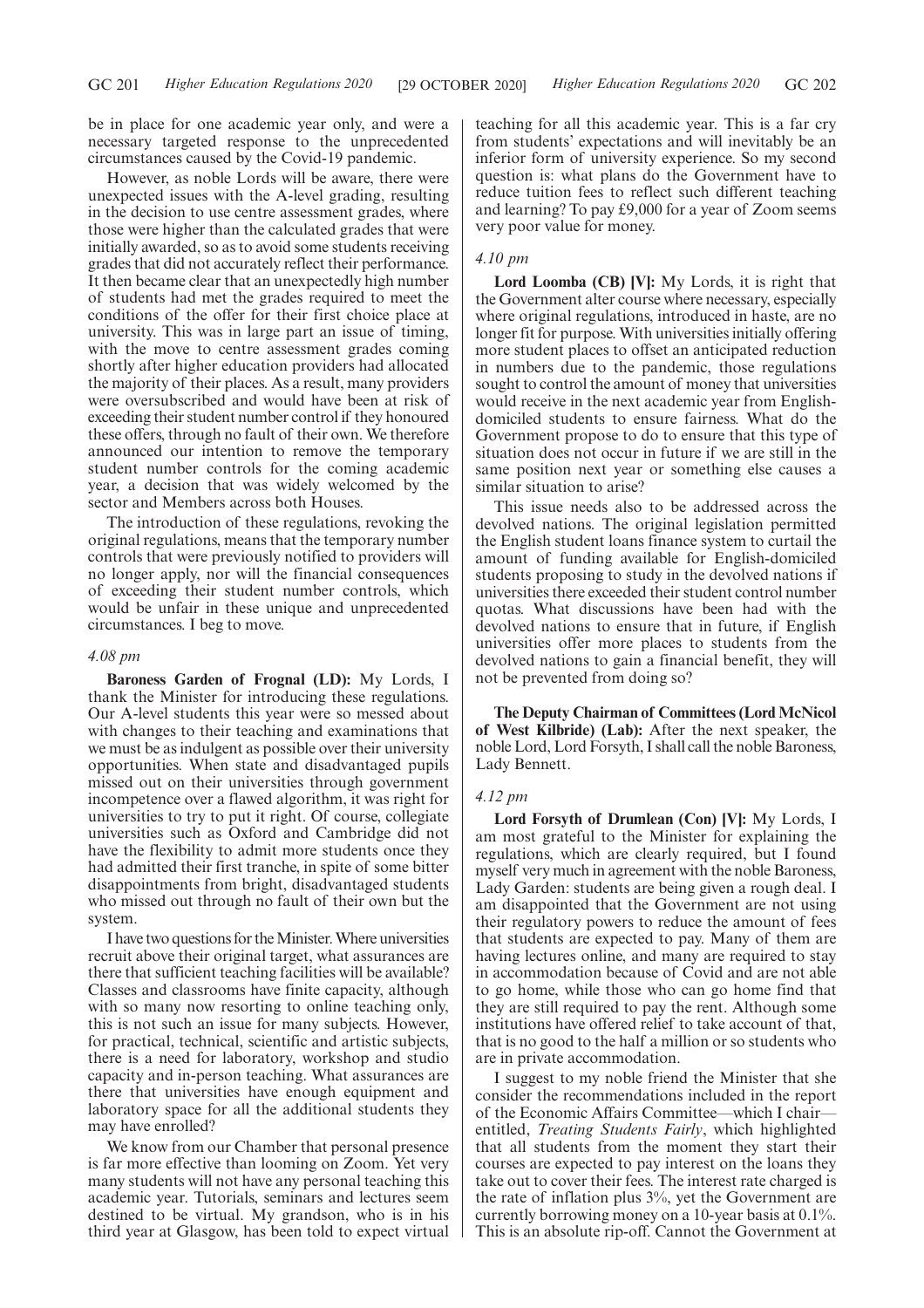#### [LORD FORSYTH OF DRUMLEAN]

the very least cut the rate of interest on student loans to that at which they borrow money or, even better, go back to the previous situation in which students were not required to pay interest at all until they had graduated from their courses?

I also ask my noble friend to consider allowing students to repeat a year at no cost. Many students, particularly those who have no access to practical university experience, might prefer to take a year out and come back. Many of them, of course, are no longer able to find jobs in bars and restaurants to supplement their income. They are having a very bad time, and I do not see anything coming from the Government that recognises it. After all, they are not able to claim universal credit or housing benefit. It is true that some universities have hardship funds, but they are completely inadequate to the scale of the problem being faced.

My noble friend has obviously been thinking hard about protecting the universities as institutions. Could we think a little harder about protecting the students, who are having a terrible time? It is a terrible time induced by a policy which is about protecting the elderly. Young people are seen to be less at risk from the consequences of Covid, but they are taking the brunt of the consequences of the measures being used to combat it.

#### *4.15 pm*

**Baroness Bennett of Manor Castle (GP) [V]:** I thank the Deputy Chairman for the advance notice of the schedule change.

Yesterday, in the internal market Bill debate, the noble Lord, Lord Callanan, found it objectionable that my noble friend Lady Jones of Moulsecoomb used the term hypercapitalism. I refer to this now because this statutory instrument is a second attempt to manage extreme competition between universities. What were once communities of scholars working for the advancement of knowledge are now pushed to operate like cut-throat businesses. The "aggressive recruitment practices" to which the Minister referred are a perfect illustration that the Government might like to study to further their understanding of the term. I draw on the Wiley Online Library discussion of hypercapitalism, which states that

"critical scholars believe that once separate spheres of culture and commerce now overlap … culture and the way of life in a hypercapitalist society becomes subsumed by the commercial sphere".

Our universities are a case study for that subsuming. They have been pushed to become businesses by the policies of successive Governments over decades.

The original statutory instrument was a small concession from the Government, who were forced by the reality of our current circumstances to move away from their ideology of allowing market forces to run wild. They now acknowledge that there is a deep state of chaos. I am pleased to follow the noble Lord, Lord Forsyth of Drumlean, and others in asking for cuts to student fees—a cut , or perhaps the dropping of all fees this year, given the kind of suffering to which the noble Lord referred. On another occasion, I shall talk about why they should be dropped altogether.

While competition between factories to produce the best tools, or between market gardens for the tastiest produce, might not be a bad thing, competition in the educational sphere, as I noted in our earlier debate on Ofsted inspections, is innately damaging, particularly in the state of confusion we now find ourselves. I can only hope that such confusion helps the Government to see the problems that we are in now and understand the swingeing damage being done by hypercapitalism, which I note the Wiley reference says is also called "zombie capitalism". I would be interested in the Minister's thoughts.

#### *4.18 pm*

**Baroness Gardner of Parkes (Con) [V]:** My Lords, I am very interested in this debate because student numbers being larger than ever may sound a doubtful proposition, but when I went to Sydney University, that was exactly the situation there. Those who had fought in the Second World War were all allowed to come in in unlimited numbers, and they provided a huge surplus of dentists in Australia. Everything had to be taught on a shift mechanism. Eventually—there were no jobs; they were out building roads and things they discovered that the National Health Service in London was desperately short of dentists. Hundreds came over and did wonders with the national health treatment, particularly of children.

It is children who I think would benefit from these extra numbers in the schools. It is essential that they be maintained and encouraged to go on. It does not matter what the financial difficulties are. We have to think of the future of these people who have now been offered a place at university. We cannot afford to fail to honour that. It is good that we have these numbers. I support the measures.

#### *4.20 pm*

**Baroness Fox of Buckley (Non-Afl):** My Lords, UCU, the UK's largest academic union, had to cancel its online congress because it ran into technical problems. Could anything be more ironic, especially when one of the key matters for debate was the union's opposition to the Government opening universities and the demand that all teaching be online? One does not need a PhD to know that Zoom and Teams are not fool-proof, or lecturer-proof, and are no substitute for face-to-face gatherings. I mention this because the greatest tragedy for students is not fees per se, or numbers, or algorithms, or even being locked up in their halls like prisoners or being accused of killing grannie by a government Minister. The real let-down is being abandoned by the official lecturers' body and far too many politicians, who have sacrificed quality and personal engagement on the altar of safetyism.

I declare an interest as a visiting professor at the University of Buckingham, and I commend the vicechancellor and staff of that university, who have worked with the student union to maximise as much face-to-face teaching as possible within the restrictions and delivered that blended learning model. The students have loved it, and so have the staff. Indeed, rank-and-file staff and many of my colleagues around the country from my previous life love teaching face to face but are being stopped from doing so by management and, indeed,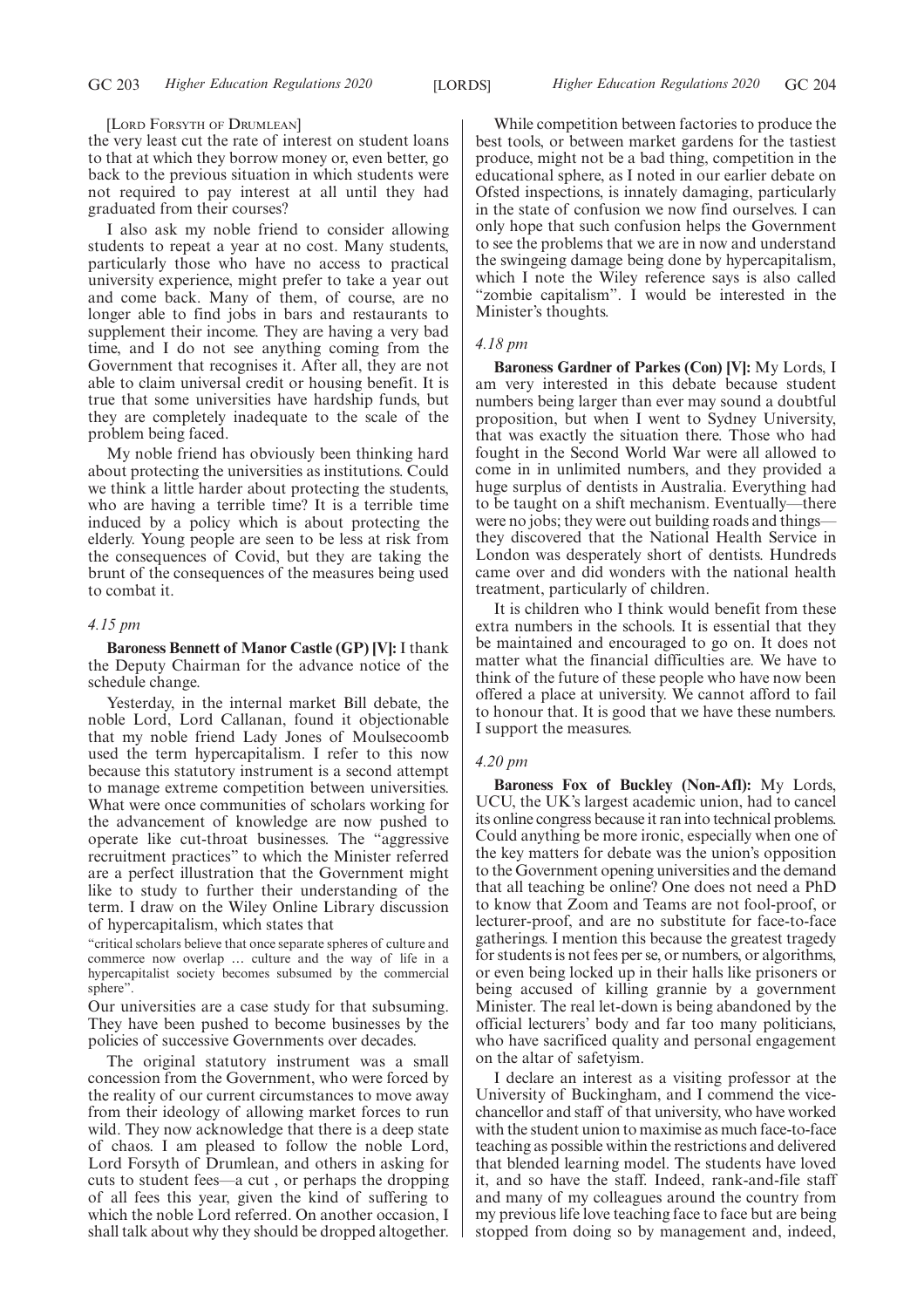their union. It is the cut and thrust of intellectual life, and far better than the stilted, awkward Zoom experience —such as here and now, indeed, in this Room.

Will the Minister commit to championing this higher education model, based on live human interaction, and challenge managements and the UCU which say that non-essential teaching should be done online? I want the Minister to ask what is "non-essential teaching". It is perhaps a bit like the Welsh Assembly's non-essential shopping. Any institution that believes it delivers nonessential teaching does not deserve fees or students. I would like to see the Minister and the Government championing face to face far more than they are doing, instead of getting caught up in the technicalities.

**The Deputy Chairman of Committees (Lord McNicol of West Kilbride) (Lab):** After the next speaker, the noble Lord, Lord Liddle, I shall call the noble Lord, Lord Storey.

### *4.22 pm*

**Lord Liddle (Lab):**My Lords, I welcome this statutory instrument as drawing a line under a particular chapter of confusion in government policy. The real question I want to put to the Minister is: what is going to happen next? What is the government's future policy on fees and student numbers? At the moment, we have a higher education sector that has no certainty about the financial perspective in which it operates, and there is a duty on the Government to show greater clarity.

I have some sympathy with what the noble Lord, Lord Forsyth of Drumlean, said about whether students should pay the full fee in the present difficult circumstances. However, just to cut the fee alone and do nothing else would gravely damage the financial position of one of the most successful sectors in Britain: the university sector. What we need is comprehensive reform. We need more teaching grant, because that is the only way to compensate for a reduction in fee. As the noble Lord, Lord Forsyth, mentioned, because of the difficulty students have in getting jobs, we need the reintroduction of maintenance loans.

I am an enthusiast for universities. I was, until recently, the chair of Lancaster University. I agree totally with the noble Baroness, Lady Gardner of Parkes, that we need to get more people into university, but we will not do that successfully unless we have a long-term, sustainable funding model, and that is just totally unclear at present.

## *4.24 pm*

**Lord Storey (LD) [V]:** My Lords, I agree with what most noble Lords have said. Students get a raw deal. I only have to look at my city of Liverpool, which is in tier 3. Students arrive expecting to get the student experience. Polling suggests that 73% of students who decide to go to university away from home to live in halls of residence or rented accommodation do so because they want that student experience. What we are seeing is students trapped in their halls of residence or rented accommodation, in a local community, and having to do nearly all their lectures virtually. Imagine having to do that day in, day out. I suspect when they go home at Christmas quite a large number will choose not to return to university. That is not how we should be treating our students. I realise there are issues and problems, but we need to have a conversation with students. I do not have some sympathy—I have complete sympathy with students in the situation in which they find themselves.

Obviously, if one higher education provider overrecruits domestic students, it affects other HE institutions and, as the report states, disproportionately increases the public funding flowing to it through the student loan system. In so doing, it reduces the available students for other providers and increases the risk of insolvency of some HE providers, which puts further strain on public finances. There is some irony in a party that believes in letting the market decide bringing in these controls, but I will not go there.

This is the first cap on student places since 2012. All English providers get their student number cap. There are few exceptions: brand new providers do not get a cap, and nor do those in the approved registration category. If providers want to recruit more than the student number control, there are two ways they can do so. The first way allows them to bid for up to 250 extra places in a list of subjects. What are the criteria for the list? Why, for example, is architecture on it? Are we short of architects in the UK? The second way allows providers to bid for any number of courses in a selection of healthcare disciplines—very good. But have we given any thought to using, or would it be possible to use, that sort of top-up to recruit students from disadvantaged backgrounds or from black, Asian and other ethnic backgrounds?

What are these caps, and how are they calculated? We do not know how many students each provider can take this year. The Office of Students and the Department for Education have deemed it inappropriate. Can the Minister tell us why? There should be transparency. After all, it is a basic component of a trustworthy system of student number allocation. HEFCE used to do this rather well, after all. How will students retaking A-levels not be disadvantaged? Is there any mechanism for students who might chose to apply for a January start? Otherwise the cap will apply and they may not get a place.

Of course, there are wider considerations which Covid has accelerated. We could see a record number of students dropping out. In the case of first-year students, universities will be losing up to three years' tuition fee income. Universities are likely to start experiencing more serious falls in income with financially poorer and less prestigious universities being hit first, but richer institutions are not far behind. Instead of waiting for that process of attrition to happen, universities should look at their practices and rather than entrenching old models should look at pioneering new funding structures, increasing access to higher education and, of course, ensuring that students get a proper experience of university.

Finally, can the Minister tell us whether private universities and colleges which offer degree courses included in the cap number?

#### *4.29 pm*

**Lord Bassam of Brighton (Lab):** My Lords, we on the Labour Benches welcome the revocation of the original statutory instrument. We were initially supportive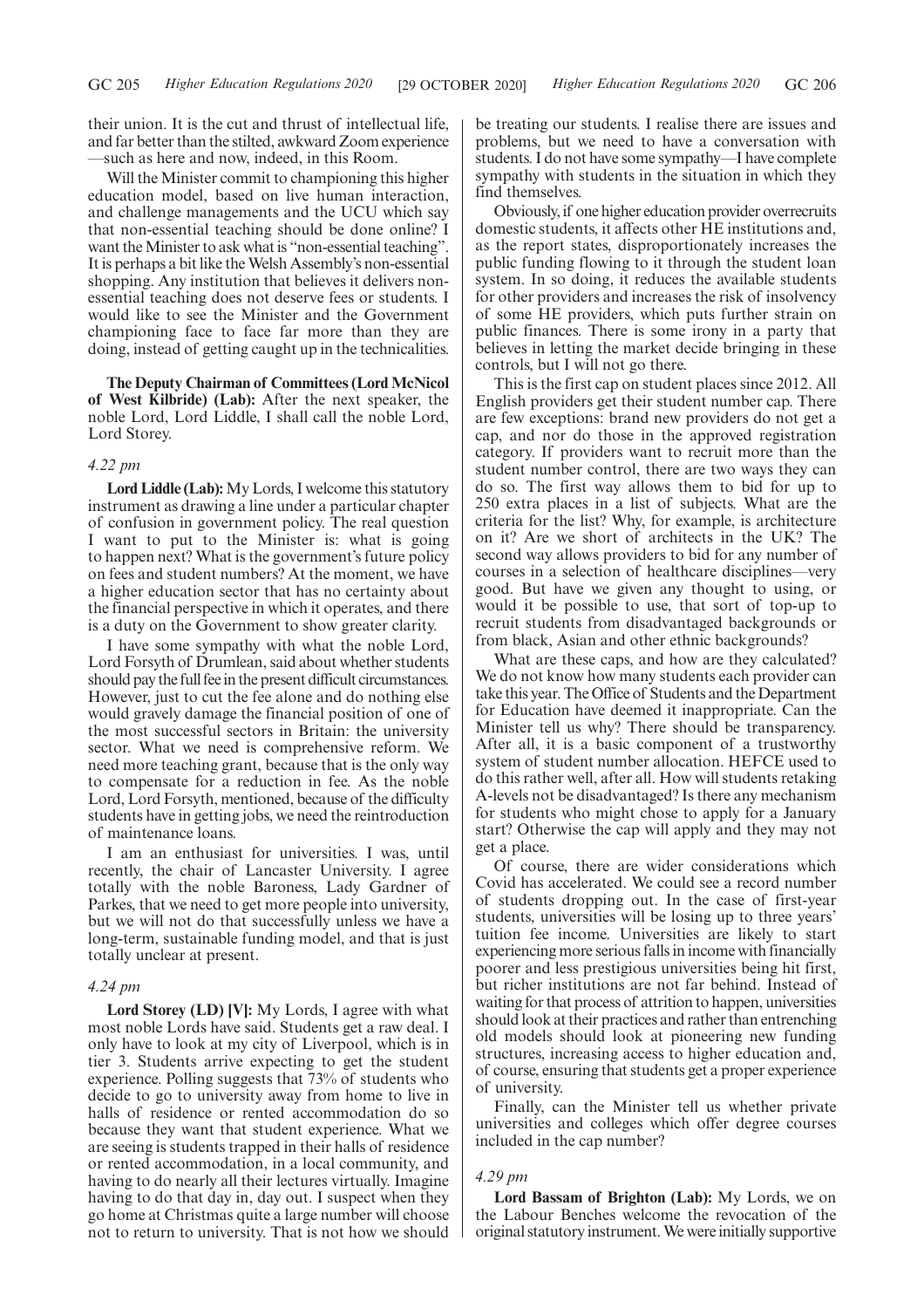#### [LORD BASSAM OF BRIGHTON]

of the principle of the cap, as we could see scope for emerging aggressive recruitment by a small number of institutions. The decision to use a flawed algorithm to determine A-level results led to a great deal of distress and upheaval for schools, students and universities, which we thought was entirely predictable from early on. The belated but entirely sensible decision to use teacher assessments naturally led to an increase in the number of students seeking a place at university this year. That meant that the numbers cap proposed by the original regulations became unworkable and unfair.

It is to the universities' credit that they were able to respond quickly and flexibly to the disruption surrounding the admissions process and were able to honour their offers. They should be congratulated for the way in which they responded, given that they were simultaneously coping with the farce of the A-levels algorithm and putting in place measures to ensure that campuses were Covid-secure. We record our thanks to the universities that have done a lot in that regard.

We have to hope that chaos does not become an endemic feature of the Government's crisis management. For example, I am advised that guidance is habitually late from the DfE. Universities complain that the guidance they were promised for 11 October about managing the Christmas end-of-term departure of students has yet to appear. Perhaps when the Minister replies, she can advise the Committee on when that might be published. Can she also confirm that the Government have a special Christmas sub-committee, which, apparently, is reviewing all these issues?

I hope that lessons have been learned; it is right that the Government have listened to teachers, the Labour Party, schools, students and others and pushed back the timing of exams in this academic year to give pupils more time to catch up on the learning that they have lost. Frankly, the decision need not have waited weeks to be delivered, after it was called to be made principally by the Labour Party but by others, the unions in particular. Although it is a necessary intervention, there are concerns that it will not be sufficient to prevent a repeat of the situation that led to the need to revoke the original order.

All the expert advice suggests that the virus will not disappear by next summer, so I have a few questions for the Minister. The HE sector, parents, students and schools are keen to learn how stability will be guaranteed next year. Nobody benefits from the chaos we had this summer, so will the Government be reintroducing a temporary numbers cap? Can we have early decisions on this issue? Have the Government undertaken an analysis of the impact of the removal of the cap on university finances, and on the current distribution of student numbers across the United Kingdom? What other measures have the Government considered to prevent aggressive recruitment practices in the following academic year? Will Ministers look at the impact of variations in overseas student numbers? Can we be reassured that there will be extensive dialogue with the devolved nations before any changes to the caps are considered? Given the additional number of students now attending university, how will the Minister monitor the student drop-out rate in real time while those students are still at university? Finally, have Ministers

given any further thought to the mental health needs of students coping with the stress that they are enduring, cooped up in halls of residence, at a time when they do not have the necessary finances and resources to aid themselves?

Those are a lot of questions. While we are happy to support the order, the Government have a lot to answer for in the way in which they are conducting themselves towards universities, students, parents and the governing bodies.

#### *4.33 pm*

**Baroness Berridge (Con):** I am grateful to noble Lords for their contributions this afternoon. In the time available, I shall seek to deal with the many issues that have been outlined.

I say to the noble Baroness, Lady Garden, in relation to capacity for teaching, a £10 million capital fund was made available, recognising the issues that she outlined with physical capacity. The Office for Students oversees that funding, and universities are allowed to ask for additional funding. A number of noble Lords referred to the costs of teaching. Additional teaching grants have been given to subjects that are high cost, such as medicine, nursing and STEM subjects. However, it is important to note that a record number of disadvantaged 18 year-olds, at 23.1%, have gone to university this year. We pay tribute to their hard work.

In answer to the noble Lord, Lord Loomba, we are regularly in touch with the devolved Administrations. As the matters are devolved, there are still some funding arrangements and number controls separate to the student number caps in these regulations which are relevant in that regard. In relation to exams next year, on 12 October we announced that there would be a three-week delay. Next month, we anticipate further guidance and information on contingency plans in relation to next year's exams, should there be a wave of the virus. We regularly discuss matters with the devolved Administrations.

On the points raised by about finance, particularly by my noble friend Lord Forsyth—I pay tribute to his work on the Economic Affairs Committee—we must remember that universities are autonomous institutions; they are not like schools. Fees are a contractual arrangement between an institution and students—but, of course, the Office for Students is there as a regulator. My noble friend will be aware that only high-earning borrowers repay all the interest on their loan. The majority of borrowers do not fully pay back their loans, with borrowing written off at the end of their loan term. That means that reducing the interest rates would in practice benefit only higher earners and reduce the progressive nature of the student loan system.

On the point raised by the noble Baroness, Lady Garden, we want to see an increasing number of students going to university and taking advantage of that offer when it is appropriate for them. I am pleased to say that we have the admissions data for this year and more than 371,000 English-domiciled students have taken up a place at university.

Once again, I am sad to say, I have to disagree with the noble Baroness, Lady Bennett. Universities have a variety of structures: many of them, as noble Lords will be aware, are charitable in their foundation and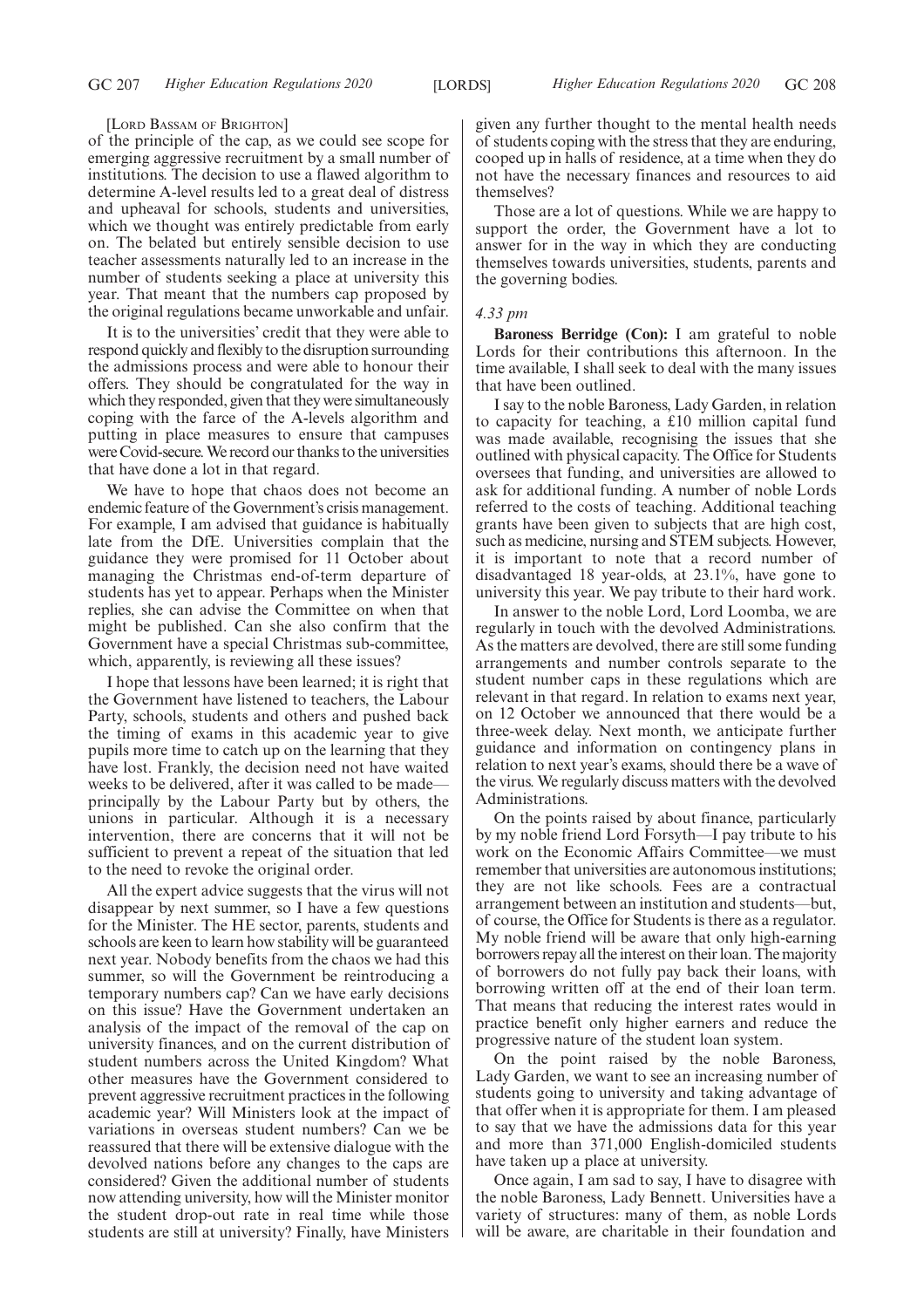have great endowments, and they award degrees and have degree-making powers. Many universities do collaborate, and that is not just something we see with the Russell group. There are many regional collaborations between universities, and many of them are involved very closely with LEPs and institutes of technology and are playing their wider part in the system. Of course, at the moment—this perhaps goes without saying, but I do want to say it—they are at the front line of trying to find a Covid vaccine for us, and they deserve our support.

This is the first time that I have had the pleasure of hearing the noble Baroness, Lady Fox, address your Lordships' House, to which I welcome her. As we know from schools, there is no replacement for the face-to-face nature of teaching, and I commend the work of the University of Buckingham, which is one of our private universities. In answer to the question raised by the noble Lord, Lord Storey, I say yes: any other institutions in the higher education sector that were regulated by the Office for Students, including private providers, were subject to the cap. The noble Baroness is right that the blended offer is the best offer, and we commend that best practice to other institutions.

On the question from the noble Lord, Lord Liddle, unfortunately we cannot provide guarantees and certainties in any area of life at the moment, but we did bring forward millions of pounds of tuition fees to help the cash-flow situation of universities. We do not know what position we are currently in formally. Obviously, we know the admissions data for English-domiciled students, but, as noble Lords will be aware, many international students start their courses in January, so we do not know the full position of universities' finances. Along with the Office for Students, we are monitoring this, and there has been the offer of restructuring—thankfully, at the moment, no institution has come forward needing that support. As part of the wider post-18 education review, the Government are carefully examining the Augar report and its recommendations. We are considering our response to that along with the spending review, and the upcoming further education White Paper will be part of our response to that. Hopefully, this will give some certainty to providers and students.

Regarding the behaviour that we saw earlier in the year from some institutions, it is important to remember that one of the fundamental concerns of government was that this was not in the best interest of students, who, at that point in time, were put under pressure to accept an unconditional offer, which perhaps might not have been the one they wanted. We wanted to guard against that.

On the mental health and welfare of students, which many noble Lords have mentioned, the Minister for Universities in the other place, Michelle Donelan, has written to universities outlining their responsibilities in relation to the mental health and welfare of students, particularly those who are self-isolating. There has been £256 million of funding for this academic year in relation to students' mental health.

Of course there are no maintenance grants anymore, but there is a comprehensive system of maintenance loans, and, as I say, the figures for disadvantaged students going to university mean that we have not seen a drop-off in the numbers of people going to university from those backgrounds, which is of course very important.

Finally, I turn to the comments of the noble Lord, Lord Bassam. Yes, there will have to be particular arrangements in relation to Christmas, but, as I say, we do not know the situation in relation to overseas students. We are in dialogue with the devolved Administrations on the various matters, and we commend all the work that universities have been doing in order to make the offer. Many universities and students have shown enormous resilience. Obviously, this current situation is not ideal for them to study in, but, unfortunately, every sector in our society has been drastically affected by the pandemic, and we are doing what we can to support the sector, offering advice, guidance and restructuring, should any institution need that, as I have said. Therefore, it is right that we take this action to revoke the fee limit regulations in relation to student numbers. I commend these regulations to your Lordships.

#### *Motion agreed.*

**The Deputy Chairman of Committees (Lord McNicol of West Kilbride) (Lab):** I remind Members to sanitise their desks and chairs before leaving the Room.

### *4.41 pm*

*Sitting suspended.*

## **Arrangement of Business**

*Announcement*

## *5.15 pm*

**The Deputy Chairman of Committees (Lord Bates) (Con):** My Lords, the Hybrid Sitting of the Grand Committee will now resume. Some Members are here in person, respecting social distancing. Others are participating remotely, but all Members will be treated equally. I must ask Members in the Room to wear their face covering except when seated at their desk, to speak sitting down, and to wipe down their desk, chair and any other touch points before and after use. If the capacity of the Committee Room is exceeded or other safety requirements are breached, I will immediately adjourn the Committee. If there is a Division in the House, the Committee will adjourn for five minutes.

## **Services of Lawyers and Lawyer's Practice (Revocation etc.) (EU Exit) Regulations 2020**

*Considered in Grand Committee*

*5.16 pm*

## *Moved by Baroness Scott of Bybrook*

That the Grand Committee do consider the Services of Lawyers and Lawyer's Practice (Revocation etc.) (EU Exit) Regulations 2020.

**Baroness Scott of Bybrook (Con):** My Lords, these regulations relate to the recognition of legal qualifications and European lawyers' practice rights and form part of the Government's preparations for the end of the transition period.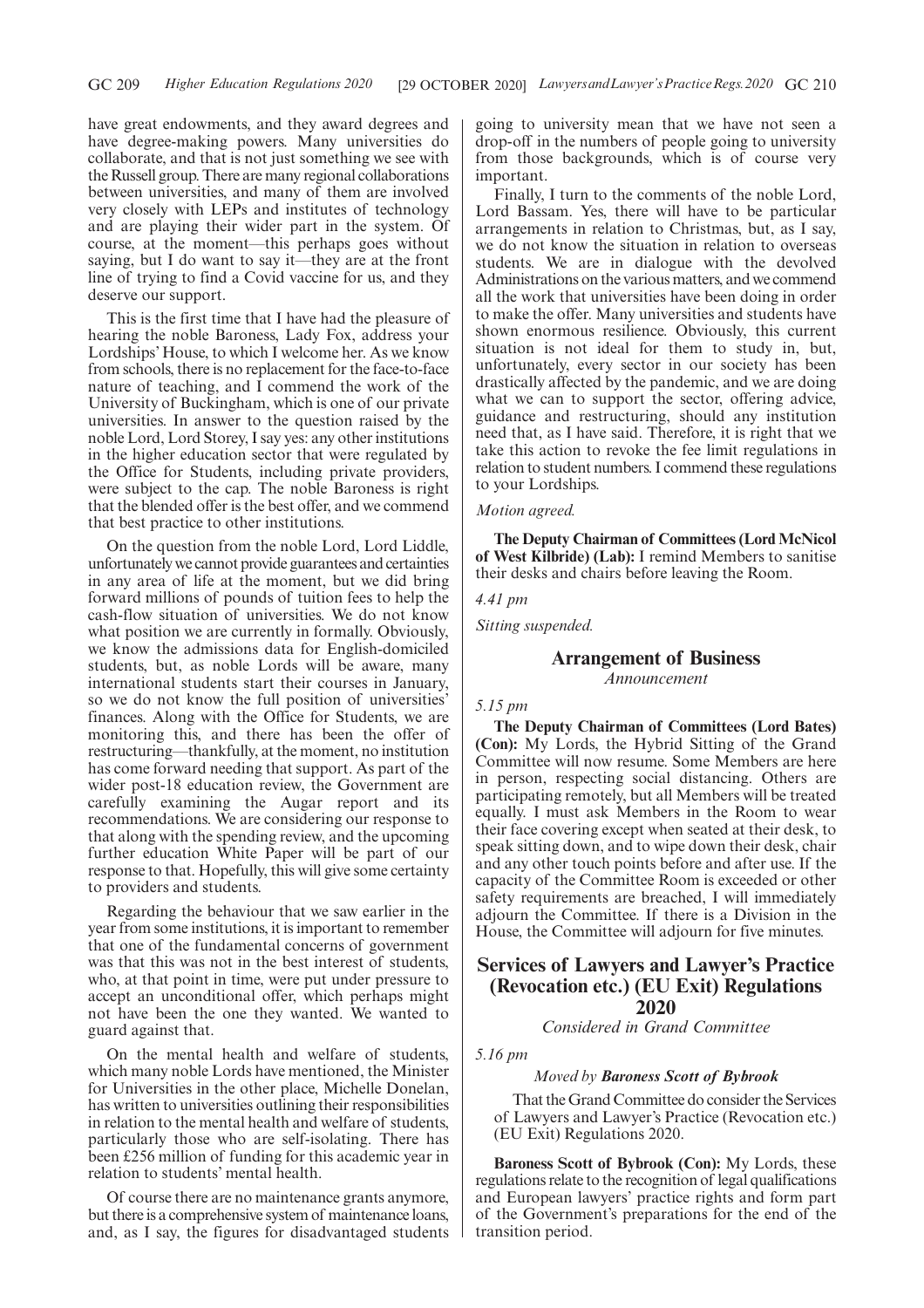#### [BARONESS SCOTT OF BYBROOK]

This instrument will revoke and replace our existing legislation made in 2019 in preparation for the UK leaving the EU without a withdrawal agreement. It will remove from our domestic legislation in England, Wales and Northern Ireland any preferential practice rights for EU, EEA and Swiss lawyers, so that they are treated in the same way as third-country lawyers after the transition period. These regulations remedy the deficiency in retained EU law as such law makes provision for reciprocal arrangements with the EU which will no longer exist. However, EU and EEA EFTA-qualified lawyers who have already successfully become solicitors or barristers before the end of the transition period will be able to retain their qualification and related practice rights.

Noble Lords will be aware that the Government have signed agreements with the EU, the EEA EFTA states and Switzerland, which contain arrangements regarding the UK's withdrawal from the EU. This instrument will give effect to provisions in those agreements relating to lawyers' practice rights and the recognition of legal qualifications for those within scope of the agreements. Scotland will be taking forward its own legislation on this matter.

Before I turn to the detail of the instrument, I will briefly set out the background. EU law currently enables UK, EU and EFTA lawyers from one state to establish and practise in another state under their home-state professional title without necessarily having to requalify in the other state. In 2019, the Government made legislation which removed the preferential practice rights of EU and EEA EFTA lawyers in England, Wales and Northern Ireland to come into force on exit day, which I will refer to as the 2019 regulations. A further amending instrument was made, again in 2019, to implement parts of the Swiss citizens'rights agreement.

The 2019 regulations and the 2019 amendment regulations were not designed to come into force at the end of the transition period under a withdrawal agreement. Given that the UK secured a withdrawal agreement and a separation agreement with the EEA EFTA states, as well as the citizens' rights agreement with Switzerland, there are provisions in the 2019 regulations which are either no longer needed or will not function correctly. Furthermore, additional provisions are needed to implement the relevant provisions of the agreements relating to lawyers.

This draft instrument will therefore revoke the 2019 regulations and the 2019 amended regulations. Subject to transitional provisions, it will also revoke the domestic legislation that implemented the lawyer-related EU directives—the European Communities (Services of Lawyers) Order 1978 and the European Communities (Lawyer's Practice) Regulations 2000.

The lawyers' services directive and lawyers' establishment directive will no longer apply to the UK, and there will be no system of reciprocal arrangements under which EU and EFTA lawyers can provide regulated legal services and establish themselves on a permanent basis in the UK and, likewise, UK lawyers in the EU.

This instrument will implement provisions in the EU withdrawal agreement and the EEA EFTA separation agreement which allow applications to join one of the legal professions in England and Wales or Northern Ireland made before the end of the transition period to be completed under the current rules.

This instrument will also implement a transition period of four years from the end of the transition period for Swiss lawyers within scope of the Swiss citizens' rights agreement to register as a registered European lawyer and to practise under their Swiss professional title or to apply to join one of the legal professions in England, Wales or Northern Ireland. Additionally, it will implement provisions which allow lawyers established and employed in Switzerland to continue to provide temporary services under the lawyers' services directive for up to 90 days in a year, for at least five years, where this is under a contract agreed and started before the end of the transition period.

Finally, this instrument will implement provisions in the agreements to facilitate regulator-to-regulator co-operation and will make further provision to enable regulators in England, Wales and Northern Ireland to complete any ongoing disciplinary proceedings against EU or EEA EFTA lawyers which commenced before the end of the transition period. By aligning the rights of EU and EFTA lawyers with those of third-country lawyers, we will still allow them to continue to access our world-leading legal services market, while ensuring that the UK complies with its international obligations. I beg to move.

#### *5.22 pm*

**Lord Kirkhope of Harrogate (Con) [V]:** My Lords, I declare my interest as a practising solicitor and a member of the Law Society of England and Wales. These measures are part of a plethora of instruments brought about by our exit from the European Union, an exit that makes us a third country in relation to EU provisions and regulations of all kinds.

Some of my particular interests in this House are in the fields of security and justice and in those areas our new status as a third country is particularly problematic, especially where, in order to protect our citizens, we need to carry on a strong co-operation to defend us from terrorism and major criminality by the exchange in real time of information and data. Inevitably, our new status will diminish our rights in that regard and, unless we can find a way to avoid the third-country category, the challenges ahead are difficult to meet and solve.

Here before us are some regulations that are inevitable because of that new status. They are no doubt necessary, but regrettable nevertheless. Over many years, the reputation and strength of our legal services has grown and through calm and constant negotiations, in which I and many others had the privilege to be involved, we have established the rights of our lawyers and lawyers from other European nations to practise law in each other's jurisdictions, so that until this time the free flow in both directions has become reasonably straightforward.

Of course, the journey has not always been easy because in law, as in other professions, there have been the residual elements of market protection or closed-shop mentality in a number of countries. However, recently we have seen a lessening of boundaries that has resulted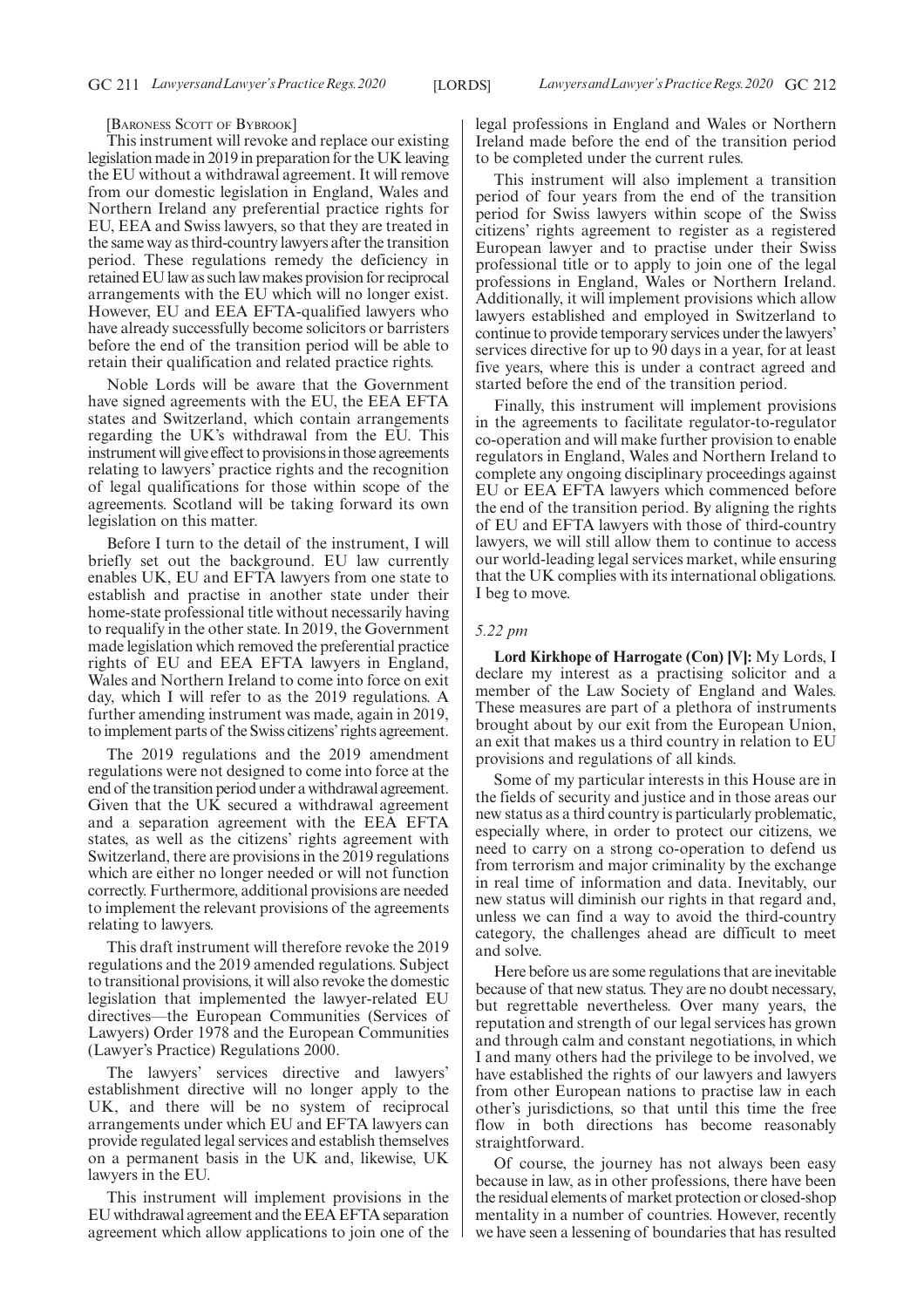in the growth of services which, while being of general benefit, has been particularly important to this country, to our financial services industries and the City of London and our national legal practices in particular. Therefore, noble Lords will understand why I have some regret for these measures.

Effectively, from 1 January 2021 UK-qualified solicitors will no longer be able to practise as EU lawyers in EU and EEA member countries. They will lose their rights of audience before EU courts and all communications between UK-qualified lawyers and their clients will lose the protection of legal professional privilege in EU courts and institutions—one of the most important elements of that relationship. Similarly, the same will apply in reverse to European-qualified lawyers.

UK lawyers, if they wish to continue European practice, will be obliged to requalify in a host state under article 10 of the establishment directive. This will be time consuming, costly and uncertain of outcome. UK law firms might have to cease activities in other European countries if professional rules or company law are inconsistent with ours. Also, some national rules on the continent do not allow a mix in a single legal firm of domestic and third-country lawyers. This means that the complications I have stated, plus differences in the limited liability of such entities, will force the termination of many international firms.

Of course, the Government have stated, which is welcome, that they are seeking a future relationship agreement with the EU. We do not know how that is going, but without it, and comprehensive provisions related to services as opposed to trade, lawyers and the vital services that they provide will suffer badly. Without it, the UK and the EU will fall back on the General Agreement on Trade in Services—GATS—under the umbrella of the WTO. If so, lawyers cannot guarantee that they will receive the protection of EU regulations, which would be universally applied. Instead, they will be at the mercy of individual states' treatment of third-country lawyers, which, of course, varies between states. There are limitations; these usually include certain areas of practice, such as only permitting in the fields of international public law and home country law from the lawyer's perspective. Unfortunately, some nationality requirements even block UK lawyers from requalifying and prevent new partnerships being formed or continued between EU and non-EU citizens.

As I suggested, being outside the EU, our solicitors will lose all rights of audience in front of EU courts, which is most important in some practice areas, such as competition law and intellectual property law—fields in which our practitioners are particularly needed and successful, and on which the economic advancement of the UK in the post-Brexit world surely partly depends. How we and our European neighbours allow market access to foreign lawyers in future, in the event of reliance on WTO rules, also limits our choice based on historical associations. As noble Lords will know, the most favoured nation provisions do not allow discrimination, even positive discrimination, between trading partners.

I have highlighted some of the areas of difficulty and disadvantage to United Kingdom lawyers in coming months. I accept that, of course, our Government can alleviate these problems to some extent by incorporating in their current negotiations with the EU a clear mutual recognition of professional qualifications provision, but history demonstrates the problems in re-achieving what we are now losing. Mutual recognition agreements between specific nations could follow if such arrangements were in a trade agreement and given sufficient prominence.

In the provisions before us, I am pleased that one of the welcome items is in respect of RELs, or registered European lawyers. They currently have only until the end of this year to meet the UK registration requirement for re-qualification. It would be very helpful and a positive gesture if a grace period could be afforded to those who need more time to requalify, even if they reach three years of being first registered after 31 December.

At the end of the day, there is an inevitability to measures such as these, but we have it in our power to ensure that implementation leaves us with minimum damage to vital parts of our service industries and maximum good will with our European neighbours, with which we will need to co-operate in these and so many other areas in future.

## *5.30 pm*

**Lord Thomas of Gresford (LD) [V]:** I welcome the experienced speech from the noble Lord, Lord Kirkhope, who obviously has a great deal of experience in this field. I was interested in the debate in the House of Commons, when this statutory instrument was before its Delegated Legislation Committee. Mr Alex Chalk, the Parliamentary Under-Secretary, claimed that we are an open society, particularly when it comes to legal practice. He said:

"We want to be a country that continues to attract the brightest and best lawyers from around the world, as long as they are … properly qualified and this is the appropriate place for them to practise."—[*Official Report*, Commons, Eighth Delegated Legislation Committee, 22/9/20; col. 6.]

This was a curious thing to say while introducing a statutory instrument which abolishes reciprocity between lawyers in Europe and our own legal profession. There are transitional provisions to protect European lawyers who currently work in this country. They have a limited time, as the noble Lord, Lord Kirkhope, pointed out, in which to seek qualification with United Kingdom legal regulating bodies; after that, they must take their chance with lawyers from all over the world.

Will the Minister explain clearly what routes there are for qualification or permission to practise in the United Kingdom for worldwide lawyers, other of course, than by applying to become members of the Law Society or the Bar and taking the necessary professional examinations? When I wanted to appear to conduct a case in Scotland, the noble Lord, Lord Forsyth, had he been here, would have been pleased to know that I was completely intimidated to find the barriers put in the way of a Queen's Counsel from Wales. It was easier to be admitted to the Bar in Hong Kong or Malaysia or Singapore or, indeed, in the Caribbean.

The noble and learned Lord, Lord Keen of Elie, said on 15 January 2019:

"In the event of us exiting without any deal, there will be no reciprocal rights"

## and that the regulations

"are necessary in order that we can establish a position in which all third-party country lawyers will be on the same standing in the absence of a free trade agreement or other agreement with a third-party country."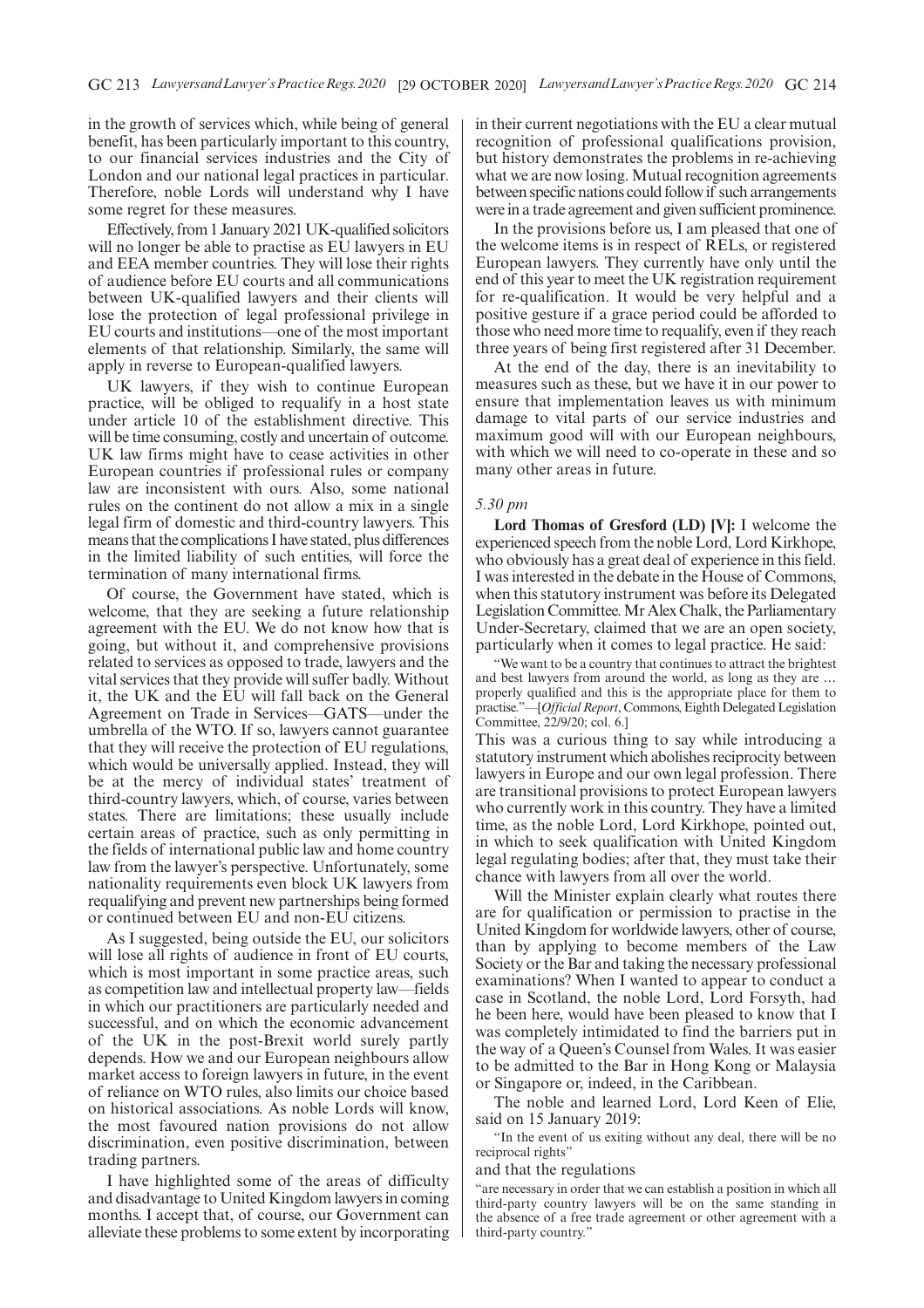[LORD THOMAS OF GRESFORD] He said that it was clearly

"a matter that we would wish to address in future negotiations consequent on our exit from the European Union. This is dealing with the position in the United Kingdom in light of the existing regulatory regime under EU law. Clearly, and quite patently, you could not address the question of how the EU 27 are going to treat our lawyers going forward".—[*Official Report*, 15/1/19; col. 177.] Well, 22 months have gone by since he spoke and we do not seem to have gone forward at all. Can the Minister confirm that, as from the end of the transitional period, UK lawyers will gain no opportunity in future to have rights of audience or rights to practise in EU member states? Are there negotiations for a deal about reciprocity for legal services? If so, what are they?

The noble Lord, Lord Kirkhope, referred to the costly and uncertain outcome of the current position and the blocks placed on qualifications overseas by various countries. The noble Baroness, Lady McIntosh of Pickering, pointed out in a debate on the precursor to these regulations that

"when the regulations were passed … Ireland's professional body has taken the opportunity to increase the cost of qualifying as an Irish lawyer to practise there from £300 to £3,000."—[*Official Report*, 30/1/19; col. 1141.]

Those are some of the blocks to which, no doubt, the noble Lord, Lord Kirkhope, referred.

Mr Chalk asserted blithely on 22 September that:

"We will continue to remain an attractive part of the world, because we believe in upholding the rule of law. Long may that continue."—[*Official Report*, Commons, Eighth Delegated Legislation Committee, 22/9/20; col. 6.]

This was only six days after the resignation of the noble and learned Lord, Lord Keen of Elie, so he can hardly have been unaware of what he was saying. Mr Chalk—who is a very personable and skilled Queen's Counsel currently working his passage through the Tory ranks—was, I am afraid, somewhat bravely off message. I fear for his future career under the present Administration, who, as we know, have complete disregard for the rule of law, as exemplified not merely by Mr Dominic Cummings's jaunt to Barnard Castle now the stuff of legend—but by the provisions of the United Kingdom Internal Market Bill, which it is the duty of this House to excise. I am sure that Mr Chalk is busy reflecting on his position; a good resignation would see him reconciled to his professional colleagues and likely to flourish in a more sensible future Administration, if the Tories are ever forgiven for this one.

#### *5.36 pm*

**Lord Ponsonby of Shulbrede (Lab) [V]:** My Lords, the purpose of this instrument is to implement into domestic law the provisions relevant to lawyers' practice rights and the recognition of legal qualifications in the EU withdrawal agreement, the EEA and EFTA separation agreement and the Swiss citizens' rights agreement. It ensures that EU lawyers who apply to practise law across England, Wales and Northern Ireland before the end of the transition period can have their applications properly considered. The instrument also protects Swiss lawyers who have been practising in England, Wales and Northern Ireland and implements a four-year transition after Brexit for Swiss lawyers to register and practise law across those three UK countries.

The instrument also allows cross-border co-operation between legal regulators in the jurisdictions of England, Wales and Northern Ireland and the EU regulators. Importantly, this instrument will enable regulators to complete ongoing disciplinary proceedings, as we have heard from the Minister, against EEA, EFTA and Swiss lawyers, which had commenced before the end of the transition period.

In the Explanatory Memorandum, the Government state that:

"The impact of this instrument on business, charities or voluntary bodies is not … quantifiable",

because it is not known what the individual lawyers will choose to do. Will they continue with unregulated activities, will they undertake regulated activities under supervision, or will they transfer to the domestic legal professions? Having looked at the Explanatory Memorandum, it does not seem to me that there are that many RELs—registered European lawyers—in the country. Can the Minister say whether the RELs themselves have in fact been asked what they plan to do with their activities post Brexit? Have they been directly consulted?

It is clearly right that we should meet all our obligations under the withdrawal agreement and that we should also facilitate and help the lawyers concerned to continue practising law here. Britain's legal landscape needs to be outward-looking and welcoming. Colleagues with similar qualifications should be welcome to practise here. As has been pointed by the noble Lord, Lord Thomas, this point was made by the Minister in the other place; it is surely the purpose to keep the UK outward-looking and as a destination for legal and financial expertise. So I have another question for the Minister: how will the principles outlined in this statutory instrument be applied to lawyers from the rest of the world—from America and areas outside of those we are discussing today? Of course, they too may wish to come here to practise their professions on some sort of reciprocal basis.

Speaking on behalf of the Opposition, we will not oppose these regulations, but the two speakers before me raised some very pertinent points. The noble Lord, Lord Kirkhope, described the instrument as necessary but regrettable, and he highlighted very effectively the difficulties before us and before the Government. He asked a good question about giving a grace period to the registered European lawyers in their application process. The noble Lord, Lord Thomas, also made some important points about the reciprocity of legal services. I look forward to the Minister's answers to those questions. Underlying all the points that have been made is the benefit to the UK of keeping the legal profession as open and welcoming as possible while maintaining the high standards that have led us to the strong position that we hope to maintain.

## *5.41 pm*

**Baroness Scott of Bybrook (Con):** I thank all noble Lords for their valuable contributions. I will start with my noble friend Lord Kirkhope. I listened to everything he said. I do not have very much to say, other than that we have left the European Union and we need to make these SIs to protect our UK lawyers through the transition period and give a clear understanding to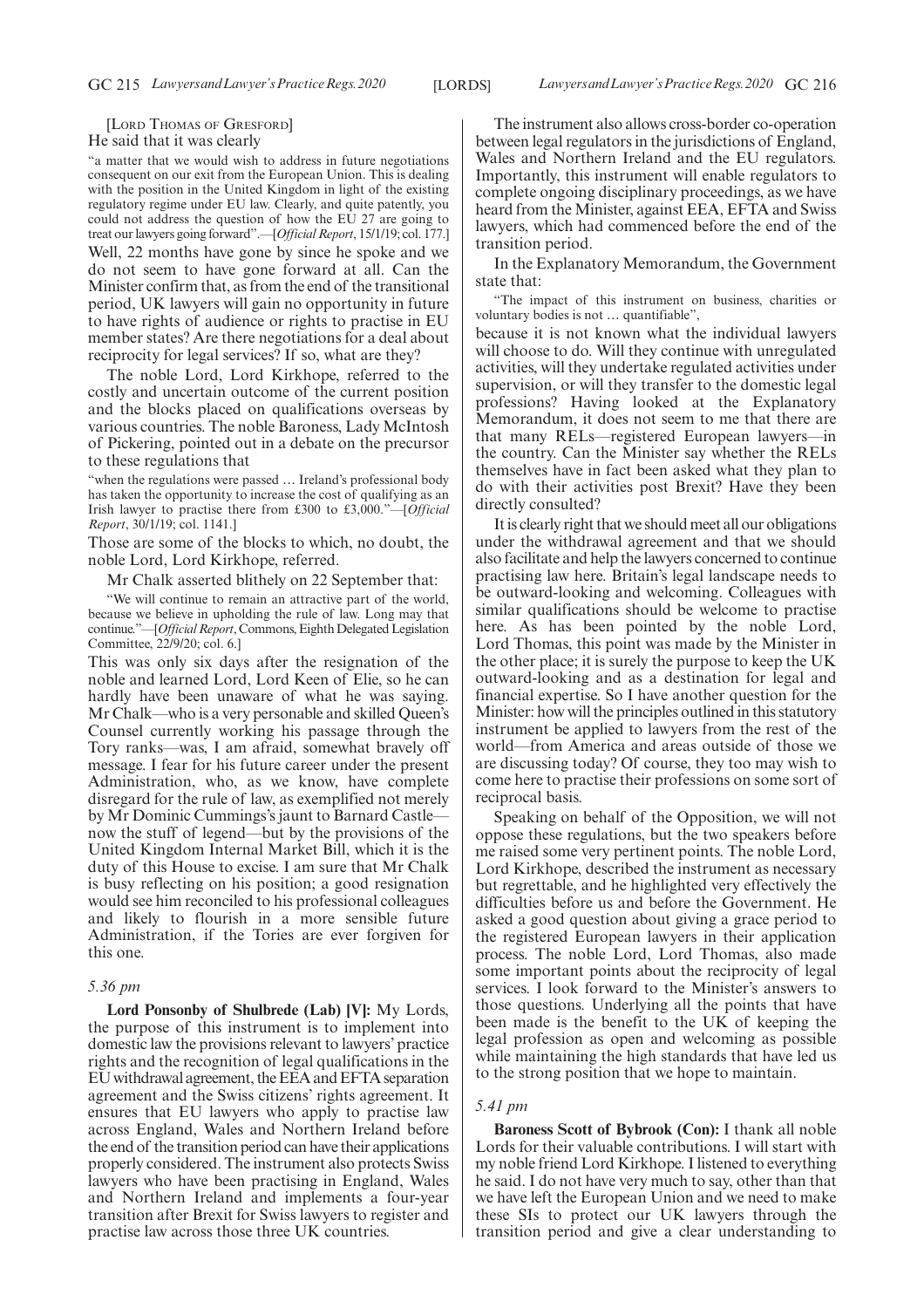our European and Swiss lawyers about how they can remain in this country if they wish to do so. I have taken note of the idea of a grace period. I will certainly go back to the MoJ and say that that has been brought up and that we perhaps should consider it.

All three speakers spoke about third-country lawyers. Quite rightly, our legal services market is already one of the most open in the world. I say to the noble Lord, Lord Ponsonby, that we are not changing that at all. All we are doing is saying that, after the transition period, EU lawyers will have the same rights as those third-country lawyers. We regulate only certain legal services. Many foreign law firms provide services to clients without needing to be regulated in the UK.

Third-country lawyers also have significant opportunities to pursue careers in legal services in the regulated sector of the UK. This includes accelerated routes to seek admission as solicitors or barristers through transfer examinations, and to hold ownership and management interests in legal businesses alongside our UK lawyers in a regulated market. There is a public interest risk in retaining the current framework for EU and EFTA lawyers without the benefit of existing EU rules on the regulatory co-operation and oversight that we have had. There is a good and very exciting opportunity for EU lawyers to join third-country lawyers in this market.

My noble friend Lord Kirkhope brought up what the withdrawal agreement means for lawyers. Under the withdrawal agreement, during the transition period existing rights, including lawyers'home state professional title practice rights across the UK and the EU, will continue.

The withdrawal agreement allows UK lawyers resident in the EU 27 at the end of the transition period who have transferred to the host state profession to continue to practise in the member state in which they reside, subject to the regulatory rules in that member state. This means, for example, that where a UK lawyer is living in Germany and has been successful in joining the German legal profession, that will continue to be recognised. Similarly, EU lawyers who are resident in the UK at the end of the transition period and who have transferred to one of the UK's professions will be able to continue to practise in the relevant part of the UK, subject to the relevant regulatory rules. Those are the matters that will be dealt with soon after the withdrawal agreement comes into force.

A number of noble Lords asked what impact the outcome of the negotiations with the EU will have on this instrument. I assure them that the outcome of the negotiations should have no effect at all on this instrument.

The noble Lord, Lord Thomas, asked what we were going to do to protect the rights of UK lawyers in the EU and EFTA countries. As EU and EFTA lawyers will be subject to domestic rules in the UK, UK lawyers wishing to practise in the EU and EFTA states will be subject to the national rules and regulations of those individual EU and EFTA member states. This will vary between member states and may vary within member states where they have multiple regulators. This instrument does not and cannot address the issues of the rights of UK lawyers in the EU and EFTA states. However, we continue to work closely with UK regulators and professional bodies as they develop guidance for EU and EFTA lawyers in the UK and UK lawyers working in the EU and EFTA states. Continued information sharing and joint efforts to secure arrangements for UK lawyers through regulator-level agreements will be important to protect future market access. For UK lawyers working in the EU and in EFTA states, given the range of regulatory arrangements that may apply, we have advised them to contact their EU or EFTA member state regulator for guidance. The Government are doing everything they can to support lawyers through this change.

The noble Lord, Lord Ponsonby, asked me how many lawyers will be affected by these regulations at the end of the transition period. Estimating the total number of lawyers exercising rights under the lawyerrelated EU directives in England and Wales and Northern Ireland or UK lawyers exercising such rights in an EU or EFTA state is difficult, as lawyers providing services on a temporary basis do not need to register with a regulator in the other state, so no data exists to quantify their activity. In terms of EU or EFTA lawyers exercising their rights to establish in England and Wales permanently, the Solicitors Regulation Authority data shows that there are 783 registered European lawyers registered with the SRA in England and Wales as of August 2020, while there are 301 English and Welsh solicitors practising as RELs in the EU. That will give the noble Lord an idea of the numbers that we are talking about.

The noble Lord, Lord Ponsonby, also asked if we have done any consultation with those RELs. The draft regulations remedy a deficiency in retained EU law, but also ensure compliance with international obligations. As such, we could not conduct a meaningful consultation on the approach we have taken.

I think that I have answered all the questions. However, I will look at *Hansard* early next week and if I have missed any questions I will certainly come back to noble Lords. The UK Government are committed to protecting the citizens who benefit from rights under the agreements—many of whom make valuable contributions to the UK legal profession. It is also important that this instrument makes other changes to ensure that we remove the EU frameworks, as we can no longer provide preferential rights to EEA countries unless provided for under a comprehensive FTA, except the transitional provisions to give effect to the relevant provisions of the agreements. Aligning the rights of EU and EFTA lawyers with those of third-country lawyers will allow them to continue to access our world-leading legal services market while ensuring that the UK complies with its international obligations.

The rights of UK lawyers in EU EFTA countries cannot fall under the scope of this instrument. The rights of practice, ownership and establishment of UK nationals or those with a UK qualification in the EU will be governed by the national policies and rules of individual member states. We continue to work closely with the UK regulators and professional bodies as they develop guidance for EU and EFTA lawyers in the UK, and UK lawyers working in the EU and EFTA.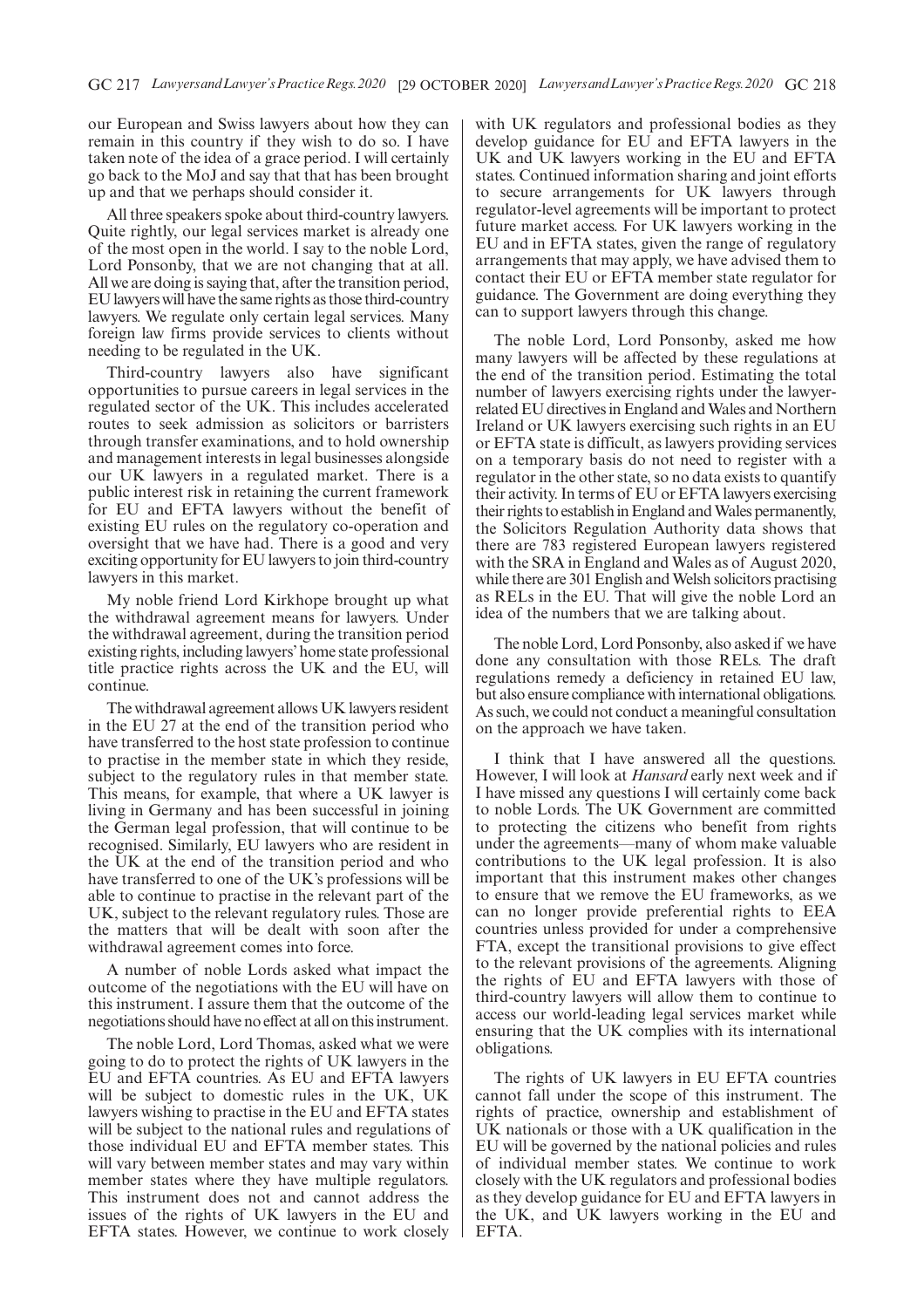## [BARONESS SCOTT OF BYBROOK]

The UK legal services sector is one of the leading and most attractive in the world. The Government are committed to championing the sector both through promoting legal services overseas and maintaining its competitiveness. I underline once more that this instrument is a vital part of the Government's preparations for the end of the transition period and enables us to comply with our international obligations.

#### *Motion agreed.*

**The Deputy Chairman of Committees (Lord Bates) (Con):**My Lords, the Grand Committee stands adjourned until 6.30 pm. I remind Members to sanitise their desks and chairs before leaving the Room.

#### *5.51 pm*

*Sitting suspended.*

# **Arrangement of Business** *Announcement*

# *6.30 pm*

**The Deputy Chairman of Committees (Lord Bates) (Con):** My Lords, the hybrid Grand Committee will now resume. Some Members are here in person, respecting social distancing, others are participating remotely, but all Members will be treated equally. I must ask Members in the Room to wear face coverings, except when seated at their desks, to speak sitting down and to wipe down their desks, chairs and any other touch points before and after use. If the capacity of the Committee Room is exceeded or other safety requirements are breached, I will immediately adjourn the Committee. If there is a Division in the House, the Committee will adjourn for five minutes.

# **Taking Account of Convictions (EU Exit) (Amendment) Regulations 2020**

*Considered in Grand Committee*

*6.31 pm*

#### *Moved by Baroness Scott of Bybrook*

That the Grand Committee do consider the Taking Account of Convictions (EU Exit) (Amendment) Regulations 2020.

**Baroness Scott of Bybrook (Con):** My Lords, this instrument will implement the separation provision in the EU withdrawal agreement on taking account of convictions. In accordance with the separation provision, it will ensure that previous convictions in EU member states will continue to be taken into account in cases where criminal proceedings have begun before the end of the transition period. That separation provision partially preserves the application of a framework decision that established that previous convictions in EU member states are to be treated in the same way as domestic convictions during criminal proceedings.

To implement the separation provision, this instrument amends two pieces of legislation. First, it amends the Criminal Justice (Amendment etc.) (EU Exit) Regulations 2019, which were intended to address deficiencies in retained EU law in the event that the UK left the EU without an agreement. Now that we have left the EU with an agreement, this instrument modifies the 2019 regulations to give effect to the terms of the withdrawal agreement.

Secondly, this instrument amends the Sentencing Act 2020, which consolidates sentencing procedural law into a sentencing code, as a consolidation exercise. The code has been drafted on the basis of the current law. Therefore, this instrument amends the 2020 Act to also give effect to the terms of the withdrawal agreement. Therefore, the amendments made by this instrument ensure that the separation provision on taking account of convictions will be given full effect in domestic law. I beg to move.

#### *6.33 pm*

**Lord Berkeley of Knighton (CB) [V]:** My Lords, I am grateful to the Library and other noble Lords who helped me in my research. I decided to take part in this debate because I thought the regulations might impact on civil liberties and the evaluation of settled status. I need not have feared. I can see what the Government wish to achieve, and it fits nicely into the consideration given by the Joint Committee on Statutory Instruments.

The principle was well described in the introduction to the Commission's report to the European Parliament and Council on the implementation by the member states of the framework decision back on 24 July 2008. I quote this because the relevance of these aspirations seems to me to be far-reaching:

"In a genuine area of justice based on mutual trust, the European Union has taken action",

## as the Minister has told us,

"to ensure that citizens are protected against crime across the European Union, while also ensuring that citizens' fundamental rights are respected when they find themselves involved in criminal proceedings, whether as a victim or a defendant. In the European Union, where people can"—

perhaps we should say could—

"move and settle freely, this objective of maintaining and developing a genuine European area of justice requires that convictions against persons sentenced in one Member State are taken into account in another Member State in order to prevent future crimes. Equally, if new crimes are committed by the same offender, subject to preserving fairness of the proceedings, this behavioural factor should be taken into account in the framework of new criminal proceedings."

Clearly this is a description of a desirable legal world that, whatever our Brexit beliefs, we should all want to live in. It is so desirable that it begs the question of what will happen to EU convictions in future and why we would not wish for a continuation of this level of protection for our citizens. Do these amendment regulations not in fact fix a problem that we might then have to break?

#### *6.36 pm*

**Lord Morris of Aberavon (Lab) [V]:** My Lords, I thank the Minister for her explanation of these modest proposals. I come to them as one who was a sentencer for many years. When I was a sentencer, I would have had even greater interest in them. I first sat as a sentencer in 1973 in Cardiff and continued to do so until I became a law officer in 1997. Sentencing is not an easy process. At the end of a week's sitting, you may have half a dozen cases to sentence, and each one has to be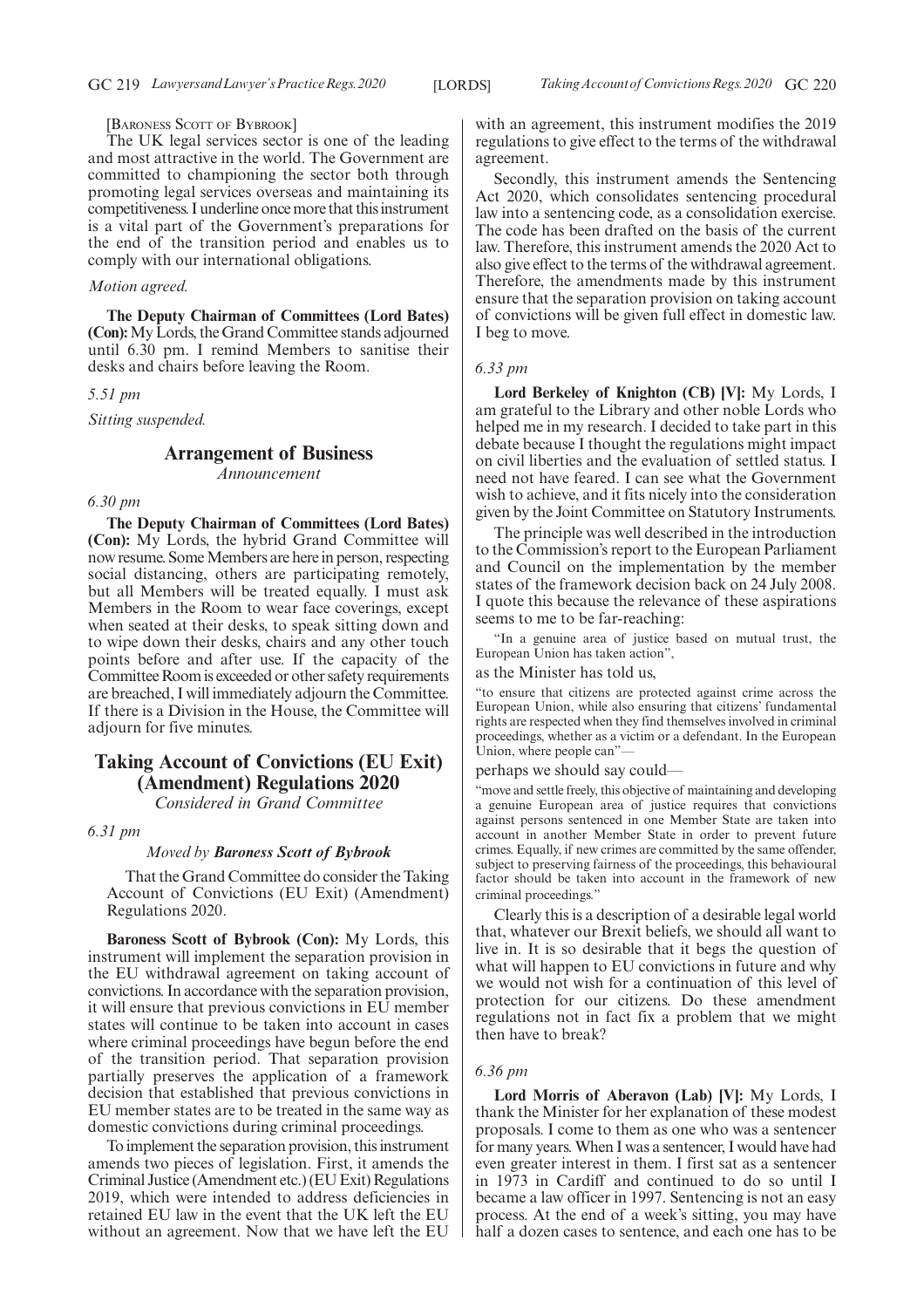considered carefully and—for lack of a better word judiciously. The basic requirement has remained unchanged over the years: that the sentencer should have full knowledge of the track record of the person to be sentenced if justice is to be done. That is the paramount consideration.

The Minister has explained that what we are doing here is filling a gap, or at least a potential gap. We are dealing with criminal proceedings instituted but not concluded before the end of the transition period, which are the subject matter of these regulations. It is important that there is no gap in the knowledge available about a person to be sentenced. The requirement is that the circumstances are known to the sentencer, so far as they are required by national law. The Minister used the words "domestic law". My question is simple. These regulations obviously apply to the law of England and Wales and Northern Ireland, but do they apply equally to Scotland, given that the Minister used the words "domestic law"? With these few words, I very much welcome these regulations.

## *6.38 pm*

**Lord Thomas of Gresford (LD) [V]:** My Lords, I was disappointed to discover that there is no accompanying draft memorandum to explain this statutory instrument displayed on the House of Lords Papers app. For those of us who are locked down in Wales, that app is a lifeline. Did the Ministry of Justice think that this SI is so insignificant as not to require an Explanatory Memorandum and that the few lines below the text of the instrument are sufficient?

The sad thing is that this is not an insignificant statutory instrument. As the noble Lord, Lord Berkeley, said, in 2014, the European Commission reported to the European Parliament on the workings of the framework decision of 2008, with which this statutory instrument is concerned. He quoted at length to your Lordships the inspiring introduction which sets out the purpose of the report and of the framework decision itself. It is indeed in the interests of effective criminal justice, including the protection of victims of crime within the European Union, that all member states should have rules in place to take into account at all stages of criminal proceedings whether a person is a first offender or has already been sentenced in another member state.

We have just thrown all this protection away. This miserable little statutory instrument merely preserves the regime of co-operation in respect of proceedings which were pending but not completed at the end of the transition period. It says nothing about co-operation in the future. Can the Minister tell us whether there are any negotiations in being to bring about similar co-operative and reciprocal mechanisms which must be in the interests of the UK, whether in the EU or not?

Obviously, such discussions cannot be part of the trade negotiations, which are stuttering along on their last legs at the moment. What happens if new proceedings are commenced against an offender on 1 January next, after the transition period, and result in a conviction? How will judges and magistrates in this country be warned and informed whenever an EU national with a string of convictions appears in a British dock? Will it be possible at all for our police forces or prosecutors to obtain information of past convictions from EU countries?

Similarly, what arrangements are proposed for co-operation with EU countries in providing the records of individuals convicted in this country? Come to think of it, where are we with the European arrest warrant or any mechanism to replace it? Is it not ironic that we can negotiate a trade agreement with Japan, a country on the other side of the world and ring the parish church bells, but are incapable of having in place after 1 January an agreement that will protect, and is designed to protect, the citizens of this country from criminals arriving from our European neighbours?

This statutory instrument is important simply because it stands as a symbol of the wreckage of a great idea: the binding together of European states wracked by war into a community for common security and prosperity. I look forward to the Minister's reply.

## *6.42 pm*

**Lord Ponsonby of Shulbrede (Lab) [V]:** My Lords, the purpose of this instrument is to make transitional provision so that when the EU exit transition period ends the current regime for taking account of previous criminal convictions in relation to convictions in the EU will continue where criminal proceedings in the UK begin before the end of the transition period but conclude after it ends. Proceedings beginning after the end of the transition period will be dealt with under a new regime. When the UK ratified the withdrawal agreement, we agreed the framework for taking into account criminal convictions in the EU. It is right that it be extended to court proceedings that start in the transition period but conclude after it ends.

I remind the House that I sit as a magistrate in central London. I regularly deal with foreign nationals, both EU nationals and non-EU nationals, who are brought before the court for whatever reason. Very occasionally I see a record of their offences in their home country or another country. It is welcome when that information is available but, in my experience, it is rare to get it. In addition, I have never been told that a check has been done on a foreign country with a negative result. Usually we do not know whether that check has been done. I sit in the lowest court, the magistrates' court, and it may be that these checks are more usually done for more serious matters, such as those in Crown Courts, but my experience is that I rarely see the information when I am making sentencing decisions.

Speaking on behalf of the Opposition, we support this statutory instrument. However, I agree with the sentiments expressed by the noble Lord, Lord Thomas, that it is a testament to a very limited ambition, and I would be interested to hear what the Minister has to say about what she expects to be in place when we get past 31 December.

I conclude by saying to the Minister that, whatever the future arrangements are, the current arrangements leave a lot to be desired. Although they were theoretically in place, from my experience they certainly were not acted on in courts in London. Therefore, I hope that she will be able to reassure us that the Government